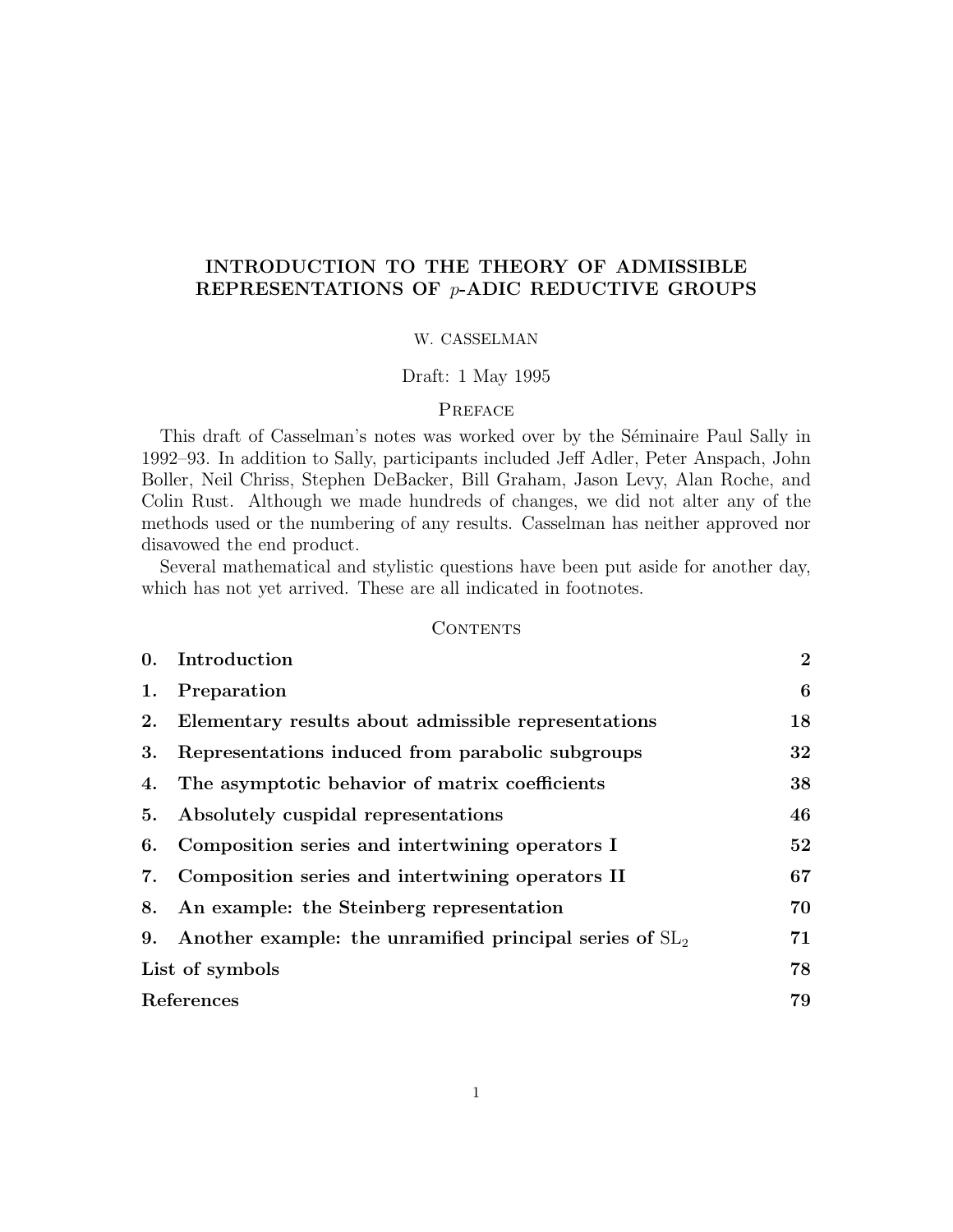#### 0. Introduction

Let k be a non-archimedean locally compact field and  $G$  the group of k-rational points of a reductive algebraic group defined over k. A (complex) *admissible represen*tation of G is a pair  $(\pi, V)$  where V is a vector space over **C** and  $\pi$  is a homomorphism from G to  $GL_{\mathbb{C}}(V)$  such that

- (a) each  $v \in V$  has an open isotropy subgroup i.e.,  $\pi$  is smooth, and
- (b) for any open subgroup K, the space  $V^K$  of K-fixed vectors has finite dimension.

It is my intention in this paper to lay a part of the foundations of the theory of such representations (therefore complementing work of Harish-Chandra, Jacquet, and Langlands—[20], [22], [23]).

If P is a parabolic subgroup of G with Levi decomposition  $P = MN$  and modulus character  $\delta_P$ , and  $(\sigma, U)$  is an admissible representation of M, then  $\sigma$  determines as well a unique representation of P trivial on N since  $M = P/N$ . One defines the (normalized) representation induced by  $\sigma$  from P to G to be the right regular representation of G on the space  $i_P^G \sigma$  of all locally constant functions  $f: G \longrightarrow U$ such that  $f(pg) = \sigma(p)\delta_P(p)^{1/2}f(g)$  for all  $p \in P$  and  $g \in G$ . Because  $P \backslash G$  is compact, it is not difficult to show that  $i_P^G \sigma$  is an admissible representation (2.4.1).

If  $\pi$  is an admissible representation, one may define its *contragredient*, which is again admissible. The contragredient of  $i_P^G \sigma$  is  $i_P^G \tilde{\sigma}$  (3.1.2).

There exists a form of Frobenius reciprocity: for any smooth G-representation  $\pi$ , one has a natural isomorphism of  $\text{Hom}_G(\pi, i_P^G \sigma)$  with  $\text{Hom}_P(\pi, \sigma \delta_P^{1/2})$  (2.4.1).

If  $(\pi, V)$  is any smooth G-representation and  $P = MN$  a parabolic subgroup of G, one defines  $V(N)$  to be the subspace of V generated by  $\{\pi(n)v - v : n \in N, v \in V\},\$ and one defines  $V_N$  to be  $V/V(N)$ . This is the space of a smooth representation  $\pi_N$  of  $M$ , and it has a universal property: if U is any space on which  $N$  acts trivially, then  $\text{Hom}_N(V, U) \cong \text{Hom}_{\mathbf{C}}(V_N, U)$ . This implies a second form of Frobenius reciprocity:

$$
\text{Hom}_G(\pi, i_P^G \sigma) \cong \text{Hom}_M(\pi_N, \sigma \delta_P^{1/2}) \quad (3.2.4).
$$

The  $V_N$ -construction was used to some extent in Jacquet-Langlands [23], but first seriously discussed in Jacquet's Montecatini notes [22], at least for  $G = GL_n$ , where Jacquet falls only slightly short of proving that when  $\pi$  is admissible, so is  $\pi_N$  (3.3.1). Coupled with the more elementary observation that if  $\pi$  is finitely generated so is  $\pi_N$ , this becomes one of the cornerstones of the theory of admissible representations.

One basic fact is that the functor  $V \rightsquigarrow V_N$  is exact (3.2.3).

For the group  $G = \text{PGL}_2$ , it was probably first realized by Mautner that there are irreducible admissible representations of G which have no embeddings into an  $i_P^G \sigma$  (where P is here the Borel subgroup of G, and  $\sigma$  may be assumed to be onedimensional). Generalizing this phenomenon, one calls a finitely generated admissible representation of arbitrary G absolutely cuspidal if there are no non-trivial  $G$ -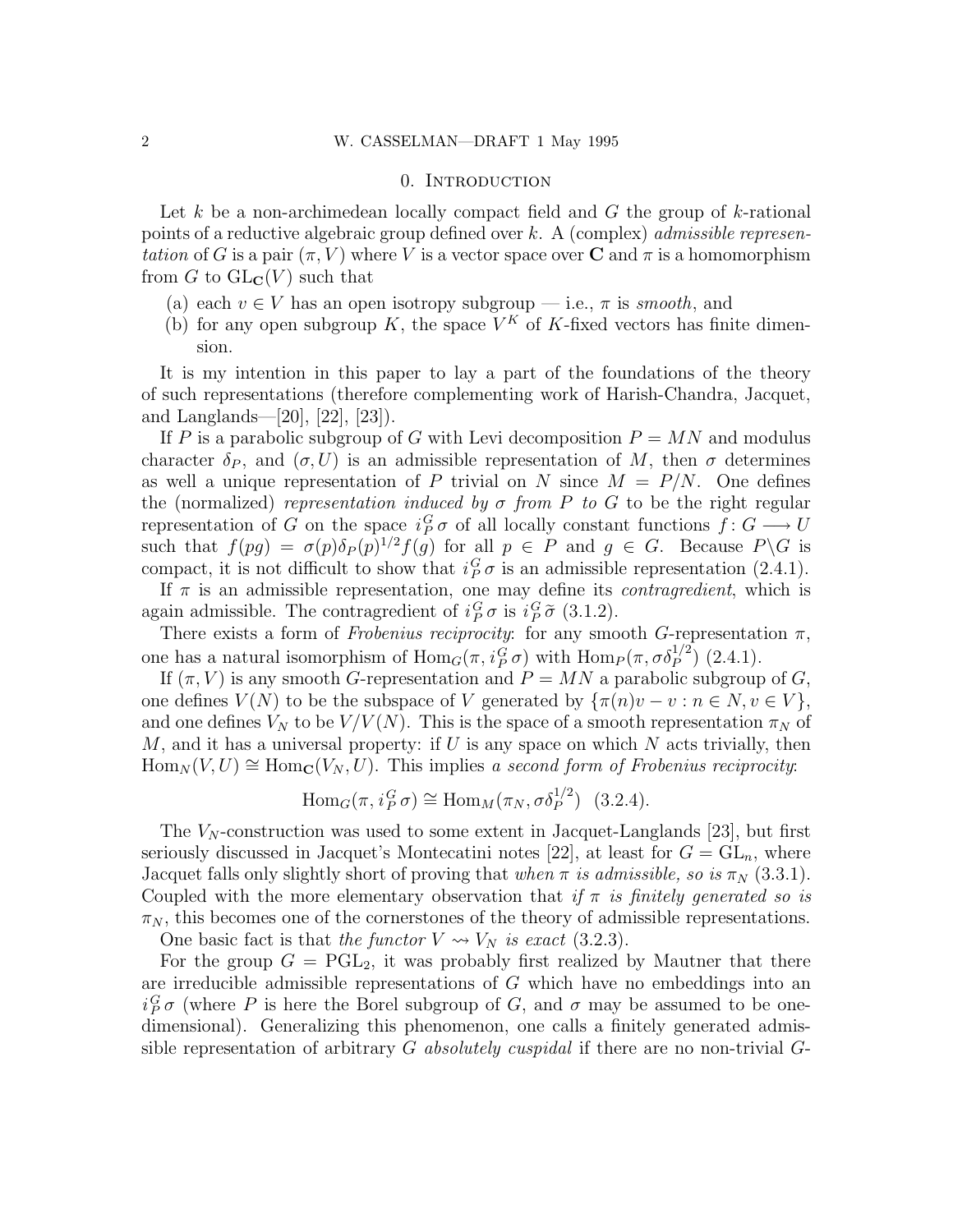morphisms into any representation of the form  $i_P^G \sigma$  with P proper in G and  $\sigma$  an admissible representation of M. Equivalently,  $(\pi, V)$  is absolutely cuspidal if and only if  $V_N = 0$  for all unipotent radicals N of proper parabolic subgroups.

The irreducible absolutely cuspidal representations may be characterized also as those whose matrix coefficients have compact support modulo the center of  $G$  (5.3.1). This fact may be used to show that they are both projective and injective in a suitable category of G-modules (5.4.1).

In [22], Jacquet did prove (for  $G = GL_n$ ) that for any irreducible admissible representation  $\pi$  there exists at least one P and one irreducible absolutely cuspidal  $\sigma$  such that  $\pi$  may be embedded into  $i_P^G \sigma$  (5.1.2).

The  $V_N$ -construction also plays a role in the *asymptotic behavior of matrix coef*ficients. This is best expressed like this: let  $N^-$  be the unipotent opposite to N. Then there is a canonical non-degenerate pairing  $\langle , \rangle_N$  of  $V_N$  with  $V_{N^-}$  which is characterized by the property that for  $v \in V$  and  $\tilde{v} \in \tilde{V}$  with images  $u \in V_N$  and  $\tilde{u} \in V_{N^-}$  there exists  $\epsilon > 0$  such that for all  $a \in A^-(\epsilon)$  (see §1.4 for notation) one has  $\langle \pi(a)v, \tilde{v} \rangle = \langle \pi_N(a)u, \tilde{u} \rangle_N$  (§4.2).

This makes possible a *criterion for square-integrability* in terms of the spaces  $V_N$ (4.4.6), and also figures in the proof of the result mentioned earlier about the support of the matrix coefficients of an absolutely cuspidal representation.

The main results of this paper depend on almost everything mentioned so far, and are concerned with the composition series of the representation  $i_P^G \sigma$ . If A is the maximal split component of the center of  $M$  and  $W_A$  is the Weyl group of  $A$ , then the final result is this:

- (a) If  $\sigma$  is an irreducible absolutely cuspidal representation of M, then the length of  $i_P^G \sigma$  is at most card( $W_A$ ) (7.2.3);
- (b) if  $\pi$  is any irreducible composition factor of  $i_P^G \sigma$  then there exists  $w \in W_A$ and a G-embedding of  $\pi$  into  $i_P^G w \sigma$  (7.2.2).

(The latter makes sense because  $W_A$  is also  $N(M)/M$ , and for  $m \in M$  one has  $m\sigma \cong \sigma$ . In this rather strong form, this result is due to Harish-Chandra, although others had proven weaker and related verions.) From this one deduces that any finitely generated admissible representation has finite length as a G-module (6.3.10).

The proof of this main result is rather long and complicated. I first prove a weaker result in §6 involving the associates of a parabolic, use this to prove the squareintegrability criterion (also in §6), and use this in turn to prove the final version in §7. If G has semi-simple rank one, however, the argument is not so complicated, and it may be instructive to sketch it here:

- (1) There is only one conjugacy class of proper parabolic subgroups, of the form  $P = MN$  where M is compact modulo its center. Thus, the representation  $\sigma$ is finite-dimensional.
- (2) Using the Bruhat decomposition  $G = PwP \cup P$ , where w is the non-trivial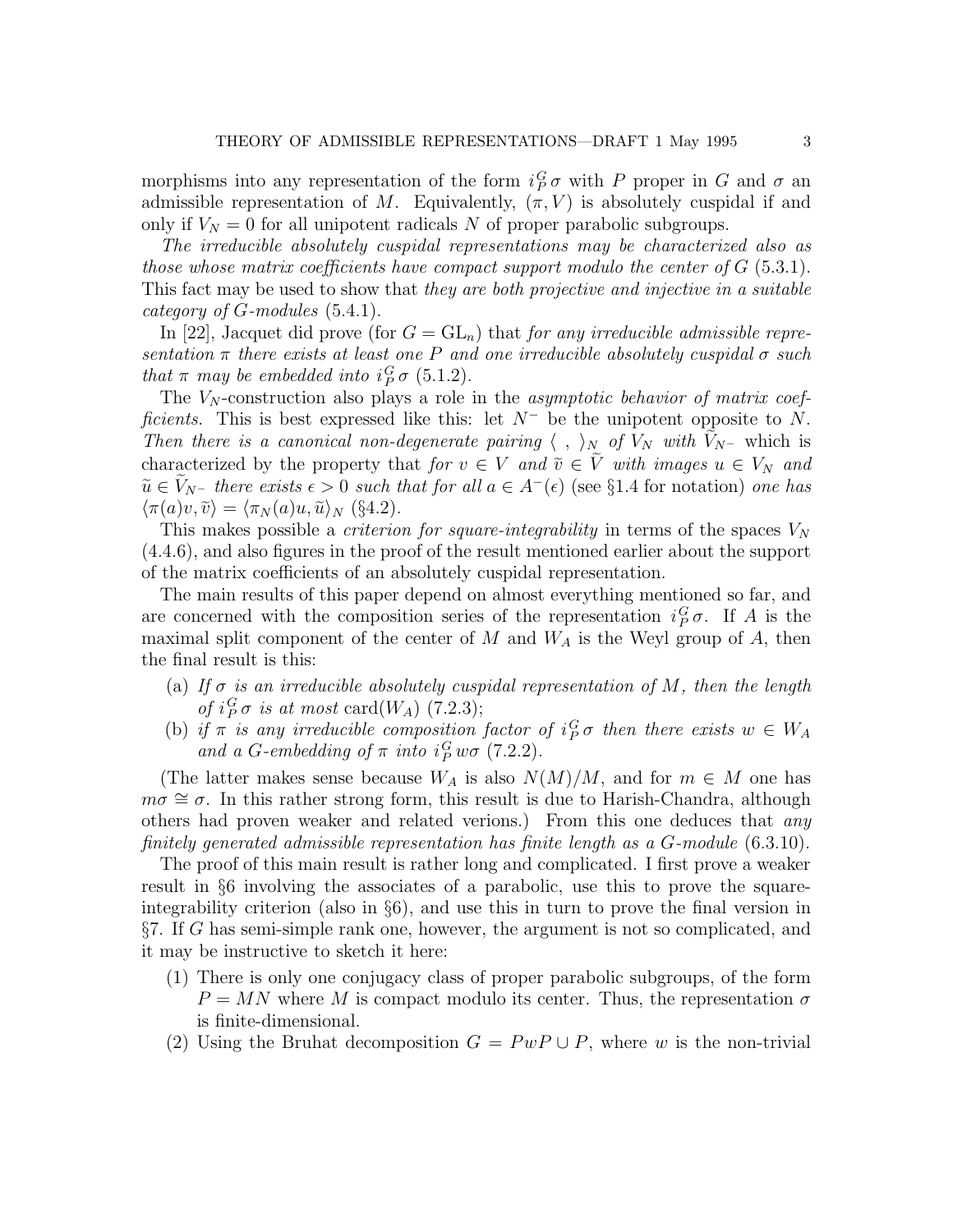element of the Weyl group, one has a filtration  $0 \subsetneq I_w \subsetneq I = i_P^G \sigma$  of I as a P-space, where  $I_w$  is the subspace of functions in I vanishing along P. The corresponding filtration of  $I_N$  may be described explicitly; it fits into an exact sequence

$$
0 \longrightarrow (w\sigma)\delta_P^{1/2} \longrightarrow I_N \longrightarrow \sigma \delta_P^{1/2} \longrightarrow 0
$$

of M-spaces.

- (3) If  $\pi$  is an irreducible composition factor of I, then  $\pi$  cannot be absolutely cuspidal, because if it were one could apply the projectivity of absolutely cuspidals to obtain an embedding of  $\pi$  into I. Thus by Jacquet's result,  $\pi$  has an embedding into some  $i_P^G \rho$ , and in particular, by Frobenius reciprocity,  $\pi_N$ has  $\rho \delta_P^{1/2}$  as an *M*-quotient.
- (4) But then by exactness of the functor  $\pi \leadsto \pi_N$ ,  $\rho \delta_P^{1/2}$  must be either  $\sigma \delta_P^{1/2}$  or  $(w\sigma)\delta_P^{1/2}$  $P_P^{1/2}$ , proving part of the main result.
- (5) The same argument shows that if  $0 \subsetneq I_1 \subsetneq I_2 \subsetneq I$  were a composition series, then on the one hand  $(I_1)_N$ ,  $(I_2/I_1)_N$ , and  $(I/I_2)_N$  would all be nonzero, but on the other hand only two are allowed to be non-trivial, a contradiction.

Another class of results contained in §6 concerns intertwining operators and irreducibility of representations induced from parabolic subgroups.

As a minor application of the general theory, I include in §8 a discussion of the Steinberg representation of G (thereby justifying claims made in an earlier paper  $|14\rangle$ .

In §9 I work out an elementary example, that of the unramified principal series of  $SL<sub>2</sub>$ , in some detail.

Very few of the results in this paper are entirely mine. A number of the basic ideas may be found in Jacquet-Langlands [23] and Jacquet [22]. Many results were discovered independently by Harish-Chandra (and given in a course of lectures at the Institute for Advanced Study, 1971-72; this course is partly summarized in [20], and details will presumably appear eventually<sup>1</sup>). Others are completely his. For example, the results of §§7.1–7.2 were communicated to me by him in correspondence; I would like to thank him for allowing me to include them here. The idea of the canonical liftings in §5 arose from my attempts to understand his theory of the constant term in [20]. And I have incorporated suggestions of his throughout.

Several other points were also discovered independently by Bernstein and Zelevinskii (see [1] and [2]), Baris Kendirli [24], Hideya Matsumoto ([26], [27]), Olshanskii [28], Allan Silberger [30], Graham Williams [31], and Norman Winarsky [32].

I would like to thank James Arthur, Armand Borel, Roger Howe, Hervé Jacquet, Robert Langlands, Rimhak Ree, and Allan Silberger for invaluable advice and suggestions. I hope I have given them the proper credit in the body of the paper. Finally,

<sup>1</sup>We should cite Silberger here.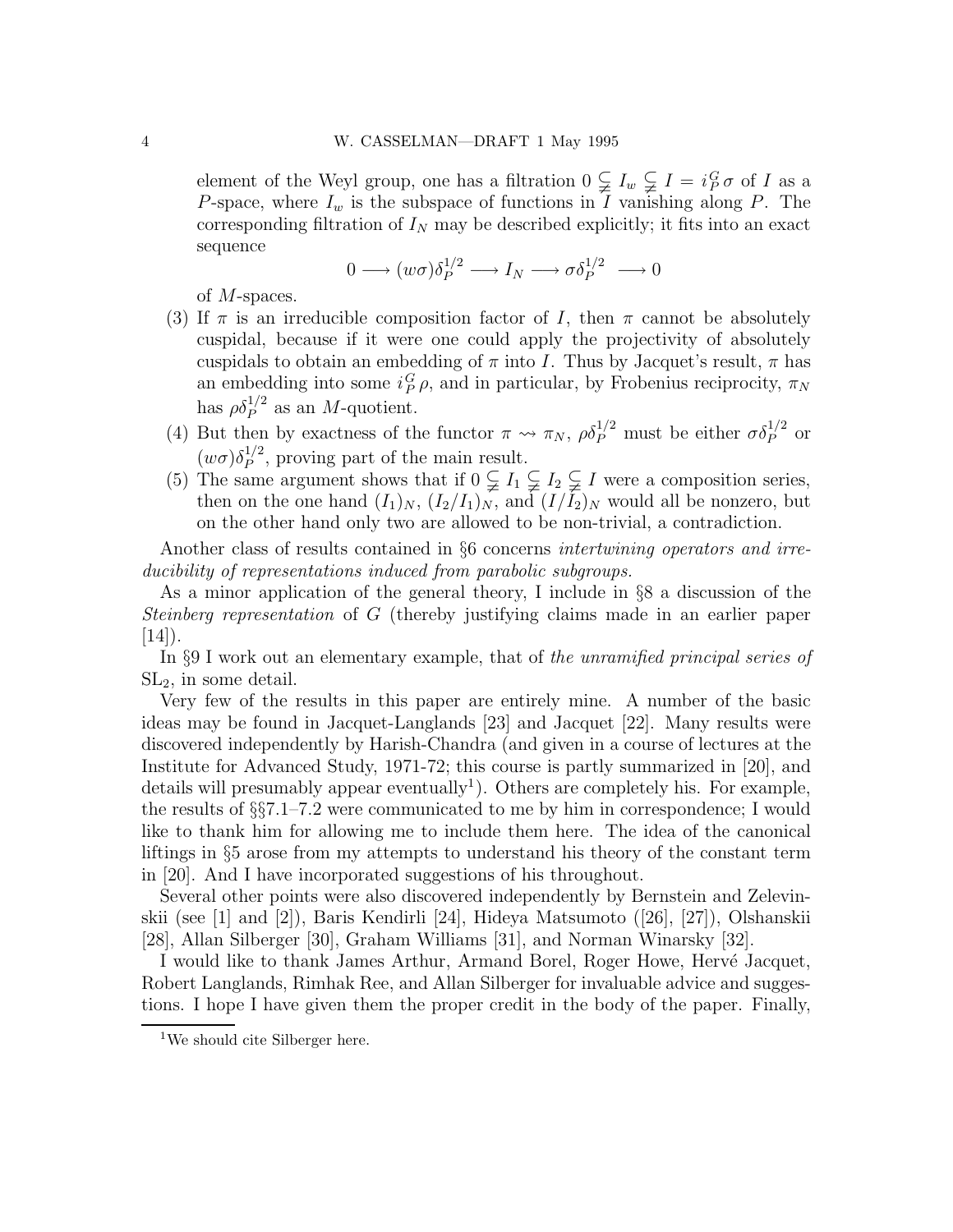thanks are due to both Matsumoto and Deligne for pointing out errors in earlier versions.

The first version of this paper was written in the spring of 1974 while at the Institute for Advanced Study in Princeton, where I was supported by a National Science Foundation grant, and a second was written one year later in Bonn, where I was supported partly by the Sonderforschungsbereich at the Mathematisches Institut and partly by the National Research Council of Canada. I am grateful to all these organizations.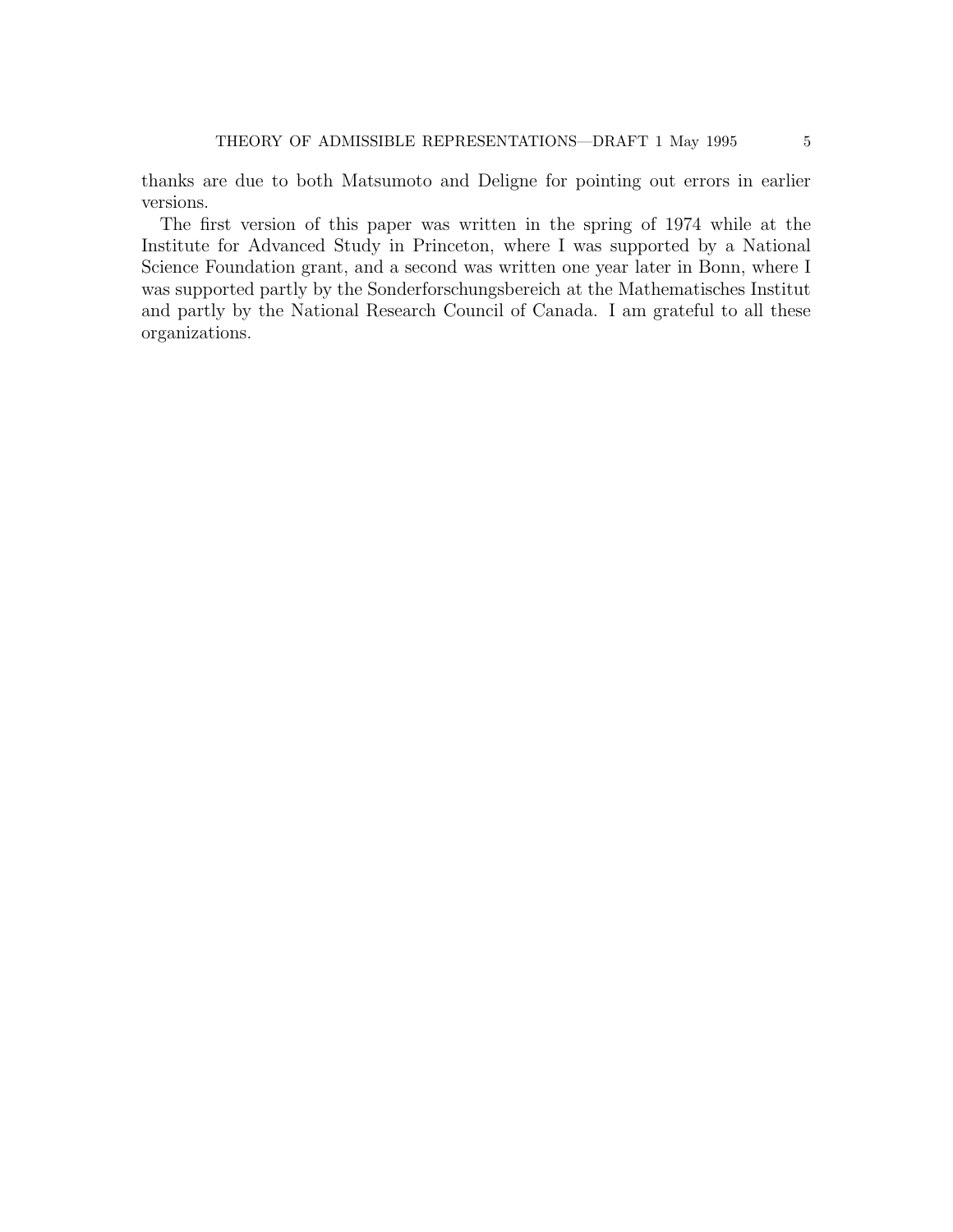#### 1. Preparation

- 1.1. Let  $\alpha$  be any finite dimensional real vector space, and further let
	- $a^*$  $=$  the real dual of  $\alpha$ ;  $\Sigma$  = a reduced root system in  $\mathfrak{a}^*$  (assumed to span  $\mathfrak{a}^*$ );  $\Sigma^+$  $\equiv$  a choice of a set of positive roots in  $\Sigma$ (I write  $\alpha > 0$  for  $\alpha \in \Sigma^+$ );  $\Sigma^-$  =  $-\Sigma^+;$  $\Delta$  = the simple roots in  $\Sigma^+$ ; S = the set  $\{w_\alpha \mid \alpha \in \Delta\}$  of reflections corresponding to the elements of  $\Delta$ ;  $W =$  the Weyl group of  $\Sigma$  (acting on both  $\mathfrak a$  and  $\mathfrak a^*$  and generated by S);

For each  $\Theta \subseteq \Sigma$ , let  $\mathfrak{a}_{\Theta}$  be  $\Big\{x \in \mathfrak{a} \Big| \alpha(x) = 0$  for all  $\alpha \in \Theta \Big\}$  (and if  $\Theta = {\alpha}$ ), write  $\mathfrak{a}_{\alpha}$ , and call this a root hyperplane). We will write  $\Theta > 0$  if  $\alpha > 0$  for each  $\alpha \in \Theta$ . For  $\Theta \subseteq \Delta$ , let

> $\Sigma_{\Theta}$  = the subset of  $\Sigma$  of linear combinations of the roots in  $\Theta$ ;  $\Sigma_{\Theta}^{+} = \Sigma^{+} \cap \Sigma_{\Theta};$  $\Sigma_{\Theta}^{-} = \Sigma^{-} \cap \Sigma_{\Theta}^{-}$ ;  $W_{\Theta}$  = the subgroup of W generated by  $\left\{ w_{\alpha} \mid \alpha \in \Theta \right\}$ .

Every element of  $\Sigma_{\Theta}$  vanishes on  $\mathfrak{a}_{\Theta}$ , so that  $\Sigma_{\Theta}$  may be identified with a subset of  $(\mathfrak{a}/\mathfrak{a}_{\Theta})^*$ , and in fact it defines a root system in this space. Every element of  $W_{\Theta}$ acts trivially on  $\mathfrak{a}_{\Theta}$ , and therefore acts naturally on  $\mathfrak{a}/\mathfrak{a}_{\Theta}$ , and in fact  $W_{\Theta}$  is the Weyl group of  $\Sigma_{\Theta}$ . (Use [10] for a general reference.)

For every  $w \in W$ , let  $\Sigma_w$  be the set  $\left\{ \alpha \in \Sigma^+ \mid w^{-1} \alpha < 0 \right\}$ . The cardinality of  $\Sigma_w$ is also the length  $\ell(w)$  of  $w$  — i.e., the length of a minimal expression for w as a product of elements of S [10, Cor. 2, p. 158]. Note that w is determined by  $\Sigma_w$  (by 5.2 of [5]).

**Lemma 1.1.1.** For any  $w_1, w_2 \in W$  the following are equivalent:

- (a)  $\ell(w_1w_2) = \ell(w_1) + \ell(w_2);$
- (b)  $\Sigma_{w_1w_2} = w_1 \Sigma_{w_2} \cup \Sigma_{w_1};$
- (c)  $\Sigma_{w_1} \subseteq \Sigma_{w_1w_2}$  and  $w_1\Sigma_{w_2} > 0$ .

*Proof.* The equivalence of (a) and (b) is Lemma 3.4 of [5]. That (b) implies (c) is immediate, and the converse is almost as elementary.  $\Box$ 

The set  $\Sigma_w$  has a geometrical meaning: one knows that the open cone

$$
C = \left\{ x \in \mathfrak{a} \mid \alpha(x) > 0 \text{ for all } \alpha \in \Delta \right\}
$$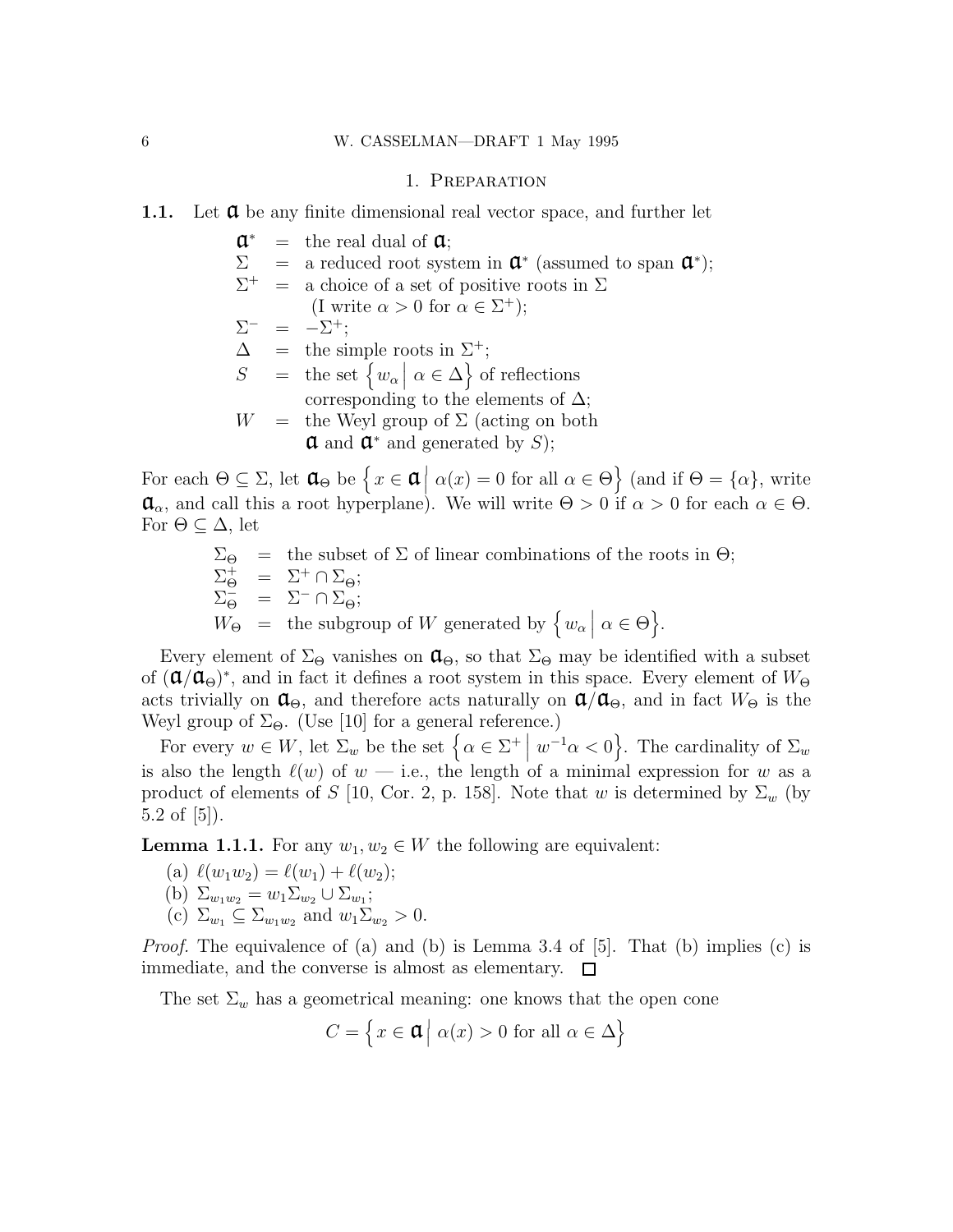is a fundamental domain for  $W$ , or more precisely that as  $w$  ranges over  $W$  the cone wC ranges over the connected components of  $\mathbf{\hat{a}}^{\text{reg}}$  (the *regular* points of  $\mathbf{\hat{a}}$ ) =  $\mathfrak{a} \setminus \cup_{\alpha \in \Sigma} \mathfrak{a}_{\alpha}$ . Now each  $\mathfrak{a}_{\alpha}$  is in fact determined by exactly one positive  $\alpha$ , and the correspondence  $\alpha \mapsto \mathbf{Q}_{\alpha}$  is a bijective correspondence between  $\Sigma_w$  and the set of root hyperplanes separating  $wC$  from C. In particular, the number of these separating hyperplanes is equal to  $\ell(w)$ .

**Lemma 1.1.2.** Let  $\Theta$  be a non-empty subset of  $\Delta$ . There exists in any left coset of  $W_{\Theta}$  in W a unique element w characterized by any of these properties:

- (a) For any  $x \in W_{\Theta}$ ,  $\ell(wx) = \ell(w) + \ell(x);$
- (b)  $w\Theta > 0$ ;
- (c) The element w is of least length in  $wW_{\Theta}$ .

This is Proposition 3.9 of [5].

**Proposition 1.1.3.** Let  $\Theta$ ,  $\Omega$  be non-empty subsets of  $\Delta$ . In every double coset in  $W_{\Theta} \backslash W / W_{\Omega}$  there exists a unique w characterized by any of these properties:

- (a) The element w has least length in  $W_{\Theta}wW_{\Omega}$ ;
- (b) It has least length in  $W_{\Theta}w$  and also in  $wW_{\Omega}$ ;
- (c)  $w^{-1}\Theta > 0$ ,  $w\Omega > 0$ .

Proof. Exercise 3, p. 57, of [10] says that every double coset has an element of least length, and also that (a) and (b) are equivalent. Lemma 1.1.2 implies that (b) and (c) are equivalent.  $\square$ 

The previous two results say that the projections from W to  $W/W_{\Omega}$ ,  $W_{\Theta}\backslash W$ , and  $W_{\Theta}\backslash W/W_{\Omega}$  all have canonical splittings. Let  $[W/W_{\Omega}]$ , etc., be their images. Thus,  $[W/W_{\Omega}] = \left\{ w \in W \mid w\Omega > 0 \right\}, [W_{\Theta}\backslash W] = \left\{ w \in W \mid w^{-1}\Theta > 0 \right\}$ , and  $[W_{\Theta}\backslash W/W_{\Omega}] =$  $[W/W_{\Omega}] \cap [W_{\Theta} \backslash W].$ 

For each  $\Theta \subseteq \Delta$ , let  $w_{\ell,\Theta} = w_{\ell,\Theta}^{-1}$  be the longest element in  $W_{\Theta}$  (and let  $w_{\ell}$  be  $w_{\ell,\Delta}$ ). The element  $w_{\ell}w_{\ell,\Theta}$  clearly lies in  $[W/W_{\Theta}],$  and in fact it is the longest element there. More precisely:

**Proposition 1.1.4.** Let  $\Theta$  be a subset of  $\Delta$ , write  $w_0$  for  $w_\ell w_{\ell,\Theta}$ , and let  $\overline{\Theta}$  be  $w_0(\Theta) \subseteq \Delta$ . Then

(a) 
$$
\Sigma_{w_0} = \Sigma^+ \setminus \Sigma_{\overline{\Theta}}^+
$$
;

(b) For any  $w \in [W/W_{\Theta}], \ell(w_0) = \ell(w_0 w^{-1}) + \ell(w)$ .

*Proof.* Since  $w_0(\Theta) = \overline{\Theta}$ , it is clear that  $\Sigma_{w_0} \subseteq \Sigma^+ \setminus \Sigma_{\overline{\Theta}}^+$  $\frac{+}{\Theta}$ . But 1.1.2a, implies that  $\ell(w_0) = \ell(w_\ell) + \ell(w_{\ell, \Theta})$ , while that same result together with [10, Cor. 4, p. 20] (which says the length of an element in  $W_{\Theta}$  is the same in W as in  $W_{\Theta}$ ) imply that this in turn is equal to the cardinality of  $\Sigma^+ \setminus \Sigma_{\overline{\Theta}}^+$  $\frac{+}{\Theta}$ , and this proves (a).

To prove (b), apply 1.1.1(c). If  $w\Theta > 0$ , then  $ww_0^{-1}(\overline{\Theta}) > 0$ , so that  $\Sigma_{w_0w^{-1}} \subseteq$  $\Sigma^+ \smallsetminus \Sigma^+_\Theta$  $\frac{+}{\Theta} = \Sigma_{w_0}$ , which is the first half of the criterion. To prove  $w_0 w^{-1} \Sigma_w > 0$ :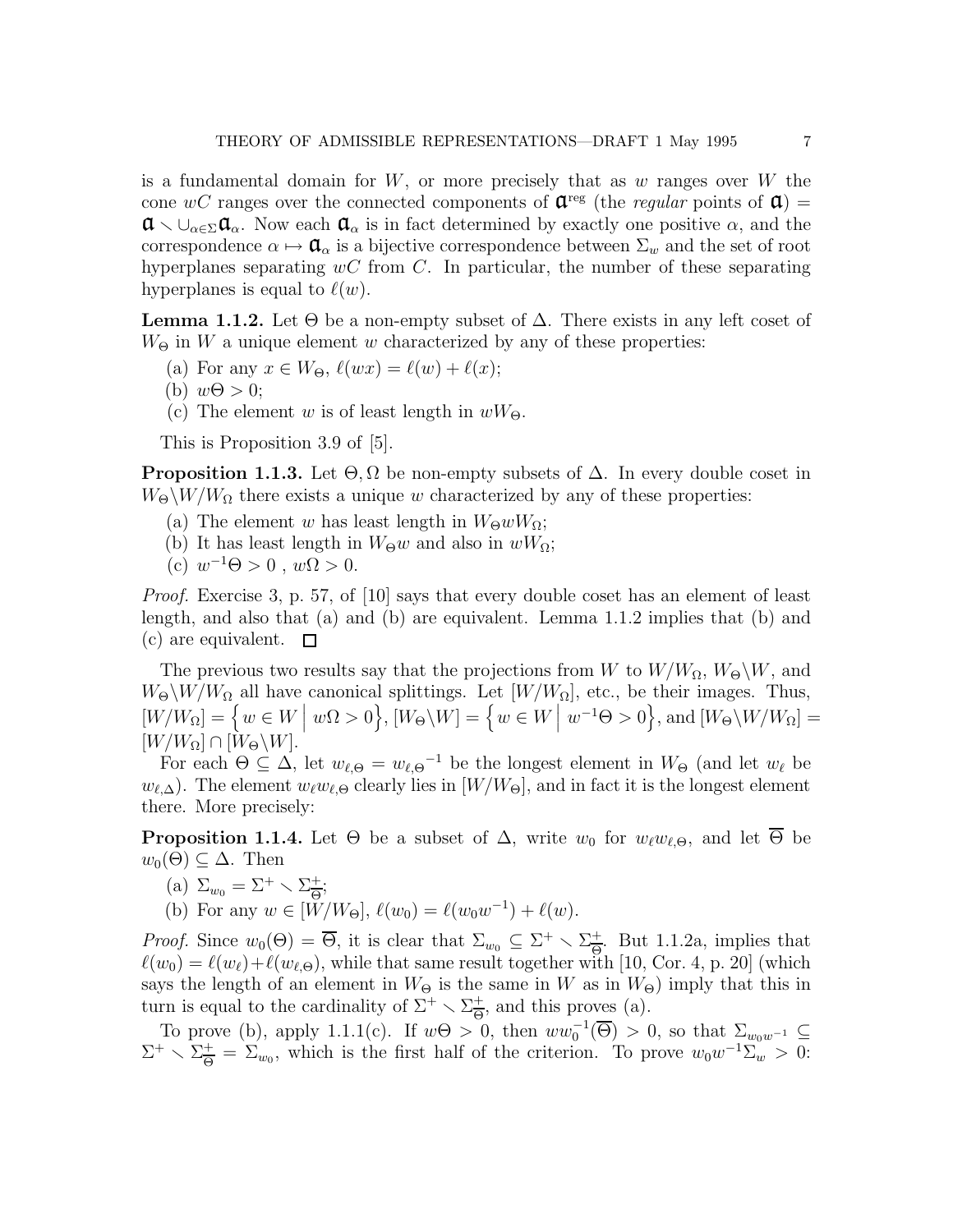$\alpha \in \Sigma_w$  if and only if  $\alpha > 0$  and  $w^{-1}\alpha < 0$ . But  $w^{-1}\alpha < 0$  if and only if  $w^{-1}\alpha \in$  $\Sigma^- \setminus \Sigma^-_{\Theta}$  or  $w^{-1}\alpha \in \Sigma^-_{\Theta}$ ; if  $w^{-1}\alpha \in \Sigma^-_{\Theta}$  then  $\alpha \in w\Sigma^-_{\Theta} \subseteq \Sigma^-$ , a contradiction. Thus  $w^{-1}\alpha \in \Sigma^- \setminus \Sigma^-_\Theta$  and  $w_0w^{-1}\alpha > 0$  by (a).

If  $\Theta$  is a subset of  $\Delta$ , the subset  $\overline{\Theta} = w_{\ell}w_{\ell,\Theta}(\Theta) = w_{\ell}(-\Theta)$  is called its *conjugate* in ∆.

**1.2.** Continue the notation of §1.1. If  $\Theta$  and  $\Omega$  are subsets of  $\Delta$ , they are called associates if the set  $W(\Theta, \Omega) = \{ w \in W \mid w\Omega = \Theta \}$  is not empty. For any  $\Theta \subseteq \Delta$ , let  $\{\Theta\}$  be the set of its associates.

What I shall do now is describe the connected components of each  $\mathfrak{a}_{\Theta}^{\text{reg}} = \mathfrak{a}_{\Theta}$  $\cup_{\alpha \in \Sigma_0}$   $(\mathfrak{a}_{\alpha} \cap \mathfrak{a}_{\Theta})$  and at the same time show how one can express the elements of  $W(\Theta, \Omega)$  in a manner analogous to the way in which one expresses elements of W as a product of elements in S. These results, as far as I know, are essentially due to Langlands — see Lemma 2.13 of [25] — but I learned them, more or less in the form in which I present them, from James Arthur.

Let me first recall some extremely elementary ideas from [10] (exercises at the end of IV). Let V be a finite dimensional vector space,  $\mathcal H$  a set of hyperplanes passing through the origin such that  $V \setminus \cup_{H \in H}$  is a union of simplicial cones. The connected components of  $V \setminus \cup_{H \in H} H$  are called *chambers* of V associated to H. An (irredundant) gallery in V is a sequence of chambers  $C_0, C_1, \ldots, C_n$  such that no two successive chambers are the same, but the pair does share a common face. The integer n is the length of the gallery, and it is said to be a gallery between  $C_0$  and  $C_n$ . A *minimal* gallery is one of least length between its ends. The *distance* between chambers is the length of a minimal gallery between them, and is also equal to the number of hyperplanes in  $H$  separating them.

I apply these ideas to the spaces  $\mathfrak{a}_{\Theta}$  ( $\Theta \subseteq \Delta$ ) and the hyperplanes of the form  $\mathfrak{a}_{\Theta} \cap \mathfrak{a}_{\alpha} \ (\alpha \in \Sigma \setminus \Sigma_{\Theta}).$  The cone  $C_{\Theta} = \{x \in \mathfrak{a}_{\Theta} \ | \ \alpha(x) > 0 \text{ for all } \alpha \in \Delta \setminus \Theta \}$  is a chamber in  $\mathfrak{a}_{\Theta}$ , and the *height* of any other chamber is defined to be its distance from  $C_{\Theta}$ . The cone  $C_{\Theta}$  lies on the boundary of the cone C defined after §1.1 (which now becomes  $C_{\emptyset}$  and more generally the closure of  $C_{\Theta}$  is the disjoint union of the  $C_{\Omega}$  with  $\Theta \subseteq \Omega$ .

Observe that if  $w \in W(\Theta, \Omega)$  then w takes  $\mathfrak{a}_{\Omega}$  to  $\mathfrak{a}_{\Theta}$  and chambers to chambers.

**Proposition 1.2.1.** Subsets  $\Theta, \Omega \subseteq \Delta$  are associate if and only if there exists  $w \in W$ with  $w\mathfrak{a}_{\Omega}=\mathfrak{a}_{\Theta}$ .

*Proof.* One way is of course trivial. For the other, suppose  $w\mathfrak{a}_{\Omega} = \mathfrak{a}_{\Theta}$ , and let  $w_0$ be the element of least length in the coset  $W_{\Theta}wW_{\Omega}$ . Then since  $W_{\Omega}$  acts trivially on  $\mathfrak{a}_{\Omega}, w_0\mathfrak{a}_{\Omega} = \mathfrak{a}_{\Theta}$  as well, hence  $w_0\Sigma_{\Omega} = \Sigma_{\Theta}$ . Now by 1.1.2,  $w_0\Omega \subseteq \Sigma_{\Theta}^+$ , and hence  $w_0 \Sigma^+_{\Omega} \subseteq \Sigma^+_{\Theta};$  similarly,  $w_0^{-1} \Sigma^+_{\Theta} \subseteq \Sigma^+_{\Omega}$ , so that  $w_0 \Sigma^+_{\Omega}$  is actually equal to  $\Sigma^+_{\Theta}$ . But  $\Theta$  consists precisely of the indecomposable elements of  $\Sigma_{\Theta}^{+}$  and similarly for  $\Omega$  and  $\Sigma^+_\Omega.$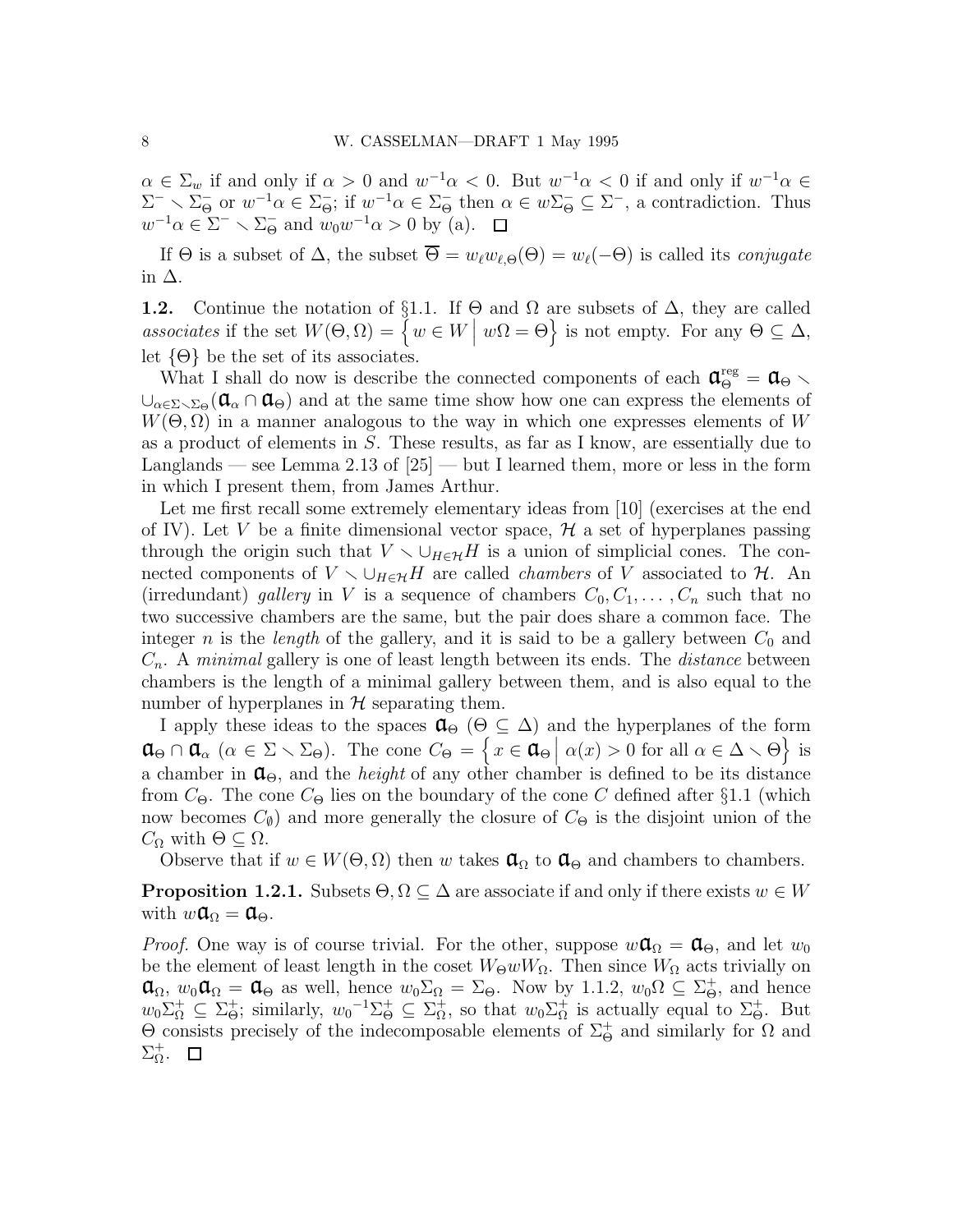**Proposition 1.2.2.** Let  $\Theta$  be a subset of  $\Delta$ . Every chamber of  $\mathfrak{a}_{\Theta}$  is equal to  $wC_{\Omega}$ for a unique associate  $\Omega$  of  $\Theta$  and  $w \in W(\Theta, \Omega)$ .

*Proof.* First suppose that C is a chamber of  $\mathfrak{a}_{\Theta}$  distinct from  $C_{\Theta}$  but sharing a face with it. Since the closure of  $C_{\Theta}$  is the union of the  $C_{\Phi}$  with  $\Theta \subseteq \Phi$ , this face equals  $C_{\Phi}$  where  $\Phi = \Theta \cup \{\alpha\}$  for some  $\alpha \in \Delta \setminus \Theta$ . Let  $\Omega$  be the conjugate of  $\Theta$  in  $\Phi$  and let  $w_0$  be  $w_{\ell, \Phi} w_{\ell, \Theta}$  (so that  $w_0^{-1} \mathfrak{a}_{\Omega} = \mathfrak{a}_{\Theta}$ ). I claim that  $C = w_0^{-1}(C_{\Omega})$ . In order to prove this I must show (i)  $w_0^{-1}C_{\Omega}$  and  $C_{\Theta}$  have the face  $C_{\Phi}$  in common and (ii)  $w_0^{-1}(C_{\Omega}) \neq C_{\Theta}$ . The first holds simply because  $w_0 \in W_{\Phi}$  and hence takes  $C_{\Phi}$  to itself. For the second, let  $x \in C_{\Theta}$  be given, so that  $\alpha(x) > 0$ . Since  $\alpha \in \Phi \setminus \Theta$ ,  $w_0 \alpha < 0$  $(1.1.4(a))$ , and hence  $-w_0\alpha$  lies in  $\Sigma^+ \setminus \Sigma^+_{\Omega}$ . Therefore  $(-w_0\alpha)(w_0x) = -\alpha(x) < 0$ and  $w_0x$  cannot lie in  $C_{\Omega}$  and therefore  $x \notin w_0^{-1}C_{\Omega}$ .

The proof proceeds by induction on the height of the chamber C. If  $\text{ht}(C) > 1$ , then there will exist  $C_1$  sharing a face with C such that  $\text{ht}(C_1) = \text{ht}(C) - 1$ . By the induction assumption, there exist  $w_1$  and  $\Omega_1$  such that  $C_1 = w_1 C_{\Omega_1}$ . But then  $w_1^{-1}C_1 = C_{\Omega_1}$  and  $w_1^{-1}C$  lies in  $\mathfrak{a}_{\Omega_1}$  sharing a face with, but not equal to,  $C_{\Omega_1}$ . By what I have just done,  $w_1^{-1}C = wC_{\Omega}$  for suitable w and  $\Omega$ . Hence  $C = w_1wC_{\Omega}$ .

For uniqueness, suppose  $\Omega_1$  and  $\Omega_2$ ,  $w_1$  and  $w_2$  are such that  $w_1C_{\Omega_1} = w_2C_{\Omega_2}$ . Then  $w_1^{-1}w_2C_{\Omega_2} = C_{\Omega_1}$  and  $w_1^{-1}w_2\Omega_2 = \Omega_1$ . This implies that  $w_1^{-1}w_2\alpha > 0$  for every  $\alpha > 0$ , which in turn implies that  $w_1^{-1}w_2 = 1$  and  $w_1 = w_2$ .

Corollary 1.2.3. If  $\Theta$  is maximal proper in  $\Delta$ , then  $\Theta$  and  $\Theta$  are the only associates of Θ.

*Proof.* In this case  $\mathfrak{a}_{\Theta}$  is a line;  $C_{\Theta}$  is half of it and  $(w_{\ell}w_{\ell,\Theta})^{-1}C_{\overline{\Theta}}$  is the other half.

If  $\Theta$  is a maximal proper subset of  $\Omega \subseteq \Delta$ , then I call the element  $w_{\ell,\Omega}w_{\ell,\Theta}$  the corresponding elementary conjugation. The proof of 1.2.2 also shows:

**Lemma 1.2.4.** Let  $\Theta$  be a subset of  $\Delta$ . If  $w_1C_{\Omega_1}$  and  $w_2C_{\Omega_2}$  are neighboring but distinct chambers of  $\mathfrak{a}_{\Theta}$ , then  $\Omega_1$  is maximal proper in  $\Phi = \Omega_1 \cup \Omega_2$ ,  $\Omega_2$  is its conjugate in  $\Phi$  and  $w_1^{-1}w_2$  is the corresponding elementary conjugation.

Let  $C_{\Theta} = C_0, C_1, \ldots, C_n$  be a gallery in  $\mathfrak{a}_{\Theta}$  with (say)  $C_i = w_i C_{\Omega_i}$ . If  $x_i = w_{i-1}^{-1} w_i$ for  $i > 0$ , then each  $x_i$  is an elementary conjugation, by 1.2.4, and clearly  $w_n =$  $x_1 \ldots x_n$ . The proof of 1.2.2 in fact even shows:

**Proposition 1.2.5.** For a given  $w \in W(\Theta, \Omega)$ , the above correspondence is a bijection between the set of galleries between  $C_{\Theta}$  and  $wC_{\Omega}$  and the representations of w as a product of elementary conjugations. In particular,  $w$  has such a representation of minimal length equal to the height of  $wC_{\Omega}$ .

If  $C_0, C_1, \ldots, C_n$  is a gallery between  $C_{\Theta}$  and  $wC_{\Omega}$  with (say)  $C_i = w_iC_{\Omega_i}$ , I call the corresponding representation of w *primitive* if  $\Omega_i$  is never equal to  $\Omega_{i-1}$ .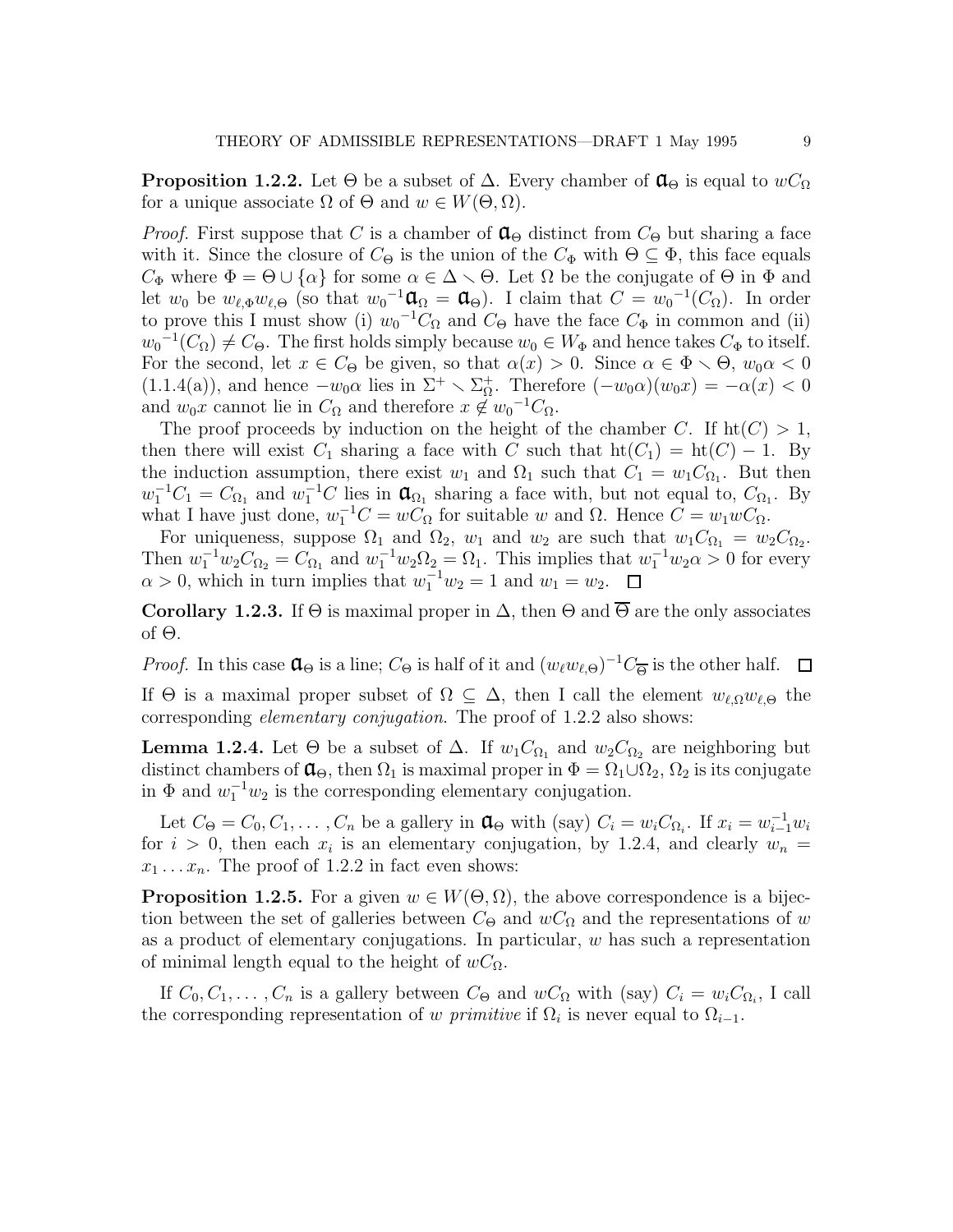Corollary 1.2.6. If  $\Theta$  and  $\Omega$  are associates, then there exists at least one element in  $W(\Theta, \Omega)$  with a primitive representation as a product of elementary conjugations.

*Proof.* If  $w = x_1 x_2 ... x_n$  and  $\Theta_i = \Theta_{i-1}$  for some i then  $x_1 ... \hat{x}_i ... x_n$  also lies in  $W(\Theta,\Omega)$ .  $\Box$ 

Does there ever exist more than one primitive element in  $W(\Theta, \Omega)$ ?

For  $w \in W(\Theta, \Omega)$ , define the *height* ht(w) of w to be that of  $wC_{\Omega}$ . (This depends on  $\Theta$ , not just w or  $W(\Theta, \Omega)$ . Example:  $\Theta = \Delta$  or  $\emptyset$ .)

**Proposition 1.2.7.** Let  $\Theta_1, \Theta_2, \Theta_3$  be associates,  $w = w_2w_1$  with  $w_1 \in W(\Theta_1, \Theta_2)$ ,  $w_2 \in W(\Theta_3, \Theta_2)$ . If  $ht(w) = ht(w_2) + ht(w_1)$  then  $\ell(w) = \ell(w_2) + \ell(w_1)$ .

*Proof.* It suffices to proceed by induction, and assume that  $w_1$  is an elementary conjugation.  $\square$ 

For any w in some  $W(\Theta, \Omega)$ , let  $\Psi_w$  for the moment be the set of those hyperplaces in  $\mathfrak{a}_{\Theta}$  separating  $C_{\Theta}$  from  $wC_{\Omega}$ . Then in analogy with 1.1.1, one has  $\text{ht}(w_2w_1)$  =  $\mathrm{ht}(w_2)+\mathrm{ht}(w_1)$  if and only if  $\Psi_{w_2}\cup w_2\Psi_{w_1}\subseteq\Psi_{w_2w_1}$ . Applying 1.1.1 itself, what I want to show is that (i) any root hyperplane separating  $w_2C_{\emptyset}$  from  $C_{\emptyset}$  also separates  $w_2w_1C_{\emptyset}$  from  $C_{\emptyset}$  and (ii) if H is a root hyperplane separating  $w_1C_{\emptyset}$  from  $C_{\emptyset}$  then  $w_2H$  separates  $w_2w_1C_{\emptyset}$  from  $C_{\emptyset}$ .

**Lemma 1.2.8.** Let  $\Theta$  and  $\Omega$  be associates in  $\Delta$ , and let  $w \in W(\Theta, \Omega)$ .

- (a) If  $\alpha \in \Sigma^+ \setminus \Sigma_\Theta^+$  is such that  $\mathfrak{a}_\Theta \cap \mathfrak{a}_\alpha$  separates  $wC_\Omega$  from  $C_\Theta$ , then  $\mathfrak{a}_\alpha$  separates  $wC_{\emptyset}$  from  $C_{\emptyset}$ .
- (b) If  $\alpha \in \Sigma^+$  is such that  $\mathfrak{a}_{\alpha}$  separates  $wC_{\emptyset}$  from  $C_{\emptyset}$ , then either  $\alpha \in \Sigma^+_{\Theta}$  or  $\alpha \in \Sigma^+ \setminus \Sigma^+_{\Theta}$  and  $\mathfrak{a}_{\Theta} \cap \mathfrak{a}_{\alpha}$  separates  $wC_{\Omega}$  from  $C_{\Theta}$ .

This is elementary, and the proofs of claims (i) and (ii) follow directly from it. One can prove similarly:

**Proposition 1.2.9.** Let  $\Theta, \Omega \subseteq \Delta$  be associates,  $w \in W(\Theta, \Omega)$ . Then  $ht(w_{\ell}w_{\ell,\Omega}) =$  $\mathrm{ht}(w_\ell w_{\ell,\Omega} w^{-1}) + \mathrm{ht}(w).$ 

Note that this at least makes sense because  $w_\ell w_{\ell,\Omega}$  takes  $\Omega$  to its conjugate  $\Omega$  in  $\Delta$ . The geometric interpretation of 1.2.9 is that  $w_\ell w_{\ell,\Omega}$  takes  $C_{\Omega}$  to  $-C_{\overline{\Omega}}$ .

1.3. In this section, suppose  $k$  to be any field. I shall refer to algebraic groups defined over k by boldface<sup>2</sup> letters with k as subscript, and the group of k-rational points of that group by the same letter in ordinary type, again with  $k$  as subscript. When confusion is unlikely, I shall drop the subscript. Thus  $G_k$  or  $G$  and  $G_k$  or  $G$ .

Let G be a connected reductive group defined over k. If  $P$  is a parabolic subgroup, I shall let  $N_P$  be the unipotent radical of P,  $M_P$  a reductive subgroup of P with  $P = N_P M_P$  a Levi decomposition,  $P^-$  the opposite of P,  $N_P^-$  the unipotent radical

<sup>2</sup>Between here and 1.3.1, I'm not sure just which letters should be in boldface.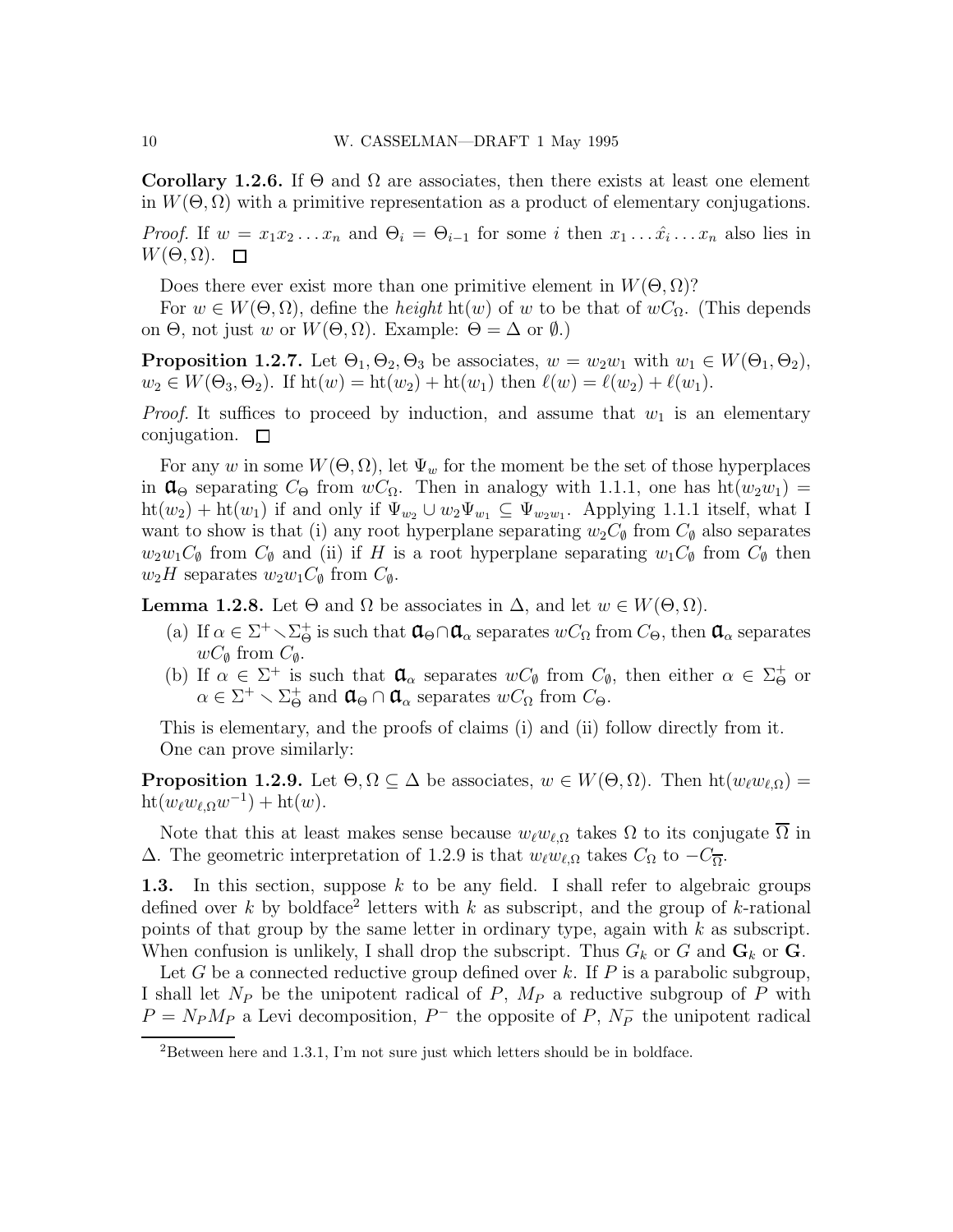of  $P^-$ . A<sub>P</sub> the maximal split torus in the centre of  $M_P$ . I again often drop the subscripts.

If  $P_{\emptyset}$  is a minimal parabolic of G and  $A_{\emptyset}$  a maximal split torus of  $P_{\emptyset}$ , recall that a root of G with respect to  $A_{\emptyset}$  is any non-trivial rational character  $\alpha$  of  $A_{\emptyset}$  such that the eigenspace  $\mathfrak{g}_{\alpha} = \left\{ x \in \mathfrak{g} \mid \text{Ad}(a)x = \alpha(a)x \right\}$  for all  $a \in A_{\emptyset}$  in the Lie algebra  $\mathfrak{g}$  of G is not trivial. It is said to be *positive* with respect to  $P_{\emptyset}$  if  $\mathfrak{g}_{\alpha} \subseteq \mathfrak{n}$ , the Lie algebra of  $N_{\phi}$ . The roots may be considered to be embedded in the vector space  $X(A_{\phi})\otimes \mathbf{R}$ , where  $X(A_{\emptyset})$  is the group of rational characters of  $A_{\emptyset}$ , and these form a root system. Let  $\Sigma$  be the reduced set of roots corresponding to this — i.e. those  $\alpha$  such that  $\alpha \neq \beta^2$  for any root  $\beta$  — and  $\Sigma^+ = \Sigma^+_{P_{\emptyset}}$  the set of positive roots in  $\Sigma$  (with respect to  $P_{\emptyset}$ ),  $\Delta$  the set of simple roots in  $\Sigma^{+}$ , etc.

For  $\Theta \subseteq \Delta$ , let  $A_{\Theta}$  be the connected component of the identity in  $\cap_{\alpha \in \Theta} \ker(\alpha)$ ,  $M_{\Theta} = Z_G(A_{\Theta}), P_{\Theta}$  the standard parabolic corresponding to  $\Theta$ ,  $N_{\Theta}$  its unipotent radical. Thus  $P_{\Delta} = G$  and  $A_{\Delta}$  is the maximal split torus in the centre of G. The Weyl group of  $\Sigma$  is naturally isomorphic to  $N(A_{\emptyset})/M_{\emptyset}$ , and each  $W_{\Theta}$  (notation as in §1.1) is naturally isomorphic to  $(N(A_{\emptyset}) \cap M_{\Theta})/M_{\emptyset}$ . Note that  $M_{\Omega}$  sits canonically in  $M_{\Theta}$  for  $\Omega \subseteq \Theta$ .

**Proposition 1.3.1.** If  $\Theta$ ,  $\Omega$  are subsets of  $\Delta$ , then one has a disjoint union decomposition

$$
G=\coprod P_{\Theta}wP_{\Omega}
$$

where w ranges over the set  $[W_{\Theta} \backslash W / W_{\Omega}]$ .

Recall from §1.1 that  $[W_{\Theta}\backslash W/W_{\Omega}]$  is a particularly good choice of representatives in  $N(A_{\emptyset})$ , but here this is of little importance.

*Proof.* One knows that  $(G, P_{\emptyset}, N(A_{\emptyset}), S)$  form a Tits system. Lemma 1.1.3 and [10, Remark 2, p. 28] imply the proposition.  $\Box$ 

Recall from section 3 of [4] that associated to each reduced root  $\alpha$  is a subgroup  $N_{\alpha}$  of G whose Lie algebra is  $\mathfrak{g}_{\alpha} + \mathfrak{g}_{2\alpha}$  (of course  $\mathfrak{g}_{2\alpha}$  may be trivial) and such that  $N_{\emptyset}$  is the product of all the  $N_{\alpha}$  ( $\alpha \in \Sigma^{+}$ ), in any order. The unipotent radical of each  $P_{\Theta}$  is equal to  $\prod N_{\alpha}$   $(\alpha \in \Sigma^{+} \setminus \Sigma_{\Theta}^{+})$  and  $N_{\emptyset} \cap M_{\Theta}$  is equal to  $\prod N_{\alpha}$   $(\alpha \in \Sigma_{\Theta}^{+})$ . For any  $\Theta, \Omega \subseteq \Delta$  and  $w \in W$  the canonical projection induces an isomorphism

$$
\prod_{\substack{\alpha \in \Sigma^+ \setminus \Sigma_{\Omega}^+\\w^{-1} \alpha \notin \Sigma^+ \setminus \Sigma_{\Theta}^+}} N_{\alpha} \xrightarrow{\sim} (w N_{\Theta} w^{-1} \cap N_{\Omega}) \setminus N_{\Omega}.
$$

In the case where  $\Theta = \Omega = \emptyset$ , I write this last as  $N_w$ , which is also equal to  $\prod N_\alpha$  $(\alpha \in \Sigma_w)$ . It follows from the remarks of section 3.2 of [5] that for  $w \in [W_\Theta \backslash W/W_\Omega]$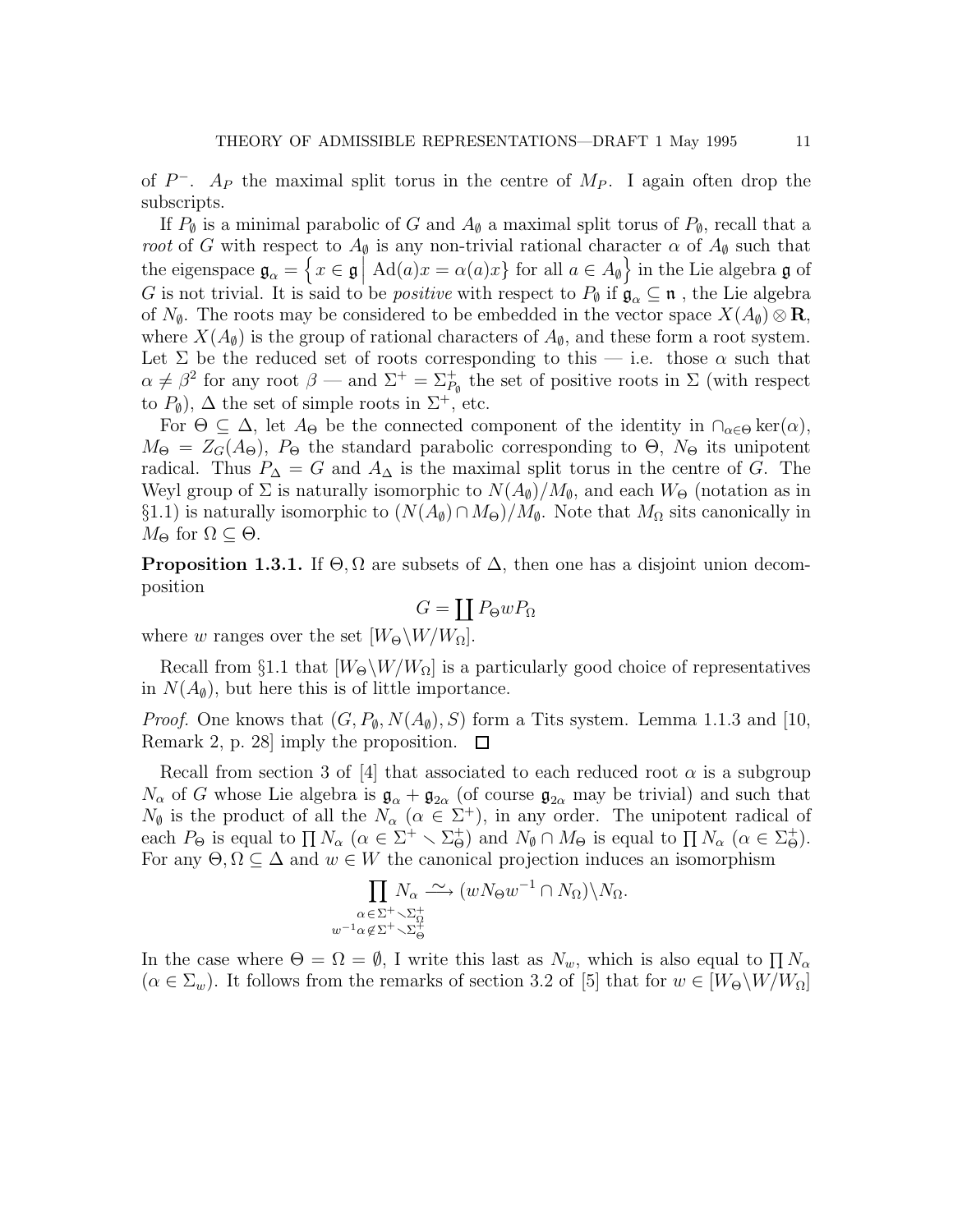the product map induces an isomorphism

$$
P_{\Theta} \times \{w\} \times \prod_{\substack{\alpha \in \Sigma^+ \setminus \Sigma_{\Omega}^+\\w^{-1}\alpha \notin \Sigma^+ \setminus \Sigma_{\Theta}^+}} N_{\alpha} \xrightarrow{\sim} P_{\Theta} w P_{\Omega}.
$$

It follows immediately from the proceeding remarks and 1.1.1 that:

**Proposition 1.3.2.** If u, v are elements of W with  $\ell(uv) = \ell(u)+\ell(v)$  and  $x \in N(A_0)$ represents u, then the map  $(n_u, n_v) \mapsto xn_vx^{-1}n_u$  is a bijection between  $N_u \times N_v$  and  $N_{uv}$ .

It also follows immediately that:

**Proposition 1.3.3.** Let  $\Theta, \Omega \subseteq \Delta$  be subsets of  $\Delta, w \in [W_{\Theta} \backslash W / W_{\Omega}]$ .

- (a) The subgroup  $(w^{-1}P_{\Theta}w \cap P_{\Omega})N_{\Omega}$  is the standard parabolic corresponding to  $w^{-1}\Theta \cap \Omega;$
- (b) Its radical is generated by  $N_{\Omega}$  and  $w^{-1}N_{\Theta}w \cap N_{\emptyset}$ , and  $w^{-1}N_{\Theta}w \cap N_{\emptyset}$ , and its reductive component is  $w^{-1}M_{\Theta}w \cap M_{\Omega}$ ;
- (c) The group  $w^{-1}P_{\Theta}w \cap M_{\Omega}$  is parabolic in  $M_{\Omega}$  with radical  $w^{-1}N_{\Theta}w \cap M_{\Omega}$  and reductive component  $w^{-1}M_{\Theta}w \cap M_{\Omega}$ .

Two parabolic subgroups of G are called *associates* if their reductive components are conjugate.

**Proposition 1.3.4.** Let  $\Theta, \Omega$  be subsets of  $\Delta$ . The following are equivalent:

- (a) The groups  $P_{\Theta}$  and  $P_{\Omega}$  are associate;
- (b) The groups  $A_{\Theta}$  and  $A_{\Omega}$  are conjugate;
- (c) The sets  $\Theta$  and  $\Omega$  are associate;

Proof. Conditions (a) and (b) are clearly equivalent. That (c) implies (b) is trivial. If (b) holds, and  $gA_{\Theta}g^{-1} = A_{\Omega}$ , then by [2, Corollary 4.22] one may assume  $g \in N(A_{\emptyset})$ . Apply 1.2.1 to the image of q in W.  $\Box$ 

It will be useful to observe that if  $w \in W(\Theta, \Omega)$  then  $\Sigma_w$  is equal to the set  $\Sigma^+ \setminus \Sigma^+_{\Theta}$ , since  $w^{-1}\Sigma_{\Theta}^{\pm} \subseteq \Sigma_{\Omega}^{\pm}$ .

**Proposition 1.3.5.** Let  $\Theta, \Omega, \Gamma$  be associates in  $\Delta, u \in W(\Theta, \Omega), v \in W(\Omega, \Gamma)$ , ht(uv) = ht(u) + ht(v). Then  $P_{\Theta}uP_{\Omega} \cdot P_{\Omega}vP_{\Gamma} = P_{\Theta}uvP_{\Gamma}$ .

Proof. This follows from the remark just made, one of the remarks made just after 1.3.1, and 1.3.2.  $\square$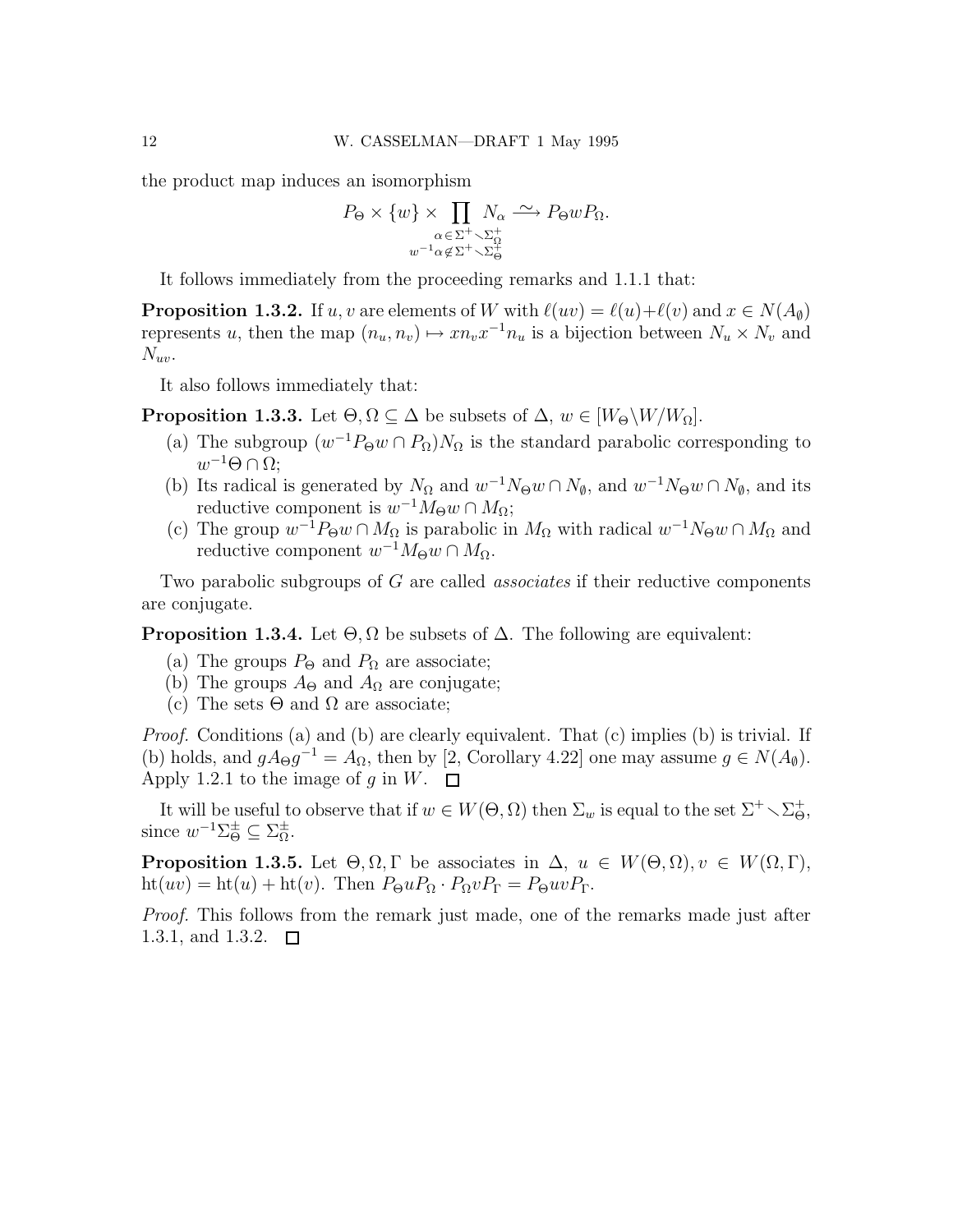1.4. For the rest of section 1, and indeed most of this paper, let k be a nonarchimedean locally compact field,  $\mathcal O$  its integers, and  $\wp$  its prime ideal, and G a connected reductive group defined over k.

Let  $P_{\emptyset}$  be a minimal parabolic in G (and assume notation as in section §1.3). For each  $\epsilon$  in  $(0, 1]$  and each  $\Theta \subseteq \Delta$  define  $A_{\Theta}^{-}(\epsilon)$  to be

$$
\Big\{ a \in A_{\Theta} \Big| \, |\alpha(a)| \le \epsilon \text{ for all } \alpha \in \Delta \setminus \Theta \Big\}.
$$

I write simply  $A_{\Theta}^-$  for  $A_{\Theta}^-$ (1). Of course  $A_{\Theta}^-$ ( $\epsilon_1$ )  $\subseteq A_{\Theta}^-$ ( $\epsilon_2$ ) for  $\epsilon_1 \leq \epsilon_2$ , and one has therefore in some sense a nested set of neighborhoods of  $A_{\Theta}$  "at 0". If P is any parabolic of G, choose  $g \in G$  such that  $gPg^{-1} = P_{\Theta}$  for  $\Theta \subseteq \Delta$ , and define  $A^{-}(\epsilon)$  to be  $g^{-1}A_{\Theta}^{-}(\epsilon)g$ . Since the conditions  $gPg^{-1} = P$ ,  $gAg^{-1} = A$  imply that  $g \in M$ , this definition is independent of the choice of g.

**Lemma 1.4.1.** If N is any unipotent group defined over k, then there exist in N arbitrarily large compact open subgroups.

*Proof.* This is clearly true of the subgroup of  $GL_n$  consisting of unipotent upper triangular matrices, and any other unipotent group has an embedding into this one for a suitable *n*.  $\square$ 

**Proposition 1.4.2.** Suppose  $\ell$  to be a finite extension of k,  $G_{\ell} = G_k \times \ell$ , P a parabolic subgroup of G and  $P_{\ell} = P_k \times \ell$ , etc. Then  $A_k^- = A_{\ell} \cap A_k$ , and furthermore:

- (a) For any  $\epsilon_1$  there exists  $\epsilon_2$  such that  $A_k^-(\epsilon_2) \subseteq A_\ell^-(\epsilon_1) \cap A_k$ ;
- (b) For any  $\epsilon_1$  there exists  $\epsilon_2$  such that  $A_{\ell}^ \frac{1}{\ell}(\epsilon_2) \cap A_k \subseteq A_k^ \overline{k}(\epsilon_1)$ .

*Proof.* Define groups  $A_{\Theta}^{-}(\epsilon)^{*}$  similar to the  $A_{\Theta}^{-}(\epsilon)$ :

$$
A_{\Theta}^{-}(\epsilon)^{*} = \Big\{ a \in A \Big| \ |\alpha(a)| \text{ for all } \alpha \in \Sigma^{+} \setminus \Sigma_{\Theta}^{+} \Big\}.
$$

(They will only be used in this proof.) It is clear that  $A_{\Theta}^{-}(1)^{*} = A_{\Theta}^{-}(1)$ , that  $A_{\Theta}^{-}(\epsilon)^{*} \subseteq$  $A_{\Theta}^{-}(\epsilon)$ , and that for every  $\epsilon_1$  there exists  $\epsilon_2$  such that  $A_{\Theta}^{-}(\epsilon_2) \subseteq A_{\Theta}^{-}(\epsilon_1)^*$ . Furthermore, because the restrictions of the  $\alpha$  in  $\Sigma^+ \setminus \Sigma^+_\Theta$  are precisely the eigencharacters of the representations of  $A_{\Theta}$  on  $\mathfrak{n}_{\Theta}$  (the Lie algebra of  $N_{\Theta}$ ), it is clear that, in the present terminology,  $A_{\Theta,k}^-(\epsilon)^* = A_{\Theta,\ell}^-(\epsilon)^* \cap A_k$ . The proposition is immediate from these remarks.  $\square$ 

**Proposition 1.4.3.** If P is a parabolic subgroup of G and  $N_1$  and  $N_2$  are two open compact subgroups of N, then there exists  $\epsilon > 0$  such that  $a \in A^-(\epsilon)$  implies  $aN_2a^{-1} \subseteq N_1.$ 

*Proof.* First assume G to be split over k,  $P_{\emptyset}$  a minimal parabolic,  $P = P_{\Theta}$  for some  $\Theta \subseteq \Delta$ . Then  $N = \prod N_{\alpha}$   $(\alpha \in \Sigma^{+} \setminus \Sigma_{\Theta}^{+})$ , and since  $A = A_{\Theta}$  acts via  $\alpha$  on each  $N_{\alpha}$ , the proposition is clear.

In general, let  $\ell$  be a finite extension of k such that  $G_{\ell} = G_k \times \ell$  is split; let  $P_{\ell} = P_{k} \times \ell$ , etc. By 1.4.2 one can find  $N_{2,\ell}$  compact and open in  $N_{\ell}$  containing  $N_{2}$ ;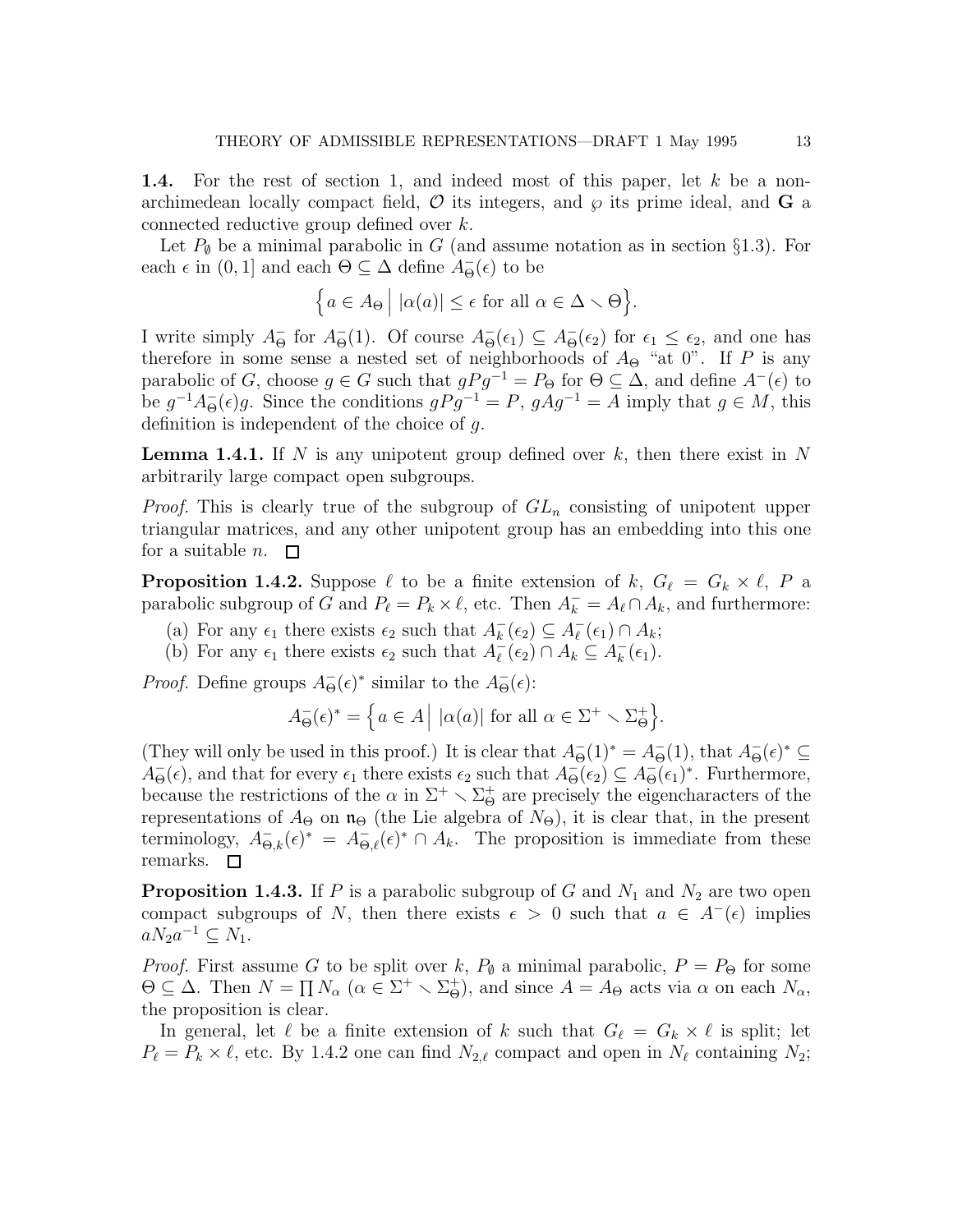let  $N_{1,\ell}$  be compact and open in  $N_{\ell}$  such that  $N_{1,\ell} \cap N_k \subseteq N_1$ . By the preceding case one can find  $\epsilon^*$  such that whenever  $a \in A_{\ell}^ _{\ell}^{-}(\epsilon^*), aN_{2,\ell}a^{-1} \subseteq N_{1,\ell}.$  Apply 1.4.2(a).  $\Box$ 

If  $P$  is a parabolic subgroup of  $G$  and  $K$  is a compact open subgroup, one says that K has an *Iwahori factorization* with respect to  $P$  if (i) the product map is an isomorphism of  $N_K^- \times M_K \times N_K$  with K, where  $N_K^- = N^- \cap K$ , etc., and (ii) for every  $a \in A^{-}, aN_{K}a^{-1} \subseteq N_{K}, a^{-1}N_{K}^{-}a \subseteq N_{K}^{-}.$ 

**Proposition 1.4.4.** Let  $P_{\emptyset}$  be a minimal parabolic subgroup of G. There exists a collection  $\{K_n\}_{n\geq 0}$ , which forms a neighborhood basis of the identity such that

- (a) Every  $K_n$  is a normal subgroup of  $K_0$ ;
- (b) If P is parabolic subgroup containing  $P_{\emptyset}$  then  $K_n$  has an Iwahori factorization with respect to  $P$ ;
- (c) If  $P = MN$  is a parabolic subgroup containing  $P_{\emptyset}$  then  $M_K$  has an Iwahori factorization with respect to  $M \cap P_{\emptyset}$ .

*Proof.* Assume first that **G** is split over k. Then according to [16, XXV.1.3], there exists a smooth group scheme  $G_{\mathcal{O}}$  over  $Spec(\mathcal{O})$  such that  $G \cong G_{\mathcal{O}} \times Spec(k)$ . If R is any ring supplied with a homomorphism from  $\mathcal O$  to R, let  $G(R)$  be the group of Rvalued points on  $G_{\mathcal{O}}$ , and similarly for any group subscheme of  $G_{\mathcal{O}}$ . For each integer  $n \geq 0$ , let  $G(\wp^n)$  be the kernel of the reduction homomorphism:  $G(\mathcal{O}) \longrightarrow G(\mathcal{O}/\wp^n)$ , and similarly for any group subscheme of  $G_{\mathcal{O}}$ . (I take  $\wp^0$  to be  $\mathcal{O}$ .)

Let  $P_{\emptyset,\mathcal{O}}$  be a minimal parabolic group subscheme of  $G_{\mathcal{O}}$ ,  $K_0$  the inverse image in  $G(\mathcal{O})$  of  $P_{\emptyset}(\mathcal{O}/\wp)$ . It is essentially proven in [21] (in the proof of Theorem 2.5), that  $K_0$  has an Iwahori factorization with respect to any parabolic P containing  $P_{\phi}$ . More precisely,  $K_0 = N_1^- M_0 N_0$  where  $N_1^- = N_1^- (\wp)$ ,  $N_0 = N(\mathcal{O})$ , and  $M_0$  is the inverse image in  $M_0$  of  $(P_\emptyset \cap M)(\mathcal{O}/\wp)$ . The same is true of every  $K_n = G(\wp^n)$ , with  $N_n^- = N^-(\wp^n)$ , etc., and therefore this sequence satisfies the conditions of 1.4.4. Since every parabolic subgroup of G is conjugate to one obtained from  $G_{\mathcal{O}}$ , this proves 1.4.4 in this case.

Now let G be the k-points of an arbitrary reductive group defined over  $k$ ,  $P$  a minimal parabolic subgroup. Let  $\ell/k$  be a finite Galois extension with Galois group  $Gal(\ell/k)$  such that  $G \times \ell = G_{\ell}$  is split over  $\ell$ . Let  $\{K_{\ell,n}\}\$  be a sequence satisfying 1.4.4 for  $P_\ell = P \times \ell$ , and define  $K_n$  to be  $K_{\ell,n} \cap G$ . The sequence  $\{K_n\}$  is clearly a basis of the neighborhoods of 1 in G.

Proof of (a): for  $k \in K_n$ , one has  $k = n^{-}mn$  with  $n \in N_{\ell,n}$ , etc. But then for  $\sigma \in \text{Gal}(\ell/k), k = k^{\sigma} = (n^{-})^{\sigma} m^{\sigma} n^{\sigma}$ . Since P is defined over k, so is  $N^{-}$ , etc. Since  $N_{\ell}^- \cap M_{\ell}N_{\ell} = \{1\}$  one has  $(n^-)^{\sigma} = n^-$ , etc. This implies that  $n^-$ , etc., are in fact in  $G$ , hence in  $G \cap K_{\ell,n}$ , and shows that  $K_n$  satisfies property (i) of an Iwahori factorization. The remainder of 1.4.4 is proved similarly (using 1.4.2 at one point).  $\Box$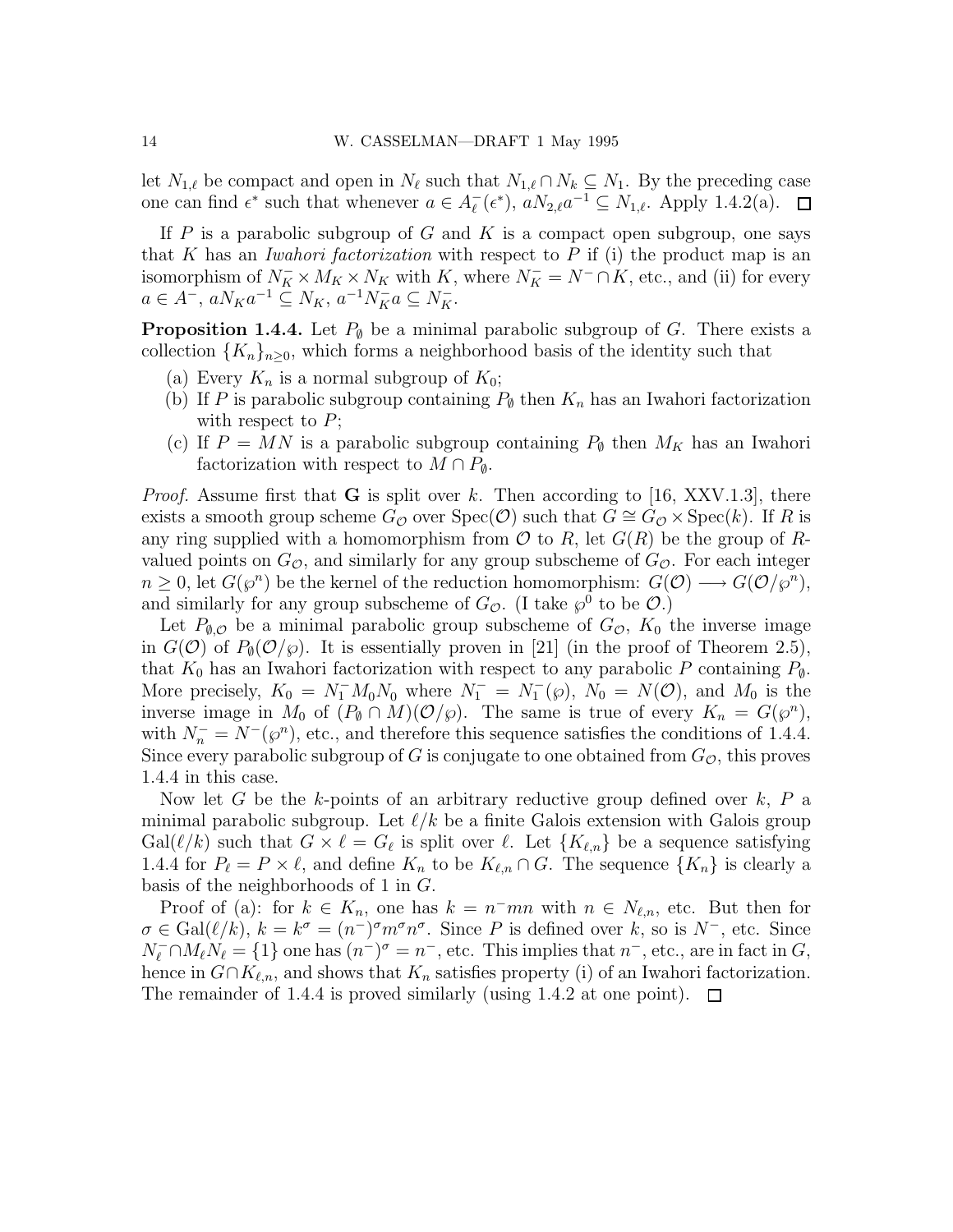One can use results from [13] to obtain finer results, but at the cost of complication. Other elementary derivations of 1.4.4 have been given by Harish-Chandra and also by Deligne [17].

**Lemma 1.4.5.** Suppose that the center of  $G$  is anisotropic. Then there exists a maximal compact subgroup  $K \subseteq G$  such that (a)  $G = PK$  for any parabolic subgroup P; (b)  $A_{\emptyset}(\mathcal{O}) \subseteq K$ ; and (c)  $G = KA_{\emptyset}^-K$ , with the map  $a \mapsto KaK$  establishing a bijection between  $K\backslash G/K$  and  $A_{\emptyset}^ _{\emptyset}^{-}/A_{\emptyset}(\mathcal{O}).$ 

*Proof.* Set  $A = A_{\emptyset}$  for convenience. Let  $\tilde{G}$  be the simply connected covering of the derived group of G,  $\phi: \tilde{G} \longrightarrow G$  the canonical projection,  $\tilde{A}$  the maximal split torus of G over A. By assumption  $\phi|_{\widetilde{A}}$  is an isogeny. Define N to be  $N(A)/A(\mathcal{O})$ . Let B be an Iwahori subgroup in  $\tilde{G}$  compatible with  $\tilde{A}$  (see [12] and [13] for notation and statements I give here).

Since the bornology of  $\tilde{G}$  is that of compact subsets, 3.5.1 of [13] implies that  $\phi$  is B-adapted (see 1.2.13 of [13]).

Since the canonical morphism from the direct product of the center of G and  $\tilde{G}$ into G is both central and surjective, 3.19 of  $[6]$  together with its proof imply that  $Z(A)/\phi(Z(\tilde{A}))Z \cong G/\phi(\tilde{G})Z$ , and this implies that  $\phi$  is  $\tilde{\mathcal{N}}$ -adapted (see 1.2.13 of  $[13]$ .

The group G acts on the building associated to  $(\tilde{G}, \tilde{B}, \tilde{N})$ . Let N be the stabilizer of the apartment A corresponding to  $\tilde{A}$  — i.e., N is the normalizer of  $\tilde{A}$  in G, which amounts as well to the normalizer of  $\phi(\tilde{A})$  in G. But since the Zariski closure of  $\phi(\tilde{A})$  is A, and  $\phi(\tilde{A})$  is Zariski-dense in A, this is also the normalizer of A in G. This implies that  $\phi$  is of connected type (see 4.1.3 of [13]).

The remarks in 4.4.5 of [13] together with the proposition in 4.4.6 of [13] imply that if K is the stabilizer of a special point in  $\mathcal A$  (see 1.3.7 of [13]) it satisfies the conditions of the proposition.  $\Box$ 

**Proposition 1.4.6.** Let G be arbitrary. There exists an open subgroup  $\Gamma \subseteq G$  such that

(a)  $G = \Gamma A_{\emptyset}^{-} \Gamma;$ (b)  $A_{\emptyset}(\mathcal{O}) \subseteq \Gamma$ ; and

(c)  $\Gamma/(\Gamma \cap Z)$  is compact.

*Proof.* Let  $\overline{G} = G/A_{\Delta}, \psi: G \longrightarrow \overline{G}$ . Then  $\psi$  induces an isomorphism  $G/A_{\Delta} \cong \overline{G}$ by 15.7 of [3], and the group  $\overline{G}$  satisfies the hypotheses of 1.4.5. Let K be the group given there, and defined  $\Gamma$  to be  $\psi^{-1}(K)$ .

Note that  $\Gamma$  fits into an exact sequence

 $1 \longrightarrow A_{\Delta} \longrightarrow \Gamma \longrightarrow K \longrightarrow 1$ 

and that furthermore  $\Gamma$  even contains all of  $Z$ .  $\Box$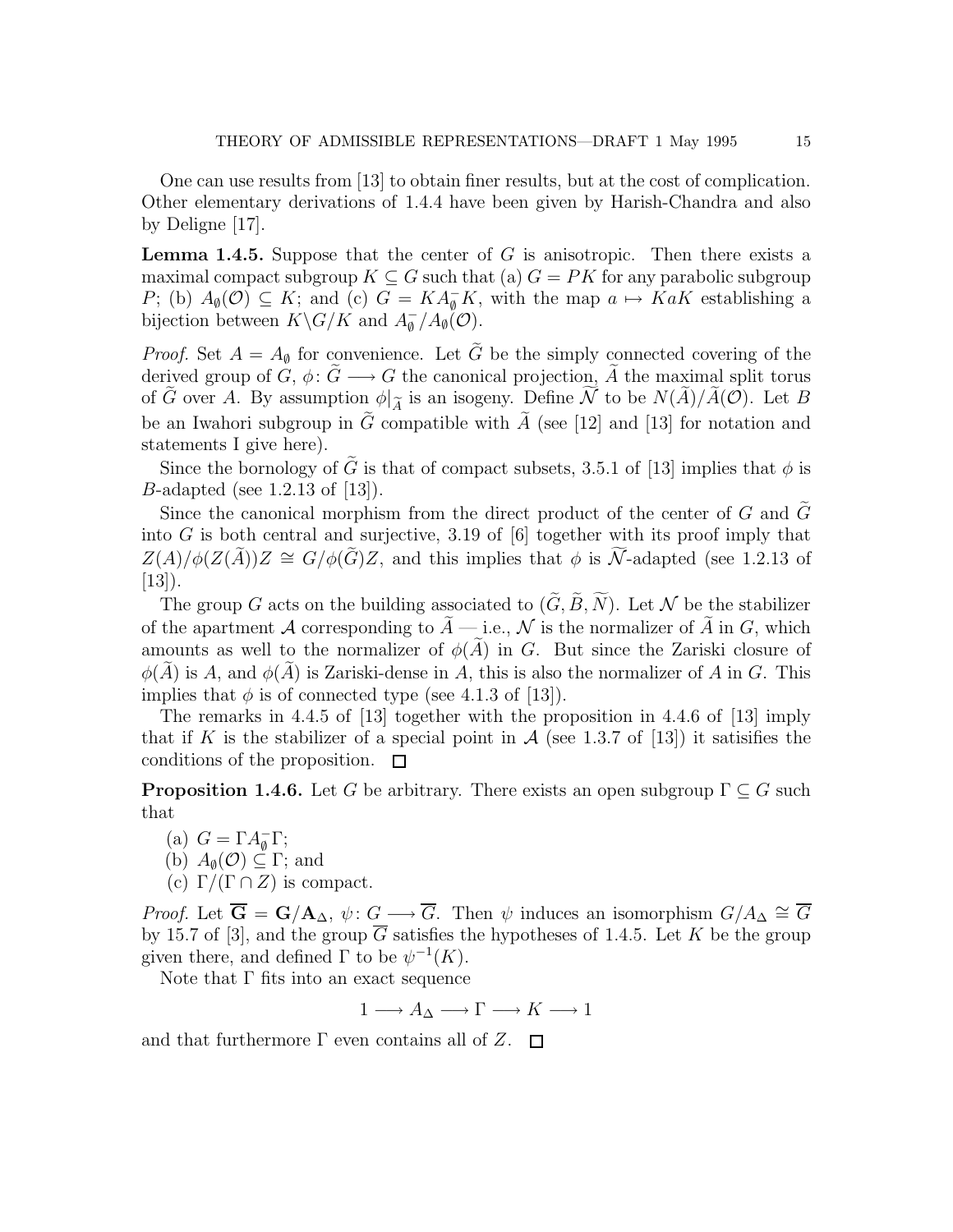**1.5.** If  $P = MN$  is any parabolic subgroup of G, let  $\delta_P$  be its modulus character:  $P \longrightarrow \mathbb{C}^*, p \longmapsto |\det \mathrm{Ad}_{\mathfrak{n}}(p)|$ , where  $\mathfrak{n}$  is the Lie algebra of N. It is trivial on N, hence essentially a character of M.

Assign G a Haar measure.

**Lemma 1.5.1.** If P is a parabolic subgroup of G and  $K_0$  a compact open subgroup with an Iwahori factorization with respect to P, then for  $a \in A^-$  one has meas  $K_0 a K_0 = \delta_P^{-1}(a)$ meas  $K_0$ .

*Proof.* The map  $k_1 a k_2 \mapsto k_1$  induces an isomorphism between the sets  $K_0 a K_0/K_0$ and  $K_0/(K_0 \cap aK_0a^{-1})$ . But since  $a \in A^-$ ,  $K_0 \cap aK_0a^{-1} = N_0^-M_0(aN_0a^{-1})$  and  $[K_0: K_0 \cap aK_0a^{-1}] = [N_0: aN_0a^{-1}] = \delta_P^{-1}(a).$ 

**Proposition 1.5.2.** Let  $P$  be a parabolic of  $G$ ,  $K$  any compact open subgroup. There exist constants  $C_2 \ge C_1 > 0$  such that for any  $a \in A^-$  one has

$$
C_1 \delta_P^{-1}(a) \le \text{meas}(KaK) \le C_2 \delta_P^{-1}(a)
$$

*Proof.* Let  $K_0$  be an open subgroup of K with an Iwahori factorization with respect to P, and let C be  $[K: K_0]$ . Assume for convenience that meas $(K_0) = 1$ .

First: meas $(KaK) \leq C\delta_P^{-1}(a)$ . This follows from

$$
\begin{aligned} \text{meas}(KaK) &= [K:K \cap aKa^{-1}] \\ &\leq [K:K_0 \cap aK_0a^{-1}] \\ &= [K_0:K_0 \cap aK_0a^{-1}][K:K_0] \\ &= C\delta_P^{-1}(a) \end{aligned}
$$

by 1.5.1.

Next: meas $(KaK) \geq C^{-1}\delta_P^{-1}(a)$ . One has an injection from  $K_0/(K_0 \cap aKa^{-1})$ into  $K/K \cap aKa^{-1}$ , so that meas $(KaK) \geq [K_0: K_0 \cap aKa^{-1}]$ . But one also has  $1 \leq [K_0 \cap aKa^{-1} : K_0 \cap aK_0a^{-1}] \leq C$  which together with 1.5.1 implies the claim.

**1.6.** Let  $P_{\emptyset}$  be a fixed minimal parabolic of G, etc.

A rational character of **G** is a k-morphism from **G** to  $\mathbf{G}_m$ , and of course determines a map on k-rational points  $G \longrightarrow k^{\times}$ . For any G let  $X(G)$  be its group of rational characters.

**Lemma 1.6.1.** Any rational character of G is determined by its restriction to  $A_{\Delta}$ .

Recall that  $\mathbf{A}_{\Delta}$  is the maximal split torus in the center of G.

*Proof.* Let  $G^{\text{der}}$  be the derived group of G, T the torus quotient  $G/G^{\text{der}}$ , and  $T_s$  the maximal split quotient of  $T$  (see [18, XXII.6]). Any rational character of  $G$  factors through the projection  $G \longrightarrow T_s$ , and the restriction of this projection to  $A_\Delta$  is an isogeny. The map from  $X(T)$  to  $X(A_{\Delta})$  is thus an injection of one lattice into another.  $\square$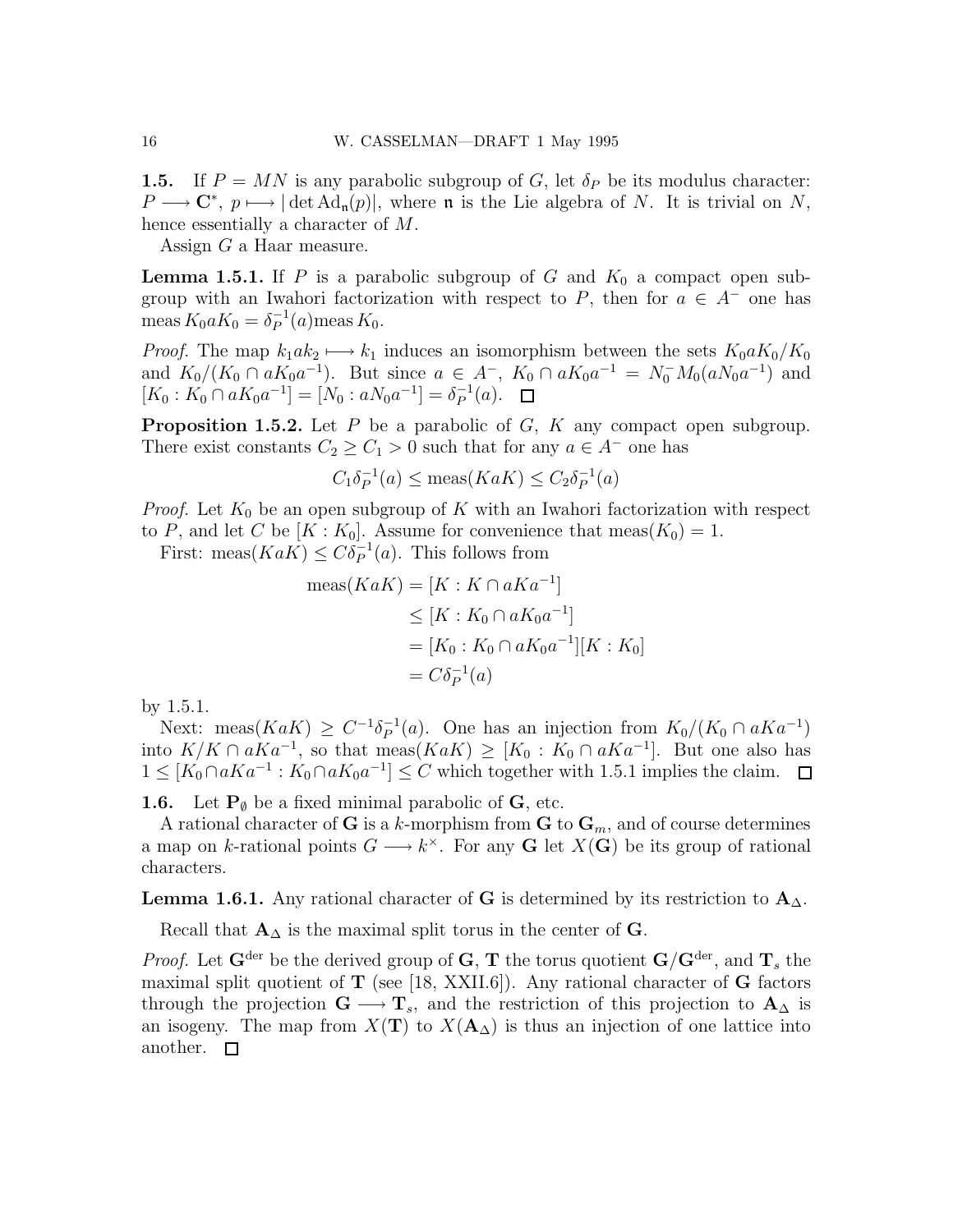For each  $\Theta \subseteq \Delta$ , let  $\gamma_{\Theta}$  be the rational modulus character of  $P_{\Theta}$ :  $\gamma_{\Theta}(p)$  = det  $\mathrm{Ad}_{\mathfrak{n}_{\Theta}}(p)$ . If for each  $\alpha \in \Sigma$  one lets  $m(\alpha)$  be the dimension of the  $\alpha$ -eigenspace  $\mathfrak{g}_{\alpha}$  in  $\mathfrak{g}$ , then according to 1.6.1 and the definition of the roots,  $\gamma_{\Theta}$  is characterized as the unique rational character of  $M_{\Theta}$  restricting to  $\prod \alpha^{m(\alpha)}$   $(\alpha > 0)$  on  $A_{\Theta}$ . Since  $\mathbf{A}_{\Theta}$  is the connected component of  $\cap_{\alpha \in \Theta} \ker(\alpha)$ :

## **Proposition 1.6.2.** For  $\Theta \subseteq \Omega \subseteq \Delta$ , the restriction of  $\gamma_{\Theta}$  to  $M_{\Omega}$  is equal to  $\gamma_{\Omega}$ .

A complex character of G is a continuous homomorphism from G to  $\mathbb{C}^{\times}$ . (If I write of a character without qualification, I shall mean a complex one. Note that I do not require a character to be *unitary*  $-$  i.e., have its image in the unit circle). If  $\gamma: \mathbf{G} \longrightarrow \mathbf{G}_m$  is a rational character of G and  $\beta: k^{\times} \longrightarrow \mathbf{C}^{\times}$  is a complex character of  $k^{\times}$ , then the composition is a complex character of G which I shall call  $\beta \cdot \gamma: G \longrightarrow k^{\times} \longrightarrow \mathbb{C}^{\times}$ . In particular one may choose  $\beta$  to be the modulus  $x \mapsto |x|$ , and one thus obtains the *norm* or modulus  $|\gamma|$  of  $\gamma: x \mapsto |\gamma(x)|$ . For example, the modulus  $\delta_{\Theta}$  of  $P_{\Theta}$  is the usual modulus one refers to in connection with Haar measure on  $P_{\Theta}$ .

One can describe the group of complex characters of G to some extent by means of results in [6]. Let  $G^u$  be the subgroup of G, hence of  $G^{\text{der}}$ , generated by the elements in the unipotent radicals of the minimal parabolics in  $G$  ([6] 6.2). Then the restriction of any complex character of G to  $G^u$  is trivial ([6] 6.4) so that it must factor through the projection:  $G \longrightarrow G/G^u$ .

Let  $E = G/G^u$ . I claim now that there exists in E a maximal compact subgroup  $E_0$  such that the quotient  $E/E_0$  is a free abelian group of rank equal to the dimension of the maximal split quotient  $T_s$  of G. First of all, one knows ([6] 6.14) that  $G^u$  is closed in G and that  $G^{\text{der}}/G^u$  is compact. Further, one has the exact sequences

$$
1 \longrightarrow G^{\text{der}} \longrightarrow G \longrightarrow T \longrightarrow 1
$$

$$
1 \longrightarrow T_0 \longrightarrow T \longrightarrow T/T_0 \longrightarrow 1
$$

where  $T_0$  is maximal compact in T, and  $T/T_0$  is a lattice of rank equal to the dimension of  $T_s$ . Define  $E_0$  to be the inverse image in E of  $T_0$ .

A complex character of G is said to be *unramified* if it is trivial on  $E_0$ . A choice of basis for  $E/E_0$  gives an isomorphism of the group  $X_{nr}(G)$  of unramified characters of G with  $(\mathbb{C}^{\times})^{r}$   $(r = \dim T_s)$  so that  $X_{nr}(G)$  has naturally the structure of a complex analytic group of dimension  $r$  (and this structure is of course independent of the choice of basis). The unitary characters of  $X_{nr}(G)$  form a real analytic subgroup of this isomorphic to a product of r unit circles.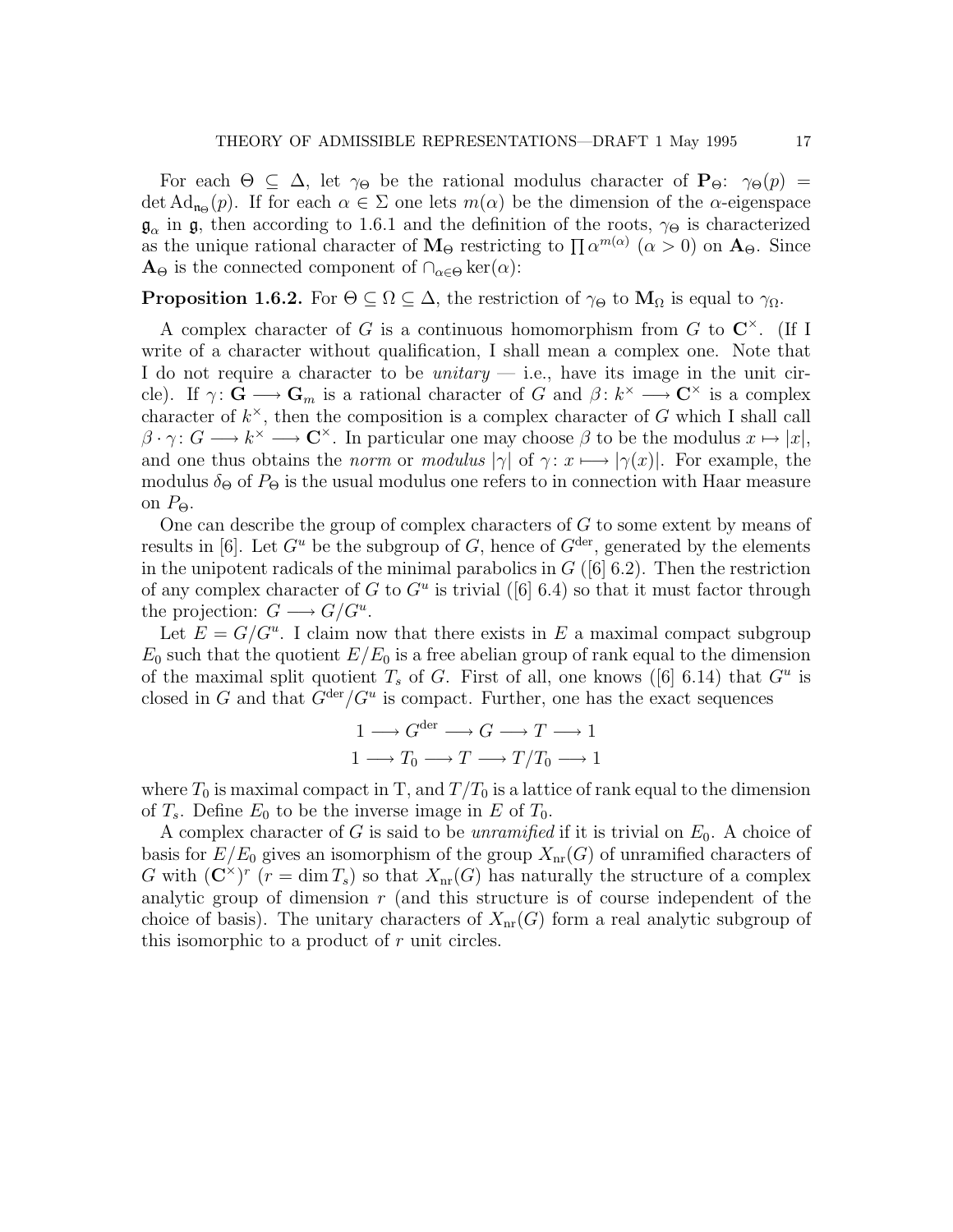#### 18 W. CASSELMAN—DRAFT 1 May 1995

#### 2. Elementary results about admissible representations

Throughout this section, let G be an arbitrary locally compact Hausdorff group such that the compact open subgroups form a basis for the neighborhoods of the identity. This condition is satisfied if and only if G has compact open subgroups and they are all profinite. It is also satisfied for any closed subgroup of  $G$ , in particular for its center Z.

See §3 of [3] for related matter.

**2.1.** Let F be an arbitrary field of characteristic 0. Let  $(\pi, V)$  be a representation of G on a vector space V defined over F. If K is any subgroup of G, define  $V^K$  to be  $\{v \in V \mid \pi(k)v = v \text{ for all } k \in K\}$ . Define  $(\pi, V)$  to be a *smooth* representation if every  $v \in V$  lies in  $V^K$  for some open subgroup K. This is equivalent to the condition that  $\pi$  be continuous with respect to the discrete topology on V.

Define  $(\pi, V)$  to be *admissible* if it is smooth and if in addition  $V^K$  has finite dimension for every open subgroup  $K$ ; *irreducible* if there are no proper  $G$ -stable subspaces; finitely generated if there exists a finite subset  $X \subseteq V$  such that the smallest nonzero  $G$ -stable subspace containing  $X$  is all of  $V$ .

If H is a subgroup of G, then a representation of G is said to be  $H$ -finite if every vector is contained in a finite-dimensional H-stable subspace.

If X is any subset of V, then the G-space generated by X is the smallest  $G$ stable subspace containing  $X$ , and is also the subspace of vectors in  $V$  of the form  $\sum c_i \pi(g_i) x_i$ , with  $g_i \in G$  and  $x_i \in X$ .

If  $\epsilon$  is an involution of F, then  $(\pi, V)$  is said to be unitary with respect to  $\epsilon$  if there exists a G-invariant anisotropic form on V, Hermitian with respect to  $\epsilon$ . If  $F = \mathbf{C}$ , then the involution will be understood to be conjugation.

There are a number of smooth representations associated to the action of the group on itself. Define  $C^{\infty}(G, F)$  to be the space of all locally constant functions  $f: G \longrightarrow F$ ;  $C_u^{\infty}(G, F)$  to be those  $f \in C^{\infty}(G, F)$  such that for some compact open subgroup K,  $f(k_1gk_2) = f(g)$  for all  $k_1, k_2 \in K$ ,  $g \in G$  (these are the uniformly locally constant functions.) Define  $C_c^{\infty}(G, F)$  to be  $\left\{f \in C^{\infty}(G, F) \Big| f$  has compact support $\right\}$ . One has  $C_c^{\infty} \subseteq C_u^{\infty}$ , clearly. For  $f \in C^{\infty}(G, F)$  and  $g \in G$ , define  $R_g f$  and  $L_g f$  by the respective formulas

$$
(R_g f)(x) = f(xg)
$$
 and  $(L_g f)(x) = f(g^{-1}x)$ .

These operators define smooth representations of  $G$ , called respectively the *right* regular and left regular representations, on both  $C_u^{\infty}(G, F)$  and  $C_c^{\infty}(G, F)$ .

From §3 on, I shall assume F to be C (or, occasionally, R), but this is mostly a matter of convenience in notation, as will be explained later, and it is probably worth something to know that results may be formulated without this assumption. I should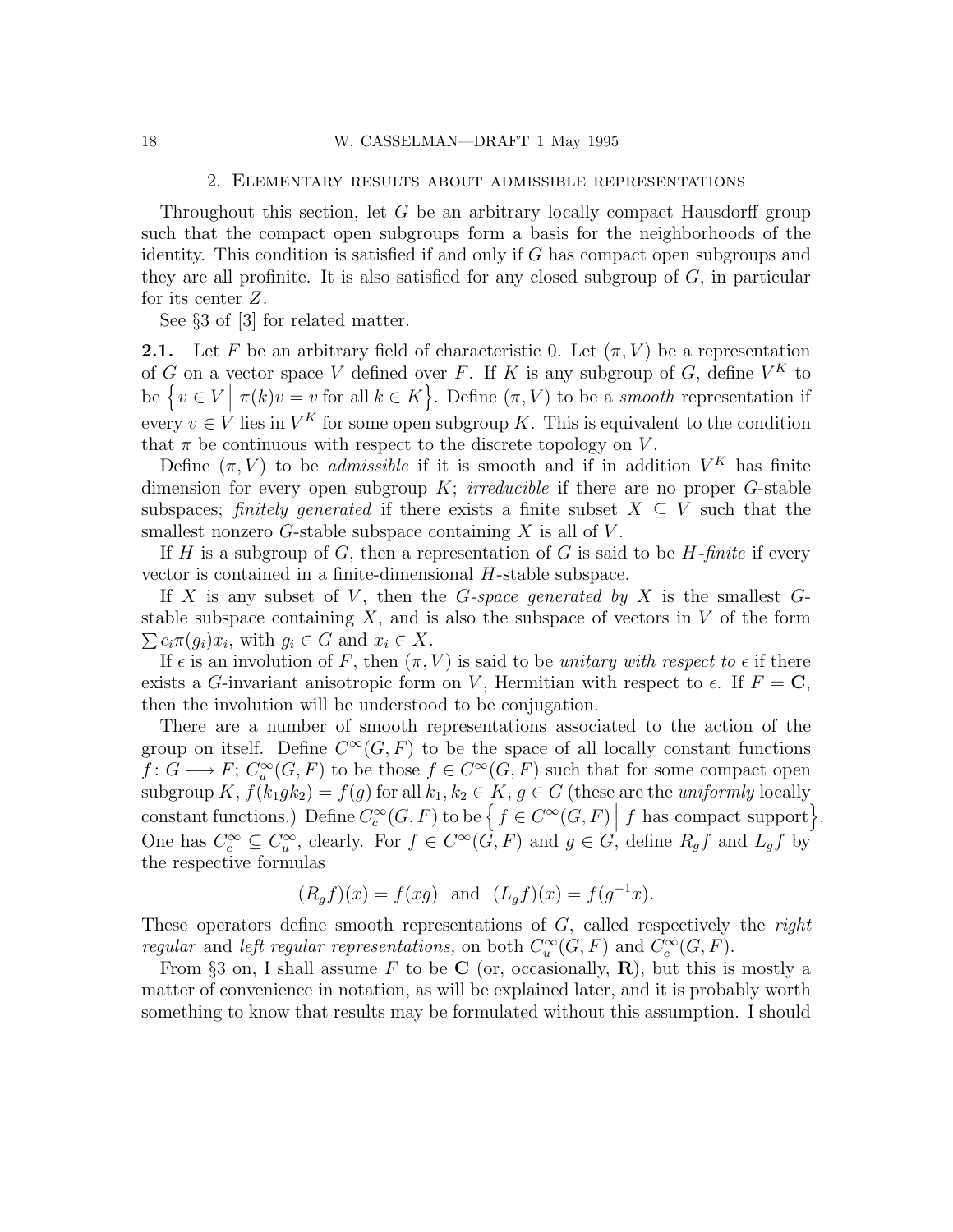add that the possibility of using quite general fields of definition has not been, as far as I know, seriously exploited (see, however, [16] and [29]).

If  $(\pi, V)$  is a representation over F, then for any field extension  $E/F$  one obtains the obvious extended representation  $(\pi, V \otimes_F E)$ .

**Proposition 2.1.1.** If  $(\pi, V)$  is a representation of G over F and  $E/F$  is a field extension, then  $(\pi, V)$  is

- (a) smooth;
- (b) admissible;
- (c) finitely generated;
- if and only if  $(\pi, V \otimes E)$  is.

*Proof.* The basic observation is that if K is any subgroup of G, then

$$
(V \otimes E)^K = V^K \otimes E.
$$

Certainly, the right-hand side is contained in the left. For the opposite inclusion, let  $\sum v_i \otimes x_i$  be fixed by K. One may assume the  $x_i$  to be linearly independent over F. But then  $\pi(k)(\sum v_i \otimes x_i) = \sum v_i \otimes x_i$  implies that  $\sum (\pi(k)v_i - v_i) \otimes x_i = 0$ , which in turn implies that  $\pi(k)v_i = v_i$ .

From this, the proposition is clear.  $\square$ 

A representation  $(\pi, V)$  is said to be *absolutely irreducible* if for every extension  $E/F, (\pi, V \otimes E)$  is irreducible.

**Proposition 2.1.2.** If  $\pi$  is smooth, then it is K-finite for every compact open subgroup  $K$ .

*Proof.* For every  $v \in V$ , there exists a subgroup  $K_1$  of finite index in K such that  $v \in V^{K_1}$ . Thus,  $K \cdot v$  is a finite set, and generates a finite-dimensional K-stable subspace.  $\square$ 

**Proposition 2.1.3.** If H is any closed subgroup of G such that  $H/H \cap Z$  is compact, then any admissible representation of  $G$  is  $H$ -finite. In particular, any admissible representation is Z-finite.

*Proof.* If  $(\pi, V)$  is an admissible representation of G, then for each compact open subgroup  $K, V^K$  is finite-dimensional and Z-stable. This proves the last statement. If  $H$  satisfies the hypotheses of the proposition and  $K$  is any compact open subgroup of G, then the image of  $K \cap H$  in  $H/H \cap Z$  has finite index. Thus the space spanned by the elements  $\left\{ h \cdot v \mid h \in H, v \in V^K \right\}$  is finite-dimensional.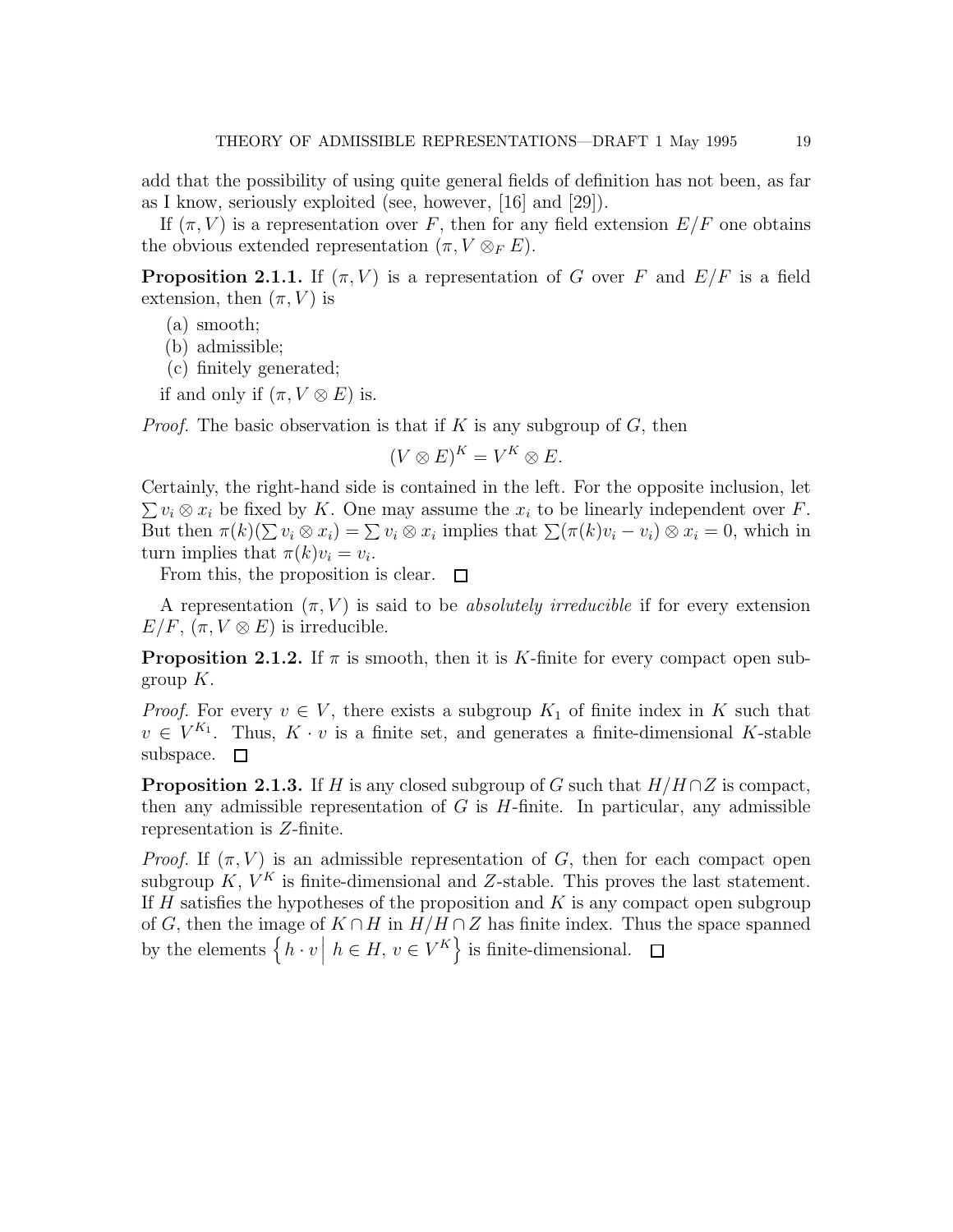Assign G a rational Haar measure, i. e., one such that for some (hence any) compact open subgroup K one has meas $(K) \in \mathbf{Q}$ . (Without further mention, all Haar measures will be assumed to be rational.) If  $(\pi, V)$  is a smooth representation of G and K is a compact open subgroup, define the operator  $\mathcal{P}_K$  by the formula

$$
\mathcal{P}_K(v) = \frac{\int_K \pi(k)v \, dk}{\text{meas } K}.
$$

The smoothness of  $\pi$  implies that this is essentially a finite sum, hence makes sense. The operator  $\mathcal{P}_K$  is the projection of V onto  $V^K$ . If  $V(K)$  is the kernel of  $\mathcal{P}_K$ , then it may also be described as the space spanned by the vectors of the form  $\pi(k)v - v$ . One has  $V = V^K \bigoplus V(K)$  as representations of K.

**Proposition 2.1.4.** Let  $(\pi, V)$  be a smooth representation and K a compact open subgroup of G. Then  $\pi$  is admissible if and only if the restriction of  $\pi$  to K is a direct sum of irreducible finite-dimensional representations, each isomorphism class occurring with finite multiplicity.

*Proof.* Assume  $\pi$  admissible. If  $K_1$  is an open normal subgroup of K, one has  $V =$  $V^{K_1} \oplus V(K_1)$ , each summand being K-stable. The group  $K_1$  of course acts trivially on  $V^{K_1}$ , which may then be considered a representation of  $K/K_1$ , hence a direct sum with finite multiplicities of irreducible representations of  $K$ . An application of Zorn's Lemma then enables one to decompose  $V$  as a direct sum of irreducible finite-dimensional smooth representations of K.

Finite multiplicity follows from the fact that any given smooth finite-dimensional representation must have some normal open  $K_1$  in its kernel.

The converse is clear.  $\square$ 

**Proposition 2.1.5.** If  $(\pi, V)$  is admissible and unitary, with Hermitian form  $(u, v)$ , and U is any G-stable subspace of V, then  $U^{\perp} = \{v \in V \mid (u, v) = 0 \text{ for all } u \in U\}$ is also *G*-stable, and  $V = U \bigoplus U^{\perp}$ .

The proof is straightforward.

Proposition 2.1.6. The categories of smooth and admissible representations of G are abelian categories.

This is trivial.

**Proposition 2.1.7.** Let  $(\pi_i, V_i)$   $(i = 1, 2, 3)$  be smooth G-representations, K a compact open subgroup of G. If  $V_1 \longrightarrow V_2 \longrightarrow V_3$  is an exact sequence of G-morphisms, then the sequence  $V_1^K \longrightarrow V_2^K \longrightarrow V_3^K$  is exact as well.

*Proof.* Given  $v \in V_2^K$  whose image in  $V_3$  is 0, choose  $v_1 \in V_1$  with image v in  $V_2$ . Then  $\mathcal{P}_K(v_1)$  lies in  $V_1^K$  and still has image v.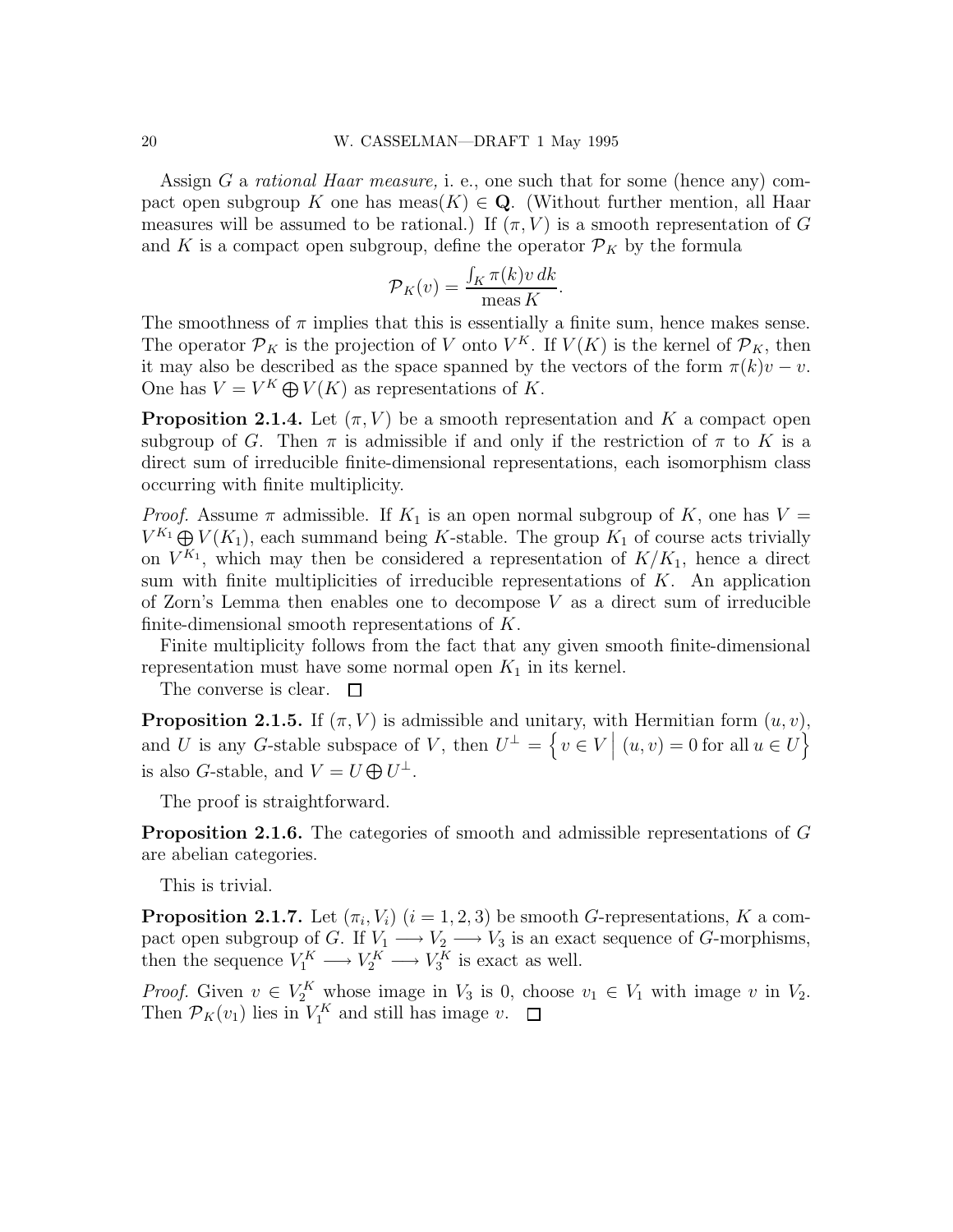**Proposition 2.1.8.** If  $(\pi_i, V_i)$   $(i = 1, 2, 3)$  are smooth representations of G and the sequence of G-morphisms

$$
0 \longrightarrow V_1 \longrightarrow V_2 \longrightarrow V_3 \longrightarrow 0
$$

is exact, then  $\pi_2$  is admissible if and only if  $\pi_1$  and  $\pi_3$  are.

*Proof.* By 2.1.7.  $\Box$ 

Define now a character of G to be a smooth one-dimensional representation. It thus amounts to a homomorphism from  $G$  to  $F^{\times}$ , with open kernel. (Since any homomorphism from G to  $\mathbb{C}^{\times}$  continuous with respect to the usual topology on C has this property, the definition here does not contradict that in 1.6.2.) If  $\epsilon$  is an involution of F, then the character  $\chi: G \longrightarrow F^{\times}$  is unitary if and only if  $\chi(G) \subseteq$  $\{x \in F \mid xx^{\epsilon} = 1\}$ . If  $(\pi, V)$  is any smooth representation and  $\chi$  is a character, one defines  $(\pi \otimes \chi, V)$ , or sometimes  $(\pi \cdot \chi, V)$ , to be the representation of G on the same space, taking g to  $\pi(g) \cdot \chi(g)$ .

If  $(\pi, V)$  is Z-finite and  $\omega$  is a character of Z, then for each integer  $n \geq 1$  define

$$
V_{\omega,n} = \left\{ v \in V \, \middle| \, (\pi(z) - \omega(z))^n v = 0 \text{ for all } z \in Z \right\},\
$$

and also define

$$
V_{\omega,\infty} = \bigcup_{n \in \mathbb{N}} V_{\omega,n},
$$

$$
V_{\omega} = V_{\omega,1}.
$$

Each  $V_{\omega,n}$  is G-stable. The representation  $(\pi, V)$  is called an  $\omega$ -representation if  $V = V_{\omega}$ .

**Proposition 2.1.9.** Assume that  $F$  is algebraically closed and that  $V$  is  $Z$ -finite. Then

- (a) One has a direct sum decomposition  $V = \bigoplus V_{\omega,\infty}$ ;
- (b) If V is finitely generated, then there are only a finite number of  $\omega$  with  $V_{\omega,\infty} \neq$ 0, and there exists n such that  $V_{\omega,\infty} = V_{\omega,n}$  for each  $\omega$ .

Proof. By standard facts about commuting families of operators on finite-dimensional spaces.  $\square$ 

Proposition 2.1.9(b) implies that there exists a finite filtration of  $V$  whose factors are  $\omega$ -representations for certain  $\omega$ .

For a given  $\omega$ , the smooth and admissible  $\omega$ -representations clearly form abelian categories, in analogy with 2.1.6.

If  $(\pi, V)$  is any smooth representation of G, define its dual  $(\hat{\pi}, V)$  to be the representation  ${}^t\pi(g^{-1})$  on the algebraic dual  $\hat{V}$  of V, and define its *contragredient*  $(\tilde{\pi}, \tilde{V})$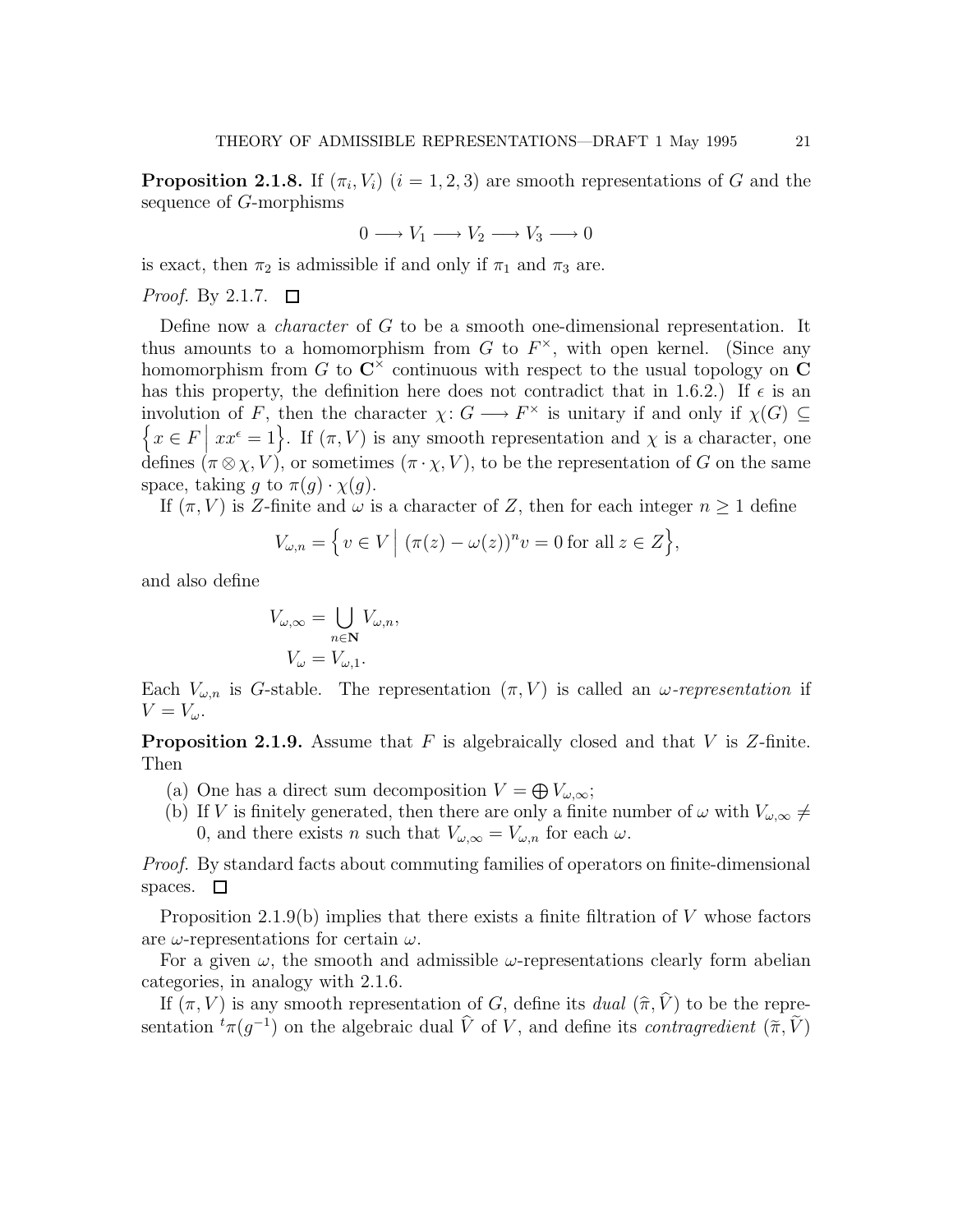to be the restriction of  $\hat{\pi}$  to the subspace  $\tilde{V}$  of elements of  $\hat{V}$  fixed by some open subgroup. Thus,  $\tilde{\pi}$  is smooth. For any compact open subgroup K,  $\tilde{V}^K$  is the algebraic dual of  $V^K$ , and of course also equal to  $\tilde{V}^K$ . This proves:

Proposition 2.1.10. The following are equivalent:

- (a)  $\pi$  is admissible;
- (b)  $\tilde{\pi}$  is admissible;
- (c) the contragredient of  $\tilde{\pi}$  is isomorphic to  $\pi$ .

*Proof.* Clear.  $\square$ 

One has, of course, the canonical embedding of  $\pi$  into  $\tilde{\tilde{\pi}}$ .

**Proposition 2.1.11.** The functor  $\pi \rightarrow \tilde{\pi}$  is contravariant and exact.

If  $(\pi, V)$  is smooth and U is any subset of V, define

$$
U^{\perp} = \left\{ \widetilde{v} \in \widetilde{V} \; \middle| \; \widetilde{v}(x) = 0 \text{ for all } x \in U \right\}.
$$

Note that we had previously defined  $U^{\perp}$  to be a subspace of V in the case where  $\pi$  is unitary. It turns out that our new definition is compatible with the old one: if  $(\pi, V)$ is admissible and unitary, then the Hermitian form on  $V$  allows us to identify  $V$  with  $V$ .

**Proposition 2.1.12.** Suppose  $(\pi, V)$  to be an admissible representation and U a G-stable subspace of V. Then  $U^{\perp} \subseteq \tilde{V}$  is isomorphic to the contragredient of  $V/U$ .

**Corollary 2.1.13.** The admissible representation  $\pi$  is irreducible if and only if  $\tilde{\pi}$  is.

The proofs are straightforward.

**Proposition 2.1.14.** Suppose that  $(\pi, V)$  is a unitary admissible representation of G. Then it is G-isomorphic to a direct sum of irreducible admissible unitary representations, each isomorphism class occurring with finite multiplicity. If G has a countable basis of neighborhoods at the identity, then the direct sum is countable.

*Proof.* Let  $K$  be a compact open subgroup, and first assume that  $V$  is generated by  $V^K$ . We prove by induction on the dimension of  $V^K$  that V is the direct sum of a finite number of irreducible admissible representations. Since  $V$  is finitely generated, an application of Zorn's Lemma guarantees that it has some irreducible quotient  $U$ , which is generated by  $U^K$ . The representation on V will then be (by Proposition 2.1.5) the direct sum of  $U_1$  and  $U_1^{\perp}$ , where  $U_1$  is the kernel of the natural map from V to U, and we may apply induction to  $U_1$ .

In the general case, the above implies that for each compact open subgroup  $K$ , the subspace of V generated by  $V^K$  is a finite direct sum of irreducible unitary admissible representations. Another application of Zorn's Lemma, letting  $K$  range over the set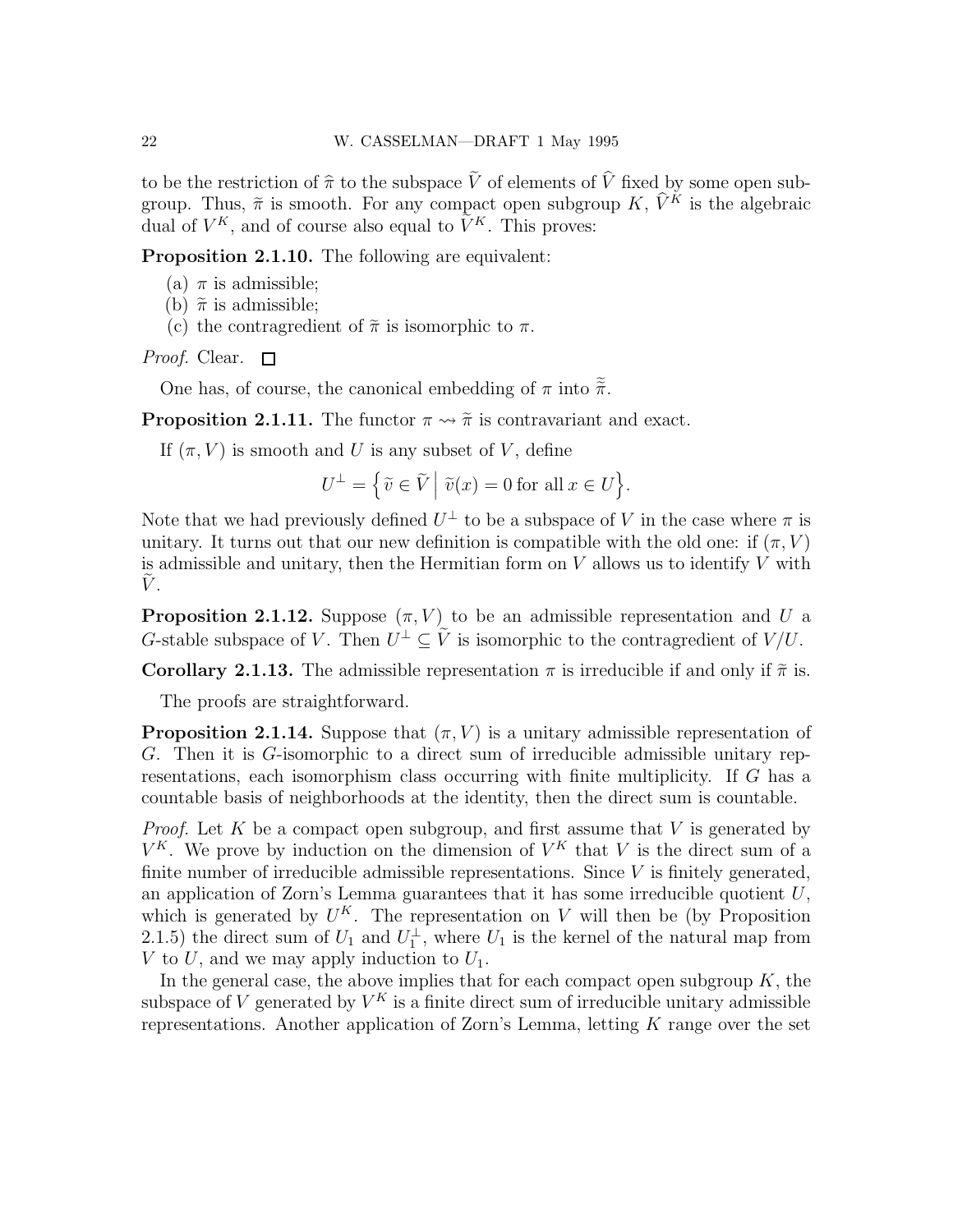of compact open subgroups of  $G$ , will finish the proof of the first claim. The final remark is elementary.  $\square$ 

(The first application here of Zorn's Lemma is unnecessary; instead one may apply the considerations of §2.2.)

**Proposition 2.1.15.** If  $(\pi, V)$  is irreducible, unitary, and admissible, then (up to scalar multiplication) there is only one  $G$ -invariant Hermitian inner product on  $V$ .

**2.2.** For each compact open subgroup K define the Hecke algebra  $\mathcal{H}_F(G, K)$  to be the space of all functions  $f: G \longrightarrow F$  of compact support such that  $f(k_1gk_2) = f(g)$ for all  $k_1, k_2 \in K$ ,  $g \in G$ . Assign to it the convolution product

$$
(f_1 * f_2)(g) = \int_G f_1(gg_0^{-1}) f_2(g_0) dg_0.
$$

This algebra has as identity the element  $(\text{meas } K)^{-1}$  ch<sub>K</sub> (where ch<sub>K</sub> is the characteristic function of K). Define  $\mathcal{H}_F(G)$  to be  $\bigcup_K \mathcal{H}_F(G, K)$ . The convolution defines a product on this, but there is no identity unless G is discrete. The space  $\mathcal{H}_F(G)$  is the same as  $C_c^{\infty}(G, F)$ .

For each character  $\omega$  of Z, define  $\mathcal{H}_{F,\omega}(G,K)$  to be the space of functions  $f: G \longrightarrow F$ such that f has compact support modulo Z, f is bi-K-invariant, and  $L_z f = \omega(z) f$ for all  $z \in Z$ . Convolution is defined by the formula

$$
(f_1 * f_2)(g) = \int_{G/Z} f_1(gg_0^{-1}) f_2(g_0) dg_0.
$$

(Note that this is well-defined.) Define  $\mathcal{H}_{F,\omega}(G)$  to be  $\bigcup_K \mathcal{H}_{F,\omega}(G,K)$ .

If  $(\pi, V)$  is any smooth representation of G, then the space V becomes an  $\mathcal{H}_F(G)$ module by the formula

$$
\pi(f)v = \int_G f(g)\pi(g)v\,dg,
$$

which makes sense because the integral is essentially a finite sum. The algebra  $\mathcal{H}_{F,\omega}(G)$  acts similarly on smooth  $\omega$ -representations<sup>3</sup>.

We shall often drop the reference to  $F$  if confusion is unlikely.

Whenever A and B are smooth G-representations,  $\text{Hom}_G(A, B)$  will denote the set of linear maps from  $A$  to  $B$  which commute with the action of  $G$ .

**Proposition 2.2.1.** If  $(\pi_i, V_i)$   $(i = 1, 2)$  are two smooth representations of G, then the natural map induces an isomorphism of  $\text{Hom}_G(V_1, V_2)$  with  $\text{Hom}_{H(G)}(V_1, V_2)$ . A similar statement is true for  $\omega$ -representations and  $\mathcal{H}_{\omega}$ .

<sup>&</sup>lt;sup>3</sup>From now on we will adopt the convention that if S is subset of G which is bi-invariant under some compact open subgroup K of G, then  $\pi(S)$  denotes the action of ch<sub>S</sub> as an element of  $\mathcal{H}_F(G)$ .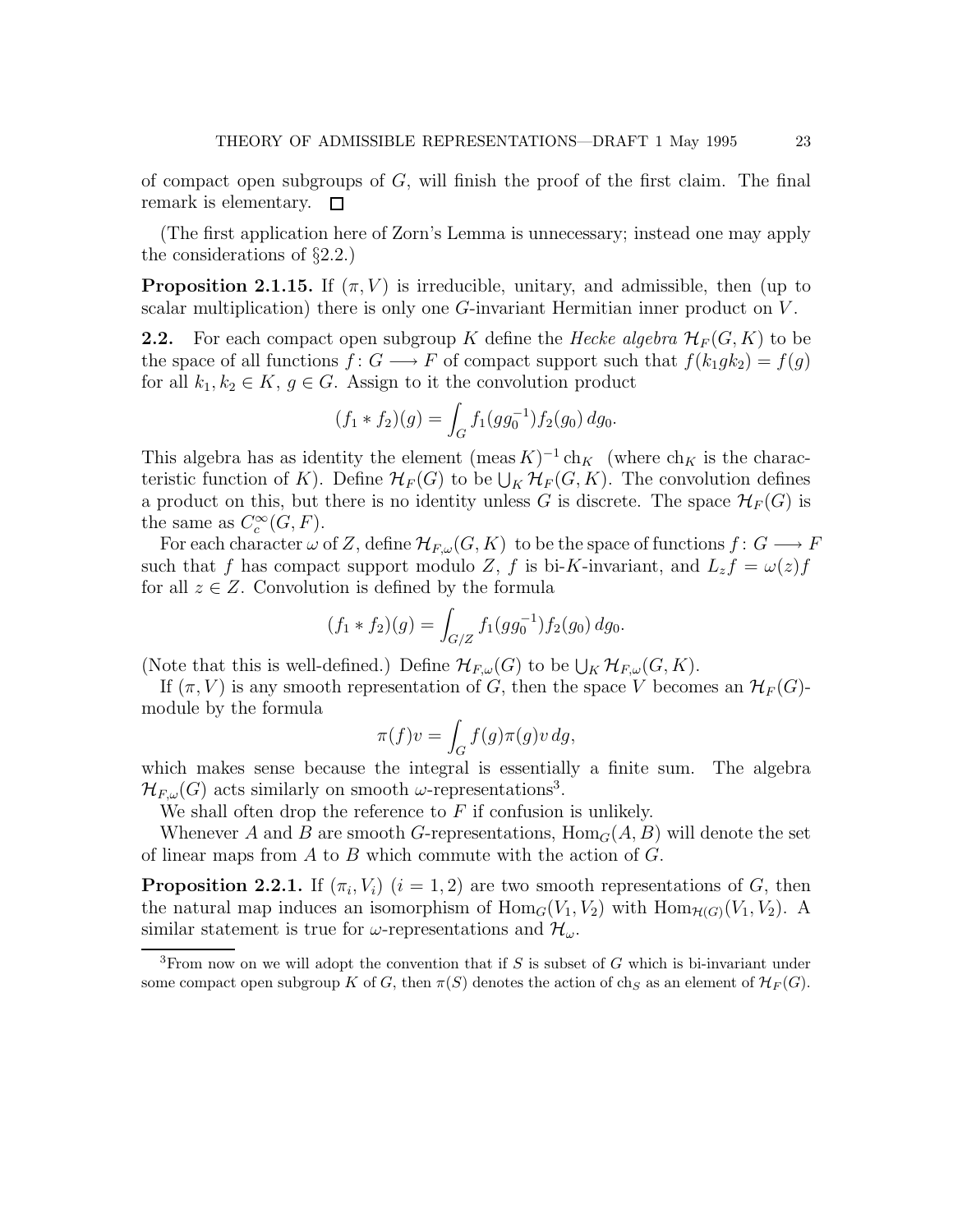*Proof.* A G-morphism  $f: V_1 \longrightarrow V_2$  is clearly an  $\mathcal{H}(G)$ -morphism as well. Conversely, suppose  $f: V_1 \longrightarrow V_2$  is an  $\mathcal{H}(G)$ -morphism. Suppose  $v \in V_1$  and  $g \in G$ . Choose a compact open K such that  $v \in V_1^K$ ,  $\pi_1(g)v \in V_1^K$ ,  $f(v) \in V_2^K$ , and  $\pi_2(g)(f(v)) \in V_2^K$ . Then  $\pi_1(g)v = \text{meas}(KgK)^{-1}\pi_1(KgK)v$ , and

$$
f(\pi_1(g)v) = \frac{f(\pi_1(KgK)v)}{\text{meas}(KgK)}
$$

$$
= \frac{\pi_2(KgK)f(v)}{\text{meas}(KgK)}
$$

$$
= \pi_2(g)f(v). \quad \Box
$$

If  $(\pi, V)$  is a smooth representation of G, and K is a compact open subgroup, then the space  $V^K$  is stable under  $\mathcal{H}(G,K)$ .

**Proposition 2.2.2.** Suppose  $(\pi_i, V_i)$   $(i = 1, 2)$  are smooth representations of G, and  $K$  is a compact open subgroup of  $G$ . If

(i)  $V_1$  is generated as a G-space by  $V_1^K$  and

(ii) every nonzero G-stable subspace of  $V_2$  contains a non-zero vector fixed by K, then

$$
\operatorname{Hom}_G(V_1, V_2) \cong \operatorname{Hom}_{\mathcal{H}(G,K)}(V_1^K, V_2^K).
$$

Proof. The map from left to right is the obvious one. The rest of the proof is wordfor-word the same as in  $[15, pp. 33-34]^4$ . (I should mention that the argument there was inspired by the proof of [23, Lemma 7.1].)  $\Box$ 

A result similar to that in 2.2.2 holds for  $\omega$ -representations and  $\mathcal{H}_{\omega}(G, K)$ .

The following may make condition (ii) in 2.2.2 more reasonable:

**Lemma 2.2.3.** Suppose that  $(\pi, V)$  is an admissible representation of G. Then V is generated by  $V^K$  as a G-space if and only if  $\tilde{V}$  satisfies the condition that every non-zero G-stable subspace of  $\tilde{V}$  contains a non-zero vector fixed by K.

*Proof.* Suppose that V is generated as a G-space by  $V^K$ , and let U be a G-stable subspace of  $\tilde{V}$  such that  $U^K = 0$ . If  $U^{\perp}$  is the annihilator of U in  $V \cong \tilde{V}$ , then  $(V/\tilde{U}^{\perp})^K \cong \tilde{U}^K = 0$ . Thus by 2.1.7,  $V^K = (U^{\perp})^K$ , and since  $V^K$  generates V,  $V = U^{\perp}$ , and  $U = 0$ . The converse argument is similar.

**Proposition 2.2.4.** Let  $(\pi, V)$  be a smooth representation of G, and K a compact open subgroup. Then

- (a) If  $(\pi, V)$  is irreducible, then  $V^K$  is an irreducible module over  $\mathcal{H}(G, K)$ ;
- (b) If V satisfies the conditions (i) and (ii) of Proposition 2.2.2 and  $V^K$  is an irreducible  $\mathcal{H}(G, K)$ -module, then the representation  $(\pi, V)$  is irreducible.

<sup>4</sup>Should we include the proof?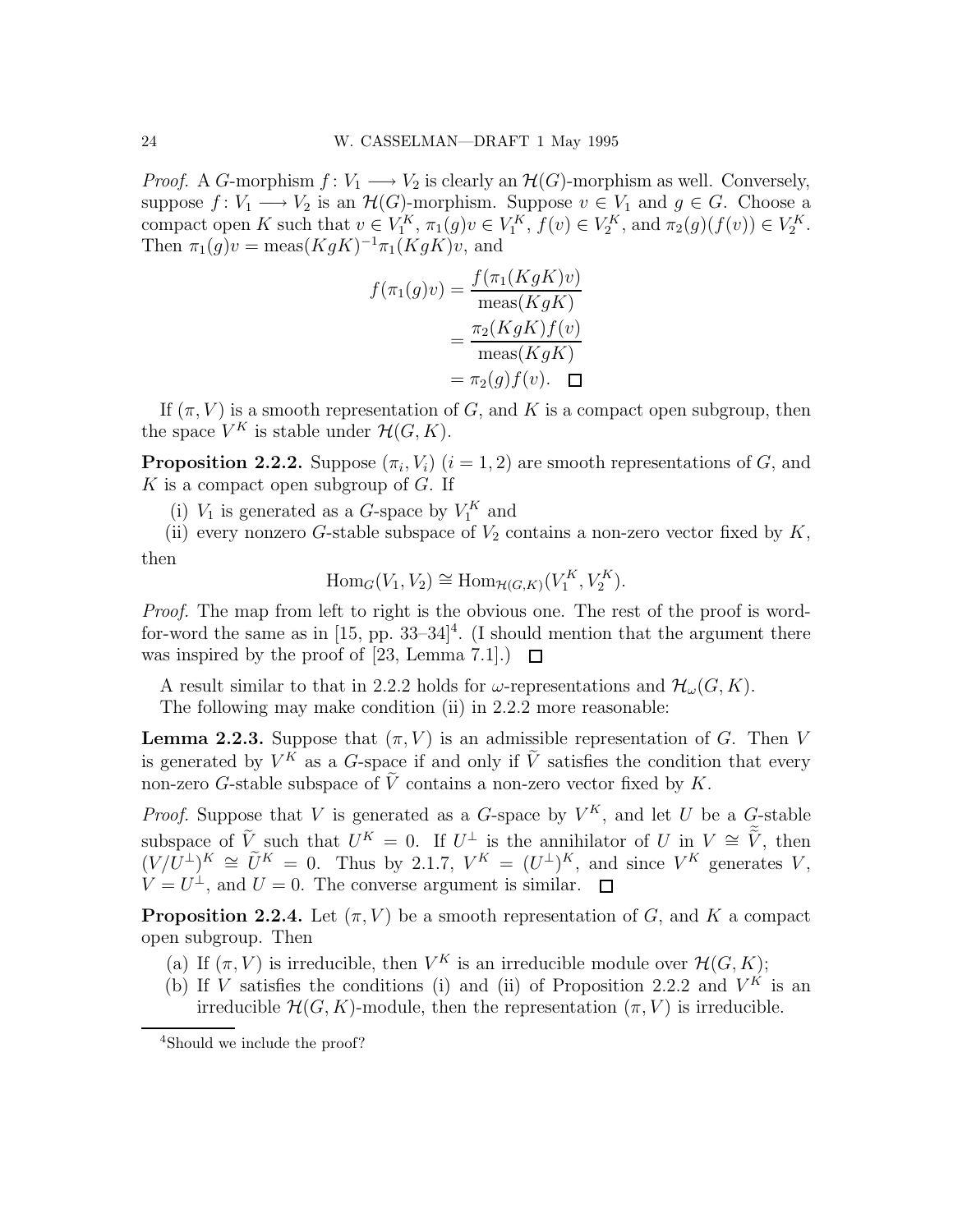*Proof.* Say  $(\pi, V)$  is irreducible. Let U be any non-zero  $\mathcal{H}(G, K)$ -stable subspace of  $V^K$ . Then U must generate V as a G-space, and every  $v \in V$  is of the form  $\sum \pi(g_i)u_i$ , with  $g_i \in G$ ,  $u_i \in U$ . Now if  $u \in V^K$  and  $g \in G$ , then  $\mathcal{P}_K(\pi(g)u)$  differs from  $\pi(KgK)u$  only by a constant. Thus, with v as above,

$$
\mathcal{P}_K(v) = \sum \mathcal{P}_K(\pi(g_i)u_i) = \sum \text{(constant)} \cdot \pi(Kg_i K)u_i,
$$

which lies in U since U is  $\mathcal{H}(G,K)$ -stable. Thus  $V^K \subseteq U$  and in fact  $V^K = U$ . This proves (a).

Conversely, assume (i) and (ii) to hold and  $V^K$  to be an irreducible  $\mathcal{H}(G,K)$ -space. If U is any non-zero G-stable subspace of V, then by (ii)  $U^K \neq 0$ . By hypothesis,  $U^K = V^K$ . But then by (i),  $U = V$ . This proves (b).

Remark 2.2.5. The same reasoning shows that a smooth representation  $(\pi, V)$  is irreducible if and only if there exists a set of compact open subgroups  ${K_{\alpha}}$  forming a basis of neighborhoods of the identity and such that each  $V^{K_{\alpha}}$  is an irreducible  $\mathcal{H}(G, K_{\alpha})$ -module.

**Proposition 2.2.6.** If F is algebraically closed and  $(\pi, V)$  is a smooth irreducible representation of G, then it is absolutely irreducible.

*Proof.* Let K be a compact open subgroup such that  $V^K \neq 0$ . Then  $V^K$  is an irreducible  $H(G, K)$ -module by 2.2.4(a). If  $E/F$  is any field extension, then conditions (i) and (ii) of Proposition 2.2.2 hold for  $V \otimes E$ . Thus, by 2.2.4(b), in order to know  $V \otimes E$  is irreducible, it suffices to show that  $(V \otimes E)^K$  is irreducible over  $\mathcal{H}_E(G, K)$ . By [7, §1.2, Proposition 3, p. 9], the commutant of  $\mathcal{H}_E(G,K)$  in  $V^K \otimes E^K$  is E, since that of  $\mathcal{H}_F(G,K)$  in  $V^K$  is F. By the proof of 2.1.1,  $V^K \otimes E^K = (V \otimes E)^K$ . Apply [7,  $\S 7.3$ , Theorem 2, p. 87] to finish the proof.  $\square$ 

This is due to A. Robert in [29].

The point of 2.2.6 is that from  $\S3$  on, where F will be C, one doesn't have to worry about the distinction between irreducibility and absolute irreducibility.

**2.3.** If  $(\pi, V)$  is an admissible representation of G, then for every  $f \in \mathcal{H}(G)$  the operator  $\pi(f)$  has finite rank, and one may therefore speak of its trace. The functional on  $\mathcal{H}(G)$  which takes f to the trace of  $\pi(f)$  is called the *distribution character* of  $\pi$ , and referred to as  $ch_{\pi}$ . Of course, since the definition of  $\pi(f)$  depends on the choice of a Haar measure for G, so does the definition of the distribution character.

**Proposition 2.3.1.** If  $\{\pi_1, \pi_2, \dots, \pi_n\}$  is a set of inequivalent irreducible admissible representations of G, then the functionals  $\{\text{ch}_{\pi_1}, \ldots, \text{ch}_{\pi_n}\}\$  are linearly independent.

Proof. This is [23, Lemma 7.1]. (Note that part of this proof already occurs in that of 2.2.2.)  $\Box$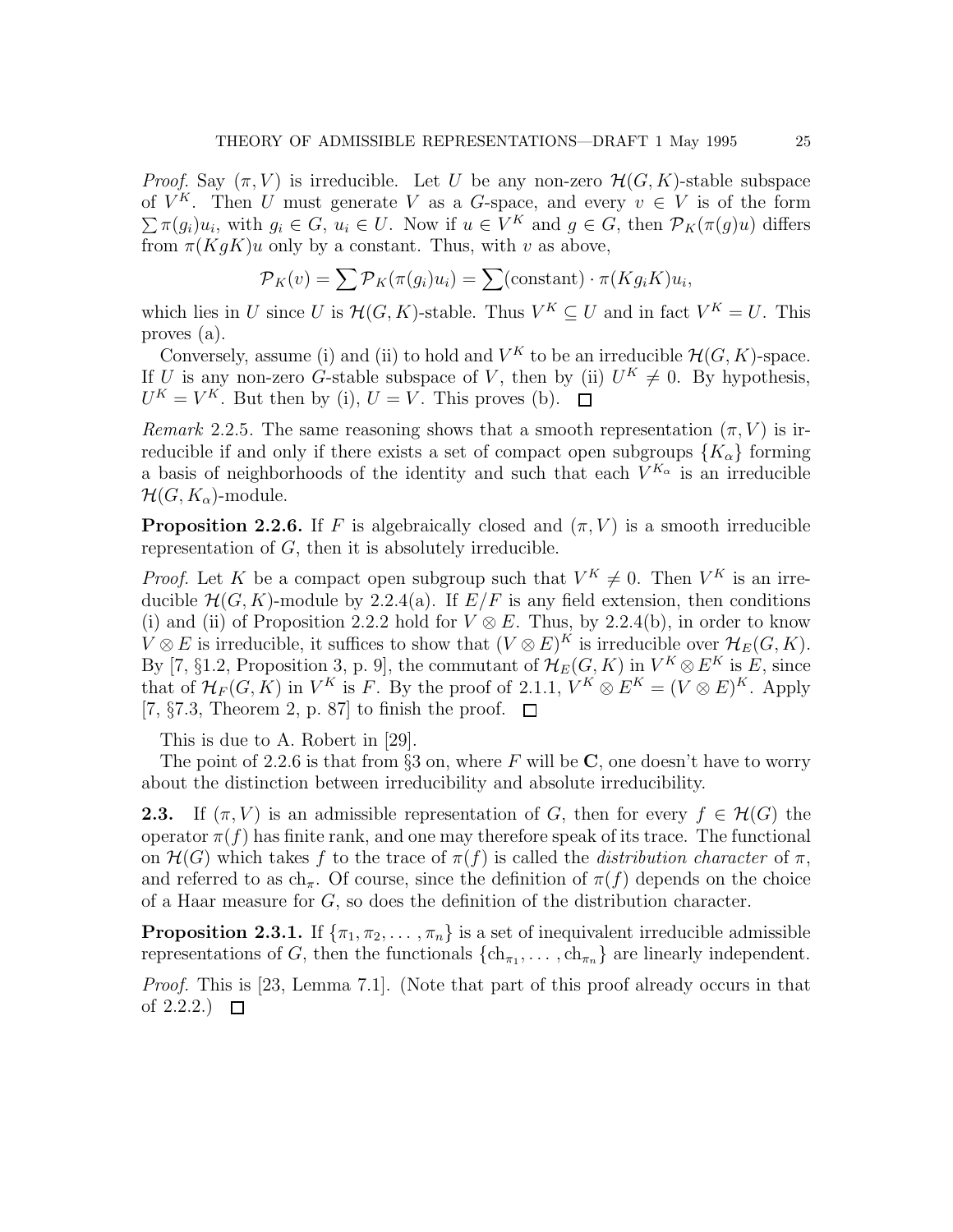**Corollary 2.3.2.** If  $(\pi_1, V_1)$  and  $(\pi_2, V_2)$  are two irreducible admissible representations with the same distribution character, then they are isomorphic.

Proof. Clear.  $\Box$ 

Corollary 2.3.3. Let  $(\pi_1, V_1)$  and  $(\pi_2, V_2)$  be two admissible representations of finite length as G-spaces. Then they have the same irreducible composition factors (with multiplicities) if and only if their distribution characters are the same.

*Proof.* One way is clear, since it is straightforward to show that if

$$
0 \longrightarrow V_1 \longrightarrow V \longrightarrow V_2 \longrightarrow 0
$$

is an exact sequence of admissible G-representations, then the distribution character of V is the sum of those of  $V_1$  and  $V_2$ .

If  $(\pi, V)$  is now any admissible representation of finite length, define  $(\pi^{\text{ss}}, V^{\text{ss}})$  to be the representation of G on the direct sum of the irreducible composition factors of V. (It is a semisimple G-space.) Then  $\pi$  and  $\pi^{\text{ss}}$  have the same characters, by what I have just remarked, and the conclusion of the corollary is merely that  $\pi_1^{\text{ss}} \cong \pi_2^{\text{ss}}$ . Thus, it suffices to assume that  $\pi_1$  and  $\pi_2$  are semisimple. But in this cases one may apply 2.3.2 and an inductive argument. (This is of course a rather well-known argument.)  $\Box$ 

**2.4.** If H is a closed subgroup of G and  $(\sigma, U)$  a smooth representation of H, define  $\text{Ind}_{H}^{G} \sigma$  to be the space of all functions  $f: G \longrightarrow U$  such that

- (i)  $f(hg) = \sigma(h)f(g)$  for all  $h \in H, g \in G$ , and
- (ii) for some compact open subgroup K of G,  $R_k f = f$  for all  $k \in K$ .

Define c-Ind $_G^G \sigma$  to be the subspace of Ind $_G^G \sigma$  of functions with compact support modulo H. The group G acts on both of these by R (the right regular representation).

**Theorem 2.4.1.** Let H be a closed subgroup of G,  $(\sigma, U)$  a smooth representation of H. Then

- (a)  $\text{Ind}_{H}^{G} \sigma$  and c-Ind $_{H}^{G} \sigma$  are smooth representations of G;
- (b) the maps  $\Lambda$ : Ind  $\sigma \longrightarrow U$  and  $\Lambda_c$ : c-Ind  $\sigma \longrightarrow U$ , defined by  $f \longmapsto f(1_G)$ , are surjective  $H$ -morphisms;
- (c) the restriction of  $\Lambda$  (or  $\Lambda_c$ ) to any non-trivial G-subspace of Ind  $\sigma$  (or c-Ind  $\sigma$ ) is non-trivial;
- (d) if  $H\backslash G$  is compact and  $(\sigma, U)$  is admissible, then Ind  $\sigma = c$ -Ind  $\sigma$  is admissible;
- (e) (Frobenius reciprocity) if  $(\pi, V)$  is any smooth G-representation, then composition with  $\Lambda$  induces an isomorphism of  $\text{Hom}_G(V, \text{Ind }\sigma)$  with  $\text{Hom}_H(V, U)$ .

Proof. (a) is immediate from the definitions.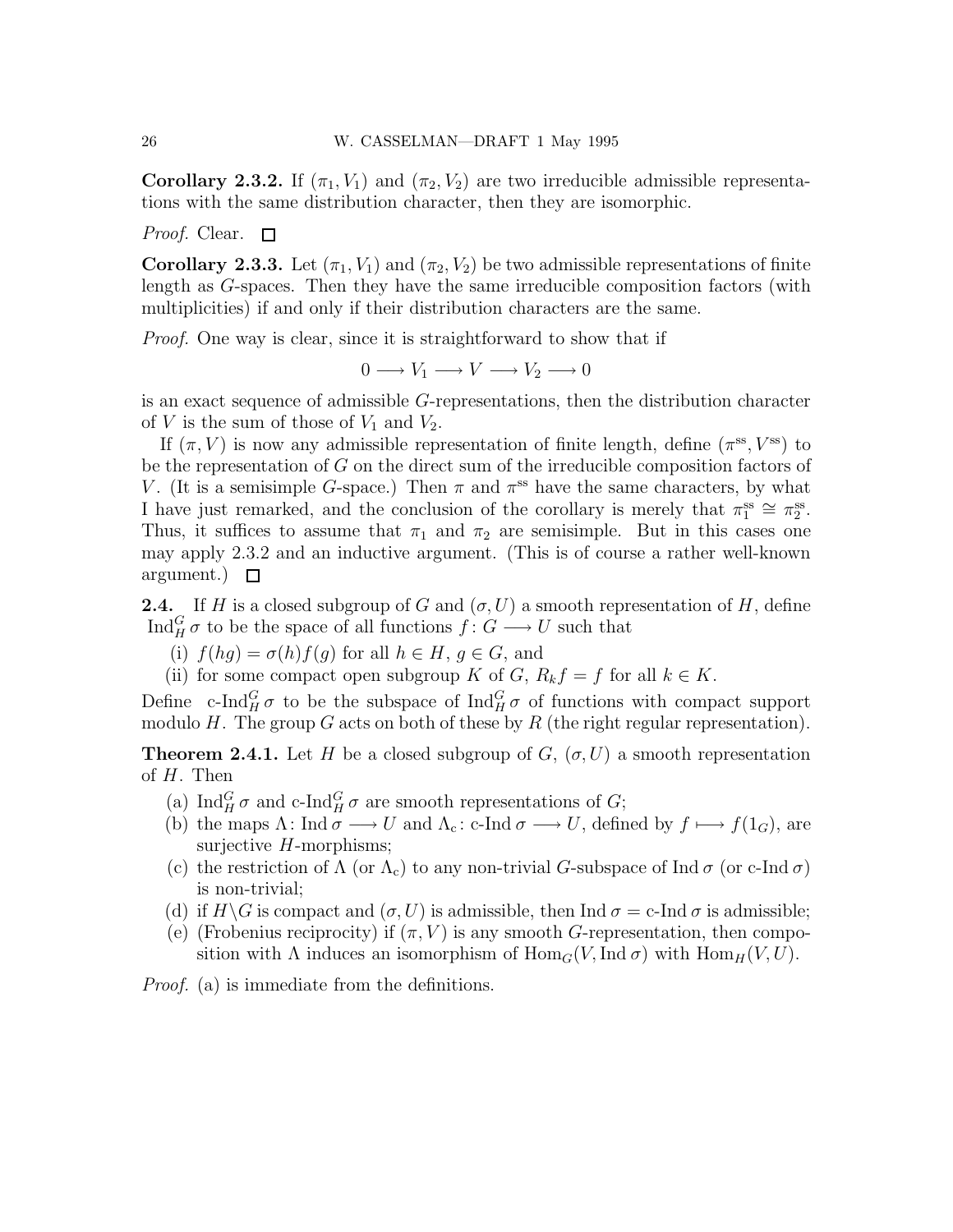For (b): One has  $\Lambda(R_h f) = f(h) = \sigma(h)\Lambda(f)$ . To see that  $\Lambda_c$  (hence  $\Lambda$ ) is surjective, choose  $u \in U$  and let K be a compact open subgroup of G such that  $u \in U^{K \cap H}$ . Define f on G by

$$
f(g) = \begin{cases} \sigma(h)u & \text{if } g = hk, \, h \in H, \, k \in K; \\ 0 & \text{if } g \notin HK. \end{cases}
$$

This lies in c-Ind  $\sigma$  and has u as its image under  $\Lambda_c$ .

For (c): If V is any nontrivial G-stable subspace of Ind  $\sigma$ , choose  $f \neq 0$  in V. Then  $f(g) \neq 0$  for some  $g \in G$ , hence  $\Lambda(R_q f) \neq 0$ , but one also has  $R_q f \in V$ .

For (d): If K is any compact open subgroup of G, X a finite subset of G, and  $U_0$ a finite-dimensional subspace of  $U$ , define

$$
I(K, X, U_0) = \left\{ f \in (\text{Ind } \sigma)^K \mid f(X) \subseteq U_0; f \text{ has support in } H X K \right\}.
$$

This space clearly has finite dimension. Assume  $(\sigma, U)$  to be admissible. Let K be a compact open subgroup of G, choose X such that  $H X K = G$ , let  $L = \bigcap_{x \in X} x K x^{-1}$ , and let  $U_0 = U^{L \cap H}$ . Then  $(\text{Ind } \sigma)^K \subseteq I(K, X, U_0)$ , and hence Ind  $\sigma$  is admissible.

For (e): Composition with  $\Lambda$  gives a map from  $\text{Hom}_G(V, \text{Ind }\sigma)$  to  $\text{Hom}_H(V, U)$ . To define an inverse map, let  $f: V \longrightarrow U$  be an H-morphism. Define the G-morphism  $\Phi$  from V to Ind  $\sigma$  to be that which takes  $v \in V$  to  $\Phi_v$ , where  $\Phi_v(g) = f(\pi(g)v)$ .  $(\Phi_v \in \text{Ind } \sigma \text{ since } \pi \text{ is smooth.)}$  It is clear that  $f \mapsto \Phi$  works, since  $\Lambda(\Phi_v) = f(v)$ .  $\Box$ 

Let  $\delta_H$  be the modulus character  $H \longrightarrow \mathbf{Q}^{\times}$ . Assume that G is unimodular.

**Theorem 2.4.2.** Let H be a closed subgroup of  $G$ ,  $(\sigma, U)$  a smooth representation of H. If  $\pi = \text{c-Ind}_{H}^{G} \sigma$ , then  $\tilde{\pi} \cong \text{Ind}_{H}^{G} \tilde{\sigma} \delta_{H}$ .

*Proof.* For any  $f \in C_c^{\infty}(G)$ , define the operator  $\mathcal{P}_{\delta}$  by the formula

$$
(\mathcal{P}_{\delta}f)(g) = \int_H \delta_H(h)^{-1} f(hg) d_r h,
$$

where  $d_r h$  is a right Haar measure on H. The map  $\mathcal{P}_{\delta}$  is clearly a surjection from  $C_c^{\infty}(G)$  to c-Ind<sub>H</sub> $\delta_{H}$ . A slight modification of well-known results in [8] shows that there exists on c-Ind<sub>H</sub>  $\delta_H$  a unique G-invariant functional  $I_\delta$  such that for all  $f \in$  $C_c^{\infty}(G)$ ,

$$
\int_G f(g) \, dg = I_\delta(\mathcal{P}_\delta f).
$$

Since  $\tilde{\sigma} \otimes \delta_H \cong \text{Hom}_H(\sigma, \delta_H)$  as an H-space, there is a pairing of  $\sigma$  with  $\tilde{\sigma} \otimes \delta_H$ giving rise to an  $H$ -morphism

$$
\sigma\otimes (\widetilde{\sigma}\otimes \delta_H)\longrightarrow \delta_H.
$$

Let  $\langle \omega, \tilde{\omega} \rangle_*$  denote the image of  $(\omega, \tilde{\omega})$  under this pairing. If  $\phi \in V = c$ -Ind  $\sigma$ and  $\Phi \in \text{Ind}(\tilde{\sigma} \otimes \delta_H)$ , then define  $\langle \phi, \Phi \rangle_* \in \text{Ind } \delta_H$  by  $\langle \phi, \Phi \rangle_*(g) = \langle \phi(g), \Phi(g) \rangle_*$ .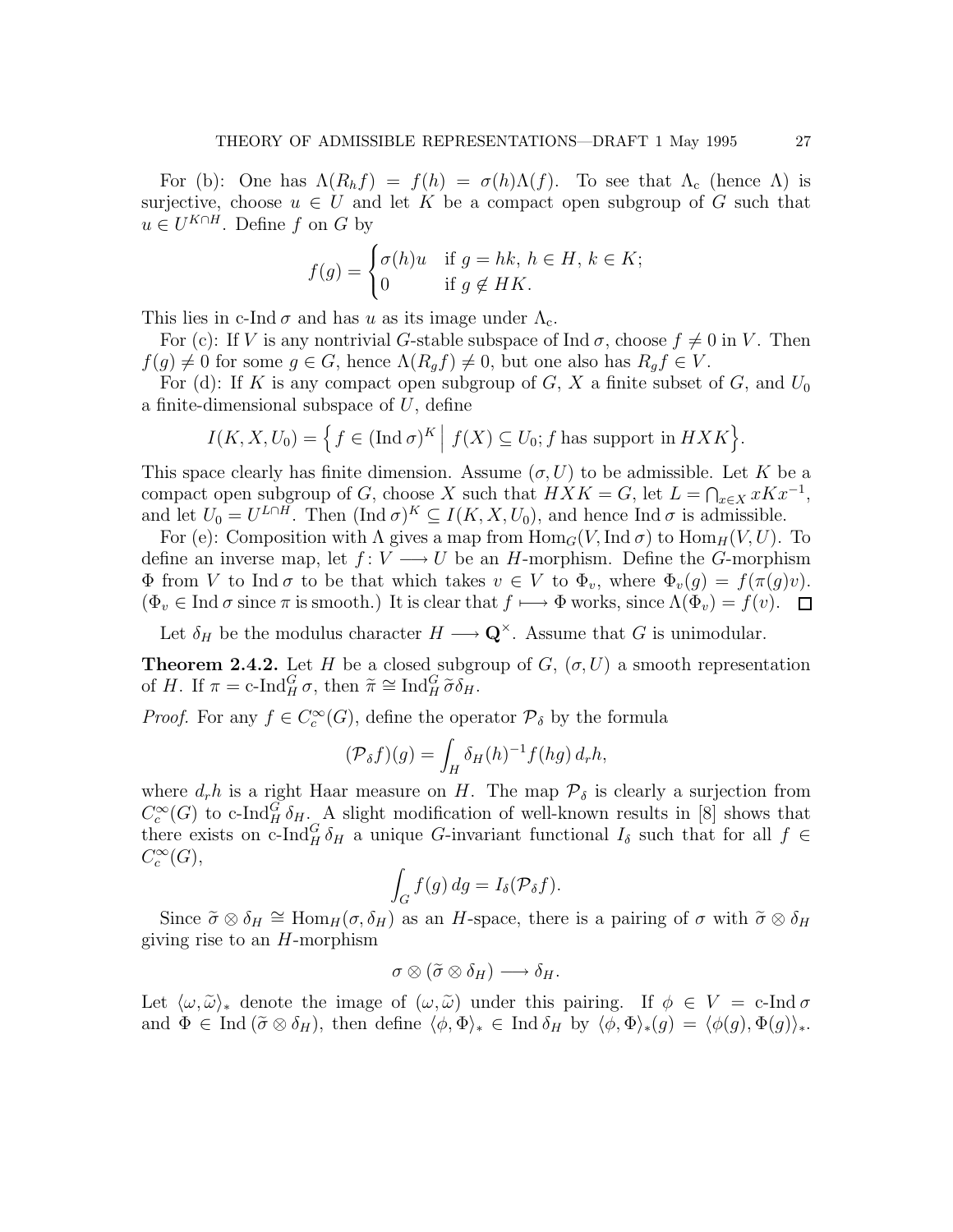The map  $(\phi, \Phi) \longrightarrow \langle \phi, \Phi \rangle = I_{\delta}(\langle \phi, \Phi \rangle_{*})$  is a G-invariant pairing, defining also a Gmorphism from  $\text{Ind}_{H}^{G}(\tilde{\sigma}\otimes \delta_{H})$  to  $\tilde{V}$ . To finish the proof, one may show quite easily that this induces an isomorphism of  $(\text{Ind}_{H}^{G}(\tilde{\sigma}\otimes \delta_{H}))^{K}$  with  $\tilde{V}^{K}$  for each compact open  $K$ .  $\square$ 

**Corollary 2.4.3.** Hom<sub>G</sub>(c-Ind $_G^G \sigma$ ,  $F$ ) ≅ Hom<sub>H</sub>( $\sigma$ ,  $\delta_H$ ).

*Proof.* This follows from the more general fact that if  $(\sigma, U)$  is any smooth Hrepresentation, then

$$
(\operatorname{Ind}_H^G \sigma)^G \cong U^H. \quad \Box
$$

The proofs of the following are trivial:

**Proposition 2.4.4.** Let H be a closed subgroup of  $G$ ,  $(\sigma_i, U_i)$   $(i = 1, 2)$  smooth representations of H. To each H-morphism  $f: U_1 \longrightarrow U_2$  is associated a canonical Gmorphism Ind  $(f)$ : Ind  $\sigma_1 \longrightarrow \text{Ind } \sigma_2$ . The map Ind  $(f)$  is a surjection, or an injection, if and only if f is. The functor  $\sigma \rightarrow \text{Ind } \sigma$  is exact.

**Proposition 2.4.5.** Let  $H_2 \subseteq H_1$  be closed subgroups of  $G$ ,  $(\sigma, U)$  a smooth representation of  $H_2$ . Then  $\text{Ind}_{H_2}^G \overline{\sigma} \cong \text{Ind}_{H_1}^G (\text{Ind}_{H_2}^{H_1} \sigma)$ .

2.5. We have a natural pairing

$$
\langle ,\ \rangle\colon V\otimes \widetilde{V}\longrightarrow F
$$

given by  $\langle v, \tilde{v} \rangle = \tilde{v}(v)$ .

Let  $(\pi, V)$  be a smooth representation of G,  $v \in V$ ,  $\tilde{v} \in \tilde{V}$ . The matrix coefficient of  $\pi$  associated to v and  $\tilde{v}$  is the function  $c_{v,\tilde{v}}(g) = \langle \pi(g)v, \tilde{v} \rangle$ .

**Lemma 2.5.1.** One has, for every  $g \in G$ :

$$
c_{\pi(g)v,\widetilde{v}} = R_g c_{v,\widetilde{v}}
$$

$$
c_{v,\widetilde{\pi}(g)\widetilde{v}} = L_g c_{v,\widetilde{v}}
$$

This is trivial.

**Corollary 2.5.2.** The function  $c_{v,\tilde{v}}$  is uniformly smooth. For a fixed  $\tilde{v} \in V$ , the map  $c_{v,1}$  is a  $G$  morphism from  $(\pi, V)$  to  $(B, C^{\infty}(G))$  and for a fixed  $v \in V$  the  $v \mapsto c_{v,\widetilde{v}}$  is a G-morphism from  $(\pi, V)$  to  $(R, C_u^{\infty}(G))$ , and for a fixed  $v \in V$  the map  $\tilde{v} \longmapsto c_{v,\tilde{v}}$  is a *G*-morphism from  $(\tilde{\pi}, \tilde{V})$  to  $(L, C_u^{\infty}(G))$ .

Now assume F to be **R** or C. Let  $\omega: Z \longrightarrow F^{\times}$  be a character. If  $(\pi, V)$  is an admissible  $\omega$ -representation of G, it is said to be *square-integrable modulo Z* (but later we will often just say "square-integrable") if  $|\omega(z)| = 1$  for every  $z \in Z$  and if for every  $v \in V$  and  $\tilde{v} \in V$ , the function  $|c_{v,\tilde{v}}(g)|$  is square-integrable on  $G/Z$ .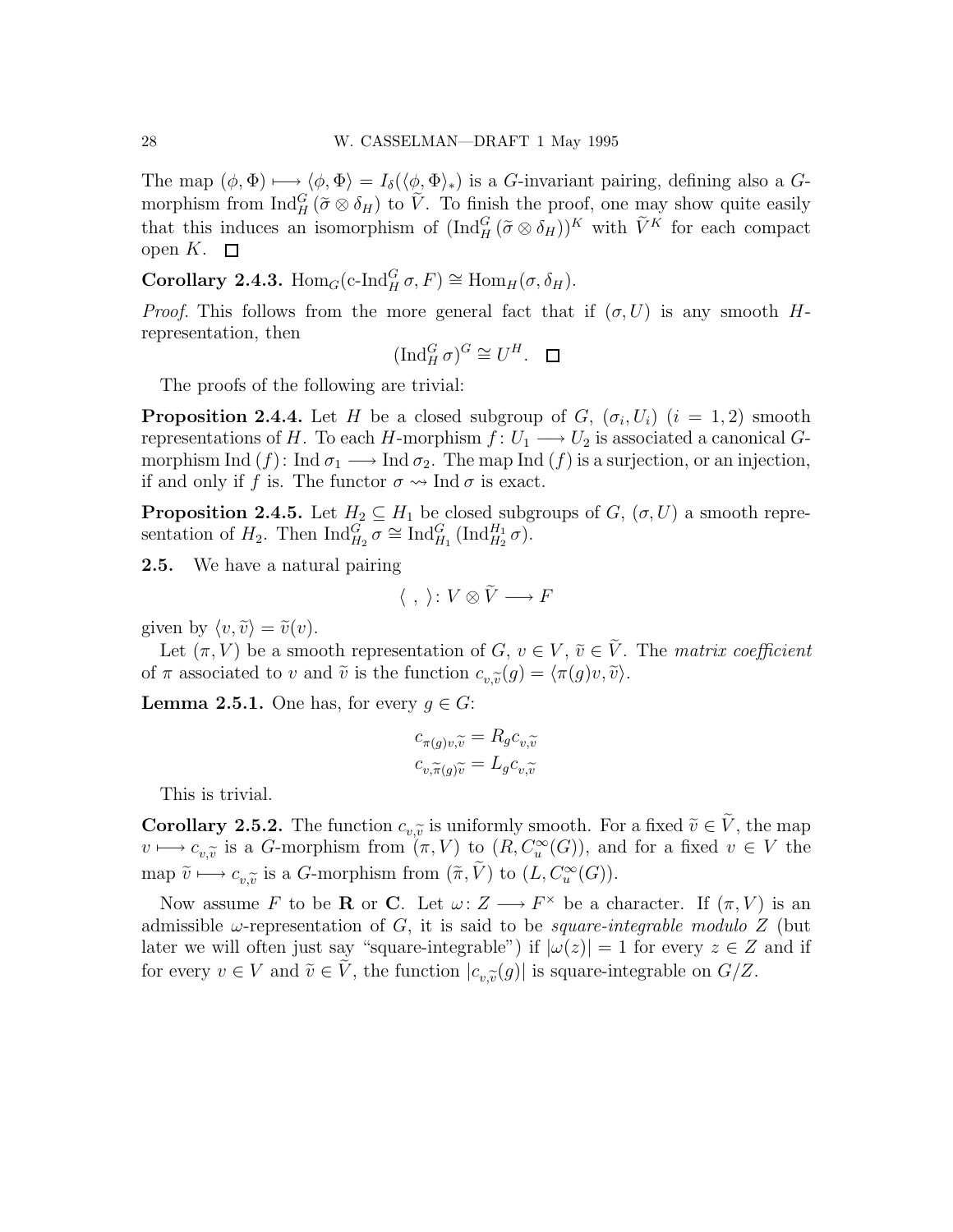**Proposition 2.5.3.** If  $(\pi, V)$  is an irreducible admissible  $\omega$ -representation with  $|\omega|$ 1, then in order for it to be square-integrable modulo  $Z$ , it is necessary and sufficient that for one nonzero  $v_0 \in V$  and one nonzero  $\tilde{v}_0 \in V$  the matrix coefficient  $c_{v_0,\tilde{v}_0}$  is<br>square integrable on  $C/Z$ square-integrable on  $G/Z$ .

*Proof.* Let  $V_0$  be the space of all v such that  $c_{v,\widetilde{v}_0}$  is square-integrable on  $G/Z$ . Then  $V_0 \neq 0$  since  $v_0 \in V_0$ , and it is clearly G-stable, hence all of V. Treat  $\tilde{V}$  similarly.  $\Box$ 

This is a well-known result.

**Proposition 2.5.4.** If  $(\pi, V)$  is an irreducible admissible square-integrable representation of  $G$ , then it is unitary.

*Proof.* Choose  $\tilde{v}_0 \neq 0$  in  $\tilde{V}$ . Define an inner product by the formula

$$
(u,v) = \int_{G/Z} \langle \pi(g)u, \tilde{v}_0 \rangle \overline{\langle \pi(g)v, \tilde{v}_0 \rangle} \, dg.
$$

The integral converges by the Schwarz inequality, and clearly defines a G-invariant positive definite inner product.  $\Box$ 

This is also well known.

**2.6.** If  $G_1$  and  $G_2$  are two topological groups, their direct product is locally profinite if and only if each  $G_i$  is. Assume this to be the case, and let  $G = G_1 \times G_2$ .

**Lemma 2.6.1.** If  $K_1 \subseteq G_1$  and  $K_2 \subseteq G_2$  are compact open subgroups and  $K =$  $K_1 \times K_2$ , then  $\mathcal{H}(G, K)$  is naturally isomorphic to  $\mathcal{H}(G_1, K_1) \otimes \mathcal{H}(G_2, K_2)$ .

This is straightforward.

**Lemma 2.6.2.** Let  $(\pi_1, V_1)$  and  $(\pi_2, V_2)$  be smooth representations of  $G_1$  and  $G_2$ , respectively, and let  $(\pi, V) = (\pi_1 \otimes \pi_2, V_1 \otimes V_2)$ . Let  $K_1 \subseteq G_1$  and  $K_2 \subseteq G_2$  be compact open subgroups and  $K = K_1 \times K_2$ . Then the natural injection of  $V_1^{K_1} \otimes V_2^{K_2}$ into  $V^K$  is an isomorphism.

*Proof.* To see this, use the fact that  $V^K = \mathcal{P}_K(V)$ .

**Proposition 2.6.3.** If  $(\pi_1, V_1)$  and  $(\pi_2, V_2)$  are irreducible (resp. absolutely<sup>5</sup> irreducible) smooth representations of  $G_1$  and  $G_2$ , respectively, then  $(\pi_1 \otimes \pi_2, V_1 \otimes V_2)$ is an irreducible (resp. absolutely irreducible) smooth representation of G.

<sup>5</sup> I still think this isn't the right way to say it. What Casselman proves is exactly the proposition with the word "absolute" deleted. His proof has nothing to do with absolute irreducibility. Maybe we should have a remark that this result implies a similar one about absolute irreducibility. This will also solve the problem of how to handle the numerous instances of "absolutely" in this and the next proof.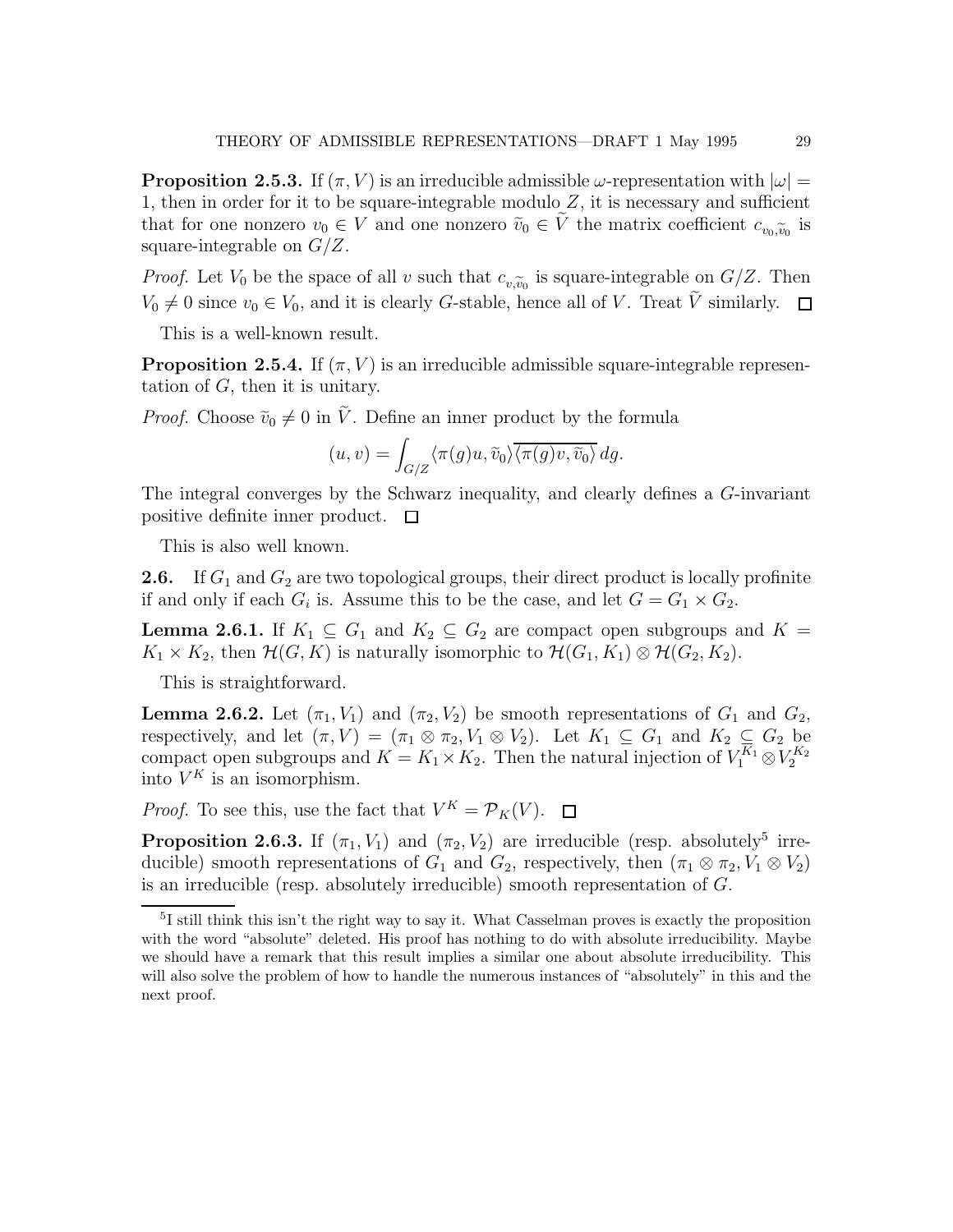Proof. The smoothness is immediate.

If  $K_1 \subseteq G_1$  and  $K_2 \subseteq G_2$  are compact open subgroups and  $K = K_1 \times K_2$ , then by 2.6.2,  $(\overline{V_1 \otimes V_2})^K \cong \overline{V_1^{K_1} \otimes V_2^{K_2}}$  as a module over  $\mathcal{H}(G, K) \cong \mathcal{H}(G_1, K_1) \otimes \mathcal{H}(G_2, K_2)$ . By [7, §7.3, Theorem 2, p. 87], this is an irreducible module. Since the subgroups  $K_1 \times K_2$  form a basis for the neighborhoods of 1 in G, one may apply Remark  $2.2.5. \Box$ 

**Proposition 2.6.4.** If  $(\pi, V)$  is an irreducible (resp. absolutely<sup>6</sup> irreducible) admissible representation of  $G$ , then there exist irreducible (resp. absolutely irreducible) admissible representations  $(\pi_1, V_1)$  and  $(\pi_2, V_2)$  of  $G_1$  and  $G_2$  (respectively) such that  $\pi \cong \pi_1 \times \pi_2$ .

*Proof.* Let  $K = K_1 \times K_2$  be a compact open subgroup such that  $V^K \neq 0$ . By 2.2.4, this is an irreducible module over  $\mathcal{H}(G, K)$ . It is finite-dimensional, so that by [7,  $\S 7.3$ , Theorem 2, p. 87 and  $\S 7.7$ , Proposition 8, p. 93<sup> $7$ </sup>, there exists an irreducible module  $U_1$  over  $\mathcal{H}(G_1, K_1)$  such that  $V^K \cong U_1 \otimes \text{Hom}_{\mathcal{H}(G_1, K_1)}(U_1, V^K)$  as a module over  $\mathcal{H}(G, K)$ . Let  $U_2 = \text{Hom}_{\mathcal{H}(G_1, K_1)}(U_1, V^K)$ .

Define  $(\pi_2, V_2)$  to be the obvious representation of  $G_2$  on  $\text{Hom}_{\mathcal{H}(G_1, K_1)}(U_1, V^{K_1}),$ and define  $(\pi_1, V_1)$  to be that of  $G_1$  on  $\text{Hom}_{G_2}(V_2, V)$ . Neither of these spaces is trivial. There is a canonical non-trivial map from  $V_1 \otimes V_2$  to V.

It is immediate that since  $V$  is smooth, so is  $V_2$ . Furthermore, for any compact open subgroup  $L_2 \subseteq G_2$ ,  $V_2^{L_2} \cong \text{Hom}_{\mathcal{H}(G_1,K_1)}(U_1, V^{\overline{K_1} \times L_2})$ , which by the results from [7] already mentioned is an absolutely irreducible module over  $\mathcal{H}(G_2, L_2)$ , since  $V^{K_1 \times L_2}$ is absolutely irreducible over  $\mathcal{H}(G, K_1 \times L_2)$ . By Remark 2.2.5, then,  $V_2$  is absolutely irreducible.

Let  $f: V_2 \longrightarrow V$  be any element of  $V_1$ , and choose  $v_2 \in V_2$  nonzero. Then  $f(v_2)$ lies in some  $V^{L_1}$  since V is smooth. But since  $V_2$  is irreducible,  $v_2$  generates  $V_2$ as a  $G_2$ -module and  $f(V_2) \subseteq V^{L_1}$  as well. Therefore  $V_1$  is smooth, since  $V_1^{L_1} \cong$  $\text{Hom}_{G_2}(V_2, V^{L_1}).$ 

- (a)  $M \otimes N$  is simple (resp. semisimple)  $\Rightarrow M$  and N are simple (resp. semisimple).
- (b) Let  $M$  and  $N$  be simple,  $E$  and  $F$  the "field commutants" of  $M$  and  $N$  (fields aren't necessarily commutative), S and T the centers of E and F. Then  $M \otimes N$  is simple  $\Leftrightarrow E \otimes F$ is a field.

**Proposition 8.** Let A and B be K-algebras, P a simple  $A \otimes B$ -module of finite dimension over K. Then there exist simple modules M and N (over A and B, respectively) such that P is isomorphic to a quotient of  $M \otimes N$ . M and N are uniquely determined up to isomorphism.

Casselman doesn't just use the existence of  $M$  and  $N$ ; he assumes that  $N$  has a certain form.

<sup>6</sup>See previous footnote.

<sup>&</sup>lt;sup>7</sup>It's not obvious to me that the references say what Casselman says they say, although they are certainly close. Here are the relevant results:

**Theorem 2.** Let A and B be K-algebras. Let M and N be nonzero modules over A and B, respectively. Then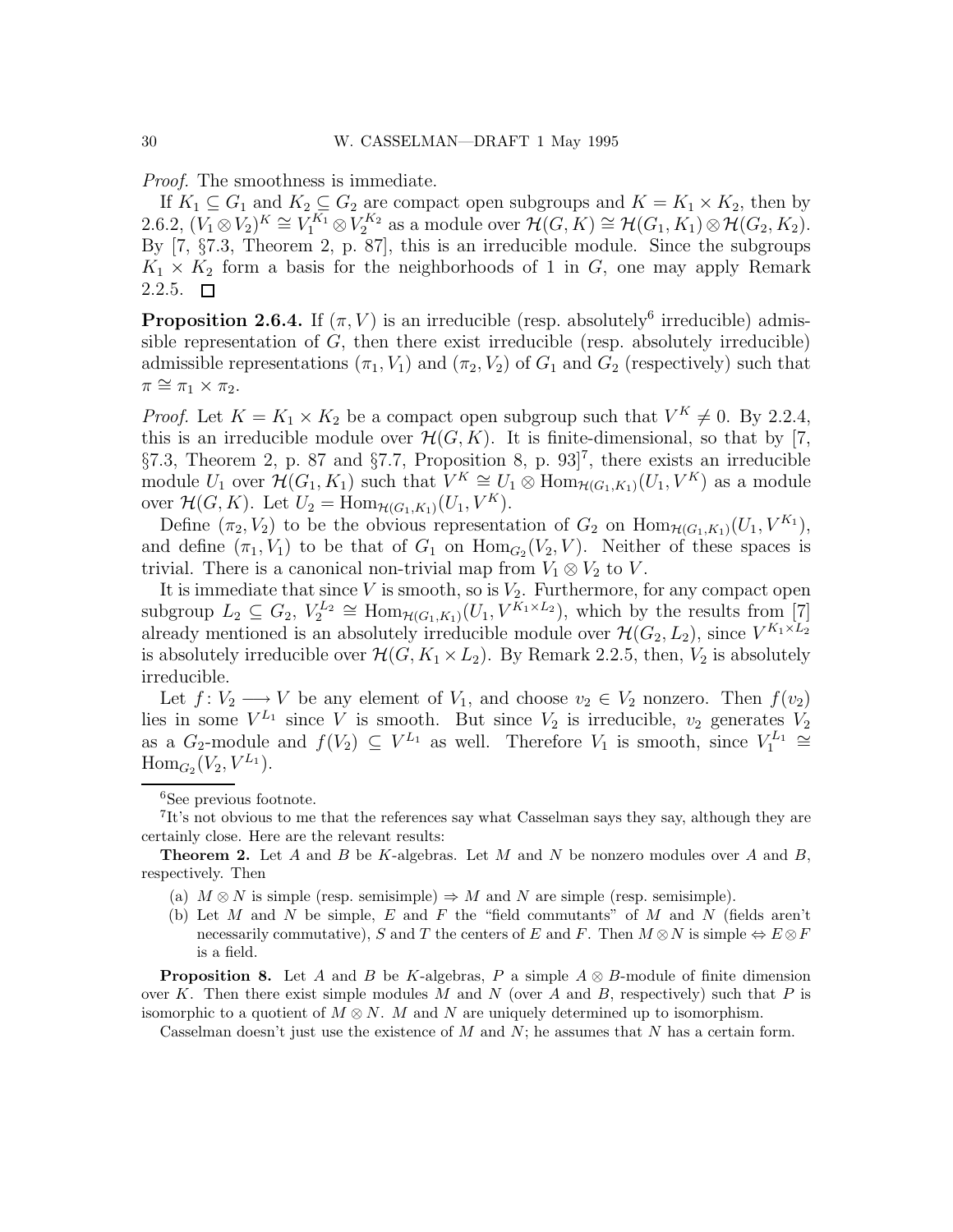In particular,  $\text{Hom}_{G_2}(V_2, V^{L_1}) \neq 0$  for suitably small  $L_1$ . Consider the restriction map from this space to  $\text{Hom}_{\mathcal{H}(G_2,K_2)}(U_2, V^{L_1\times K_2})$ . It is an  $\mathcal{H}(G_1, L_1)$ -morphism. It is an injection, for if  $f: V_2 \longrightarrow V^{L_1}$  were 0 on  $U_2$  then  $f = 0$ , since  $V_2$  is irreducible. But by [7] again, this latter  $\mathcal{H}(G_1, L_1)$ -module is absolutely irreducible. Since this is true for all suitably small  $L_1$ , Remark 2.2.5 implies that  $V_1$  is absolutely irreducible.

Therefore  $V_1 \otimes V_2$  is irreducible over G and since the canonical map from  $V_1 \otimes V_2$ to V is non-trivial, it is an isomorphism.  $\Box$ 

**2.7.** Let  $X$  be any complex analytic space.

A holomorphic sheaf of admissible representations of  $G$  over  $X$ , or an analytic family of such parametrized by X, consists of a pair  $(\pi, V)$  where V is an analytic sheaf over X and  $\pi$  is a representation of G in the ring of analytic endomorphisms of  $\mathcal V$  such that

- (a) the sheaf V is the direct limit of the subsheaves  $\mathcal{V}^K$ , as K ranges over the compact open subgroups of G and
- (b) each  $\mathcal{V}^K$  is coherent.

In this situation, each stalk  $\mathcal{V}_x$  is the direct limit of the stalks  $\mathcal{V}_x^K$  and likewise the fibre  $V_x = \mathcal{V}_x / \mathfrak{m}_x \mathcal{V}_x$  is the direct limit of the fibres  $V_x^K = \mathcal{V}_x^K / \mathfrak{m}_x \mathcal{V}_x^K$ . Each fibre is also, in the obvious way, the space of an admissible representation of  $G$ .

Each operator  $\pi(g)$  defines an analytic morphism from  $\mathcal{V}^K$  to  $\mathcal{V}^{gKg^{-1}}$ . For compact K, the projection operator  $\mathcal{P}_K$  is an analytic morphism from V to  $\mathcal{V}^K$ . For each  $f \in \mathcal{H}(G, K)$  the endomorphism  $\pi(f) \colon \mathcal{V}^K \longrightarrow \mathcal{V}^K$  is an analytic morphism.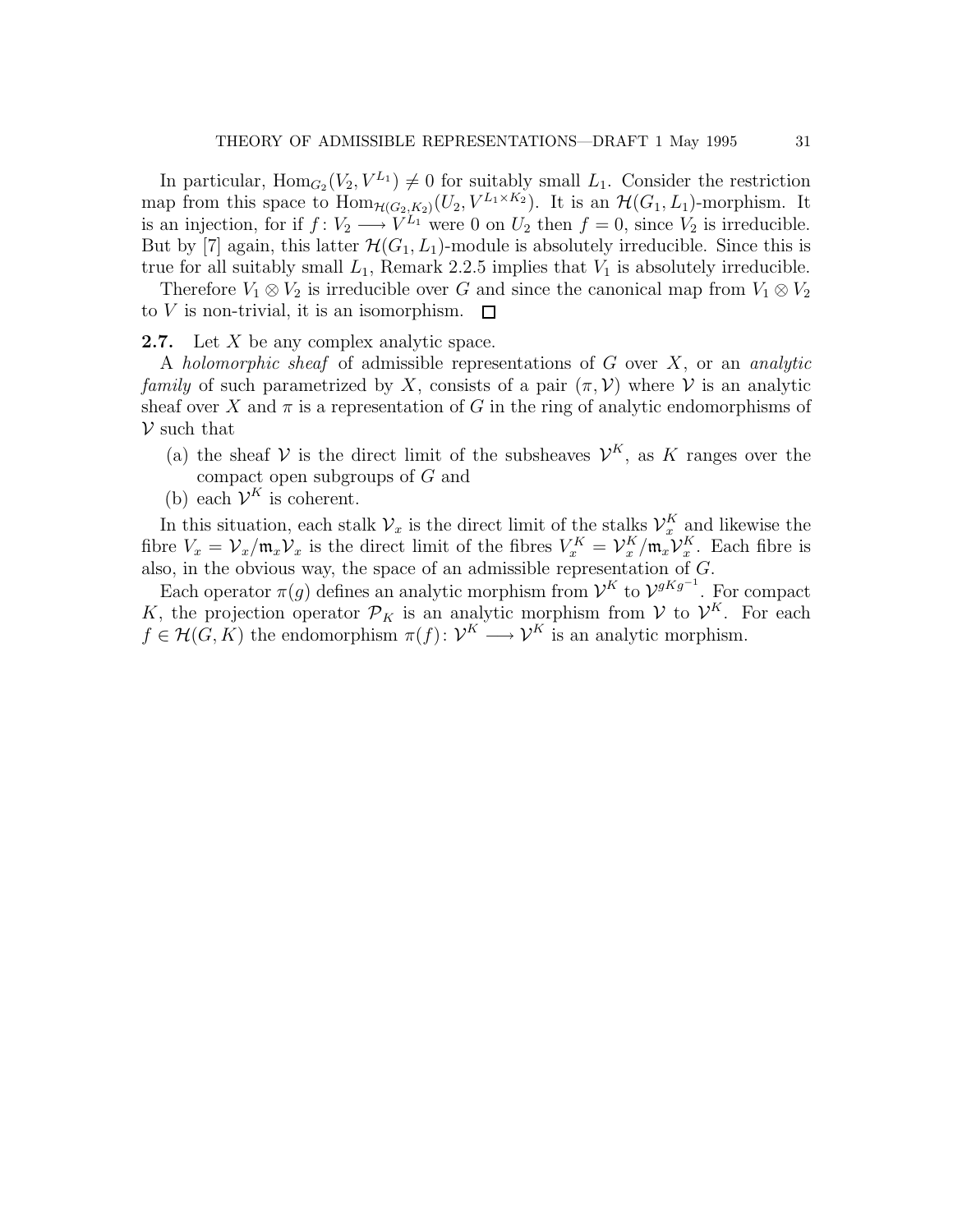#### 3. Representations induced from parabolic subgroups

From now on, k will be a fixed locally compact non-archimedean field, G the group of k-rational points of a connected reductive group  $G$  defined over k. Also, all of our vector spaces will be complex.

I remark that by density results of  $[3]$ , the center of G consists of the k-rational points of the center of G.

**3.1.** Let P be a parabolic subgroup of G, with Levi decomposition  $P = MN$ . If  $(\sigma, U)$  is a smooth representation of M, it defines as well a smooth representation of P, since  $P/N \cong M$ . In this situation, I shall define an induced representation which differs slightly from the one I defined in  $\S$ 2. This is because I shall not be concerned with the rationality of representations, and shall be concerned with a certain symmetry which is rather awkward to express in the old notation.

Therefore, let  $\delta_P$  be the modulus character  $P \longrightarrow M \longrightarrow \mathbb{C}^\times$  of P (so that  $\delta_P(mn) =$  $|\det \text{Ad}_{\mathfrak{n}}(m)|$ , where  $\mathfrak n$  is the Lie algebra of N). Define  $i_P^G \sigma$  now to be what I defined as Ind<sub>P</sub> $(\sigma \delta_P^{1/2})$  in §2.4, so that for every  $f \in i_P^G \sigma$  one has  $L_p f = \sigma^{-1} \delta_P^{-1/2}$  $P^{-1/2}(p)f$  for every  $p \in P$ . This is known as *normalized induction*.

If  $(\sigma, U)$  is admissible, then so is  $i_P^G \sigma$ , by 2.4.1, since  $P \backslash G$  is compact.

If P is a minimal parabolic subgroup and  $\sigma$  is irreducible (hence necessarily finitedimensional) then  $i_P^G \sigma$  is said to be a representation in the *principal series* of G.

Suppose  $K$  to be a good compact subgroup of  $G$ , so that one has an Iwasawa decomposition  $G = PK$  (see [10, §4.4]). Let  $K_P = K \cap P$ , and let  $(s, U)$  be the restriction of  $(\sigma, U)$  to  $K_P$ .

**Proposition 3.1.1.** The restriction of  $i_P^G \sigma$  to K is isomorphic to  $i_{K_P}^K s$ .

*Proof.* The K-isomorphism is given by the restriction of an element of  $i_P^G \sigma$  to K. This is surjective for obvious reasons, and injective because of the Iwasawa decomposition.  $\square$ 

**Proposition 3.1.2.** The contragredient of  $i_P^G \sigma$  is isomorphic to  $i_P^G \tilde{\sigma}$ .

*Proof.* This follows from 2.4.2 and the fact that  $P\backslash G$  is compact.  $\Box$ 

Let K be a good compact subgroup of G,  $\langle u_1, u_2 \rangle_*$  the pairing of U with  $\tilde{U}$  given by

$$
(\sigma \otimes \delta_P^{1/2}) \otimes (\tilde{\sigma} \otimes \delta_P^{1/2}) \longrightarrow \delta_P.
$$

**Proposition 3.1.3.** For  $f_1 \in i_P^G \sigma$ ,  $f_2 \in i_P^G \tilde{\sigma}$ , one has

$$
\langle f_1, f_2 \rangle = \int_K \langle f_1(k), f_2(k) \rangle_* dk.
$$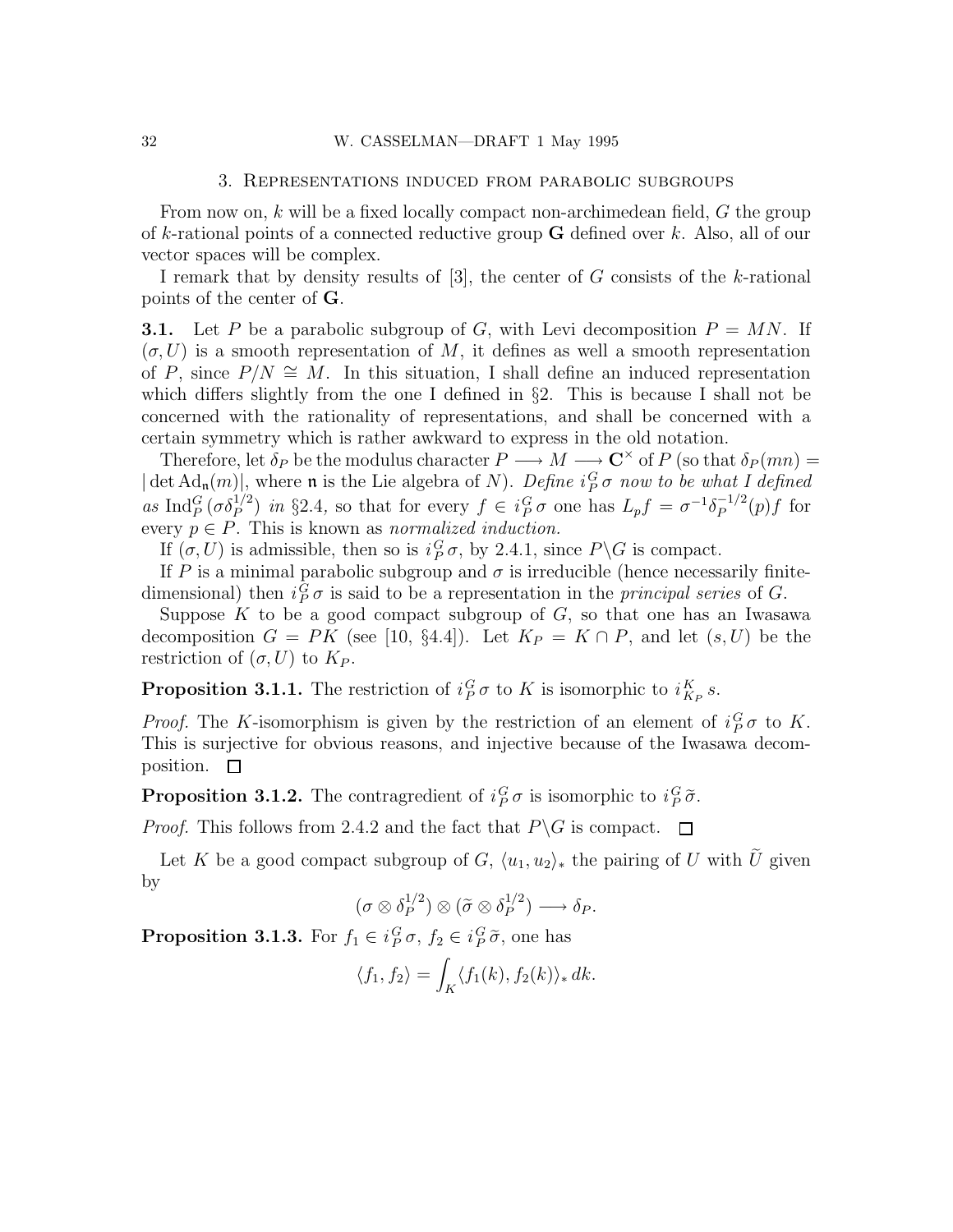*Proof.* Refer back to the proof of Theorem 2.4.2, where the fact that  $i_P^G \tilde{\sigma}$  is the contragredient of  $i_P^G \sigma$  was proven. From that proof, it clearly suffices to show that for  $f \in i_P^G \delta_P^{1/2}$  $L_P^{1/2}$ ,  $I_\delta(f) = \int_K f(k) dk$ . But one may show easily that if one defines  $I_\delta^*(f)$ to be  $\int_K f(k) \, dk$  for any  $f \in i_P^G \delta_p^{1/2}$ , then for any  $f \in C_c^{\infty}(G)$  one has

$$
\int_G f(g) \, dg = I^*_\delta(P_\delta f),
$$

and this shows that  $I_{\delta}^* = I_{\delta}$ .

**Proposition 3.1.4.** The representation  $i_P^G \sigma$  is unitary if  $\sigma$  is.

*Proof.* Since  $\sigma$  is unitary,  $\sigma$  is isomorphic to the contragredient of its conjugate, and 3.1.2 implies the same for  $i_P^G \sigma$ . The fact that  $I_\delta$  is a positive functional implies that this isomorphism induces a positive definite Hermitian inner product on  $i_P^G \sigma$ .

This explains the new normalization of induction.

**3.2.** I shall give now a new formulation of Frobenius reciprocity for  $P$  and  $G$ . First of all, of course, one must take into account the new normalization of  $i_P^G \sigma$ . But there is also a second and less obvious point to introduce and I digress slightly to make it.

Assume N to be for the moment any locally compact group such that the compact open subgroups form a basis of the neighborhoods of the identity, and possessing arbitrarily large compact open subgroups as well. This means that if  $X$  is any compact subset of N then there exists a compact open subgroup  $N_0$  containing X. This condition is satisfied, for example, if  $N$  is the set of  $k$ -rational points of a unipotent group defined over k.

Let  $(\pi, V)$  be a smooth representation of N. For a compact subgroup  $N_0 \subseteq N$ , define  $V(N_0)$  to be  $\left\{v \in V \middle| \right\}$  $\int_{N_0} \pi(n)v \, dn = 0$ . Define  $V(N)$  to be  $\bigcup V(N_0)$ , the union over all compact open subgroups  $N_0$  of N. By the assumption on N, this is a subspace of  $V$ .

**Proposition 3.2.1.** The space  $V(N)$  may also be characterized as the subspace of V spanned by the elements  $\left\{ \pi(n)v - v \mid n \in N, v \in V \right\}$ .

*Proof.* The subspace is contained in  $V(N)$ , for if  $n \in N$  and  $v \in V$ , then there exists a compact open subgroup  $N_0$  with  $n \in N_0$ , and  $\pi(n)v - v \in V(N_0)$ .

For the opposite inclusion, suppose  $v \in V(N)$ , and choose two compact open subgroups  $N_0 \subseteq N_1$  such that  $v \in V^{N_0} \cap V(N_1)$ . Then

$$
0 = \int_{N_1} \pi(n)v \, dn = \text{(constant)} \cdot \sum_{N_1/N_0} \pi(n)v
$$

so that

$$
v = (\text{constant}) \cdot \sum_{N_1/N_0} (\pi(n)v - v). \quad \Box
$$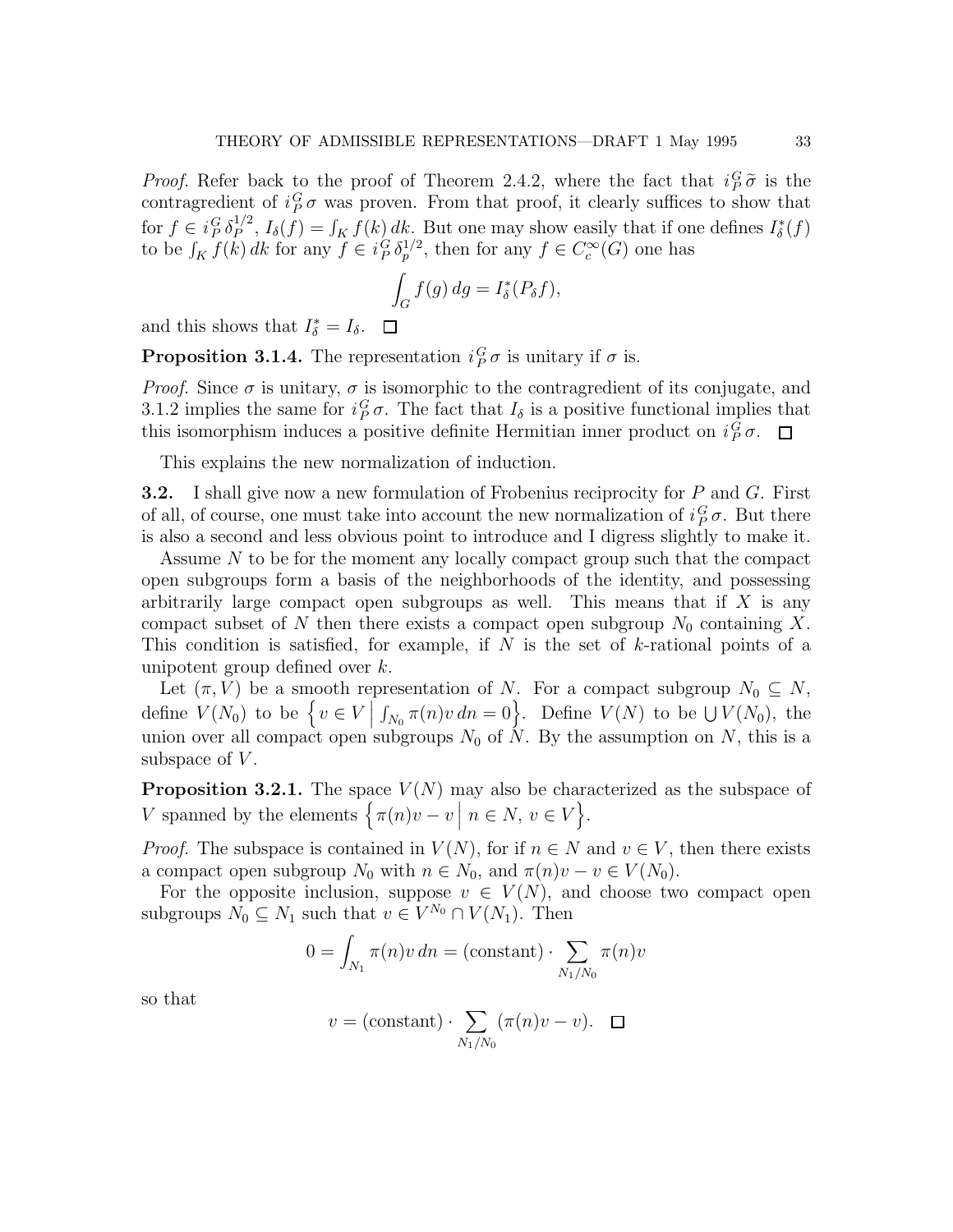Define  $V_N$  to be  $V/V(N)$ .

**Corollary 3.2.2.** If U is any space on which N acts trivially, then the canonical projection  $V \longrightarrow V_N$  induces an isomorphism of  $\text{Hom}_N(V, U)$  with  $\text{Hom}_\mathbf{C}(V_N, U)$ .

Proof. Clear.  $\Box$ 

If P is some group in which N is normal, and  $(\pi, V)$  is a smooth representation of P, the space  $V_N$  becomes naturally the space of a representation  $(\pi_N, V_N)$  of  $P/N$ . One might call this the *Jacquet module* of  $(\pi, V)$  associated to P.

**Proposition 3.2.3.** If  $U \longrightarrow V \longrightarrow W$  is an exact sequence of smooth N-spaces, then  $U_N \longrightarrow V_N \longrightarrow W_N$  is also exact.

Proof. One may assume

 $0 \longrightarrow U \longrightarrow V \longrightarrow W \longrightarrow 0$ 

exact. It is then elementary, applying 3.2.1, that

$$
U_N\longrightarrow V_N\longrightarrow W_N\longrightarrow 0
$$

is exact, and it suffices to show that  $U_N \longrightarrow V_N$  is injective. This follows from the fact that, by its definition,  $U(N) = U \cap V(N)$ .  $\Box$ 

This result really amounts to the claim that  $H_1(N, U) = 0$ , where U is a smooth N-space, since after all  $U_N = H_0(N, U)$ .

Let now P be a parabolic subgroup of G with unipotent radical N, and  $(\sigma, U)$  a smooth representation of  $M \cong P/N$ .

Theorem 3.2.4 (Frobenius reciprocity). If  $(\pi, V)$  is a smooth representation of G, then the P-morphism  $\Lambda: (R, i_P^G \sigma) \longrightarrow (\sigma \delta_P^{1/2}, U)$  defined by  $f \longmapsto f(1)$  induces an isomorphism of  $\mathrm{Hom}_G(V, i_P^G \sigma)$  with  $\mathrm{Hom}_M(V_N, U)$ , where U is given the M-structure  $\sigma\delta_P^{1/2}.$ 

*Proof.* This is immediate from 2.4.1(e) and 3.2.3.  $\Box$ 

**Corollary 3.2.5.** If there exists a non-zero G-morphism from  $(\pi, V)$  to  $i_P^G \sigma$ , then  $V_N \neq 0.$ 

*Proof.* This follows from 3.2.4, or also from 2.4.1(c) and 3.2.3.  $\Box$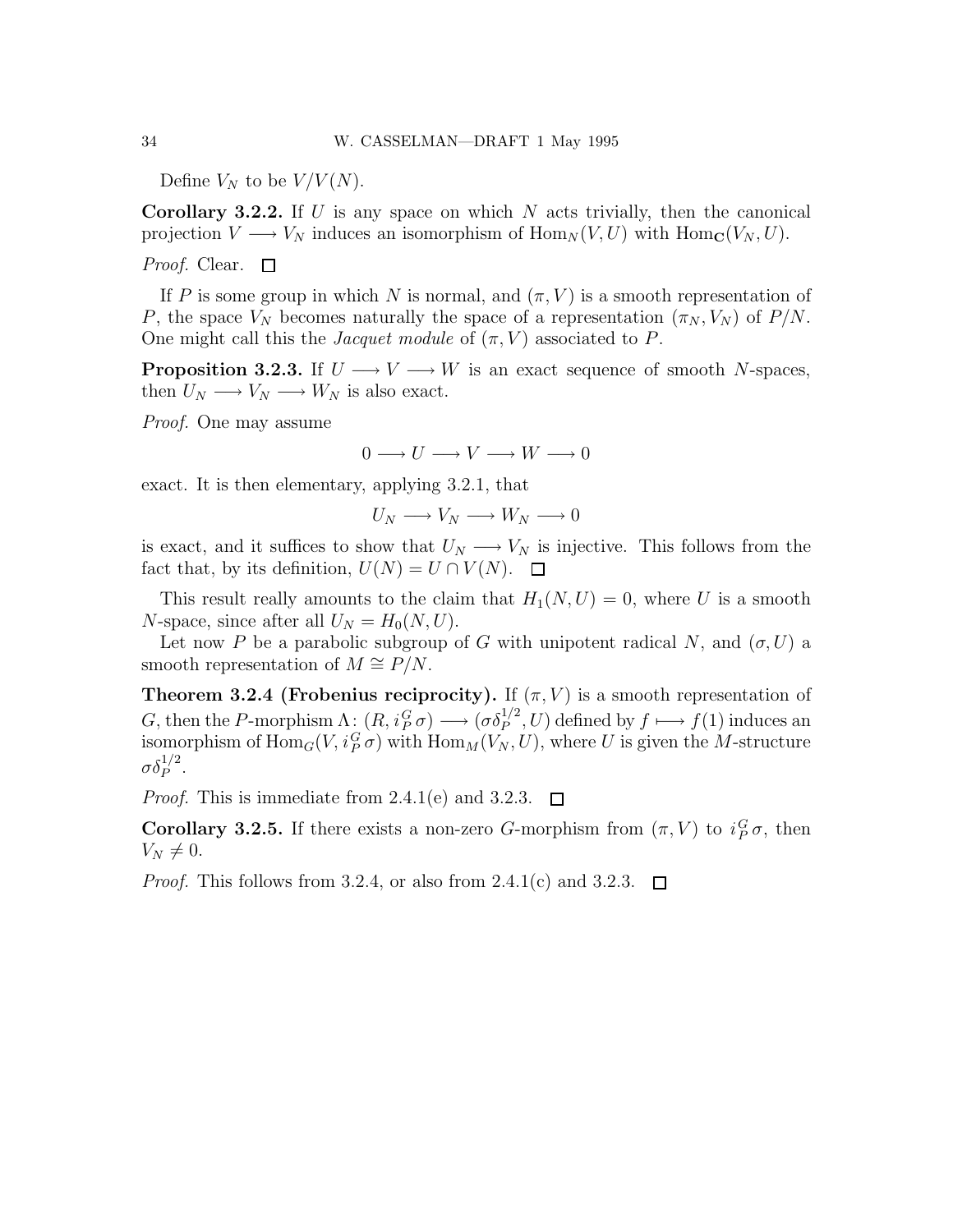3.3. The following result is one of the cornerstones of the subject. It was suggested by a result of Harish-Chandra ([20, Theorem 4]); the original result leading to it is Jacquet's ([22, Theorem 5.1]); and the brief proof is due to Borel.

**Theorem 3.3.1.** Let  $P$  be a parabolic subgroup of  $G$  with Levi decomposition  $P = MN$ , and let  $(\pi, V)$  be a smooth representation of G. If  $(\pi, V)$  is a finitely generated (resp. admissible) representation of G, then  $(\pi_N, V_N)$  is a smooth and finitely generated (resp. admissible) representation of M.

*Proof.* In either case, the smoothness of  $(\pi_N, V_N)$  is clear. Let X be a finite subset of V generating it as a G-space. Let K be a compact open subgroup such that  $X \subseteq V^K$ . Let  $\Gamma$  be a finite subset of G such that  $P\Gamma K = G$ . Then it is easy to see that since V is the linear span of  $\pi(G)X$ ,  $V_N$  is generated as an M-space by the image of  $\pi(\Gamma)X$ . Hence,  $(\pi_N, V_N)$  is finitely generated. This proves the first claim.

As an amplification, suppose that  $K$  is a good compact subgroup of  $G$ .

**Proposition 3.3.2.** If  $(\pi, V)$  is any smooth representation of G, P a parabolic subgroup of  $G$ , and  $U$  a K-stable subspace of  $V$  generating it as a  $G$ -space, then the image of U generates  $V_N$  as an M-space.

*Proof.* Clear, from the fact that  $G = PK$ .  $\Box$ 

Let us now prove the admissibility claim of 3.3.1. What I shall actually show is something more precise. The claim is implied by 1.4.4 and this:

**Theorem 3.3.3.** Let  $(\pi, V)$  be an admissible representation of G,  $K_0$  a compact open subgroup of G with an Iwahori factorization  $K_0 = N_0^- M_0 N_0$  with respect to P. Then the canonical projection from  $V^{K_0}$  to  $V_N^{M_0}$  is surjective.

I begin the proof of this with a useful technical result.

Theorem 3.3.4 (Jacquet's First Lemma). With hypotheses as in 3.3.3, suppose that  $v \in V^{M_0 N_0^-}$ . Then  $v_0 = \mathcal{P}_{K_0}(v)$  is also  $\mathcal{P}_{N_0}(v)$ , and  $v - v_0 \in V(N_0)$ .

*Proof.* Since  $K_0$  is compact and isomorphic to  $N_0 \times M_0 \times N_0^-$ , one has

$$
v_0 = \text{(constant)} \cdot \int_{N_0} dn \bigl( \int_{M_0 N_0^-} \pi(nm) v \, dm \bigr)
$$

$$
= \text{(constant)} \cdot \int_{N_0} \pi(n) v \, dn
$$

since  $\pi(m)v = v$  for  $m \in M_0N_0^-$ . The last claim follows immediately from the fact that  $v_0 = \mathcal{P}_{N_0}(v)$ .

**Corollary 3.3.5.** Hypotheses as in 3.3.3. Then  $V^{K_0}$  has the same image in  $V_N$  as  $V^{M_0 N_0^-}$ .

*Proof.* This follows since v and  $v_0$  have the same image in  $V_N$ .  $\Box$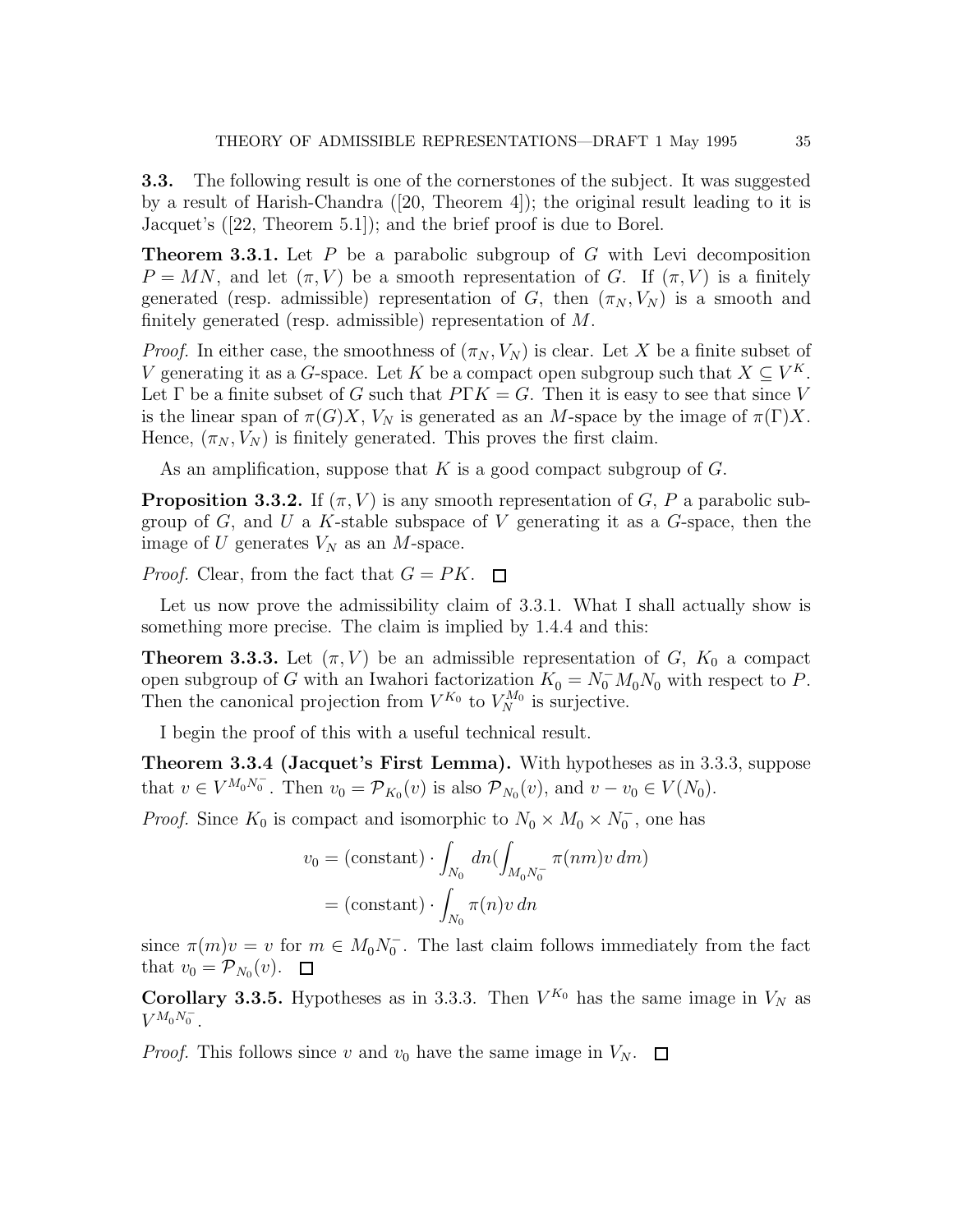To return to the proof of 3.3.3: Let  $\bar{U}$  be any finite-dimensional subspace of  $V_N^{M_0}$ , and let  $U \subseteq V^{M_0}$  be any finite-dimensional subspace of V mapping onto  $\overline{U}$ . One can find a compact open subgroup  $N_1^- \subseteq N^-$  such that  $U \subseteq V^{M_0 N_1^-}$ . Choose  $a \in A$  such that  $a^{-1}N_0^-a \subseteq N_1^-$  (by 1.4.3). Then  $\pi(a)U \subseteq V^{M_0N_0^-}$ , since if  $u \in U$  and  $n \in N_0^-$ , one has  $\pi(n)\pi(a)u = \pi(a)\pi(a^{-1}na)u = \pi(a)u$ . Hence the image of  $\pi(a)U$ , which is  $\pi_N(a)\overline{U}$ , is contained in the image of  $V^{\hat{K}_0}$  by 3.3.5. This latter image, hence  $\overline{U}$ , has dimension bounded by that of  $V^{K_0}$ . Since  $(\pi, V)$  is admissible, this dimension is finite. Therefore, so is the dimension of  $V_{N}^{M_0}$ . Taking  $\bar{U}$  to be  $V_{N}^{M_0}$ , we see that  $\pi_N(a)V_N^{M_0}$  is in the image of  $V^{K_0}$ . But  $\pi_N(a)V_N^{M_0} = V_N^{M_0}$ . This proves 3.3.3 and also 3.3.1.  $\Box$ 

It is often useful to know:

**Proposition 3.3.6.** Let  $(\sigma, U)$  be an irreducible admissible representation of M,  $K_0 = N_0^- M_0 N_0$  a compact open subgroup with an Iwahori factorization with respect to P such that  $U^{M_0} \neq 0$ . If  $V \neq 0$  is a G-stable subspace of  $i_P^G \sigma$ , then  $V^{K_0} \neq 0$ .

*Proof.* Apply 2.4.1(c) to see that  $\Lambda: V \longrightarrow U$  is non-zero, hence a surjection. The map  $\Lambda_N : V_N \longrightarrow U$  is therefore also a surjection, and by 3.3.3 the composition  $V^{K_0} \longrightarrow V_N^{M_0} \longrightarrow U^{M_0}$  is surjective. Hence,  $V^{K_0} \neq 0$ .

**Corollary 3.3.7.** With the hypotheses as in 3.3.6, the space  $I = i_P^G \tilde{\sigma}$  is generated by  $\tilde{I}^{K_0}$ .

*Proof.* This follows from 2.2.3, 3.1.2, and 3.3.6.  $\Box$ 

**3.4.** Let P be a parabolic subgroup of G. Recall from §1.6 that the set  $X_{nr}(M)$  of unramified characters of M possesses a natural complex analytic structure.

If  $(\sigma, U)$  is any admissible representaton of M, define a sheaf  $I_{\sigma}$  over  $X_{\text{nr}}(M)$ by the condition that for any open  $X \subseteq X_{nr}(M)$  the space  $\Gamma(X, I_{\sigma})$  is that of all  $f: X \times G \longrightarrow U$  such that

- (a) for any  $\chi \in X$ ,  $g \in G$ ,  $p \in P$  one has  $f(\chi, pg) = \sigma \chi \delta^{1/2}(p) f(g)$ ;
- (b) there exists an open  $K \subseteq G$  such that for all  $\chi \in X$ ,  $g \in G$ ,  $k \in K$  one has  $f(\chi, gk) = f(\chi, g);$
- (c) if K is as in (b) then for every fixed  $g \in G$  the function  $\chi \longmapsto f(\chi, g) \in U^{gKg^{-1} \cap M}$ is analytic.

The group acts on this sheaf by right regular representations:  $R_g f(\chi, x) = f(\chi, xg)$ .

**Proposition 3.4.1.** The sheaf  $I_{\sigma}$  with this action of G defines a holomorphic sheaf of admissible representations of G whose fibre at  $\chi \in X_{nr}(M)$  is isomorphic to  $i_P^G \sigma \chi$ .

*Proof.* Straightforward.  $\Box$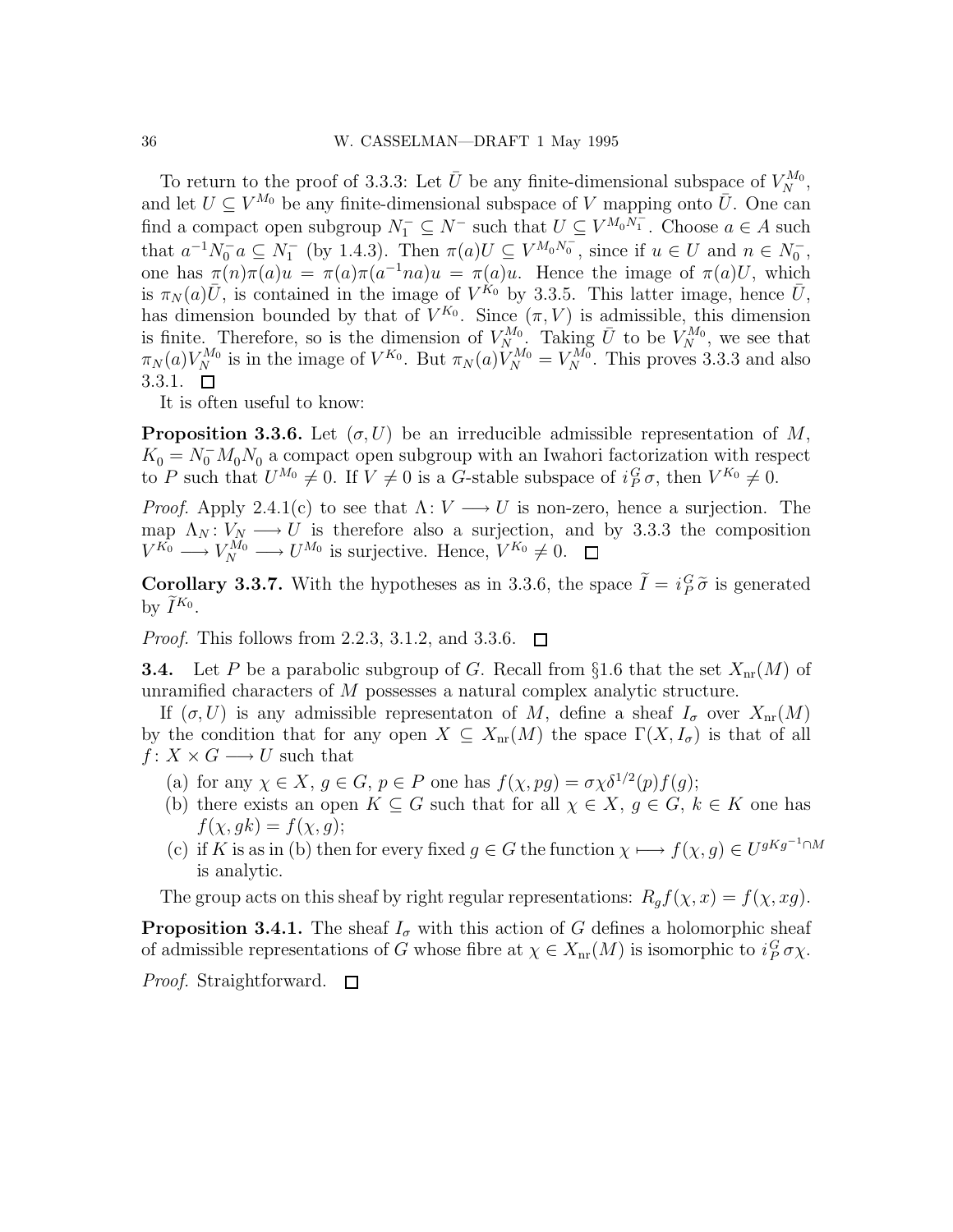Since the representations  $i_P^G \sigma \chi$  may be identified as K-representations (3.1.1), the subsheaves  $I_{\sigma}^{K}$  are not just coherent but in addition locally free, and isomorphic to  $\mathcal O_{X_\mathrm{nr} (M)}(i_P^G\left(\sigma\right)^K).$ 

Next comes what is in some sense a converse to this. If  $(\pi, \mathcal{V})$  is any holomorphic sheaf of admissible representations of  $G$  with base some space  $X$ , then since the representation on each  $\Gamma(U, V)$  is smooth, the sheaf  $V_N$  is defined by the formula  $\Gamma(U, \mathcal{V}_N) = \Gamma(U, \mathcal{V})_N$ , and defines a holomorphic family, at least, of smooth representations of M, whose fibre at  $x \in X$  is isomorphic to  $(V_x)_N$  (where  $V_x$  is the fibre of  $V$  at x). Substantially the same argument used to prove Theorem 3.3.1 together with standard facts about coherent sheaves will then prove:

**Theorem 3.4.2.** The holomorphic sheaf  $(\pi_N, \mathcal{V}_N)$  of representations of M is admissible.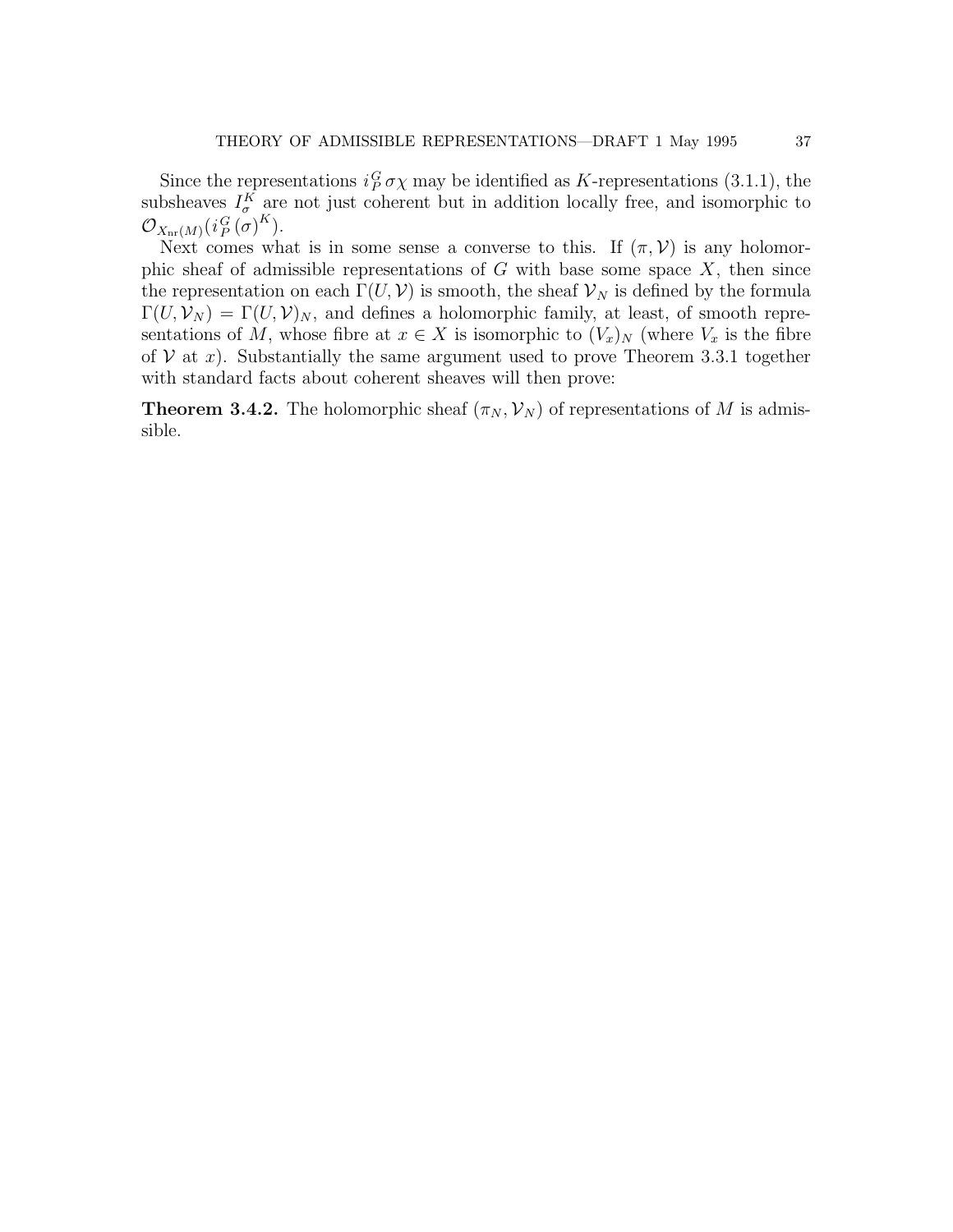### 4. The asymptotic behavior of matrix coefficients

This section pursues a question suggested by the proof of Theorem 3.3.3 and some results of Harish-Chandra.

4.1. Fix a minimal parabolic subgroup  $P_{\emptyset}$  of G, let P be any parabolic subgroup containing  $P_{\emptyset}$ , and let  $P = MN$  be a Levi factorization. Let  $(\pi, V)$  be an admissible representation of G. Let  $K_0$  be a compact open subgroup of G possessing an Iwahori factorization  $K_0 = N_0 M_0 N_0^-$  with respect to P (according to 1.4.4, one can choose arbitrarily small such groups). Assume a Haar measure on G such that  $meas(K_0) = 1$ .

**Lemma 4.1.1.** If  $v \in V^{K_0}$  has image u in  $V_N$ , then for any  $a \in A^-$  (as defined in §1.4), the element  $\mathcal{P}_{K_0}(\pi(a)v)$  has image  $\pi_N(a)u$ .

Proof. One has  $\pi(a)v \in V^{M_0N_0^-}$ . Therefore, by Jacquet's First Lemma (3.3.4),  $\mathcal{P}_{K_0}(\pi(a)v) = \mathcal{P}_{N_0}(\pi(a)v)$ , so that  $\pi(a)v$  and  $\mathcal{P}_{K_0}(\pi(a)v)$  have the same image in  $V_N$ .  $\Box$ 

**Theorem 4.1.2 (Jacquet's Second Lemma).** Let  $N_0$ ,  $N_1$  be compact open subgroups of  $N, v \in V(N_1)$ , and  $m \in M$  such that  $mN_1m^{-1} \subseteq N_0$ . Then  $\mathcal{P}_{N_0}(\pi(m)v) = 0$ . Proof. One has

$$
\mathcal{P}_{N_0}(\pi(m)v) = (\text{constant}) \cdot \int_{N_0} \pi(n)\pi(m)v \, dm
$$

$$
= (\text{constant}) \cdot \pi(m) \int_{m^{-1}N_0m} \pi(n)v \, dm
$$

$$
= 0
$$

because  $N_1 \subseteq m^{-1}N_0m$ .  $\Box$ 

Suppose now that  $N_1$  is a compact subgroup of N such that  $V^{K_0} \cap V(N) \subseteq V(N_1)$ .

**Corollary 4.1.3.** If  $a \in A^-$  is such that  $aN_1a^{-1} \subseteq N_0$ , then  $\mathcal{P}_{K_0}(\pi(a)v) = 0$  for all  $v \in V^{K_0} \cap V(N).$ 

*Proof.* By Jacquet's First Lemma (3.3.4),  $\mathcal{P}_{K_0}(\pi(a)v) = \mathcal{P}_{N_0}(\pi(a)v)$ . By his Second, this in turn is zero.  $\square$ 

For each  $a \in A^-$ , define  $V_a^{K_0}$  to be  $\mathcal{P}_{K_0}(\pi(a)V^{K_0}) = \pi(K_0 a K_0)V$ . (To interpret the right-hand side, recall that by our convention from §2.2, we really mean the action via  $\pi$  of the characteristic function of  $K_0 a K_0$ .)

**Proposition 4.1.4.** If a is in  $A^-$ , then the projection from  $V_a^{K_0}$  to  $V_N^{M_0}$  is a surjection. If  $aN_1a^{-1} \subseteq N_0$  then  $V_a^{K_0} \cap V(N) = 0$  and the projection is an isomorphism.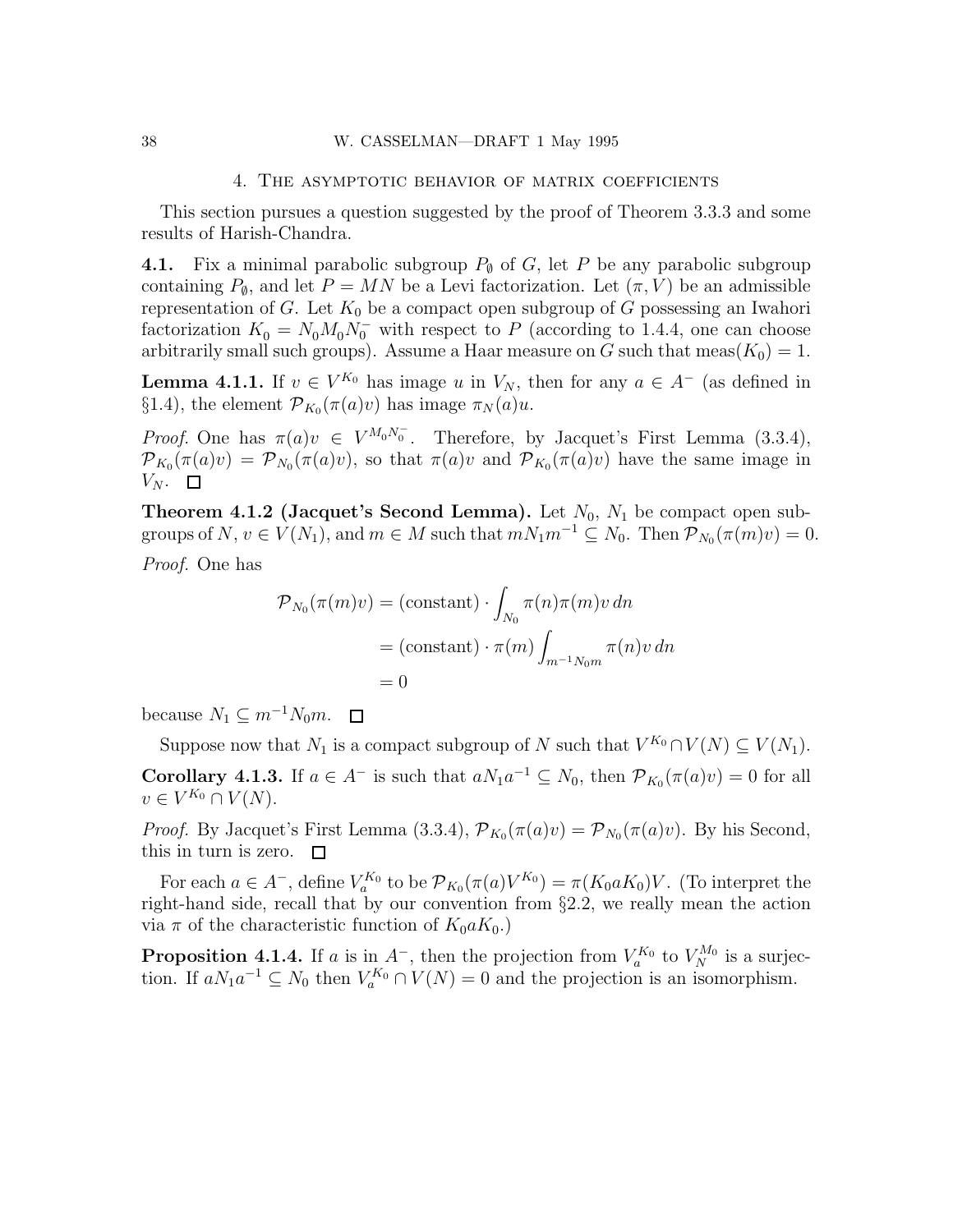*Proof.* Let u lie in  $V_N^{M_0}$ . Then  $\pi_N(a^{-1})$ u also lies in  $V_N^{M_0}$ , and therefore by Theorem 3.3.3 there exists  $v \in V^{K_0}$  with it as image in  $V_N$ . By 4.1.1, then,  $\mathcal{P}_{K_0}(\pi(a)v)$  has image u in  $V_N$ .

Assume  $a_{1}a^{-1} \subseteq N_0$ , and  $v \in V_a^{K_0} \cap V(N)$ , say  $v = \mathcal{P}_{K_0}(\pi(a)v_0)$  with  $v_0 \in V^{K_0}$ . Then v lies in  $V(N_1)$  and  $v = \mathcal{P}_{N_0}(\pi(a)v_0)$ , so that

$$
0 = \int_{N_1} \pi(n_1) (\int_{N_0} \pi(n_0) \pi(a) v_0 \, dn_0) \, dn_1
$$
  
= (constant) \cdot \int\_{a^{-1}N\_0 a} \pi(n) (\int\_{N\_0} \pi(n\_0) \pi(a) v\_0 \, dn\_0) \, dn  
= (constant) \cdot \pi(a) \int\_{a^{-2}N\_0 a^2} \pi(n) (\int\_{a^{-1}N\_0 a} \pi(n') v\_0 \, dn') \, dn  
= (constant) \cdot \pi(a) \int\_{a^{-2}N\_0 a^2} \pi(n) v\_0 \, dn.

Therefore  $v_0$  lies in  $V(N)$  as well, hence in  $V(N_1)$ , so that by 4.1.3,

$$
v = \mathcal{P}_{K_0}(\pi(a)v_0) = 0. \quad \Box
$$

**Lemma 4.1.5.** For  $a_1, a_2 \in A^-$  one has this identity in  $\mathcal{H}(G, K_0)$ :

$$
ch_{K_0a_1K_0} * ch_{K_0a_2K_0} = ch_{K_0a_1a_2K_0}.
$$

*Proof.* As sets, one has  $K_0a_1K_0 \cdot K_0a_2K_0 = K_0a_1a_2K_0$  because for  $k_0 = n_0m_0n_0$  one has

$$
a_1 k_0 a_2 = a_1 n_0 a_1^{-1} \cdot a_1 a_2 \cdot m_0 \cdot a_2^{-1} n_0^{-1} a_2
$$

which is in  $K_0a_1a_2K_0$ . But by 1.5.1 the measures agree as well. (For my purposes here the agreement as sets is all that is required.)  $\Box$ 

**Proposition 4.1.6.** For all  $a \in A^-$  with  $aN_1a^{-1} \subseteq N_0$ , the spaces  $V_a^{K_0}$  are identical. *Proof.* For all  $a_1$ ,  $a_2$  satisfying the hypothesis, the product  $a_1a_2$  also satisfies it. By 4.1.5,  $\pi(K_0a_1K_0)$  takes  $V_{a_2}^{K_0}$  onto itself and into  $V_{a_1a_2}^{K_0}$ . Hence  $V_{a_1a_2}^{K_0} \subseteq V_{a_2}^{K_0}$ . By 4.1.4, the two spaces have the same dimension, hence are equal. Similarly,  $V_{a_1a_2}^{K_0} = V_{a_1}^{K_0}$ .

Following this, define  $V_{A^-}^{K_0}$  to be the subspace of  $V^{K_0}$  equal to  $V_a^{K_0}$  for all  $a \in A^$ with  $aN_1a^{-1} \subseteq N_0$ .

**Lemma 4.1.7.** For any  $a \in A^-$ ,  $\pi(K_0 a K_0)$  is an isomorphism of  $V_{A^-}^{K_0}$  with itself.

*Proof.* The space  $V_{A}^{K_0}$  is stable under this map by 4.1.5. Since the space is finitedimensional, it suffices to prove that the map is an injection. Say, then, that  $\mathcal{P}_{K_0}(\pi(a)v) = 0$  for some  $v \in V_{A^-}^{K_0}$ . The image of  $\mathcal{P}_{K_0}(\pi(a)v)$  in  $V_N^{M_0}$  is 0 as well, but this is just  $\pi_N(a)$  applied to the image of v by 4.1.1. Therefore the image of v in  $V_N^{M_0}$  is 0 and by 4.1.4 v itself is 0.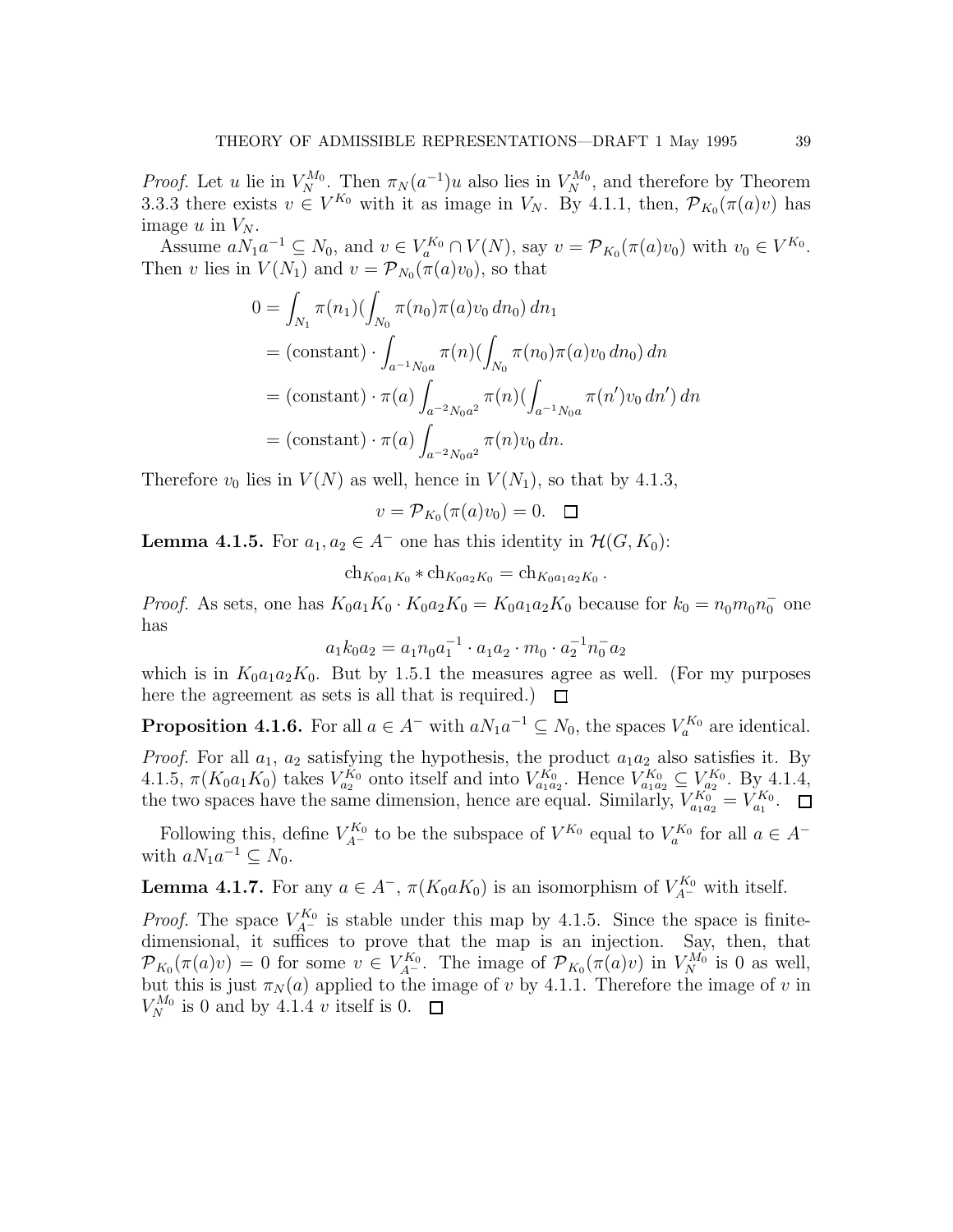According to 4.1.4 the canonical projection from V to  $V_N$  induces an isomorphism of  $V_{A}^{K_0}$  with  $V_N^{M_0}$ . The inverse of this isomorphism is called the *canonical lifting* from  $V_N^{M_0}$  to  $V_{A^-}^{K_0}$ . (Note that according to 1.4.3 there will exist  $\epsilon > 0$  such that  $a \in A^-(\epsilon)$ implies  $aN_1a^{-1} \subseteq N_0$ .)

This "canonical lifting" is not independent of the choice of  $K_0$ . More precisely, let  $K'_0 \subseteq K_0$  be two subgroups with Iwahori factorizations. Then it is not generally true that  $V^{K_0} \cap V^{K'_0}_{A^-} = V^{K_0}_{A^-}.$ 

**Proposition 4.1.8.** If  $v \in V_{A^-}^{K_0}$  and  $v' \in V_{A^-}^{K_0'}$  have the same image in  $V_N$ , then  $v = \mathcal{P}_{N_0}(v') = \mathcal{P}_{K_0}(v').$ 

*Proof.* Let  $N'_1$  be chosen large enough so that  $V(N) \cap V^{K'_0} \subseteq V(N'_1)$ , and choose  $a \in A^-$  so that  $aN'_1a^{-1} \subseteq N'_0$ . According to 4.1.7, there exist  $v_0 \in V_{A^-}^{K_0}$  and  $v'_0 \in V_{A^-}^{K'_0}$ such that  $v = \mathcal{P}_{K_0}(\pi(a)v_0)$ ,  $v' = \mathcal{P}_{K'_0}(\pi(a)v'_0)$ . If  $v_0$  has image  $u_0$  and  $v'_0$  has image  $u'_0$ in  $V_N$ , then v and v' have images  $\pi_N(a)u_0$  and  $\pi_N(a)u'_0$ , by 4.1.1. Therefore  $u_0 = u'_0$ , and hence  $v_0 - v'_0 \in V(N) \cap V^{K'_0}$ . But then by 4.1.3,  $\mathcal{P}_{K'_0}(\pi(a)v_0 - \pi(a)v'_0) = 0$ , or

$$
\mathcal{P}_{K_0'}(\pi(a)v_0) = \mathcal{P}_{K_0'}(\pi(a)v_0') = v'.
$$

Since  $v_0$  is fixed by  $K_0$ ,  $\pi(a)v_0$  and hence  $\mathcal{P}_{K'_0}(\pi(a)v_0) = v'$  are both fixed by  $M_0N_0^-$ . Jacquet's First Lemma implies then that

$$
\mathcal{P}_{N_0}(v') = \mathcal{P}_{K_0}(v')
$$
  
=  $\mathcal{P}_{K_0}(\mathcal{P}_{K'_0}(\pi(a)v_0)) = v.$ 

4.2. Let P be a parabolic subgroup of G and  $(\pi, V)$  an admissible representation of G.

Note that for the representation  $(\tilde{\pi}, \tilde{V})$  and parabolic  $P^-$ , the set  $A^-$  must be replaced by  $A^{+} = (A^{-})^{-1}$ .

**Lemma 4.2.1.** If  $K_0$  is a subgroup with an Iwahori factorization with respect to  $P$ ,  $v \in V_{A^-}^{K_0}$ , and  $\tilde{v} \in \tilde{V}^{K_0} \cap \tilde{V}(N^-)$ , then  $\langle v, \tilde{v} \rangle = 0$ .

*Proof.* Choose  $N_1$  so that  $V^{K_0} \cap V(N) \subseteq V(N_1)$ ,  $N_1^-$  so that  $\widetilde{V}^{K_0} \cap \widetilde{V}(N^-) \subseteq \widetilde{V}(N_1^-)$ , and  $a \in A^-$  so that  $a^{-1}N_1^-a \subseteq N_0^-$ . Choose  $v_0 \in V_{A^-}^{K_0}$  such that  $v = \mathcal{P}_{K_0}(\pi(a)v_0)$ (4.1.7). Then

$$
\langle v, \widetilde{v} \rangle = \langle \mathcal{P}_{K_0}(\pi(a)v_0), \widetilde{v} \rangle
$$
  
=  $\langle v_0, \mathcal{P}_{K_0}(\pi(a^{-1})\widetilde{v}) \rangle$   
= 0

by 4.1.3 applied to  $\tilde{V}$ .  $\Box$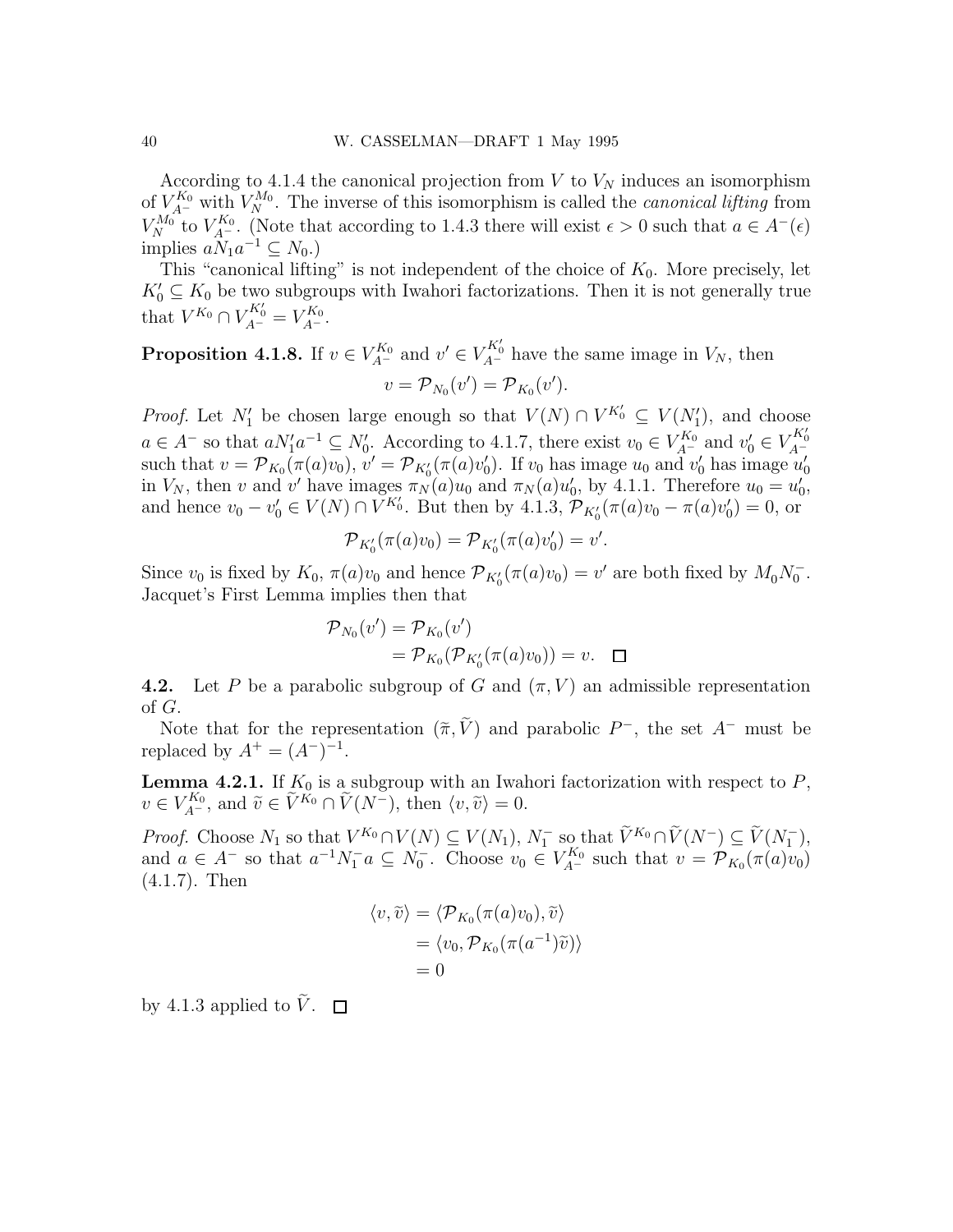**Lemma 4.2.2.** Suppose that  $K'_0 \subseteq K_0$  are two subgroups with Iwahori factorizations with respect to P, and  $v' \in V_{A^-}^{\check{K}'_0}$ ,  $\tilde{v}' \in \tilde{V}_{A^+}^{K'_0}$ ,  $v \in V_{A^-}^{\check{K}_0}$ ,  $\tilde{v} \in \tilde{V}_{A^+}^{K_0}$ , and assume that  $v - v' \in V(N)$  and  $\tilde{v} - \tilde{v}' \in V(N^-)$ . Then

$$
\langle v,\widetilde{v}\rangle=\langle v',\widetilde{v}'\rangle.
$$

*Proof.* From 4.1.8,  $v = \mathcal{P}_{N_0}(v')$ . Therefore,

$$
\langle v, \widetilde{v} \rangle = \langle \mathcal{P}_{N_0}(v'), \widetilde{v} \rangle
$$

$$
= \langle v', \widetilde{v} \rangle
$$

and

$$
\langle v, \widetilde{v} \rangle - \langle v', \widetilde{v}' \rangle = \langle v', \widetilde{v} - \widetilde{v}' \rangle = 0
$$

by 4.2.1.  $\Box$ 

One may thus define a *canonical pairing* of  $V_N$  with  $\tilde{V}_{N-}$  according to the formula

$$
\langle u,\widetilde{u}\rangle_N=\langle v,\widetilde{v}\rangle
$$

where v,  $\tilde{v}$  are any two canonical lifts of  $u, \tilde{u}$ .

**Proposition 4.2.3.** The canonical bilinear form on  $V_N \times V_N$ – is characterized uniquely by the property that for any  $v \in V$ ,  $\tilde{v} \in \tilde{V}$  with images  $u \in V_N$ ,  $\tilde{u} \in V_{N^-}$  there exists  $\epsilon > 0$  such that for any  $a \in A^{-}(\epsilon)$  one has

$$
\langle \pi(a)v, \widetilde{v} \rangle = \langle \pi_N(a)u, \widetilde{u} \rangle_N.
$$

Proof. That the canonical bilinear form has this property follows from 4.2.1. To see that it is uniquely determined by this property, let B be a bilinear form on  $V_N \times V_{N^-}$ with this property, and suppose  $K_0$  to be a compact open subgroup possessing an Iwahori factorization with respect to P. One can find  $\epsilon > 0$  such that

(i) for all  $v \in V^{K_0}$ ,  $\tilde{v} \in V^{K_0}$  with images  $u \in V_N$ ,  $\tilde{u} \in V_{N^-}$ , and  $a \in A^-(\epsilon)$ , one has  $\langle \pi(a)v, \tilde{v} \rangle = \langle \mathcal{P}_{K_0}(\pi(a)v), \tilde{v} \rangle = B(\pi_N(a)u, \tilde{u})$  and (ii)  $V_a^{K_0} = V_{A^-}^{K_0}$  for  $a \in A^-(\epsilon)$ .

But then  $\mathcal{P}_{K_0}(\pi(a)v)$  is a canonical lift of  $\pi_N(a)u$ , and since  $\pi_N(a)$  is surjective on  $V_N^{M_0}$  this implies that for all  $u \in V_N^{M_0}$  and  $\tilde{u} \in \tilde{V}_{N^-}^{M_0}$  with canonical lifts  $v \in V^{K_0}$  and  $\widetilde{v} \in \widetilde{V}^{K_0}$  one has  $B(u, \widetilde{u}) = \langle v, \widetilde{v} \rangle$ .

**Theorem 4.2.4.** The canonical bilinear form on  $V_N \times \tilde{V}_{N^-}$  is M-invariant and nondegenerate.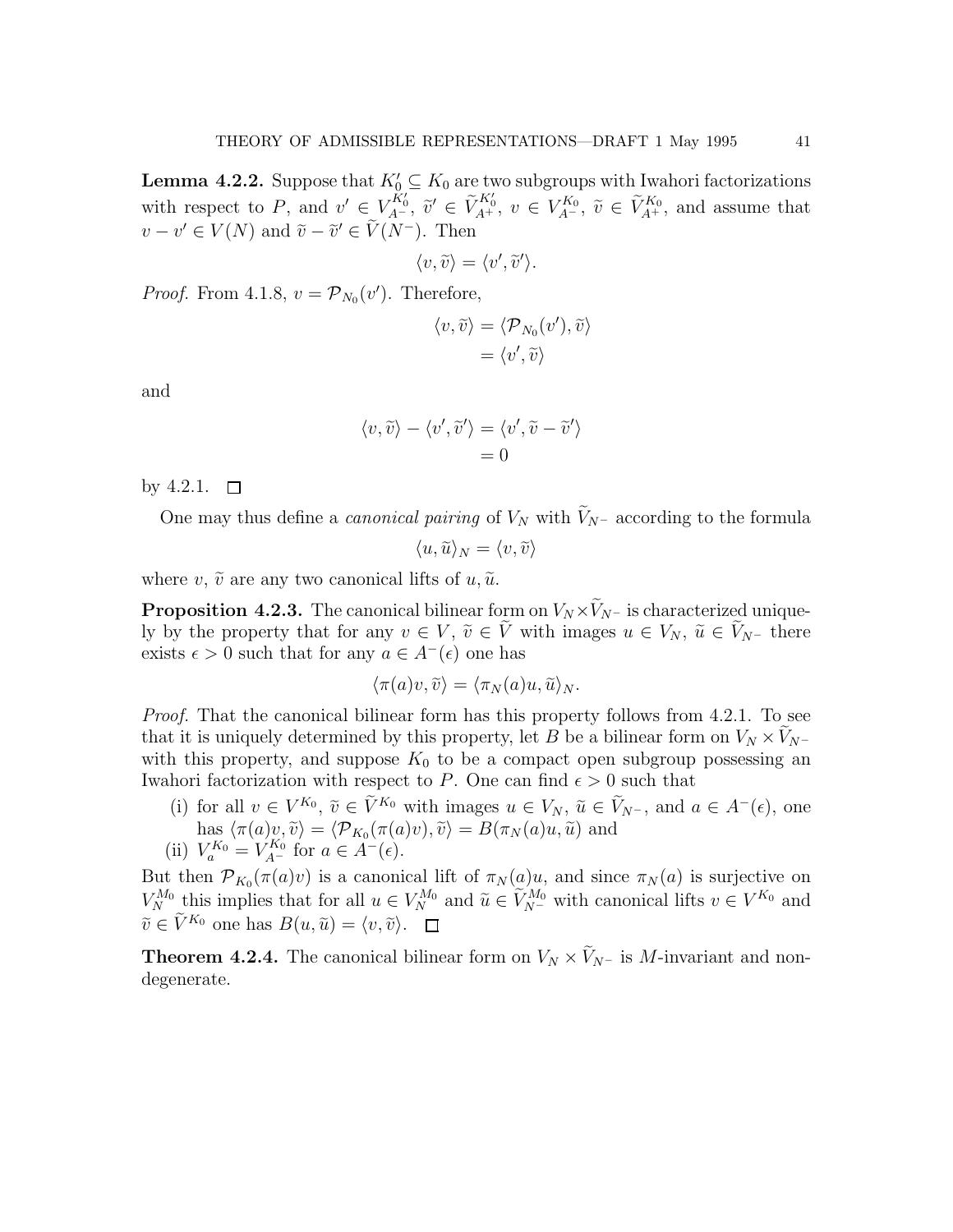*Proof.* For any  $m \in M$  the bilinear form  $B(u, \tilde{u}) = \langle \pi_N(m)u, \pi_N(m)\tilde{u} \rangle_N$  has the characteristic property of 4.2.3, thus is the same as the canonical form.

For the non-degeneracy: Suppose  $u \in V_N$  to be such that  $\langle u, \tilde{u} \rangle_N = 0$  for all  $\widetilde{u} \in V_{N^-}$ . Let  $v \in V_{A^-}^{K_0}$  be a canonical lift of u. Then 4.2.3 implies that  $\langle v, \widetilde{v} \rangle = 0$  for every  $\tilde{v} \in \tilde{V}^{K_0}$ , hence  $v = 0$ . Therefore  $u = 0$  as well.

**Corollary 4.2.5.** The contragredient of the representation  $(\pi_N, V_N)$  of M is isomorphic to  $(\widetilde{\pi}_{N^-}, V_{N^-})$ .

**4.3.** Let  $(\pi, V)$  be an admissible representation of G. Let  $P_{\emptyset}$  be a minimal parabolic subgroup,  $\Delta$  a set of simple roots associated to  $A_{\emptyset}$  and  $P_{\emptyset}$ . Let  $K_0$  be a compact open subgroup of G possessing an Iwahori factorization with respect to all the parabolics containing  $P_{\emptyset}$  (arbitrarily small such  $K_0$  exist according to 1.4.4).

It is immediate that for any  $\Theta \subseteq \Delta$  and  $\epsilon > 0$ ,

$$
A_{\Theta}^{-}(\epsilon) \cdot A_{\emptyset}^{-} \subseteq \left\{ a \in A_{\emptyset}^{-} \mid |\alpha(a)| \leq \epsilon \text{ for all } \alpha \in \Delta \setminus \Theta \right\}.
$$

Conversely:

**Lemma 4.3.1.** Let  $\Theta$  be a subset of  $\Delta$ . For any  $\epsilon_1 > 0$  there exists  $\epsilon_2 > 0$  such that  $\{a \in A_{\emptyset}^ \emptyset$  $| \alpha(a) | \leq \epsilon_2$  for all  $\alpha \in \Delta \setminus \Theta$  is contained in  $A_{\Theta}^{-}(\epsilon_1) \cdot A_{\emptyset}^{-}$ ∅ .

*Proof.* Since the product morphism from  $A_{\Theta} \times A_{\Delta \setminus \Theta}$  to  $A_{\emptyset}$  is an epimorphism, the image of the product of the lattices  $A_{\Theta}/A_{\Theta}(\mathcal{O}) \times A_{\Delta \setminus \Theta}/A_{\Delta \setminus \Theta}(\mathcal{O})$  in  $A_{\emptyset}/A_{\emptyset}(\mathcal{O})$  has finite index. One may therefore find a finite set  $a$  of representatives of the cokernel lying in  $A_{\emptyset}^ \frac{1}{\emptyset}$ . If  $\epsilon_0$  is the minimum value of  $|\alpha(a)|$  as  $\alpha$  ranges over  $\Delta \setminus \Theta$  and  $a$  over  $\mathfrak{a}$ , then the set  $\{a \in A_{\emptyset}^ \emptyset$  $| \alpha(a) | \leq \epsilon \epsilon_0$  for all  $\alpha \in \Delta \setminus \Theta$  is contained in  $A_{\Theta}^{-}(\epsilon) \cdot A_{\emptyset}^{-}$  $\frac{1}{\emptyset}$ .

**Lemma 4.3.2.** Let  $\Theta$  be a subset of  $\Delta$ ,  $P = P_{\Theta}$ . For any  $v \in V^{K_0}$  there exists  $\epsilon > 0$ such that whenever  $a \in A_{\emptyset}^ \frac{\sigma}{\varnothing}$  satisfies the condition  $|\alpha(a)| \leq \epsilon$  for all  $\alpha \in \Delta \setminus \Theta$ , then  $\pi(K_0 a K_0)v \in V_{A^-}^{K_0}.$ 

*Proof.* Let  $\epsilon_1 > 0$  be small enough so that  $V_a^{K_0} = V_{A^-}^{K_0}$  for  $a \in A^-(\epsilon_1)$ , and let  $\epsilon_2$  be as in 4.3.1. Then for  $a \in A_{\emptyset}^ \frac{\sigma}{\emptyset}$  such that  $|\alpha(a)| \leq \epsilon_2$  for all  $\alpha \in \Delta \setminus \Theta$ ,

$$
\pi(K_0 a K_0) v \in \pi(K_0 A^-(\epsilon_1) K_0) \pi(K_0 A^-_\emptyset K_0) V \qquad \text{(by 4.1.5)}
$$

$$
\subseteq \pi(K_0 A^-(\epsilon_1) K_0) V = V_{A^-}^{K_0}.\quad \square
$$

**Theorem 4.3.3.** Let  $\Theta$  be a subset of  $\Delta$ ,  $P = P_{\Theta}$ , and let  $v \in V$ ,  $\tilde{v} \in \tilde{V}$  be given with images  $u \in V_N$ ,  $\tilde{u} \in V_{N^-}$ . There exists  $\epsilon > 0$  such that whenever  $a \in A_{\theta}^ \bar{\mathbf{g}}$  satisfies  $|\alpha(a)| \leq \epsilon$  for all  $\alpha \in \Delta \setminus \Theta$ , then  $\langle \pi(a)v, \tilde{v} \rangle = \langle \pi_N(a)u, \tilde{u} \rangle_N$ .

*Proof.* This follows immediately from the construction of the canonical pairing  $\langle , \rangle_N$ and 4.3.2.  $\Box$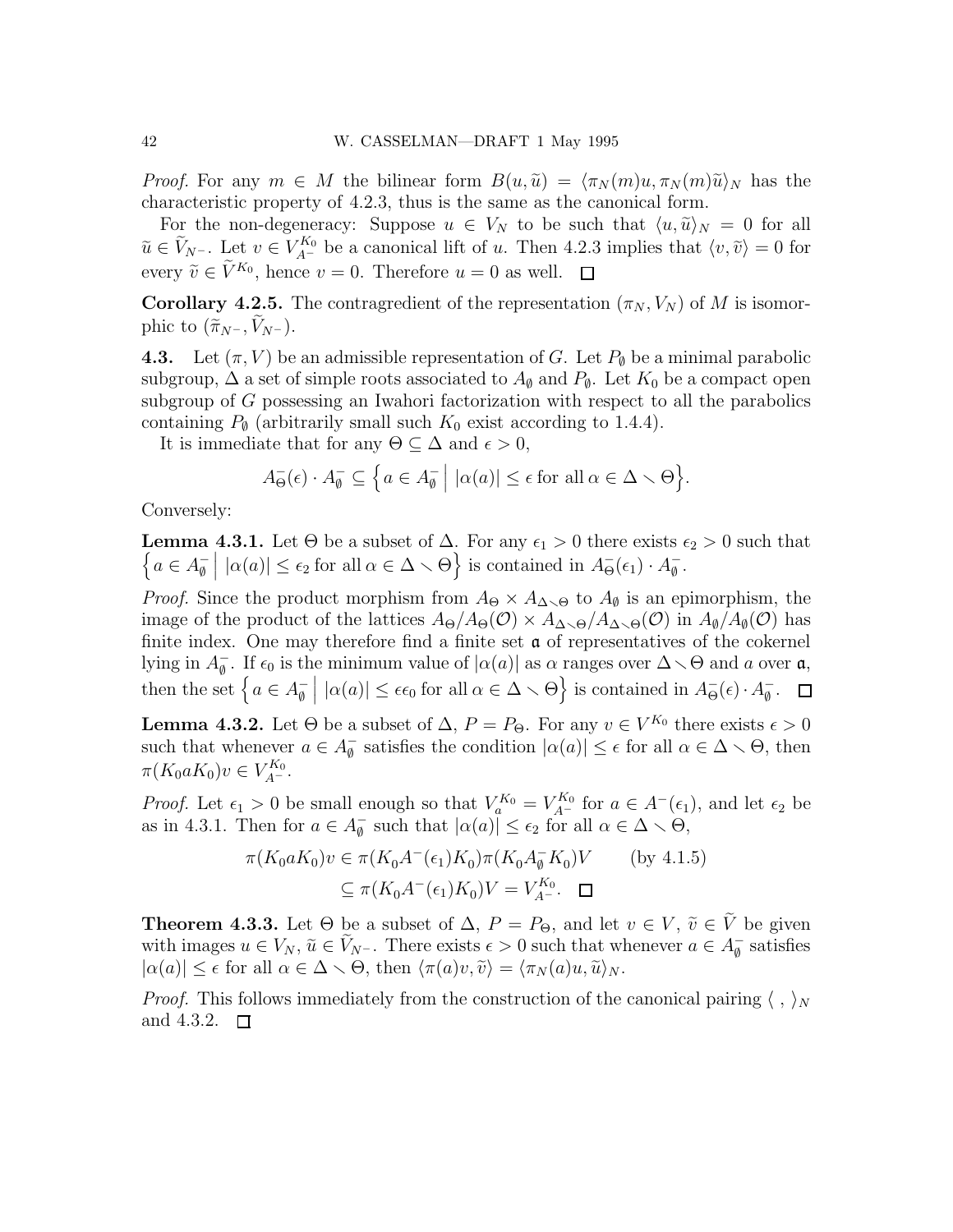For each  $\Theta \subseteq \Delta$  and  $\epsilon$  in  $(0, 1]$ , define  ${}_{\Theta}A_{\emptyset}^ _{\emptyset}^{-}(\epsilon)$  to be

$$
\left\{\begin{aligned}\na \in A_{\emptyset} \middle| & \quad |\alpha(a)| \leq \epsilon \quad \text{ for } \alpha \in \Delta \setminus \Theta, \\
\epsilon & < |\alpha(a)| \leq 1 \quad \text{for } \alpha \in \Theta\n\end{aligned}\right\}.
$$

This is a subset of  $A_{\emptyset}^ \frac{1}{\varnothing}$  stable under multiplication by  $A_{\Theta}^-$ , and for any  $\epsilon$  one sees that  $A_{\emptyset}^ \bar{\phi}$  is the disjoint union of the  $\Theta A_{\emptyset}^ _{\emptyset}^{-}(\epsilon)$  as  $\Theta$  ranges over all subsets of  $\Delta$ .

**Corollary 4.3.4.** Let  $v \in V$ ,  $\tilde{v} \in \tilde{V}$  be given. For  $\Theta \subseteq \Delta$  let  $u_{\Theta}$ ,  $\tilde{u}_{\Theta}$  be their images in  $V_{N_{\Theta}}$ ,  $\tilde{V}_{N_{\Theta}^-}$ . There exists  $\epsilon > 0$  such that for any  $\Theta \subseteq \Delta$  and  $a \in {}_{\Theta}A_{\emptyset}^ _{\emptyset}^{-}(\epsilon)$  one has

$$
\langle \pi(a)v, \widetilde{v} \rangle = \langle \pi_{N_{\Theta}}(a)u_{\Theta}, \widetilde{u}_{\Theta} \rangle_{N_{\Theta}}.
$$

*Proof.* Let  $\epsilon$  be the minimum of the  $\epsilon$  guaranteed by 4.3.3 as  $\Theta$  ranges over all subsets of  $\Delta$ .  $\Box$ 

4.4. The next few results (4.4.1 through 4.4.3) are technical and elementary. I will not give proofs<sup>8</sup>.

If X is a set on which a group H acts, then a function  $F: X \longrightarrow \mathbb{C}$  is said to be  $H$ -finite if it and its  $H$ -translates span a finite-dimensional subspace of the space of all complex-valued functions on  $X$ . Suppose  $H$  is abelian. Then the characters associated to an  $H$ -finite  $F$  are the generalized eigencharacters of the representation of H on this finite-dimensional space. If  $\chi_1, \ldots, \chi_m$  are the characters associated to F then there exist  $\ell_1, \ldots, \ell_m \in \mathbb{N}$  such that  $\prod (h - \chi_i(h))^{\ell_i} F = 0$  for all  $h \in H$ .

**Lemma 4.4.1.** Suppose that  $F: \mathbb{Z}^n \longrightarrow \mathbb{C}$  is  $\mathbb{Z}^n$ -finite, and let  $p > 0$ . Then the restriction of  $|F(x)|^p$  to  $\mathbb{N}^n$  is summable if and only  $|\chi(x)| < 1$  for all nonzero  $x \in \mathbb{N}^n$  and  $\chi$  associated to F.

Now let V be a vector space over **R**, L a lattice in V, and  $f_1, \ldots, f_n$  elements of the dual lattice which form a basis for the linear forms on V. Let  $I = \{1, 2, \ldots, n\}$ and for each  $J \subseteq I$ , and each  $c = (c_1, \ldots, c_n) \in \mathbb{R}^n$  with all  $c_i \geq 0$  let

$$
V_J = \{ v \in V \mid f_i(v) = 0 \text{ for all } i \in J \};
$$
  
\n
$$
L_J = L \cap V_J;
$$
  
\n
$$
V^+ = \{ v \in V \mid f_i(v) \ge 0 \text{ for all } i \};
$$
  
\n
$$
V_J^+ = V_J \cap V^+;
$$
  
\n
$$
M = \text{the sublattice spanned by the } L_J, \text{ as } J
$$
  
\n
$$
\text{ranges over all subsets of } I \text{ with } \text{card}(J) = n - 1;
$$
  
\n
$$
JV(c) = \{ v \in V \mid 0 \le f_i(v) < c_i \text{ for } i \in J \};
$$
  
\n
$$
JV^+(c) = \{ v \in V \mid \begin{array}{l} f_i(v) \ge c_i \text{ for } i \in I \setminus J \\ 0 \le f_i(v) < c_i \text{ for } i \in J \end{array} \}.
$$

<sup>8</sup>Reference?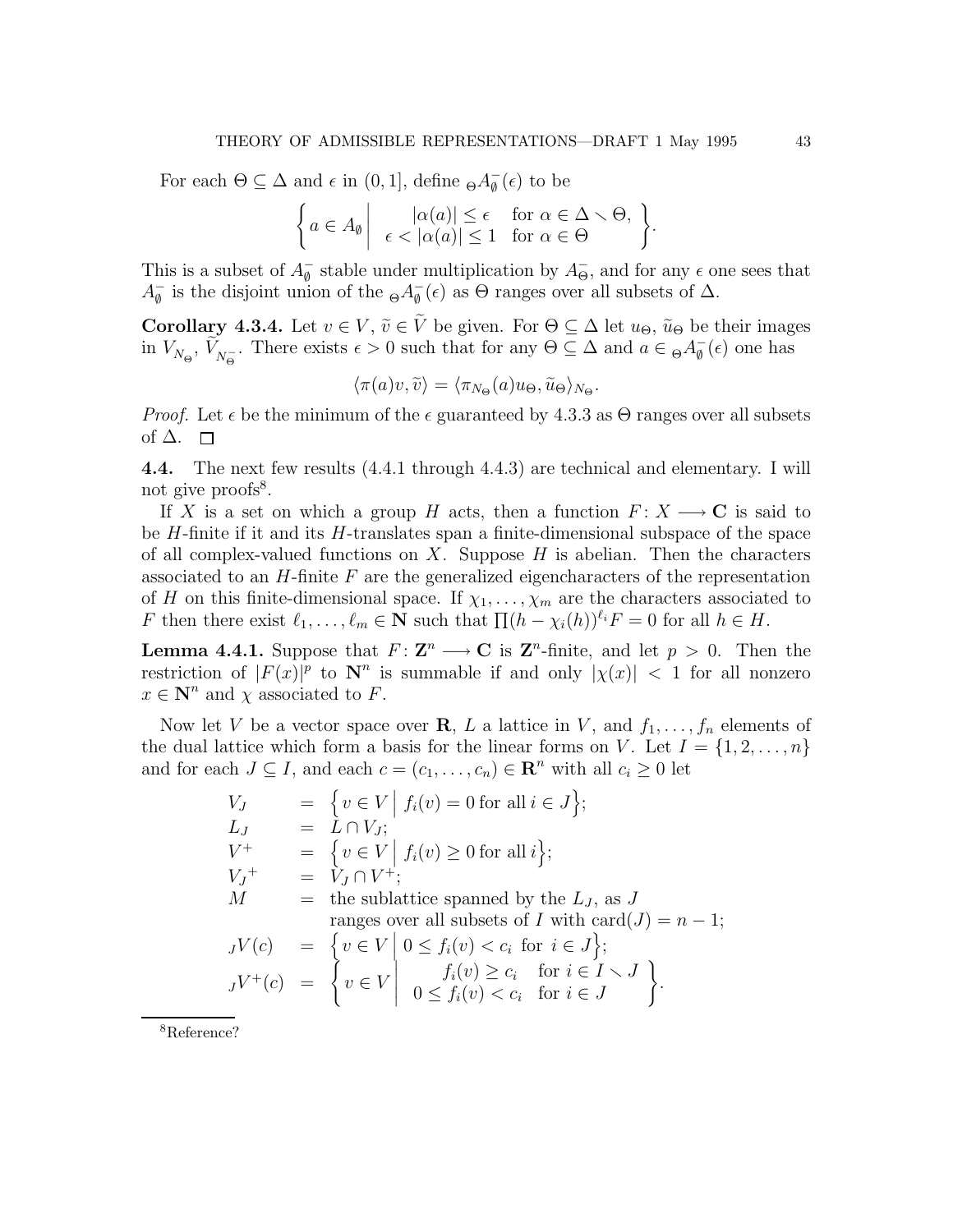Define  $J^+(c)$  as  $J^+(c)$ , etc. The vector subspace  $V_J$  has dimension equal to  $(n$ card(J)), so that if card(J) =  $n-1$ ,  $L_J$  has rank one over **Z**. The lattice M is of finite index in L, and each  $M_J^+$  is isomorphic to  $\mathbf{N}^{n-\text{card}(J)}$ . The vector space V itself is  $V_{\emptyset}$ , and for any c as above  $V^+$  is equal to the disjoint union of the  $J V^+(c)$  as J ranges over all subsets of I. The group  $L_J$  acts on the set  $JV(c)$ .

**Lemma 4.4.2.** For each  $J \subseteq I$  and  $c \in \mathbb{R}^n$  with all  $c_i \geq 0$ , there exists a finite set  $\Lambda$  such that  $J^+(c) = \prod_{\lambda \in \Lambda} (\lambda + M_J^+).$ 

The above two results combine to give:

**Lemma 4.4.3.** Let  $F: JL^+(c) \longrightarrow \mathbb{C}$  be the restriction to  $JL^+(c)$  of an  $L_J$ -finite function on  $JL(c)$ ,  $p > 0$ . Then  $|F|^p$  is summable on  $JL^+(c)$  if and only if for each nonzero  $x \in L_J^+$  and  $\chi$  associated to  $F$ ,  $|\chi(x)| < 1$ .

For the rest of this section, I continue the notation of §4.3.

**Proposition 4.4.4.** Let  $\Theta$  be a subset of  $\Delta$ ,  $0 < \epsilon \leq 1$ ,  $p > 0$ . Let  $F: \Theta A_{\emptyset}^ _{\emptyset}^{-}(\epsilon)\longrightarrow {\bf C}$ be such that

- (a) F is the restriction to  $_{\Theta}A_{\emptyset}^ \bar{\phi}(\epsilon)$  of an A<sub> $\Theta$ </sub>-finite function;
- (b) there exists a unitary character  $\omega: A_{\Delta} \longrightarrow \mathbb{C}^{\times}$  such that  $R_a F = \omega(a)F$  for all  $a \in A_{\Delta}$ ;
- (c) there exists an open subgroup  $\mathfrak{A} \subseteq A_{\emptyset}(\mathcal{O})$  such that  $R_a F = F$  for all  $a \in \mathfrak{A}$ .

Then  $|F|^p$  is summable on  $\Theta A_{\emptyset}^ \frac{1}{\varphi}(\epsilon)/\mathfrak{A}A_{\Delta}$  if and only if  $|\chi(a)| < 1$  for every  $a \in \mathfrak{A}$  $A_{\Theta}^- \setminus A_{\emptyset}(\mathcal{O})A_{\Delta}$  and every character  $\chi$  of  $A_{\Theta}$  associated to F.

*Proof.* Let L be the lattice  $A_{\emptyset}/A_{\emptyset}(\mathcal{O})A_{\Delta}$ ,  $V = L \otimes \mathbf{R}$ , and define for each  $\alpha \in \Delta$  a function  $f_{\alpha} \colon A_{\emptyset} \longrightarrow \mathbf{Z}$  by  $f_{\alpha}(a) = -\log_{q} |\alpha(a)|$ , where q is the order of the residue field. To this situation one may apply the previous results—for example, each  $JL^+(c)$ may be identified with some  $_{\Theta}A_{\emptyset}^ _{\emptyset}^{-}(\epsilon)/A_{\emptyset}(\mathcal{O})A_{\Delta}$ . Now the function |F| may be considered as a function on  $_{\Theta}A_{\emptyset}^ \frac{1}{\phi}$ (*e*)/ $\mathfrak{A}A_{\Delta}$ , which fibres naturally over  $\Theta A_{\phi}^{-}$  $_{\emptyset}^{-}(\epsilon)/A_{\emptyset}(\mathcal{O})A_{\Delta}$ with finite fibres. The proposition follows therefore from an immediate generalization of 4.4.3.  $\Box$ 

**Corollary 4.4.5.** Let  $\Theta$  be a subset of  $\Delta$ ,  $0 < \epsilon \leq 1$ ,  $p > 0$ , K a compact open subgroup of G. Let F be a function on  $K \cdot {}_{\Theta}A_{\emptyset}^ _{\emptyset}^{-}(\epsilon) \cdot K$  whose restriction  $\Phi$  to  $_{\Theta}A_{\emptyset}^{-}$  $_{\emptyset}^{-}(\epsilon)$ satisfies (a) and (b) of 4.4.4. Then  $|F|^p$  is integrable mod  $Z_G$  if and only if for every character  $\chi$  associated to  $\Phi$  and  $a \in A_{\Theta}^- \setminus A_{\emptyset}(\mathcal{O})A_{\Delta}, |\chi \delta^{-1/p}(a)| < 1$ .

This follows from 4.4.4 together with 1.5.2. (Note that condition (c) of 4.4.4 automatically holds here<sup>9</sup>.)

If P is a parabolic subgroup of G and  $(\pi, V)$  an admissible representation of G, then according to 3.3.1 the representation  $(\pi_N, V_N)$  is admissible as well. By 2.1.9 this representation is a direct sum of subrepresentations  $(V_N)_{\chi,\infty}$ ,  $\chi$  ranging over a

 ${}^{9}$ In other words,  $F$  is automatically uniformly locally constant. Is this obvious?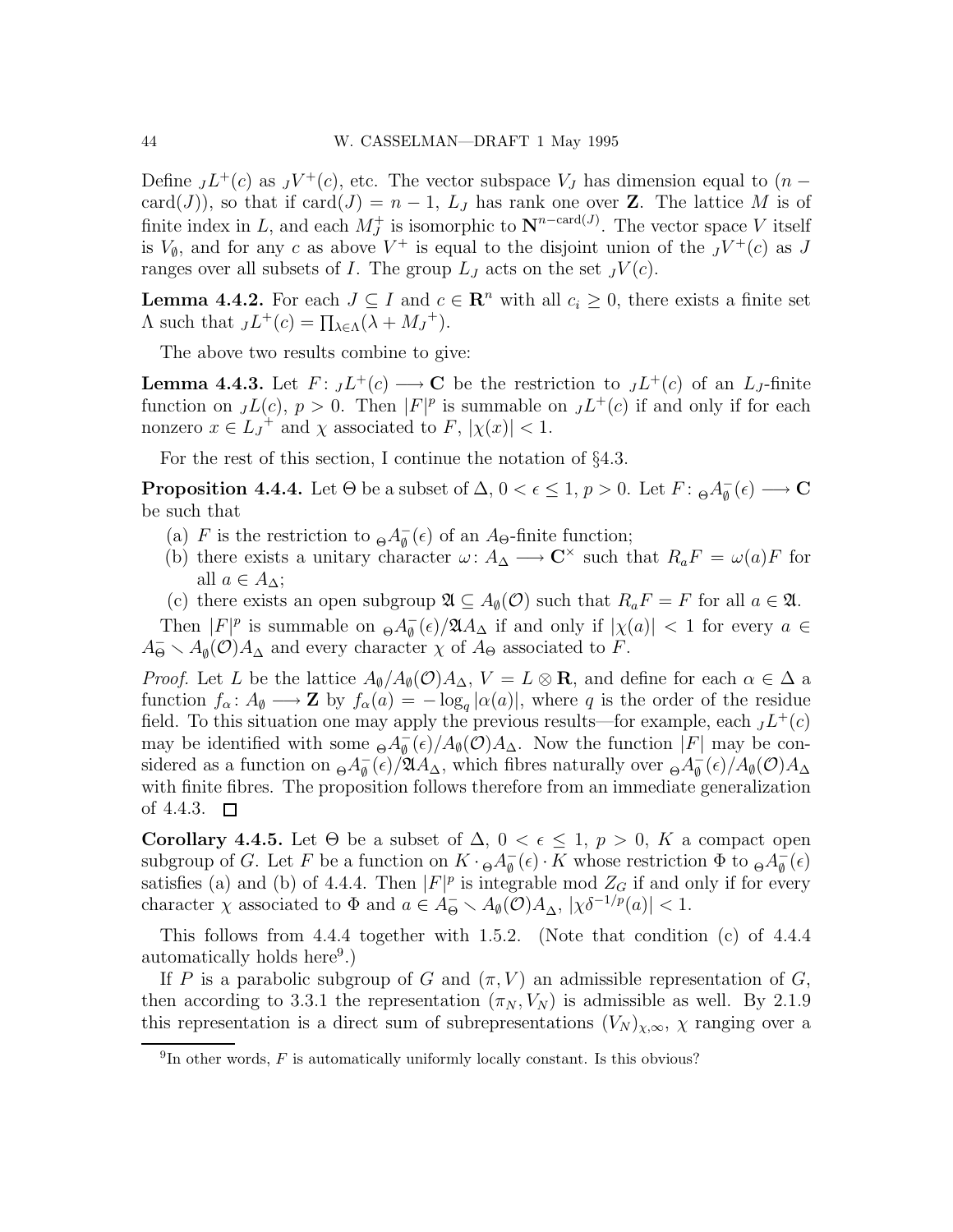set of characters of the center of M. I call the restriction to A of the characters  $\chi$ such that  $(V_N)_{\chi,\infty} \neq 0$  the *central* characters of  $\pi$  with respect to P. (These are what Harish-Chandra calls *exponents* in [20].) If  $\pi$  is an  $\omega$ -representation for the character  $\omega$  of  $Z_G$ , then  $\chi|_{A \cap Z_G} = \omega|_{A \cap Z_G}$  for any central character  $\chi$ . If  $P_1 \subseteq P_2$  are two parabolics then  $\pi_{N_1} \cong (\pi_{N_2})_{N_1 \cap M_2}$ , so that if  $\chi_1$  is a central character of  $\pi$  with respect to  $P_1$  then  $\chi_1|_{A_2}$  is a central character with respect to  $P_2$ .

**Theorem 4.4.6.** Let  $\omega$  be a character of  $Z_G$ . If  $(\pi, V)$  is an admissible  $\omega$ -representation of  $G$ , then it is square-integrable if and only if

- (a)  $\omega$  is unitary;
- (b) for every  $\Theta \subseteq \Delta$ , if  $\chi$  is a central character of  $\pi$  with respect to  $P_{\Theta}$  then  $|\chi \delta_{\emptyset}^{-1/2}(a)| < 1$  for all  $a \in A_{\Theta}^- \setminus A_{\emptyset}(\mathcal{O})A_{\Delta}$ .

Proof. The condition (a) is trivially necessary. Suppose it then to hold. Let  $\Gamma$  be a subgroup of G as in 1.4.6 such that

- (i)  $\Gamma/A_{\Delta}$  is compact;
- (ii)  $A_{\emptyset}(\mathcal{O}) \subseteq \Gamma;$
- (iii)  $G = \Gamma A_{\emptyset}^{-} \Gamma$ .

Let  $v \in V$ ,  $\tilde{v} \in V$  be given, and consider  $c_{v,\tilde{v}}(g) = \langle \pi(g)v, \tilde{v} \rangle$ . Let K be a compact concern subgroup of G pormal in  $\Gamma$  such that  $v \tilde{v}$  are fixed by K. If  $f_{\mathcal{E}}(g)$  is a set of open subgroup of G, normal in Γ, such that v,  $\tilde{v}$  are fixed by K. If  $\{\gamma_i\}$  is a set of representatives of  $\Gamma/KA_{\Delta}$ , then  $G = \coprod K\gamma_i A_{\emptyset}^ \frac{1}{\phi} \gamma_j K$ , so that  $|c_{v,\tilde{v}}|$  is square-integrable on  $G/Z$  if and only if it is on each  $K\gamma_i A_{\emptyset}^ \bar{\mathfrak{g}} \gamma_j K/A_{\Delta}$ . In order to prove that the conditions imply square-integrability, one may therefore replace v,  $\tilde{v}$  by the  $\gamma_j v, \gamma_i^{-1} \tilde{v}$ in turn and consider only  $c_{v,\widetilde{v}}$  on  $KA_{\phi}^- K/A_{\Delta}$ . But to this one may apply 4.3.4 and 4.4.5.  $\Box$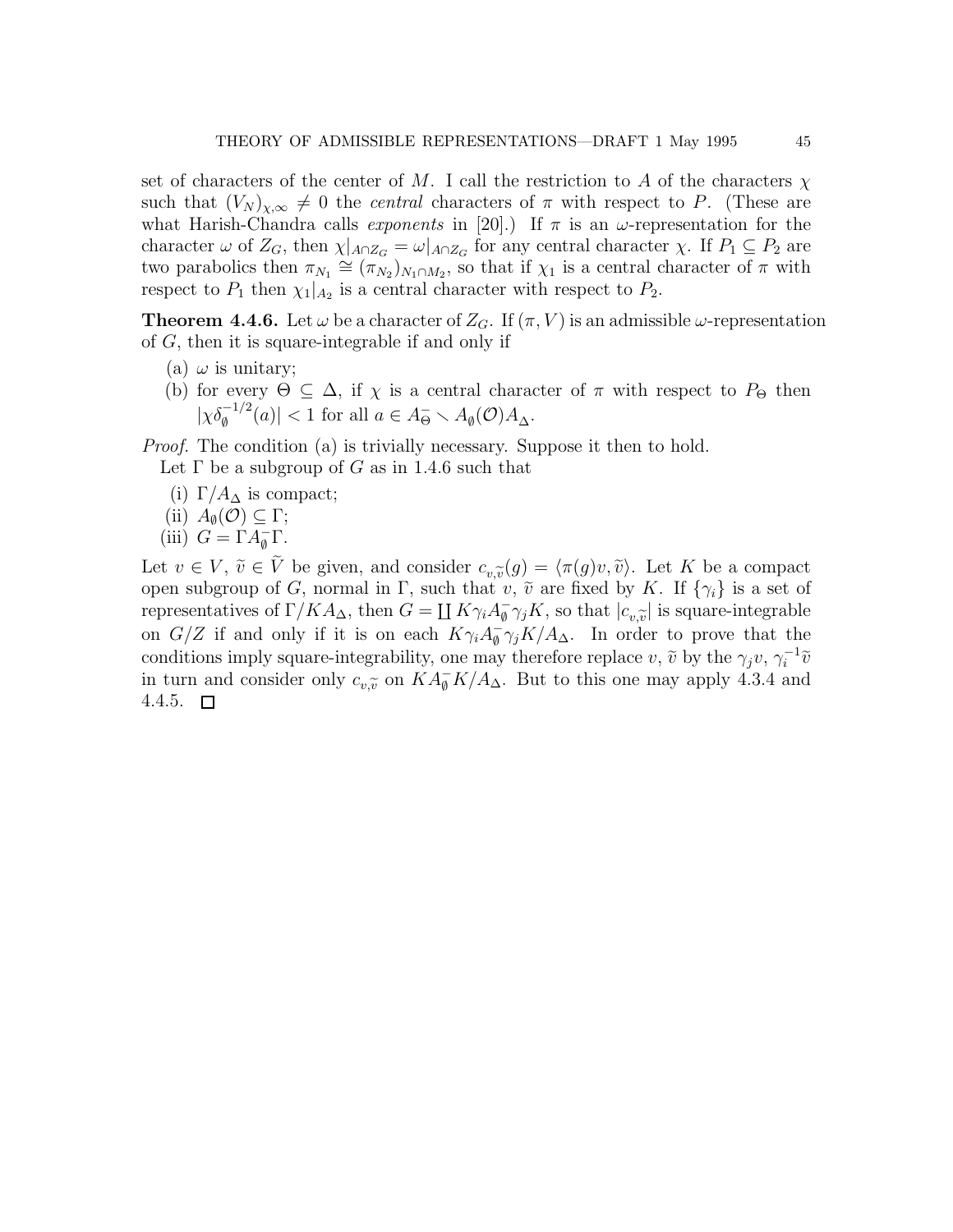## 5. Absolutely cuspidal representations

**5.1.** An admissible representation  $(\pi, V)$  is said to be absolutely cuspidal (or, by Harish-Chandra in [20], super-cuspidal) if for any proper parabolic subgroup  $P = MN$ in G,  $V = V(N)$  and hence  $V_N = 0$ . If  $P_1 \subseteq P_2$  are two parabolic subgroups, then  $N_2 \subseteq N_1$  and  $V(N_2) \subseteq V(N_1)$ , so that in order to check this condition, it suffices to consider only maximal proper parabolics. If  $P_1$  and  $P_2$  are conjugate then  $V(N_1)$  is conjugate to  $V(N_2)$ , so that it also suffices to consider only a fixed element of each conjugacy class.

**Proposition 5.1.1.** If  $(\pi, V)$  is an admissible representation of G, then it is absolutely cuspidal if and only if for any proper parabolic subgroup  $P$  and any admissible representation  $(\sigma, U)$  of M one has  $\text{Hom}_G(V, i_P^G \sigma) = 0$ .

Proof. The necessity follows from 3.2.5. The sufficiency follows from 3.2.4 and 3.3.1, since one always has a G-morphism from V to  $i_P^G(\pi_N \delta_P^{-1/2})$  $\binom{-1}{P}$  which is non-trivial if  $V_N \neq 0.$   $\Box$ 

**Theorem 5.1.2 (Jacquet).** If  $(\pi, V)$  is an irreducible admissible representation of  $G$ , then there exists a parabolic subgroup  $P$  and an irreducible absolutely cuspidal representation  $(\sigma, U)$  of M such that  $(\pi, V)$  may be embedded into  $i_P^G \sigma$ .

*Proof.* Let r be the semisimple k-rank of G. We proceed by induction on r. For  $r = 0$ , G has no proper parabolic subgroups, so all admissible representations are absolutely cuspidal. (Note that when  $r = 0$ ,  $G/Z$  is compact.)

Assume  $r > 0$ . If  $(\pi, V)$  is absolutely cuspidal, one is through. If not, then there exists some parabolic P with  $V_N \neq 0$ . The representation  $\pi_N$  is both admissible and finitely generated by 3.3.1, so that it possesses a non-trivial irreducible admissible quotient ( $\rho$ , W). By 3.2.4, there exists an embedding of  $\pi$  into  $i_P^G(\rho \delta_P^{-1/2})$ . Now the semisimple rank of  $M$  is less than  $r$ , so that by the induction hypothesis there exists a parabolic subgroup Q of M, with Levi decomposition  $Q = M_Q N_Q$ , and an irreducible admissible representation  $(\sigma, U)$  of  $M_Q$  such that  $\rho \delta_P^{-1/2}$  may be embedded into  $i_Q^M \sigma$ . Apply 2.4.4 and 2.4.5 to prove the theorem.  $\Box$ 

5.2. The following is also due to Jacquet:

**Theorem 5.2.1.** Suppose that  $(\pi, V)$  is an absolutely cuspidal representation of G. For  $v \in V$ ,  $\tilde{v} \in \tilde{V}$ , the matrix coefficient  $c_{v,\tilde{v}}$  has compact support on G modulo Z.

*Proof.* Let  $P_{\emptyset}$  be a minimal parabolic subgroup of  $G$ ,  $\Delta$  the set of positive simple roots corresponding to  $P_{\emptyset}$ ,  $\Gamma$  the group given in 1.4.6. Note that by 2.1.3, any admissible representation of  $G$  is  $\Gamma$ -finite.

Since the split component  $A_{\Delta}$  of the center of G is equal to the connected component of  $\bigcap_{\alpha\in\Delta}\ker(\alpha)$ , the theorem will follow from this claim: There exists  $\epsilon > 0$  such that for all  $g \in \Gamma a \Gamma$  with  $|\alpha(a)| < \epsilon$  for some  $\alpha \in \Delta$ ,  $c_{v,\widetilde{v}}(g) = 0$ .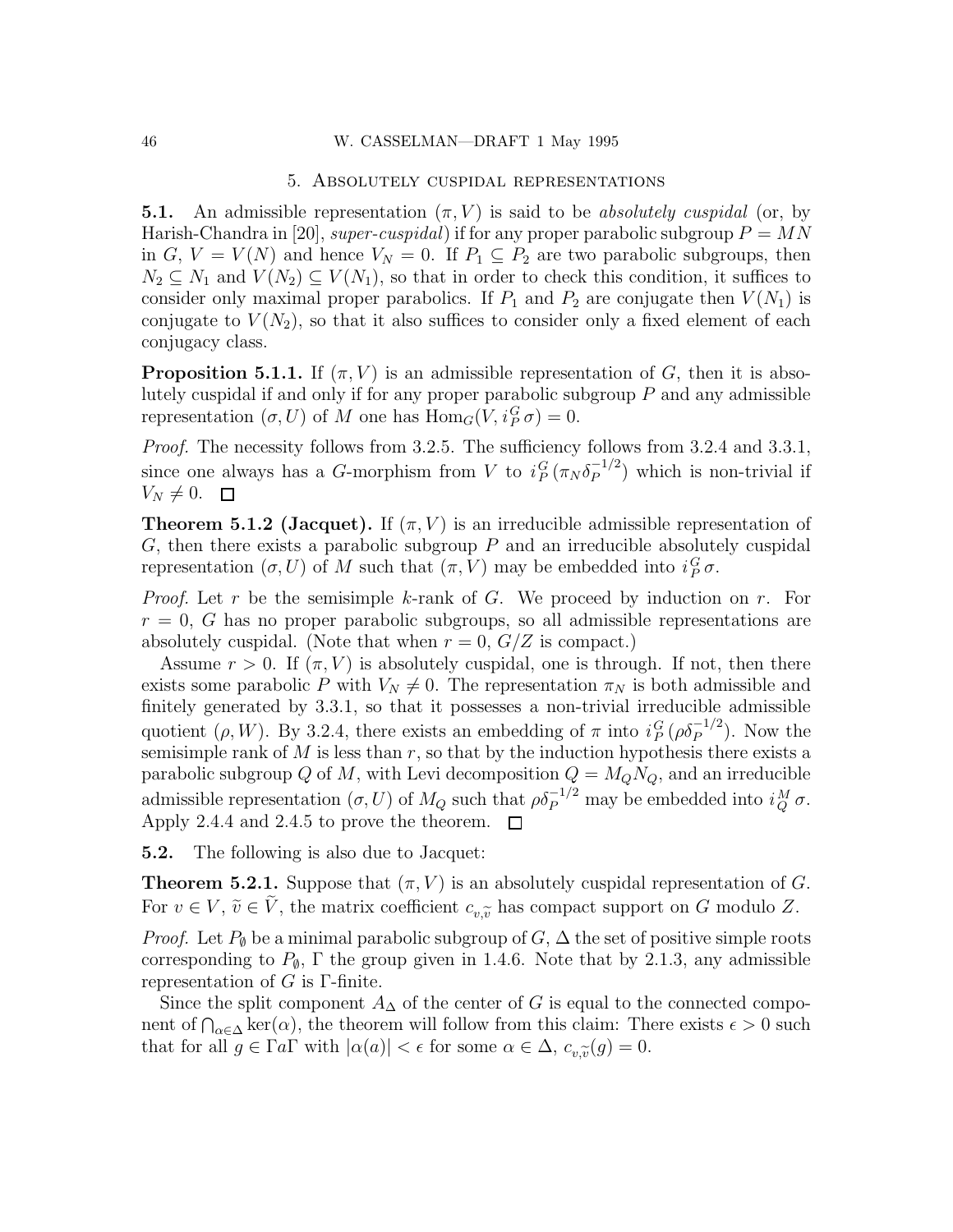To prove this claim: Let  $\alpha$  be an element of  $\Delta$ , P the standard parabolic subgroup corresponding to  $\Delta \setminus \{\alpha\}$ . It is a maximal proper parabolic subgroup. Since  $(\pi, V)$ is absolutely cuspidal,  $V = V(N)$ . Fix  $v \in V$ ,  $\tilde{v} \in V$ , and choose  $N_1 \subseteq N_2$  compact open subgroups of N such that for every  $\gamma \in \Gamma$ ,  $\pi(\gamma)v \in V(N_2)$  and  $\pi(\gamma)\tilde{v} \in V^{N_1}$ . Choose  $\epsilon_P > 0$  such that if  $a \in A_{\emptyset}^ \bar{\phi}$  and  $|\alpha(a)| < \epsilon_P$ , then  $aN_2a^{-1} \subseteq N_1$ . If  $g = \gamma_1 a \gamma_2$ , with  $a \in A_{\emptyset}^ \bar{\phi}$  ( $\epsilon_P$ ), then one can apply Jacquet's Second Lemma (4.1.2) to see that<sup>10</sup>

$$
\langle \pi(g)v, \widetilde{v} \rangle = \langle \pi(\gamma_1 a \gamma_2)v, \widetilde{v} \rangle
$$
  
= 
$$
\langle \pi(a) \pi(\gamma_2)v, \widetilde{\pi}(\gamma_1^{-1})\widetilde{v} \rangle
$$
  
= 0.

(One could also apply 4.3.3 here.)

Let  $\epsilon$  be the minimum of the  $\epsilon_P$  thus chosen, as P ranges over the set of all standard maximal proper parabolic subgroups of G. The claim is clearly satisfied by  $\epsilon$ .  $\Box$ 

Lemma 5.2.2. There is no Lemma 5.2.2.

Corollary 5.2.3. Suppose that  $(\pi, V)$  is an irreducible absolutely cuspidal  $\omega$ -representation of G, where  $\omega$  is a unitary character of Z. Then  $(\pi, V)$  is unitary.

*Proof.* A matrix coefficient of compact support modulo  $Z$  is obviously square-integrable modulo Z. The result follows from 2.5.4.  $\Box$ 

**Proposition 5.2.4.** If  $(\pi, V)$  is an irreducible absolutely cuspidal<sup>11</sup> representation of G, then there exists a real constant  $d_{\pi} > 0$  such that for any  $u, v \in V$ ,  $\tilde{u}, \tilde{v} \in \tilde{V}$ , one has

$$
\int_{G/Z} \langle \pi(g)u, \widetilde{u} \rangle \langle \pi(g^{-1})v, \widetilde{v} \rangle \, dg = d_{\pi}^{-1} \langle u, \widetilde{v} \rangle \langle v, \widetilde{u} \rangle.
$$

Proof. Note that the integral makes sense by 5.2.1.

For each  $v_0 \in V$ ,  $\tilde{u}_0 \in \tilde{V}$ , the pairing which takes  $u \in V$  and  $\tilde{v} \in \tilde{V}$  to

$$
\int_{G/Z} \langle \pi(g)u, \widetilde{u}_0 \rangle \langle \pi(g^{-1})v_0, \widetilde{v} \rangle \, dg
$$

is, as one can check, G-invariant, hence a multiple  $c(v_0, \tilde{u}_0)$  of the canonical pairing. Furthermore, the pairing taking  $v \in V$  and  $\tilde{u} \in V$  to  $c(v, \tilde{u})$  is also bilinear and G-invariant, hence some multiple of the canonical pairing. Thus, one has

$$
\int_{G/Z} \langle \pi(g)u, \widetilde{u} \rangle \langle \pi(g^{-1})v, \widetilde{v} \rangle \, dg = c_{\pi} \langle u, \widetilde{v} \rangle \langle v, \widetilde{u} \rangle
$$

for some constant  $c_{\pi}$ .

 $10$ Perhaps this will be clearer if we cite 4.1.3.

<sup>&</sup>lt;sup>11</sup>This result and its proof are valid for square-integrable representations.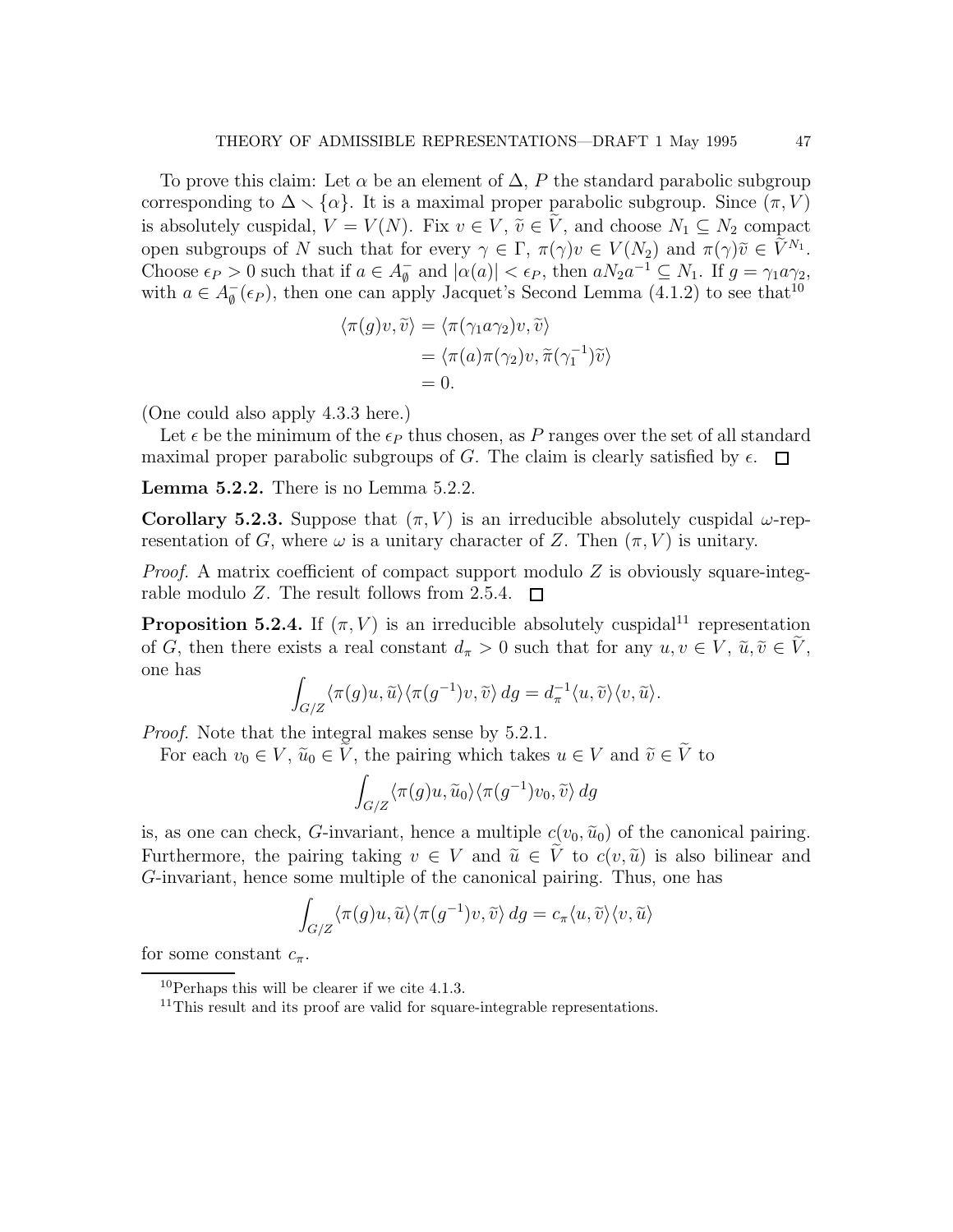Assume for the moment that  $\omega$  is unitary. Then by 5.2.3,  $(\pi, V)$  is unitary as well, say with inner product  $u \cdot v$ . Fix  $\tilde{u}$ ,  $\tilde{v}$  for the moment and let  $u_0, v_0 \in V$  be such that for all  $x \in V$ ,  $x \cdot u_0 = \langle x, \tilde{u} \rangle$  and  $x \cdot v_0 = \langle x, \tilde{v} \rangle$ . The formula already established gives

$$
c_{\pi}(u \cdot v_0)(v \cdot u_0) = \int_{G/Z} (\pi(g)u \cdot u_0)(\pi(g^{-1})v \cdot v_0) dg
$$
  
= 
$$
\int_{G/Z} (\pi(g)u \cdot u_0)(\pi(g)v_0 \cdot v) dg
$$

(which is the usual Schur orthogonality for unitary representations). One sees that  $c_{\pi} > 0$  by setting  $u = v_0$  and  $v = u_0$ .

Before completing the proof, we'll need the following result:

**Lemma 5.2.5.** If  $(\pi, V)$  is any smooth  $\omega$ -representation of G, then there exists a unique positive real-valued character  $\chi$  of G such that the restriction of  $\pi \otimes \chi$  to Z is unitary.

*Proof.* What must be shown is that there exists a unique positive character  $\chi$  of G such that  $\omega \cdot (\chi|_Z)$  is a unitary character of Z. Now G has a maximum torus quotient T; the canonical morphism from G to T induces an isogeny of Z. If  $Z_0$  and  $T_0$  are the maximal compact subgroups of Z and T, then the groups  $Z/Z_0$  and  $T/T_0$  are free modules over **Z** of the same rank, and the canonical map from  $Z/Z_0$  to  $T/T_0$  is an injection with finite cokernel. The character  $|\omega|$  on  $Z/Z_0$  therefore extends uniquely to a positive character of  $T/T_0$ . Take  $\chi$  to be its inverse.  $\Box$ 

To complete the proof of 5.2.4, let  $(\pi, V)$  be given, and choose  $\chi$  so  $\pi \otimes \chi$  is unitary. The constant  $c_{\pi \otimes \chi}$  will work for  $\pi$  as well as  $\pi \otimes \chi$ , and is positive. Let  $d_{\pi} = c_{\pi \otimes \chi}^{-1}$ .

The constant  $d_{\pi}$  in 5.2.4 is called the *formal degree* of  $(\pi, V)$ . It depends only on  $\pi$  and on the normalization of Haar measure. Harish-Chandra has recently<sup>12</sup> shown that if the characteristic of the field of definition of  $G$  is 0, then one may normalize the measure on G such that  $d_{\pi} \in \mathbb{N}$  for every absolutely cuspidal  $\pi$ .

5.3. I give here some new characterizations of absolutely cuspidal representations.

**Theorem 5.3.1.** Let  $(\pi, V)$  be an admissible representation of G. The following are equivalent:

- (a)  $(\pi, V)$  is absolutely cuspidal;
- (b)  $(\tilde{\pi}, V)$  is absolutely cuspidal;
- (c) for every  $v \in V$ ,  $\tilde{v} \in \tilde{V}$  the matrix coefficient  $c_{v,\tilde{v}}$  has compact support modulo Z.

<sup>12</sup>Not recently. PS will find a reference.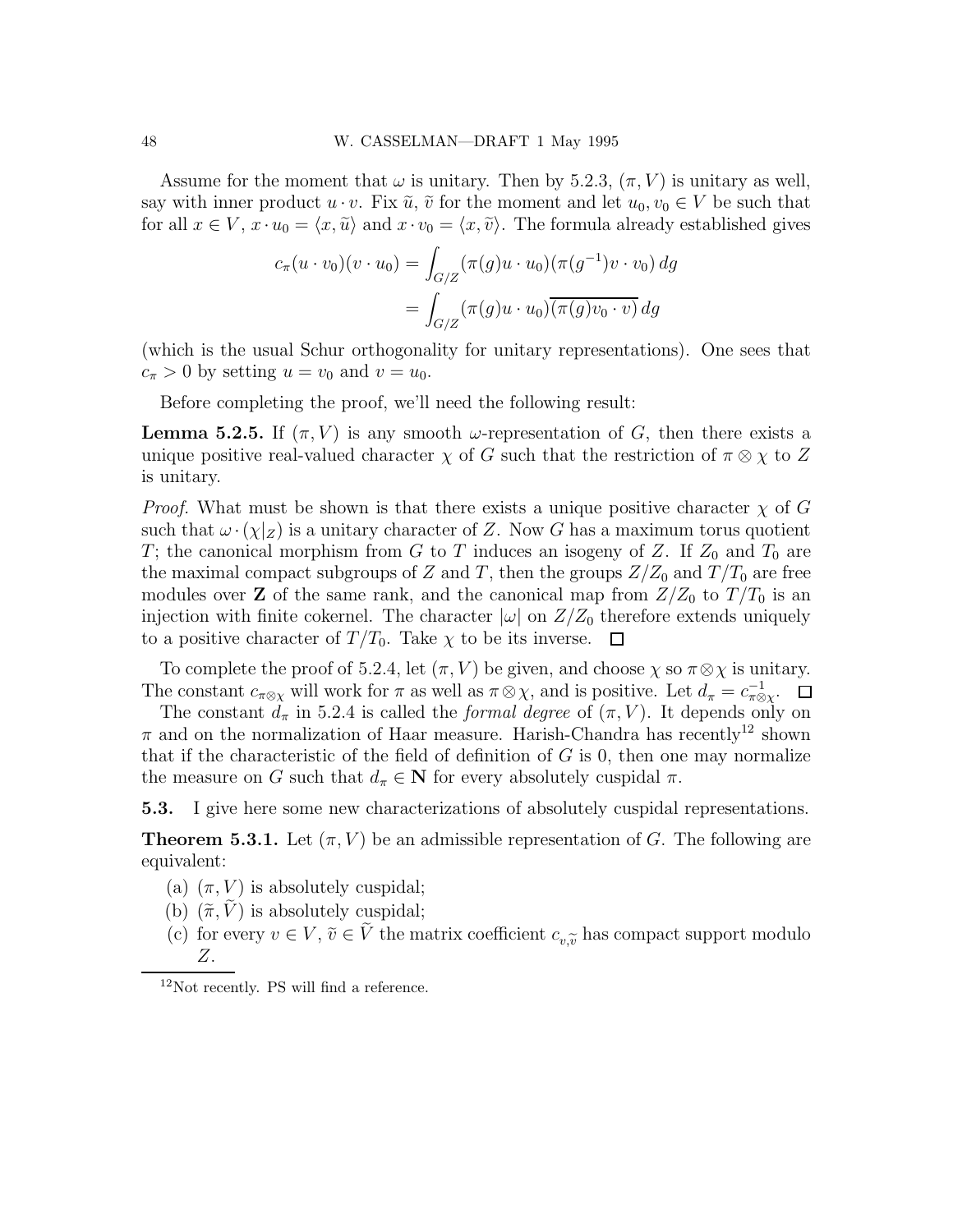Proof. The equivalence of (a) and (b) is immediate from Theorem 4.2.3.

That (a) implies (c) is just 5.2.1. For the converse: Suppose that for every  $v \in V$ ,  $\tilde{v} \in V$ ,  $c_{\eta \tilde{\gamma}}$  has compact support modulo Z. Then for every  $v \in V$ ,  $\tilde{v} \in V$ , and every parabolic subgroup P in G, there exists  $\epsilon > 0$  such that  $\langle \pi(a)v, \tilde{v} \rangle = 0$  for  $a \in A^-(\epsilon)$ . Fix for the moment a compact open subgroup  $K_0$  with an Iwahori factorization with respect to P. Then there exists  $\epsilon > 0$  such that for every  $v \in V^{K_0}$ ,  $\tilde{v} \in \tilde{V}^{K_0}$ , and  $a \in A^{-}(\epsilon)$ , we have  $\langle \pi(a)v, \tilde{v} \rangle = 0$ , and this in turn implies that for every  $v \in V^{K_0}$ and  $a \in A^{-}(\epsilon)$ , we have  $\mathcal{P}_{K_0}(\pi(a)v) = 0$ . This implies that  $V_{A^{-}}^{K_0}$  (see §4) is zero. Thus, letting  $K_0$  vary and applying 4.1.4, we see that  $V_N = 0$ . Since P was arbitrary,  $(\pi, V)$  is absolutely cuspidal.  $\square$ 

**5.4.** Recall from §2 that if  $\omega$  is a character of Z, then the smooth  $\omega$ -representations of G form an abelian category.

**Theorem 5.4.1.** If  $(\pi, V)$  is an absolutely cuspidal  $\omega$ -representation, then it is projective and injective in this category.

*Proof.* I shall first prove projectivity, and start with the case where  $(\pi, V)$  is irreducible. Let  $(\sigma, U)$  be any smooth  $\omega$ -representation,  $F: U \longrightarrow V$  a G-surjection. I must show that there exists a G-morphism  $\Phi: V \longrightarrow U$  splitting F.

Choose nonzero  $\tilde{v}_0 \in V$  and  $v_0 \in V$  such that  $\langle v_0, \tilde{v}_0 \rangle = d_{\pi}$  (see 5.2.4). For any  $v \in V$ , let  $\Gamma_v$  be the function  $c_{v,\widetilde{v}_0} : g \mapsto \langle \pi(g)v, \widetilde{v}_0 \rangle$ . Because  $\pi$  is an  $\omega$ -<br>representation it follows from 2.5.1 and 5.2.1 that  $v \mapsto \Gamma$  is a G merphism from representation, it follows from 2.5.1 and 5.2.1 that  $v \mapsto \Gamma_v$  is a G-morphism from  $(\pi, V)$  to  $(R, \mathcal{H}_{\omega^{-1}}(G))$ . Identify V with its image in  $\mathcal{H}_{\omega^{-1}}(G)$ . Define the projection  $P: \mathcal{H}_{\omega^{-1}} \longrightarrow V$  by the formula  $Pf(y) = (\Gamma_{v_0} * f)(y)$ . Then

$$
Pf(y) = \int_{G/Z} \Gamma_{v_0}(x) f(x^{-1}y) dx
$$
  
= 
$$
\int_{G/Z} \Gamma_{v_0}(yx) f(x^{-1}) dx
$$
  
= 
$$
\int_{G/Z} f(x^{-1})(R_x \Gamma_{v_0})(y) dx.
$$

The last formula shows that  $P(\mathcal{H}_{\omega^{-1}}) \subseteq V$ ; the first implies that P is a G-morphism:  $P(R_g f) = R_g(Pf)$ . Furthermore, if  $f = \Gamma_v$  lies in V, then

$$
Pf(y) = \int_{G/Z} \langle \pi(x)v_0, \tilde{v}_0 \rangle \langle \pi(x^{-1}y)v, \tilde{v}_0 \rangle dx
$$
  
=  $d_{\pi}^{-1} \langle v_0, \tilde{v}_0 \rangle \langle \pi(y)v, \tilde{v}_0 \rangle$   
=  $\langle \pi(y)v, \tilde{v}_0 \rangle$   
=  $\Gamma_v(y)$ 

by 5.2.4 and the choice of  $v_0$ ,  $\tilde{v}_0$ . In other words,  $Pf = f$  for  $f \in V$ .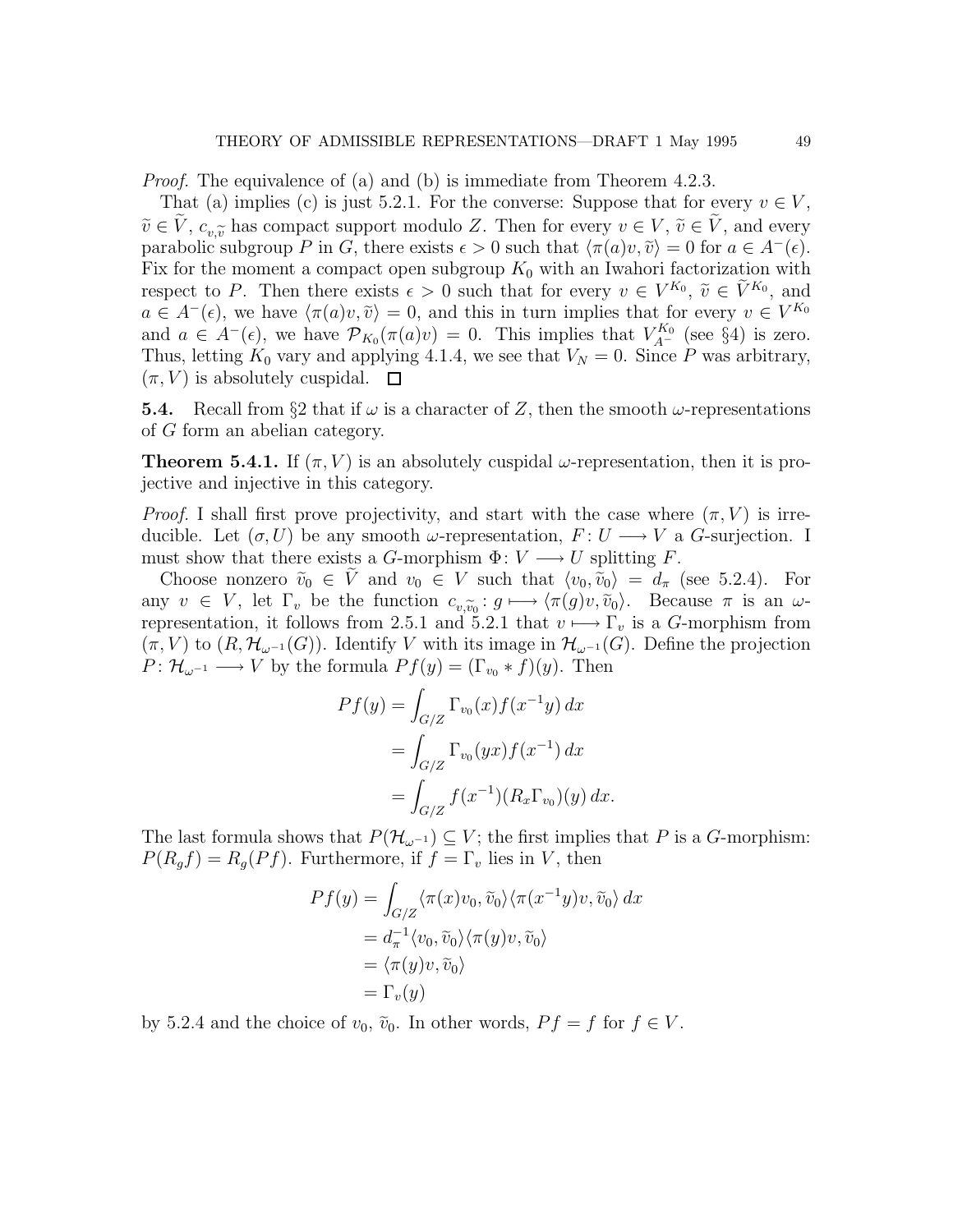Recall  $(\sigma, U)$  and  $F: U \longrightarrow V$ . Choose  $u_0 \in U$  with  $F(u_0) = v_0$ . Let  $\Pi$  be the map from  $\mathcal{H}_{\omega^{-1}}$  to U, taking f to  $\sigma(\check{f})u_0$ , where for any  $\check{f} \in \mathcal{H}_{\omega^{-1}}$  (or  $C^{\infty}(G)$ , for that matter)  $\check{f}(x) = f(x^{-1})$ . One can check easily that this is a G-morphism. And one can also check that the diagram



is commutative, which implies that the composition  $\Phi = \Pi \circ \Gamma : V \longrightarrow U$  splits F.

Now assume  $(\pi, V)$  to be an arbitrary absolutely cuspidal  $\omega$ -representation. Let K be some compact open subgroup of  $G$ ,  $V_0$  the G-stable subspace generated by  $V^K$ . This is finitely generated, hence has an irreducible (absolutely cuspidal) quotient, which is in fact isomorphic to a summand of  $V_0$  by the case we have just dealt with. An induction argument implies that  $V_0$  is a finite direct sum of irreducible absolutely cuspidal representations. If one applies  $\mathbb{Z}$ orn's Lemma, letting  $K$  vary, one obtains:

**Proposition 5.4.2.** Any absolutely cuspidal  $\omega$ -representation is a countable direct sum of irreducible absolutely cuspidal representations.

This clearly implies projectivity for all absolutely cuspidal  $\omega$ -representations.

For injectivity: Let  $(\sigma, U)$  be any smooth  $\omega$ -representation and  $F: V \longrightarrow U$  a  $G$ injection. I must construct  $\Phi: U \longrightarrow V$  splitting F. But now one has a dual map  $F: U \longrightarrow V$ , which splits by what I have just shown, say by a map  $\Phi$ . But then one also has  $\tilde{\Phi} \colon \tilde{U} \longrightarrow \tilde{V}$  splitting  $\tilde{F} \colon \tilde{V} \longrightarrow \tilde{U}$ . However,  $\tilde{V} \cong V$  and one has a canonical embedding of U into U, so that one may define  $\Phi$  as  $\Phi|_U$ .

**Corollary 5.4.3.** If P is a proper parabolic subgroup of G and  $(\sigma, U)$  is an irreducible admissible representation of M, then no irreducible composition factor of  $i_P^G \sigma$  is absolutely cuspidal.

*Proof.* Let  $V_0$  be a G-stable subspace of  $i_P^G \sigma$ ,  $(\pi, V)$  an irreducible absolutely cuspidal representation of G, and F:  $V_0 \longrightarrow V$  a G-morphism. If  $F \neq 0$ , then F splits by 5.4.1. But this implies that  $(\pi, V)$  is isomorphic to a subspace of  $i_P^G \sigma$ , a contradiction to  $5.1.1.$ 

**Corollary 5.4.4.** Assume  $\pi$  to be an admissible representation of G of finite length, whose composition series is multiplicity-free and whose irreducible composition factors are absolutely cuspidal. Then  $\pi$  is in fact isomorphic to the sum of its irreducible composition factors.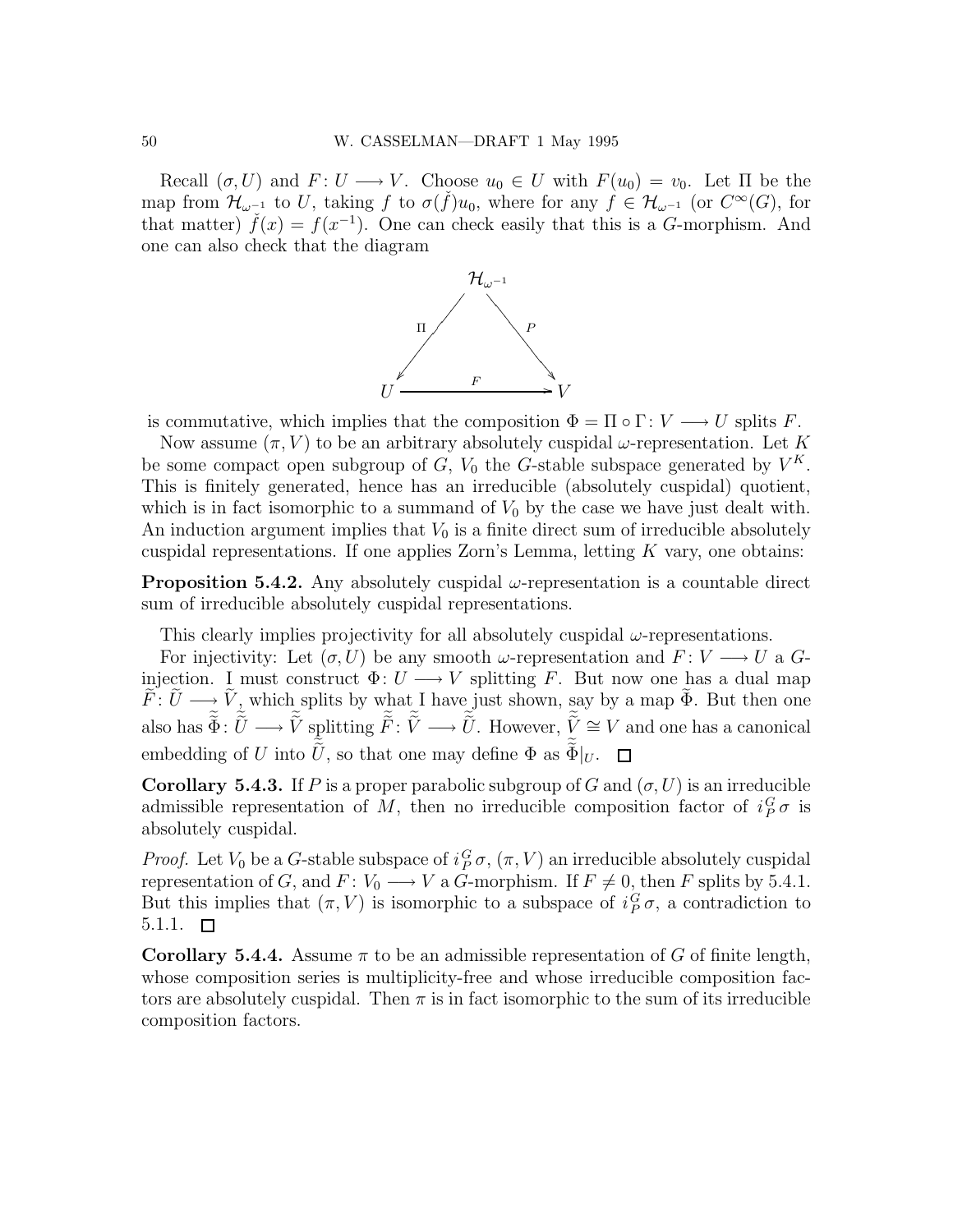*Proof.* Applying 2.1.9, one may assume that for some character  $\omega$  of Z, each composition factor is an  $\omega$ -representation. By an induction argument, one is reduced to the case where the length of  $\pi$  is two, i.e., one has an exact sequence

$$
0 \longrightarrow \pi_1 \longrightarrow \pi \longrightarrow \pi_2 \longrightarrow 0
$$

where  $\pi_1$  and  $\pi_2$  are both irreducible absolutely cuspidal  $\omega$ -representations, and  $\pi_1$ and  $\pi_2$  are not isomorphic. Now for any  $z \in Z$ , the map  $v \mapsto \pi(z)v - \omega(z)v$  from the space of  $\pi$  into itself factors through  $\pi_1$  and defines in fact a G-morphism from  $\pi_2$ to  $\pi_1$ , which by assumption must be null. Therefore  $\pi$  itself is an  $\omega$ -representation, and one can apply 5.4.1 to finish the proof.  $\Box$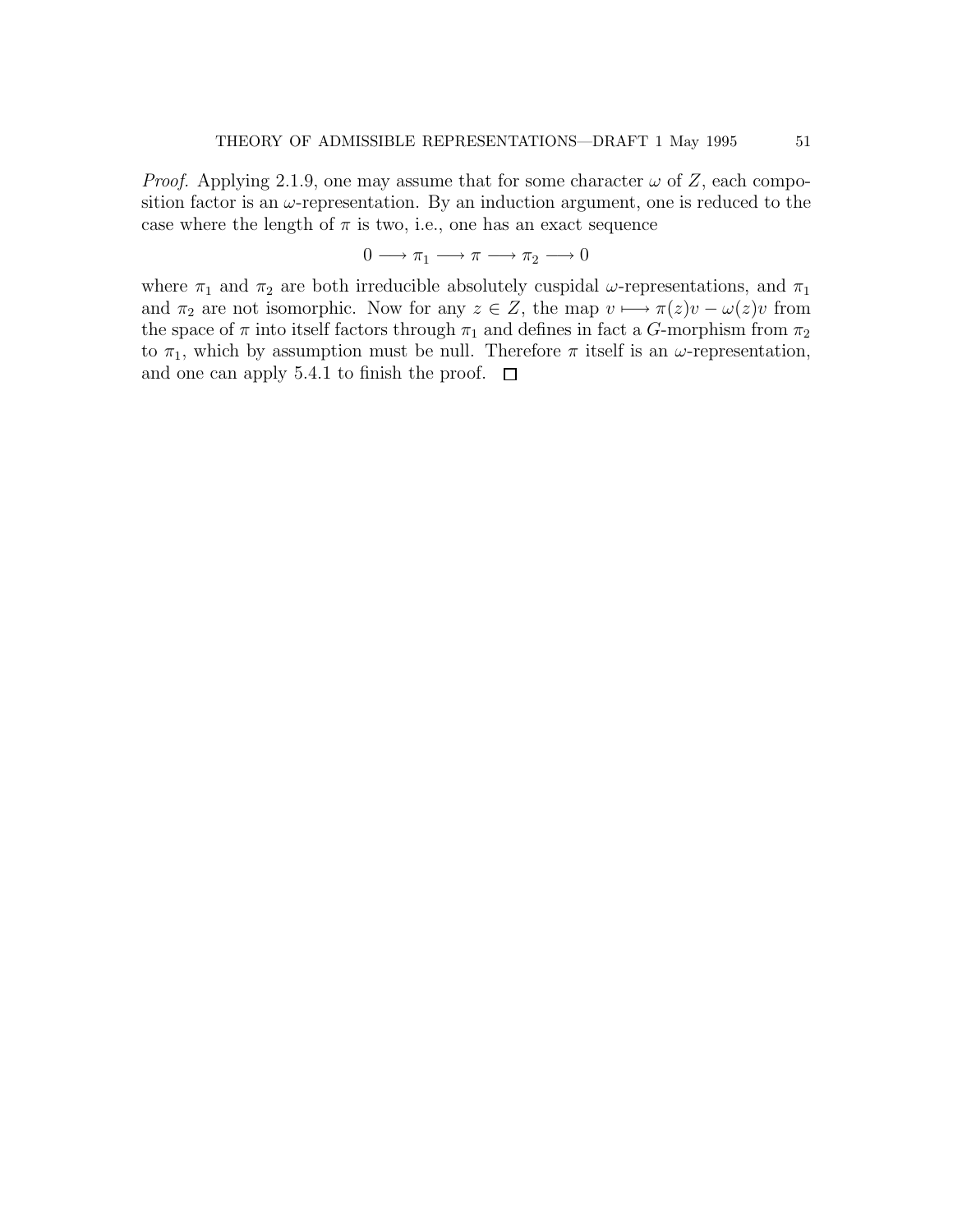#### 52 W. CASSELMAN—DRAFT 1 May 1995

## 6. Composition series and intertwining operators I

I shall show here among other things that every finitely generated admissible representation has finite length; this will fall out from an analysis of the Jacquet module for a representation  $V$  induced from a parabolic subgroup of  $G$ . This analysis also relates to G-morphisms between various induced representations and allows one a refinement of the earlier criterion for square-integrability.

6.1. I shall first prove some fairly technical results, related to some results of Bruhat in [11]. Let X be an analytic variety over the p-adic field  $k, Y$  an analytic subvariety of X. Suppose H is a k-analytic group acting on X and taking Y to itself, such that

- (i) H acts freely and properly on X and
- (ii) for each  $x \in X$ , the map  $h \mapsto h \cdot x$  is an immersion of H.

Then by [9, §6.2], the quotient  $H\backslash X$  of X by H exists and is also an analytic variety, and contains the quotient  $H\Y$  as an analytic subvariety. The projection from X to  $H\backslash X$  makes X into a principal bundle with H as fibre. Local analytic sections of this projection exist everywhere on  $H\backslash X$ .

Suppose  $(\sigma, U)$  is a smooth representation of H. Define  $I_c^{\infty}(\sigma | H, X)$  to be the space of locally constant sections, of compact support, of the vector bundle associated to the H-space U and the principal bundle X. Explicitly, this consists of functions  $f: X \longrightarrow U$  which are locally constant and of compact support modulo H, such that  $f(hx) = \sigma(h)f(x)$  for all  $h \in H$  and  $x \in X$ . One may also define spaces  $I_c^{\infty}(\sigma|H, X \setminus Y)$  and  $I_c^{\infty}(\sigma|H, Y)$ .

Lemma 6.1.1. The sequence

$$
0\longrightarrow\mathbf{I}^\infty_{\operatorname{c}}(\sigma|H,X\smallsetminus Y)\longrightarrow\mathbf{I}^\infty_{\operatorname{c}}(\sigma|H,X)\longrightarrow\mathbf{I}^\infty_{\operatorname{c}}(\sigma|H,Y)\longrightarrow0
$$

is exact.

Proof. Injectivity is clear.

Suppose  $f \in I_c^{\infty}(\sigma | H, X)$  and  $f | Y = 0$ . Since f has compact support on X modulo H, and is locally constant, there exists a finite set of compact open sets  $X_i \subseteq X$ such that supp $(f) \subseteq H X_i$  and  $f|X_i$  is constant. Since  $f|Y=0$ , one may assume  $X_i \cap Y = \emptyset$  for each i. Thus, f lies in  $I_c^{\infty}(\sigma | H, X \setminus Y)$ .

Suppose  $f \in I_c^{\infty}(\sigma | H, Y)$ . One has a finite disjoint set of compact open sets  $Y_i \subseteq Y$ such that  $\text{supp}(f) \subseteq \bigcup HY_i$  and  $f|Y_i$  is constant. The projection of each  $Y_i$  onto  $H \backslash Y$ is open. Because local sections over  $H\Y$  exist, we may find disjoint compact sets  $Z_i \subseteq Y$  such that

- (i) the restriction of the projection from Y to  $H\Y$  is an isomorphism on each  $Z_j;$
- (ii)  $\text{supp}(f) \subseteq \bigcup HZ_j$ ;
- (iii)  $f$  is constant on each  $Z_j$ .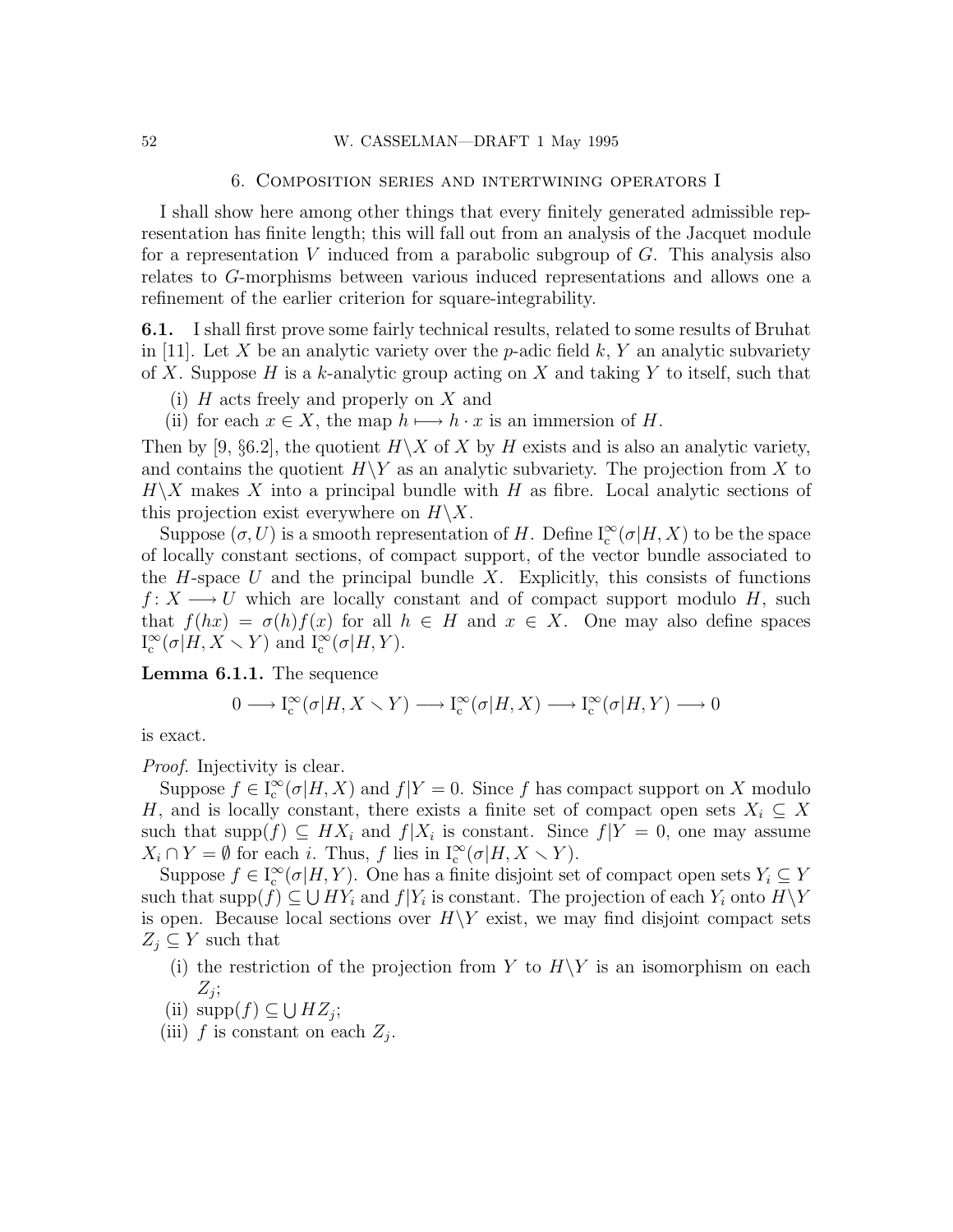One may then find disjoint compact open sets  $X_i \subseteq X$  such that

- (i) the restriction of the projection to each  $X_j$  is an isomorphism;
- (ii)  $X_j \cap Y = Z_j;$
- (iii) for each  $h \in H$ , if  $hX_i \cap X_j$  is nonempty, then so is  $hY_i \cap Y_j$ .

Extend f in the obvious way to  $X_j$ , again to  $HX_j$ , then to  $\bigcup HX_j$ . The function in  $I_c^{\infty}$  $\int_{c}^{\infty} (\sigma | H, X)$  one obtains then has image f in  $I_{c}^{\infty} (\sigma | H, Y)$ .

6.2. In this section, let P be any locally compact group such that the compact open subgroups form a basis of neighborhoods of the identity, let  $Q$  be a closed subgroup,  $N$ a normal closed subgroup with arbitrarily large compact open subgroups, and assume  $QN$  closed. In particular, N is unimodular. Let  $(\sigma, U)$  be a smooth representation of Q. Then one has the representation  $(\sigma_{Q\cap N}, U_{Q\cap N})$  of  $Q/Q \cap N$ , which may also be considered as a representation of  $QN/N \subseteq P/N$  since  $QN/N \cong Q/Q \cap N$ .

Let  $\delta$  be the modulus character of  $Q$  on  $Q \cap N \backslash N$ . It is trivial on  $Q \cap N$ .

# Proposition 6.2.1. One has

$$
(\mathrm{c}\text{-}\mathrm{Ind}_{Q}^{P}\sigma)_{N} \cong \mathrm{c}\text{-}\mathrm{Ind}_{QN/N}^{P/N} \sigma_{Q\cap N}\delta.
$$

Proof. In several stages:

(i) For  $u \in U$ , let  $\bar{u}$  be its image in  $U_{Q \cap N}$ . Since any  $f \in \text{c-Ind}_{Q}^{P} \sigma$  has compact support modulo Q, for any  $p \in P$  the function  $R_p f|_N$  has compact support modulo  $Q \cap N$ . Also, for  $q \in Q \cap N$ ,  $n \in N$ , and  $p \in P$  one has  $\overline{f(qnp)} = \overline{\sigma(q)f(np)} = \overline{f(np)}$ . Thus the integral

$$
\bar{f}(p) = \int_{Q \cap N \backslash N} \overline{f(np)} \, dn
$$

is well-defined.

(ii) For  $n \in N$ , a change of variable in the integral shows that for all  $p \in P$ ,  $f(np) = \bar{f}(p)$ . Thus,  $\bar{f}$  may be considered as a function on  $P/N$ . (iii) For  $q \in Q$ ,

$$
\bar{f}(qp) = \int_{Q \cap N \backslash N} \overline{f(nqp)} dn
$$
  
= 
$$
\int_{Q \cap N \backslash N} \overline{f(q \cdot q^{-1} nq \cdot p)} dn
$$
  
= 
$$
\sigma_{Q \cap N}(q) \delta(q) \bar{f}(p).
$$

(iv) The function  $\bar{f}$  clearly has compact support modulo QN on P.

(v) From (ii)–(iv) one sees that  $f \longrightarrow \bar{f}$  is a map from c-Ind $_{Q}^{P} \sigma$  to c-Ind $_{QN/N}^{P/N} \sigma_{Q\cap N}$ . It is a P-morphism, clearly, and factors through a  $P/N$ -morphism from  $(c\text{-Ind}_Q^P \sigma)_N$ . (vi) Now to see that  $f \mapsto \bar{f}$  is surjective.

Let  $x \in P$  be given. Let K be a compact open subgroup of P and u an element of U fixed by  $xKx^{-1} \cap Q$ . Then  $(xKx^{-1} \cap Q)(Q \cap N)$  is the inverse image of the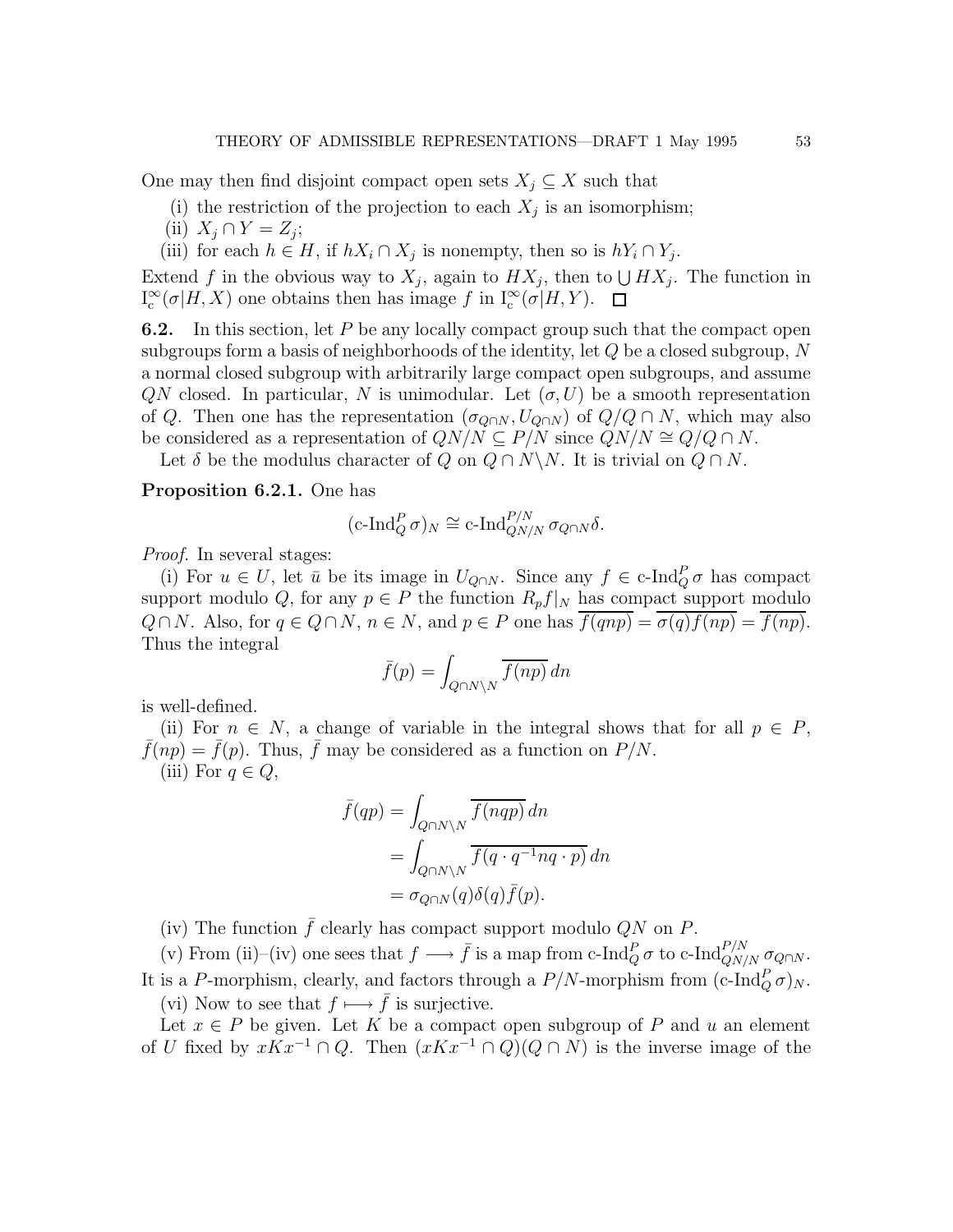image of  $xKx^{-1} \cap Q$  in  $Q/(N \cap Q)$ ; thus, if  $K_0 \subseteq K$  is a compact open subgroup small enough so that the image of  $(xK_0x^{-1})N \cap Q$  in  $Q/(Q \cap N)$  is contained in that of  $xKx^{-1} \cap Q$ , one has  $(xK_0x^{-1})N \cap Q \subseteq (xKx^{-1} \cap Q)(Q \cap N)$ . Choose such a  $K_0$ . Define a function  $\phi: P \longrightarrow U_{Q\cap N}$  to be 0 outside  $QNxK_0$  and equal to  $(\sigma_{Q\cap N}\delta)(q)\bar{u}$ at  $qnxk \in QNxK_0$ . The space c-Ind $_{Q/(Q\cap N)}^{P/N}$   $\sigma_{Q\cap N}\delta$ , with proper identifications, is spanned by such elements, so it suffices to find  $f \in \text{c-Ind}_Q^P \sigma$  with  $\bar{f} = \phi$ . But now define f to be 0 off  $QxK_0$  and equal to  $\sigma(q)u$  at  $qxk$ . Then for  $nx = qxk$  one has  $q = nxk^{-1}x^{-1}$ , hence, by assumption on  $K_0, q \in (xKx^{-1} \cap Q)(Q \cap N)$ , so that  $f(nx) = \sigma(q)u = \bar{u}$ . Thus  $\bar{f}$  is equal to some scalar multiple of  $\phi$ .

(vii) The map  $f \mapsto \bar{f}$  is injective. For this, we need a few preliminary results:

**Lemma 6.2.2.** If  $N_0$  is any compact open subgroup of N and K is a compact subgroup of  $P$ , then there exists a compact open subgroup of  $N$  containing  $N_0$  and normalized by K.

*Proof.* The set  $\bigcup_{k \in K} k N_0 k^{-1}$  is compact, hence by the assumption on N contained in some compact open subgroup  $N_1$  of N. The group  $\bigcap_{k\in K} kN_1k^{-1}$  contains  $N_0$  and is thus open, but it is also clearly compact and K-stable.  $\square$ 

**Corollary 6.2.3.** The element  $f \in c$ -Ind $_{Q}^{P} \sigma$  has image 0 in  $(c$ -Ind  $\sigma)_{N}$  (i.e., lies in  $(c\text{-Ind }\sigma)(N)$  if and only if for every  $p \in P$  there exists a compact open subgroup  $N_p \subseteq N$  such that  $\int_{N_p} f(np) \, dn = 0$ .

*Proof.* The function f lies in  $(c$ -Ind  $\sigma)(N)$  if and only if there exists a compact open subgroup  $N_0 \subseteq N$  such that for every  $p \in P$ 

$$
\int_{N_0} f(pn) \, dn = 0.
$$

Therefore, if  $f \in (c\text{-Ind }\sigma)(N)$  one may choose  $N_p = pN_0p^{-1}$ .

Conversely, let f be given and assume that for every  $p \in P$  there exists an  $N_p$  satisfying the conditions in 6.2.3. Choose K compact and open such that  $f \in (c\text{-Ind }\sigma)^K$ . For any  $p \in P$ , the Lemma implies that one may find a compact open subgroup  $N_0 \subseteq N$  such that  $\int_{N_0} f(pkn) dn = 0$  for every  $k \in K$ . If X is compact and f has support on  $QX$ , one may (again by the Lemma) find a compact open  $N_1 \subseteq N$  such that  $\int_{N_1} f(xn) dn = 0$  for all  $x \in X$ . But now consider the function  $f_{N_1} = \int_{N_1} R_n f dn$ . Since  $\hat{f}$  has support on  $\hat{Q}X$ ,  $f_{N_1}$  has support on  $\hat{Q}XN_1$ . But by the construction of  $N_1$ , for any  $x \in X$  and  $n_1 \in N_1$ ,  $\int_{N_1} f(x n_1 n) dn = 0$ . Hence  $f_{N_1} = 0$  and  $f \in (c\text{-Ind }\sigma)(N_1)$ .  $\Box$ 

Now to attack the injectivity of  $f \mapsto \bar{f}$ . Suppose  $\bar{f} = 0$ . In particular,  $\bar{f}(1) = 0$ , which means that  $\int_{(Q \cap N)\setminus N} \overline{f(n)} dn = 0$ . Choose a compact open subgroup  $N_0$  of N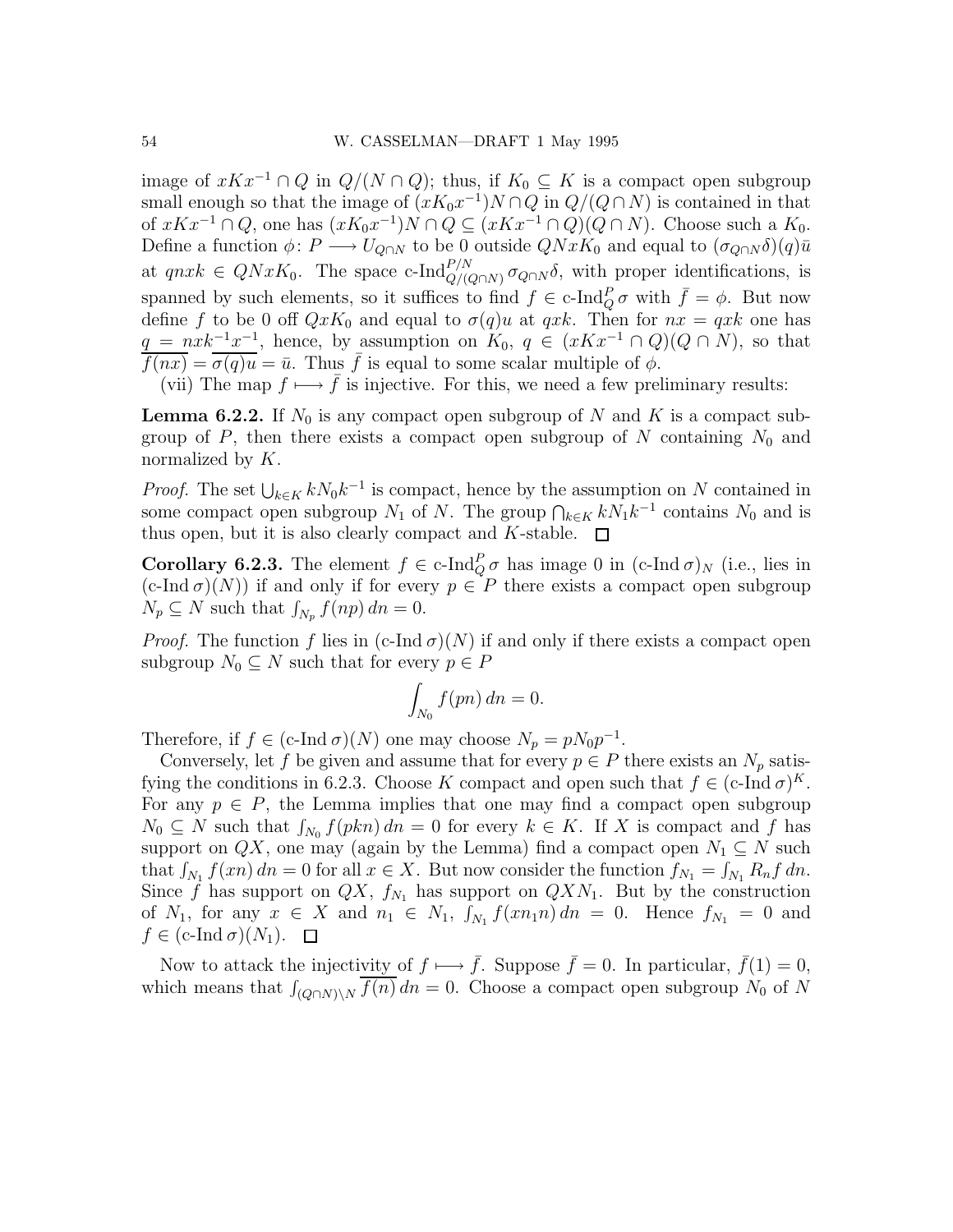such that the support of  $f|_N$  lies in  $(Q \cap N)N_0$ . Then

$$
\int_{N_0} \overline{f(n)} \, dn = \int_{(N_0 \cap Q) \backslash N_0} \int_{N_0 \cap Q} \overline{f(n_1 n_2)} \, dn_1 \, dn_2 = 0,
$$

which means that  $\int_{N_0} f(n) dn$  lies in  $U(Q \cap N)$ . Thus,  $\int_{N_0} f(n) dn \in U(N_1)$  for some compact open subgroup  $N_1 \subseteq Q \cap N$ . If one chooses a compact open subgroup  $N'_0 \subseteq N$  containing  $N_1 N_0$ , then one has  $\int_{N'_0} f(n) dn = 0$ .

This argument applies to  $R_p f$  as well, which guarantees that the condition of 6.2.3 holds, and hence  $f \in (c\text{-Ind }\sigma)(N)$ .

The proof of Proposition 6.2.1 is complete.  $\square$ 

Remark 6.2.4. The map  $f \mapsto \overline{f}$ , and therefore the isomorphism of 6.2.1, depends on the choice of a measure on  $(Q \cap N) \backslash N$ . Otherwise, it is canonical.

**6.3.** Return to the notational conventions of  $\S$ \$53–5 (so that in particular G is the group of rational points of a reductive group defined over the  $p$ -adic field k). Fix a minimal parabolic  $P_{\emptyset}$  and a maximal split torus  $A_{\emptyset} \subseteq P_{\emptyset}$ , and let  $\Delta$  be the corresponding set of simple roots.

Fix also for a while (through the proof of 6.3.6) subsets  $\Theta, \Omega \subseteq \Delta$ . Given this choice, let  $C(w)$  be the double coset  $P_{\Theta}wP_{\Omega}$ ; recall that G is the disjoint union of the  $C(w)$  as w ranges over  $W_{\Theta} \backslash W / W_{\Omega}$  (as defined in §1.1). Define a partial ordering on  $[W_\Theta \backslash W/W_\Omega]$  as follows:  $x < y$  if  $C(x)$  is contained in the closure of  $C(y)$ . Thus, 1 is minimal with respect to this ordering.

For each  $w \in [W_\Theta \backslash W/W_\Omega]$ , let  $G_w$  be the union of the  $C(x)$  with  $x > w$ . It is open in G, and if  $x > y$  then  $G_x \subseteq G_y$ . For any subset  $R \subseteq [W_\Theta \backslash W / W_\Omega]$ , let  $G_R$  be the open set  $\bigcup_{w\in R} G_w$ . It is also the union of all sets  $C(x)$  where  $x > w$  for some  $w \in R$ .

If x is a minimal element of R, then the intersection of  $G_R$  with the closure of  $C(x)$ is just  $C(x)$  itself, which is therefore closed in  $G_R$ . A subset  $S \subseteq R$  is said to be *minimal* if all its elements are minimal; in this circumstance, the intersection of  $G_R$ with the union of the closures of the  $C(x)$  ( $x \in S$ ) is simply the union of the  $C(x)$  $(x \in S)$ , which is again closed in  $G_R$ .

For each  $w \in [W_{\Theta} \backslash W / W_{\Omega}]$ , let  $d(w)$  be the dimension of the algebraic variety  $P_{\Theta}\backslash P_{\Theta}wP_{\Omega}$  over k. As a particular case of the above definitions, for  $n \geq 0$  one may take R to be the set of all w with  $d(w) \geq n$ . In this case we write  $G_n$  for  $G_R$ . Of course,  $G_{n+1} \subseteq G_n$ , and  $G = G_0$ .

Now let  $(\sigma, U)$  be an admissible representation of  $M_{\Theta}$ , and let  $I = I(\sigma)$  be  $i_{P_{\Theta}}^G \sigma$ . For any  $w \in [W_{\Theta} \backslash W / W_{\Omega}]$  define  $I_w$  to be the subspace of  $f \in I$  with support on  $G_w$ , and similarly define  $I_R$  for  $R \subseteq [W_\Theta \backslash W/W_\Omega]$ . Each  $I_R$  is stable under  $P_\Omega$ . The subspaces  $I_w$  define on I a decreasing filtration of  $P_\Omega$ -spaces indexed by the partially ordered set  $[W_{\Theta} \backslash W / W_{\Omega}]$ . It is difficult to describe the whole space I as a  $P_{\Omega}$ -module, which is unfortunately useful in many applications, but it is not so difficult to determine the graded modules associated to the filtration.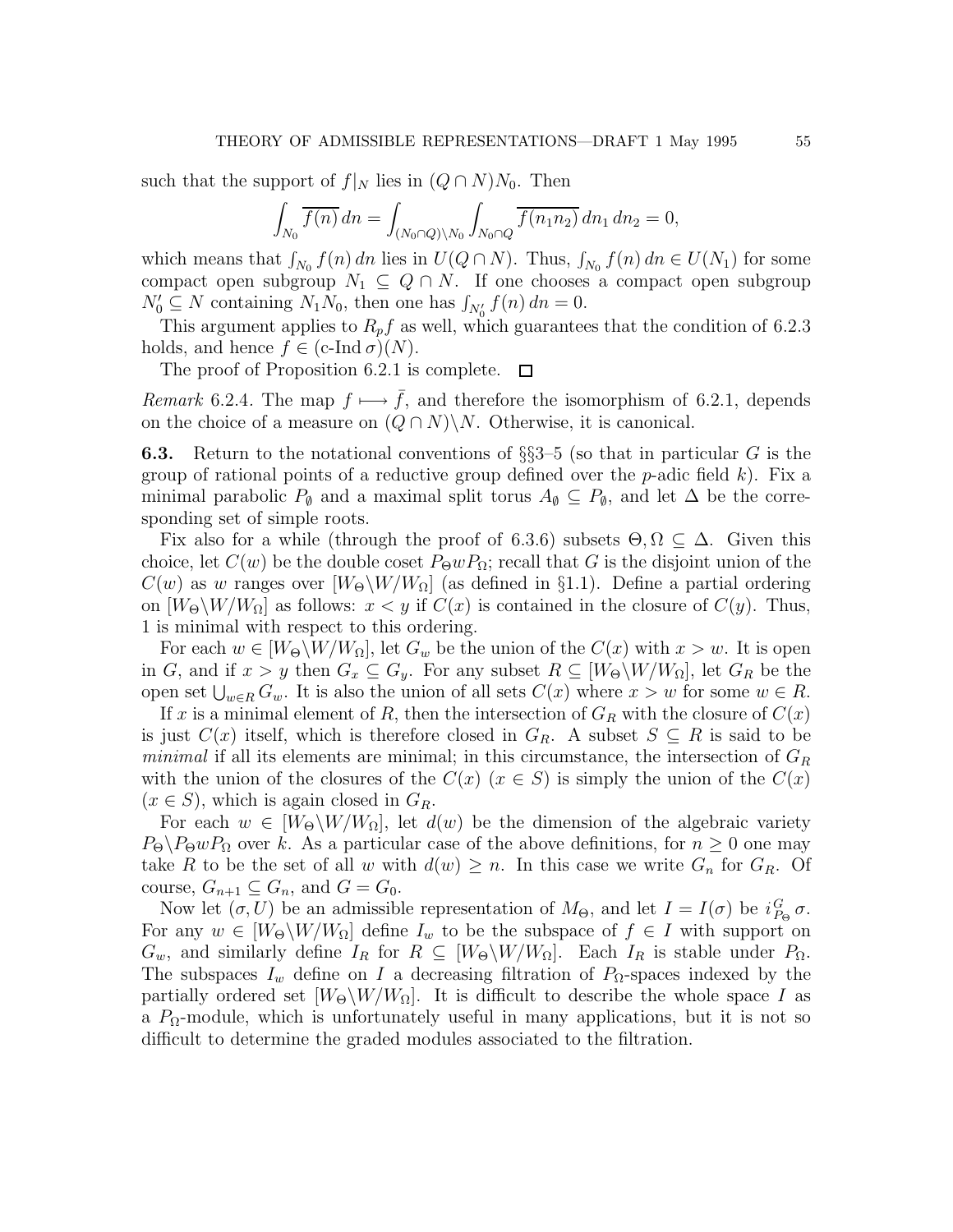First of all, for each  $w \in [W_{\Theta}\backslash W/W_{\Omega}]$  define  $J_w$  to be (in the notation of §6.1)  $I_c^{\infty}$  $\int_{c}^{\infty} (\sigma \delta_{\Theta}^{1/2} | P_{\Theta}, P_{\Theta} w P_{\Omega}).$  (Of course this definition depends in reality on the double coset  $P_{\Theta}wP_{\Omega}$ .) Then letting  $H = P_{\Theta}$  one may apply 6.1.1 and the above remarks immediately to obtain:

**Proposition 6.3.1.** Let R be any subset of  $[W_{\Theta} \backslash W / W_{\Omega}]$ , S a minimal subset of R, and let  $R' = \left\{ x \in [W_\Theta \setminus W/W_\Omega] \setminus S \mid x > w \text{ for some } w \in R \right\}$ . Then the sequence

$$
0 \longrightarrow I_{R'} \longrightarrow I_R \longrightarrow \bigoplus_{w \in S} J_w \longrightarrow 0
$$

is exact.

In particular one may take  $R = S = \{w\}$ , and then one obtains the exact sequence

$$
0 \longrightarrow \bigoplus_{\substack{x>w \\ x \neq w}} J_x \longrightarrow I_w \longrightarrow J_w \longrightarrow 0.
$$

As another special case one may let  $R = \{w \mid d(w) \ge n\}$  and  $S = \{w \mid d(w) = n\}$ . In this case I write  $I_R$  as  $I_n$ . The proposition then gives a decreasing filtration  $\{I_n\}$ indexed by N, with

$$
I_n/I_{n+1} \cong \bigoplus_{d(w)=n} J_w.
$$

Second, the spaces  $J_w$  may be described more explicitly. For each  $x \in G$ , let  $x^{-1}(\sigma \delta_{\Theta}^{1/2})$  be the representation of  $x^{-1}P_{\Theta}x$  on the same space as that of  $\sigma$  which takes p to  $\sigma \delta_{\Theta}^{1/2}(xpx^{-1})$ . The isomorphism class of this representation depends only on the coset  $P_{\Theta}x$ , but the representation itself will in general depend on the particular  $x$ , and it is important to keep this in mind.

Define for each  $x \in G$  the representation  $J_x$  of  $P_{\Omega}$ :

$$
J_x = \text{c-Ind}_{x^{-1}P_{\Theta}x \cap P_{\Omega}}^{P_{\Omega}} x^{-1} (\sigma \delta_{\Theta}^{1/2}).
$$

There is a possibility of confusion with previous notation, but it is not too serious:

**Proposition 6.3.2.** Let w be an element of  $[W_{\Theta} \backslash W / W_{\Omega}]$ , x any element of  $P_{\Theta} w P_{\Omega}$ . The map taking f to  $\phi_f$ , where

$$
\phi_f(p) = f(xp),
$$

induces an isomorphism of  $J_w$  with  $J_x$ .

The proof of this is straightforward.

Propositions 6.3.1 and 6.3.2 together provide the description I have already mentioned of the graded  $P_{\Omega}$ -module associated to the filtration of  $I(\sigma)$  by  $[W_{\Theta}\backslash W/W_{\Omega}]$ . The next step is to determine the corresponding Jacquet modules.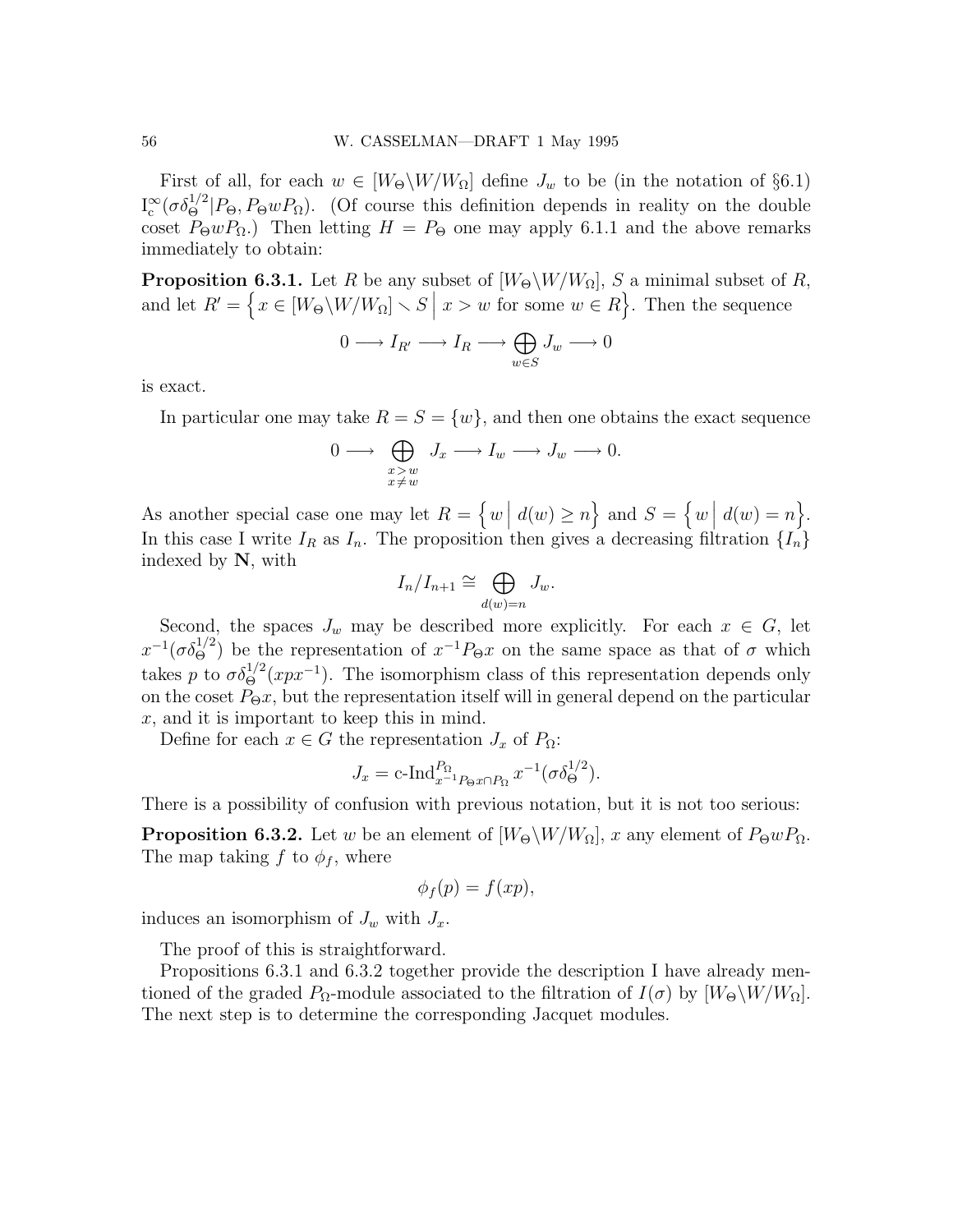**Proposition 6.3.3.** Let w be an element of  $[W_{\Theta}\backslash W/W_{\Omega}]$ ,  $x \in N(A_{\emptyset})$  representing w. Then

$$
(J_x)_{N_{\Omega}} \cong \mathrm{c}\text{-}\mathrm{Ind}_{x^{-1}P_{\Theta}x \cap M_{\Omega}}^{M_{\Omega}} \sigma_{M_{\Theta} \cap x N_{\Omega}x^{-1}} \delta^{1/2},
$$

where  $\delta$  is the modulus of the unique rational character of  $x^{-1}P_{\Theta}x \cap M_{\Omega}$  which restricts to

$$
\prod_{\substack{\alpha \in \Sigma^+ \smallsetminus \Sigma^+_\Omega \\ w\alpha \in \Sigma^- \smallsetminus \Sigma^-_\Theta}} \alpha^{m(\alpha)} \prod_{\substack{\alpha \notin \Sigma^+ \smallsetminus \Sigma^+_\Omega \\ w\alpha \in \Sigma^- \smallsetminus \Sigma^-_\Theta}} \alpha^{-m(\alpha)}
$$

on  $A_{\emptyset}$ , where  $m(\alpha)$  is as defined in §1.6.

I shall first interpret this. The group  $P_{\emptyset} \cap M_{\Omega}$  is a minimal parabolic of  $M_{\Omega}$  and the corresponding set of simple roots is  $\Omega$ . The group  $x^{-1}P_{\Theta}x \cap M_{\Omega}$  is the standard parabolic corresponding to  $w^{-1}\Theta \cap \Omega$ , with radical  $x^{-1}N_{\Theta}x \cap M_{\Omega}$  and reductive component  $x^{-1}M_{\Theta}x \cap M_{\Omega}$  (see 1.3.3). Similarly, the group  $xP_{\Omega}x^{-1} \cap M_{\Theta}$  is a standard parabolic in  $M_{\Theta}$ , corresponding to  $\Theta \cap w\Omega$ , with radical  $xN_{\Omega}x^{-1} \cap M_{\Theta}$  and reductive component  $xM_{\Omega}x^{-1} \cap M_{\Theta}$ . The representation  $\sigma_{M_{\Theta} \cap xN_{\Omega}x^{-1}}$  may be considered as a representation of the latter, hence also of  $xP_{\Omega}x^{-1} \cap M_{\Theta}$ . Thus  $x^{-1}(\sigma_{M_{\Theta} \cap xN_{\Omega}x^{-1}})$ is to be considered as a representation of  $x^{-1}M_{\Theta}x \cap M_{\Omega}$  or of  $x^{-1}P_{\Theta}x \cap M_{\Omega}$ , and c-Ind $_{x^{-1}P_{\Theta}x\cap M_{\Omega}}^{M_{\Omega}}x^{-1}(\sigma_{M_{\Theta}\cap xN_{\Omega}x^{-1}})\delta^{1/2}$  is at least of a familiar sort if the  $\delta$  factor makes sense, which I shall show in a moment. In particular, Ind and c-Ind are the same.

The proof is not much longer than the statement. Let  $P = P_{\Omega}$ ,  $Q = x^{-1}P_{\Theta}x \cap P_{\Omega}$ ,  $N = N_{\Omega}$  in 6.2.1. Note that  $QN/N \cong Q/(Q \cap N) \cong x^{-1}P_{\Theta}x \cap M_{\Omega}$  and that  $P/N \cong M_{\Omega}$ . One obtains quickly that

$$
(J_x)_{N_{\Omega}} \cong \operatorname{Ind}_{x^{-1}P_{\Theta}x \cap M_{\Omega}}^{M_{\Omega}} x^{-1} (\sigma_{M_{\Theta} \cap x N_{\Omega}x^{-1}}) (w^{-1} \delta_{\Theta}^{1/2}) \gamma
$$

where  $\gamma$  is the modulus character of  $x^{-1}P_{\Theta}x \cap P_{\Omega}$  acting on  $N_{\Omega}/(x^{-1}P_{\Theta}x \cap N_{\Omega})$ .

It remains only to examine the character  $(w^{-1}\delta_{\Theta}^{1/2})\gamma$  more closely.

The character  $\gamma$  is the norm of the rational character

$$
\det\mathrm{Ad}_{\mathfrak{n}_\Omega}/\det\mathrm{Ad}_{\mathrm{Ad}(x^{-1})\mathfrak{p}_\Theta\cap\mathfrak{n}_\Omega}
$$

where  $\mathfrak{p}_{\Theta}$  is the Lie algebra of  $P_{\Theta}$ ,  $\mathfrak{n}_{\Theta}$  that of  $N_{\Theta}$ . The character  $(w^{-1}\delta_{\Theta}^{1/2})\gamma$  is thus the square root of the norm of the rational character equal to

$$
\prod_{\alpha \in \Sigma^{+} \smallsetminus \Sigma_{\Theta}^{+}} w^{-1} \alpha^{m(\alpha)} \prod_{\substack{\alpha \in \Sigma^{+} \smallsetminus \Sigma_{\Omega}^{+} \\ w\alpha \in \Sigma^{-} \smallsetminus \Sigma_{\Theta}^{-}}} \alpha^{2m(\alpha)}
$$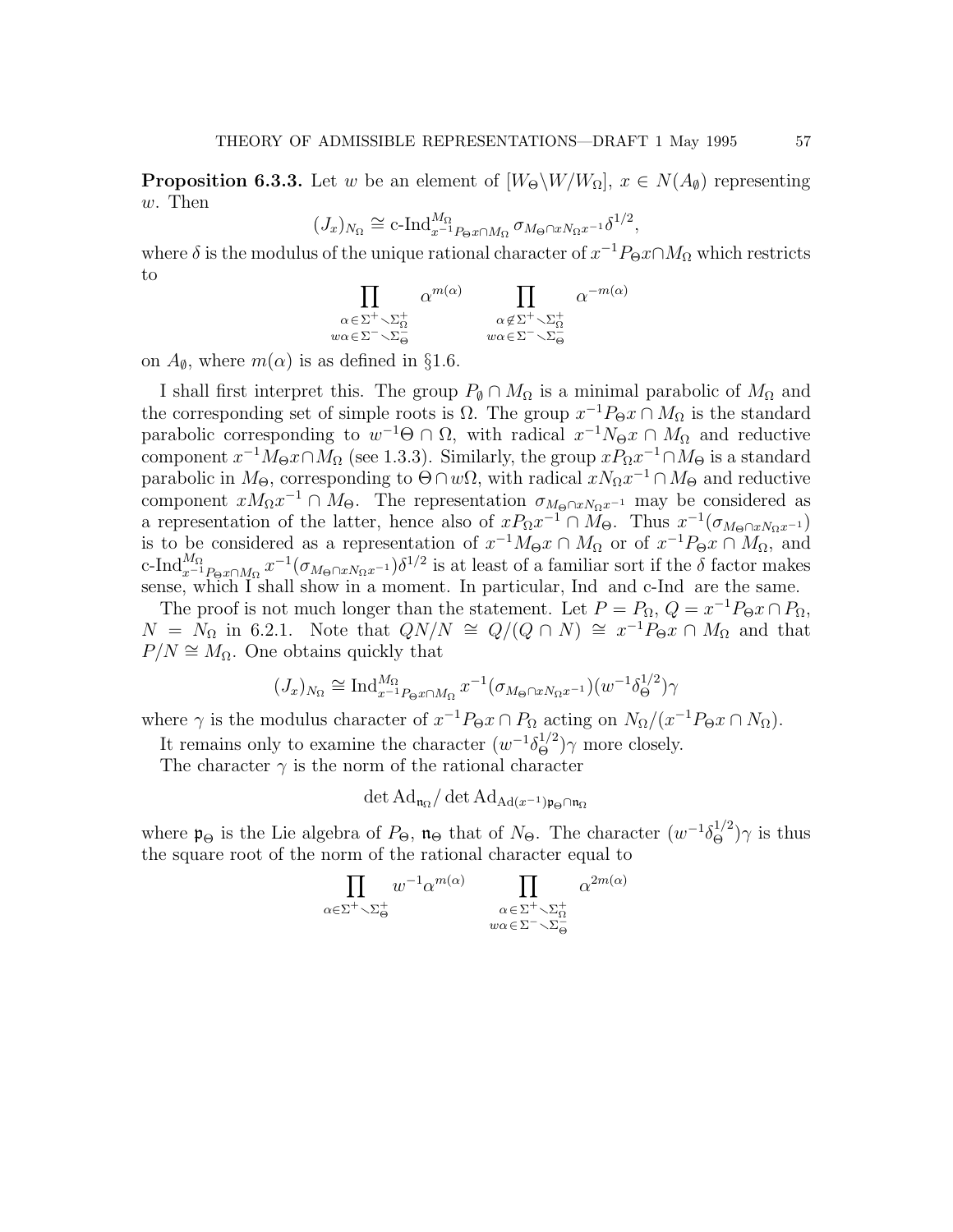on  $A_{\emptyset}$  (and by 1.6.1 this determines it as a rational character of  $x^{-1}P_{\Theta}x \cap M_{\Omega}$ ). This in turn is equal to

$$
\prod_{\alpha \in \Sigma^{-} \setminus \Sigma_{\Theta}^{-}} \alpha^{-m(\alpha)} \prod_{\alpha \in \Sigma^{+} \setminus \Sigma_{\Omega}^{+} \atop w\alpha \in \Sigma^{-} \setminus \Sigma_{\Theta}^{-}} \alpha^{2m(\alpha)}
$$
\n
$$
= \prod_{\substack{\alpha \in \Sigma^{+} \setminus \Sigma_{\Omega}^{+} \atop w\alpha \in \Sigma^{-} \setminus \Sigma_{\Theta}^{-}} \alpha^{-m(\alpha)} \atop w\alpha \in \Sigma^{-} \setminus \Sigma_{\Theta}^{+}} \alpha^{-m(\alpha)}
$$

which is the formula in the proposition.  $\square$ 

**Corollary 6.3.4.** Suppose  $\sigma$  is absolutely cuspidal,  $w \in [W_{\Theta} \backslash W / W_{\Omega}]$ , and x is an element of  $N(A_{\emptyset})$  representing w. Then

- (a) one has  $(J_x)_{N_{\Omega}} = 0$  unless  $w^{-1}\Theta \subseteq \Omega$ ;
- (b) when  $w^{-1}\Theta \subseteq \Omega$ , one has

$$
(J_x)_{N_{\Omega}} \cong (i_{x^{-1}P_{\Theta}x \cap M_{\Omega}}^{M_{\Omega}} x^{-1} \sigma) \delta_{\Omega}^{1/2}.
$$

*Proof.* Part (a) is easy, since if  $\sigma$  is absolutely cuspidal then  $\sigma_{M_{\Theta} \cap xN_{\Omega}x^{-1}} = 0$  unless  $M_{\Theta} \cap xN_{\Omega}x^{-1}$  is trivial, and this is equivalent to the inclusions  $M_{\Theta} \subseteq xM_{\Omega}x^{-1}$  or  $w^{-1}\Theta \subseteq \Omega$ .

Part (b) is a matter of computing the  $\delta$ -factor correctly. By the definition of normalized induction, what must be shown is that

$$
(J_x)_{N_{\Omega}} \cong \mathrm{Ind}_{x^{-1}P_{\Theta}x \cap M_{\Omega}}^{M_{\Omega}}(x^{-1}\sigma)\delta^{1/2},
$$

where  $\delta$  is now the norm of the rational character which restricts to

$$
\prod_{\alpha\in \Sigma^+\smallsetminus w^{-1}\Sigma^+_\Theta} \alpha^{m(\alpha)}
$$

on  $A_{\emptyset}$ . Now if  $w^{-1}\Theta \subseteq \Omega$  then  $w^{-1}\Sigma_{\Theta}^{+} \subseteq \Sigma_{\Omega}^{+}$  and  $w^{-1}\Sigma_{\Theta}^{-} \subseteq \Sigma_{\Omega}^{-}$ . Hence for  $\alpha \in$  $\Sigma^+ \setminus \Sigma_{\Omega}^+$ ,  $w\alpha \in \Sigma^+ \setminus \Sigma_{\Theta}^+$  or  $\Sigma^- \setminus \Sigma_{\Theta}^-$ , and according to 6.3.3 the proper  $\delta$ -factor is the norm of

$$
\prod_{\substack{\alpha \in \Sigma^{+} \setminus \Sigma_{\Omega}^{+} \\ w\alpha \in \Sigma^{-} \setminus \Sigma_{\Theta}^{-}}} \alpha^{m(\alpha)} \prod_{\substack{\alpha \in \Sigma^{-} \setminus \Sigma_{\Omega}^{-} \\ w\alpha \in \Sigma^{-} \setminus \Sigma_{\Theta}^{-}}} \alpha^{-m(\alpha)} \prod_{\substack{\alpha \in \Sigma_{\Omega} \\ w\alpha \in \Sigma^{-} \setminus \Sigma_{\Theta}^{-}}} \alpha^{-m(\alpha)}
$$

(note that there is no  $\alpha \in \Sigma_{\Omega}^+$  such that  $w\alpha \in \Sigma^- \setminus \Sigma_{\Theta}^-$ )

$$
= \prod_{\alpha \in \Sigma^{+} \setminus \Sigma_{\Omega}^{+}} \alpha^{m(\alpha)} \prod_{\alpha \in \Sigma_{\Omega}^{+} \setminus \Sigma_{\Theta}^{+}} \alpha^{m(\alpha)}
$$

$$
= \prod_{\alpha \in \Sigma^{+} \setminus \Sigma_{\Omega}^{+}} \alpha^{m(\alpha)} \prod_{\alpha \in \Sigma_{\Omega}^{+} \setminus w^{-1} \Sigma_{\Theta}^{+}} \alpha^{m(\alpha)}.
$$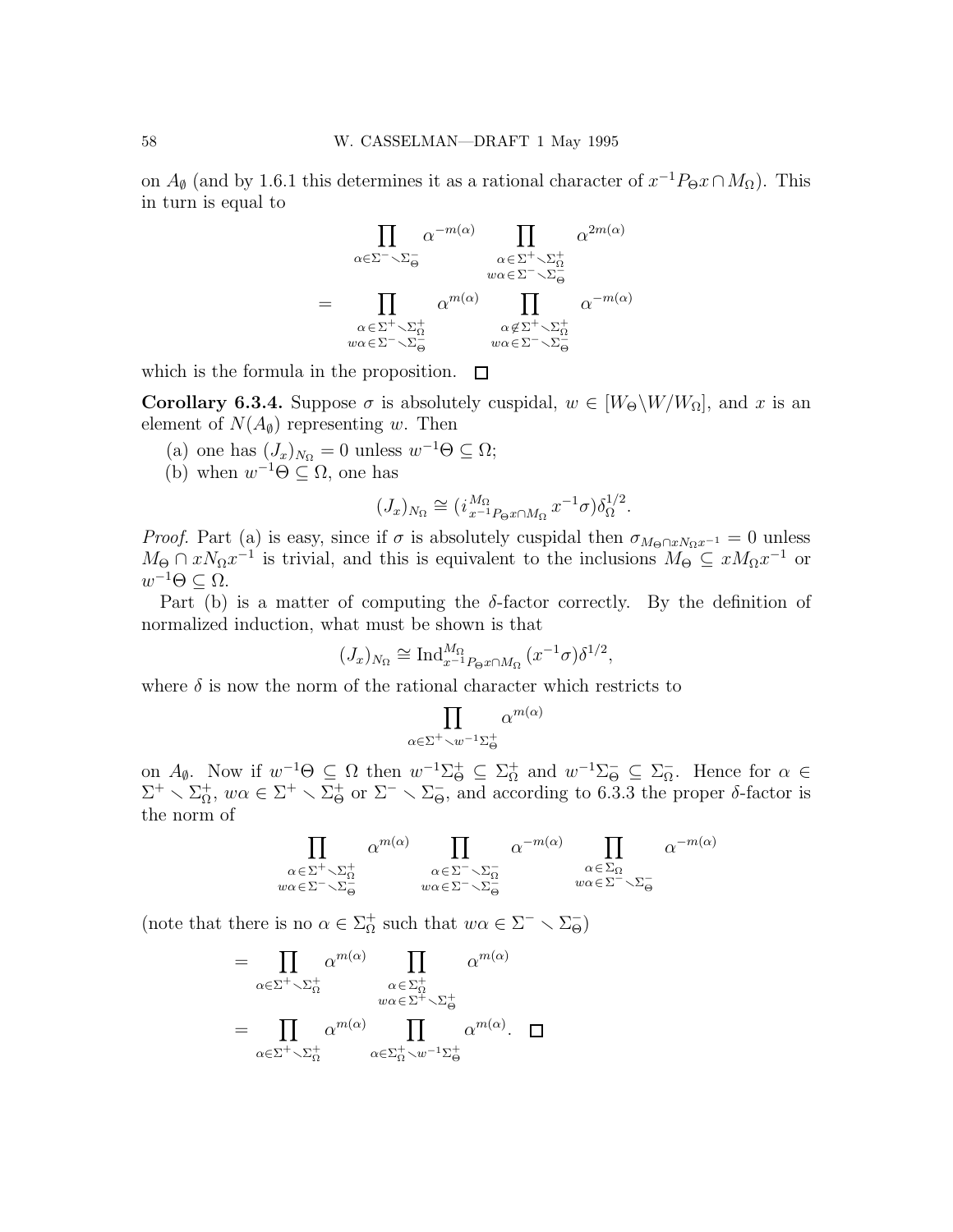The next result summarizes what the results so far say about the space  $I_{N_{\Omega}}$  when  $\sigma$  is absolutely cuspidal.

**Theorem 6.3.5.** Let  $\Theta, \Omega$  be subsets of  $\Delta$ , and let  $\sigma$  be an absolutely cuspidal representation of  $M_{\Theta}$ ,  $I = i_{P_{\Theta}}^G \sigma$ . There exists a filtration

$$
0\subseteq I_{n_\ell}\subseteq\cdots\subseteq I_0=I
$$

by P<sub>Ω</sub>-stable subspaces such that  $(I_n/I_{n+1})_{N_{\Omega}} \cong (I_n)_{N_{\Omega}}/(I_{n+1})_{N_{\Omega}}$  is isomorphic to the direct sum  $\bigoplus (J_w)_{N_\Omega}$ , the sum ranging over  $w \in [W_\Theta \backslash W/W_\Omega]$  with  $d(w) = n$ . Furthermore:

$$
(J_w)_{N_{\Omega}} \cong \begin{cases} 0 & \text{if } w^{-1}\Theta \nsubseteq \Omega \\ i_{w^{-1}P_{\Theta}w \cap M_{\Omega}}^{M_{\Omega}} w^{-1}\sigma & \text{if } w^{-1}\Theta \subseteq \Omega. \end{cases}
$$

The use of elements of W rather than representing elements in  $N(A_0)$  is justified because it is only a matter of isomorphism class.

The only new ingredient here is that a filtration of I gives one of  $I_{N_{\Omega}}$  as well, and in such a way that  $\text{Gr}(I_{N_{\Omega}}) \cong \text{Gr}(I)_{N_{\Omega}}$ . This follows from the exactness of the functor (3.2.3).

**Theorem 6.3.6.** Let  $\Theta, \Omega$  be subsets of  $\Delta$ , and let  $\sigma$  be an irreducible absolutely cuspidal representation of  $M_{\Theta}$ . If  $\pi$  is an irreducible composition factor of  $i_{P_{\Theta}}^G \sigma$ and  $\rho$  an irreducible absolutely cuspidal representation of  $M_{\Omega}$  such that  $\pi$  may be embedded into  $i_{P_{\Omega}}^G \rho$ , then there exists  $w \in W(\Theta, \Omega)$  (i.e.,  $w \in N(A_{\emptyset})$  such that  $w^{-1}M_{\Theta}w = M_{\Omega}$ ) with  $w^{-1}\sigma \cong \rho$ .

*Proof.* The assumption on  $\pi$  implies, by Frobenius reciprocity (3.2.4), that there exists a non-trivial  $M_{\Omega}$ -morphism from  $\pi_{N_{\Omega}}$  to  $\rho \delta_{\Omega}^{1/2}$ . Therefore,  $\rho \delta_{\Omega}^{1/2}$  occurs as a composition factor of  $I_{N_{\Omega}}$  (where  $I = i_{P_{\Theta}}^G \sigma$ ), hence of some  $(J_w)_{N_{\Omega}}$  with  $w^{-1}\Theta \subseteq \Omega$ (6.3.4). But  $(J_w)_{N_\Omega}$  is isomorphic to  $i_{w^{-1}P_{\Theta}w \cap M_{\Theta}}^{M_{\Theta}} w^{-1} \sigma \delta_{\Omega}^{1/2}$ , so that by 5.4.3 if  $\rho \delta_{\Omega}^{1/2}$ is a composition factor then  $w^{-1}\Theta = \Omega$  and  $\rho \cong w^{-1}\sigma$ .

Corollary 6.3.7. Let  $\Theta$  be a subset of  $\Delta$ , and let  $\sigma$  be an irreducible, absolutely cuspidal representation of  $M_{\Theta}$ . Then  $i_{P_{\Theta}}^G \sigma$  has finite length. If  $\pi$  is an irreducible composition factor then there exist  $\Omega \subseteq \Delta$  and  $w \in W(\Theta, \Omega)$  such that  $\pi$  has an embedding into  $i_{P_{\Omega}}^G w^{-1} \sigma$ .

*Proof.* If  $\pi$  is an irreducible composition factor, then according to 5.1.2 there exist  $\Omega \subseteq \Delta$  and an irreducible, absolutely cuspidal representation  $\rho$  of  $M_{\Omega}$  with  $\pi \subseteq i_{P_{\Omega}}^G \rho$ . Apply 6.3.6 to conclude the proof of the second claim.

To see that  $i(\sigma)$  has finite length: If  $U \subsetneq V$  are G-stable subspaces of  $I = i(\sigma)$ , then there exists a finitely generated non-trivial subspace of  $V/U$ , and by Zorn's Lemma an irreducible quotient of that. Therefore if one is given an ascending chain  $I_1 \subseteq I_2 \ldots$  one can, if necessary, replace it by another  $I_1 \subseteq J_1 \subseteq I_2 \subseteq J_2 \subseteq \ldots$  where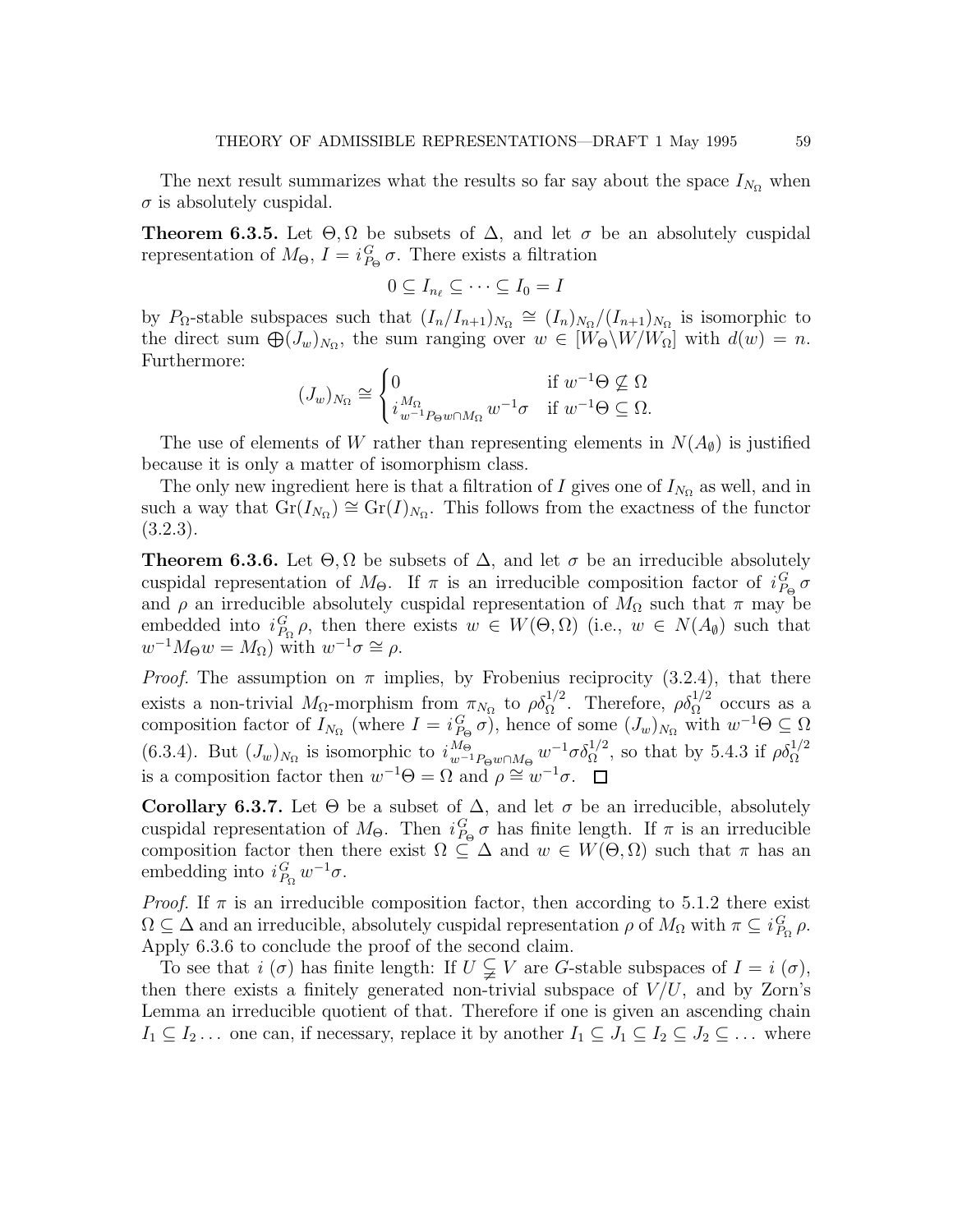$J_i/I_i$  is irreducible. For any  $\Omega \subseteq \Delta$  one has a corresponding chain of Jacquet modules  $(I_i)_{N_{\Omega}} \subseteq (J_i)_{N_{\Omega}}$ , and  $(J_i)_{N_{\Omega}}/(I_i)_{N_{\Omega}} \cong (J_i/I_i)_{N_{\Omega}}$  by 3.2.3. By 6.3.5ff, this chain is of finite length. If the original chain were infinite, then by 5.4.3 there would be some  $\Omega \subseteq \Delta$  for which the chain of associated Jacquet modules is of infinite length, and this would be a contradiction. A similar argument shows that the descending chain condition holds, so that I has a Jordan-Hölder composition series.  $\Box$ 

Corollary of the Corollary 6.3.8. Let P be any parabolic subgroup of G. If  $\sigma$  is any admissible representation of M of finite length, then  $i_P^G \sigma$  has finite length.

Proof. See 2.4.4 and 2.4.5.  $\Box$ 

When  $\sigma$  is irreducible and absolutely cuspidal, one can obtain easily from the proof of 6.3.7 that the length of  $i_{P_{\Theta}}^G \sigma$  is bounded by the product of the number of associates of  $\Theta$  and the order of  $W(\Theta, \Theta)$ , but a stronger bound will be given later. When  $\Theta = \emptyset$ , however, the bound here is already the best possible one that can be obtained by these techniques:

Corollary 6.3.9. If  $\sigma$  is an irreducible, admissible (hence, finite-dimensional) representation of  $M_{\emptyset}$ , then

- (a) the length of  $i_{P_{\emptyset}}^G \sigma$  is at most the order of the Weyl group;
- (b) if  $\pi$  is an irreducible composition factor of  $i_{P_{\phi}}^G \sigma$  then there exists  $w \in W$  and an embedding of  $\pi$  into  $i_{P_{\phi}}^{G} w \sigma$ .

This was proven independently by Matsumoto [27] and Silberger [30] when  $\sigma$  is unramified. Other results of this section have been proved independently by Bernstein and Zelevinskii [2].

Theorem 6.3.10. Any finitely generated admissible representation of G has finite length.

*Proof.* Let  $\pi$  be the given representation. By 2.1.9, there exists a finite composition series for  $\pi$ , each factor of which is an  $\omega$ -representation for some character  $\omega$  of  $Z_G$ . Thus, one may assume  $\pi$  itself to be an  $\omega$ -representation.

Proceed by induction on the rank of  $G^{\text{der}}$ . If this is 0, then  $G^{\text{der}}$  is compact and any finitely generated admissible representation is finite-dimensional. For arbitrary G, let  $P_1, \ldots, P_n$  be representatives of all the conjugacy classes of maximal proper parabolics of G, and  $\sigma_i = \pi_{N_i}$ . By 3.3.1, each of these is finitely generated and admissible, hence by the induction assumption each is of finite  $M_i$ -length. But then by 6.3.8 each  $I_i = i_{P_i}^G \sigma_i$  has finite length. By Frobenius reciprocity there exists a canonical G-morphism from  $\pi$  into each  $I_i$ , hence one into  $\bigoplus I_i$ . It remains to show that the kernel of this map has finite length. This kernel, however, is absolutely cuspidal, by remarks made in §3.2, and by 5.4.1 a summand of  $\pi$ . Therefore it is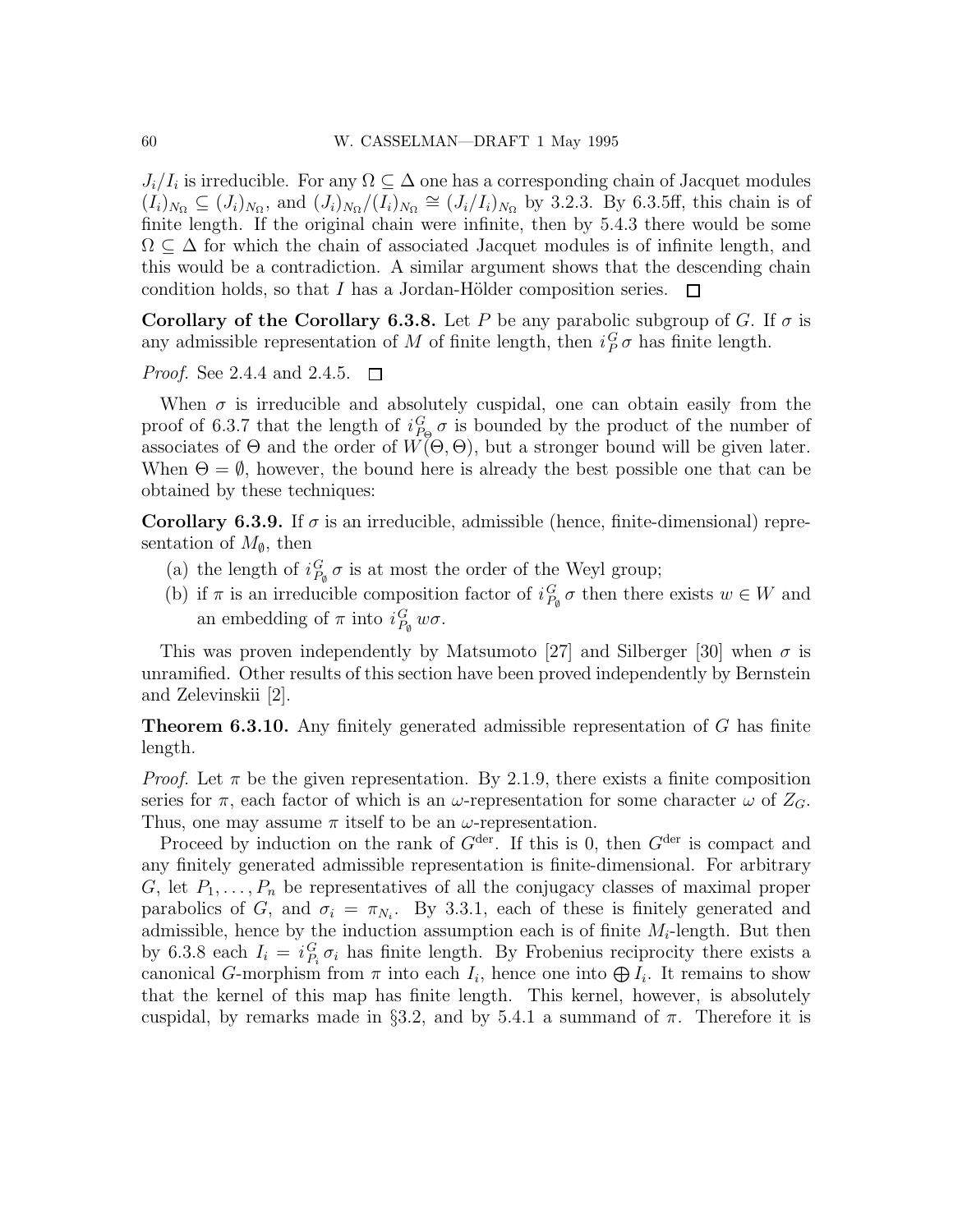finitely generated, and by 5.4.2 a finite direct sum of irreducible absolutely cuspidal representations.  $\square$ 

To conclude this section, I mention a sort of converse to 6.3.7 (due, I imagine<sup>13</sup>, to Harish-Chandra):

**Theorem 6.3.11.** Suppose  $\Theta, \Omega \subseteq \Delta$  to be associate,  $\sigma$  a finitely generated absolutely cuspidal representation of  $M_{\Theta}$ ,  $w \in W(\Theta, \Omega)$ . Then the irreducible composition factors of  $i_{P_{\Theta}}^G \sigma$  and  $i_{P_{\Theta}}^G w^{-1} \sigma$  are the same.

Proof. There are many possible proofs, but the briefest is to observe that the characters are the same (see 2.3.3, [22, Theorem 9.2(iii)], and [19]).  $\Box$ 

**6.4.** Let the notation be as in §6.3. Let  $(\sigma, U)$  be an irreducible absolutely cuspidal representation of  $M_{\Theta}$ ,  $I = i_{P_{\Theta}}^G \sigma$ . Because of Frobenius reciprocity, the structure of  $I_{N_{\Omega}}$  is related to G-morphisms from I to representations induced from  $P_{\Omega}$ . I want to make this more explicit.

Define  $W(\sigma)$  to be  $\{w \in W(\Theta, \Theta) \mid w\sigma \cong \sigma\}$  and call  $\sigma$  regular if  $W(\sigma) = \{1\}.$ (Indeed, for this definition  $\sigma$  need not be absolutely cuspidal.)

**Proposition 6.4.1.** Assume that  $\sigma$  is regular and that  $\Omega$  is an associate of  $\Theta$ . Then  $I_{N_{\Omega}}$  is isomorphic to the direct sum

$$
\bigoplus_{w \in W(\Theta,\Omega)} (w^{-1}\sigma)\delta_{\Omega}^{1/2}.
$$

It is allowable to use elements of W rather than representatives in G because it is only a matter of isomorphism.

*Proof.* The proposition follows from 6.3.5, 6.3.6, and 5.4.4.  $\Box$ 

In other words, the filtration of  $I_{N_{\Omega}}$  by the  $(I_n)_{N_{\Omega}}$  splits, and  $I_{N_{\Omega}}$  is isomorphic to the associated graded representation, when  $\sigma$  is regular. (It is not necessary that  $\sigma$ be regular in order for 6.4.1 to hold, but there are certainly examples where  $\sigma$  is not regular and 6.4.1 does not hold. See §9.)

For the remainder of §6.4, assume  $\sigma$  to be regular.

Let me be more precise and restate slightly results from §§6.1–6.3. Let  $\Omega$  be an associate of  $\Theta$ . Recall from §6.3 that  $G_w$  is then the union  $\bigcup_{x>w} P_{\Theta} x P_{\Omega}$ , that  $I_w$  is the subspace of all  $f \in I$  with support in  $G_w$ , and that  $J_w = I_c^{\infty}(\sigma \delta_{\Theta}^{1/2} | P_{\Theta}, P_{\Theta} w P_{\Omega})$ . Restriction determines a canonical  $P_{\Omega}$ -morphism from  $I_w$  to  $J_w$ , which is surjective. Its kernel is  $\sum J_x$   $(x > w, x \neq w)$ . This in turn determines an  $M_{\Omega}$ -morphism from  $(I_w)_{N_\Omega}$  to  $(J_w)_{N_\Omega}$ . Recall that  $(J_w)_{N_\Omega} = 0$  unless  $w \in W(\Theta, \Omega)$ , and that if  $w \in W(\Theta, \Omega)$  then there exists an isomorphism of  $(J_w)_{N_\Omega}$  with  $(w^{-1}\sigma)\delta_{\Omega}^{1/2}$ . I want

 $13$ Can we find out?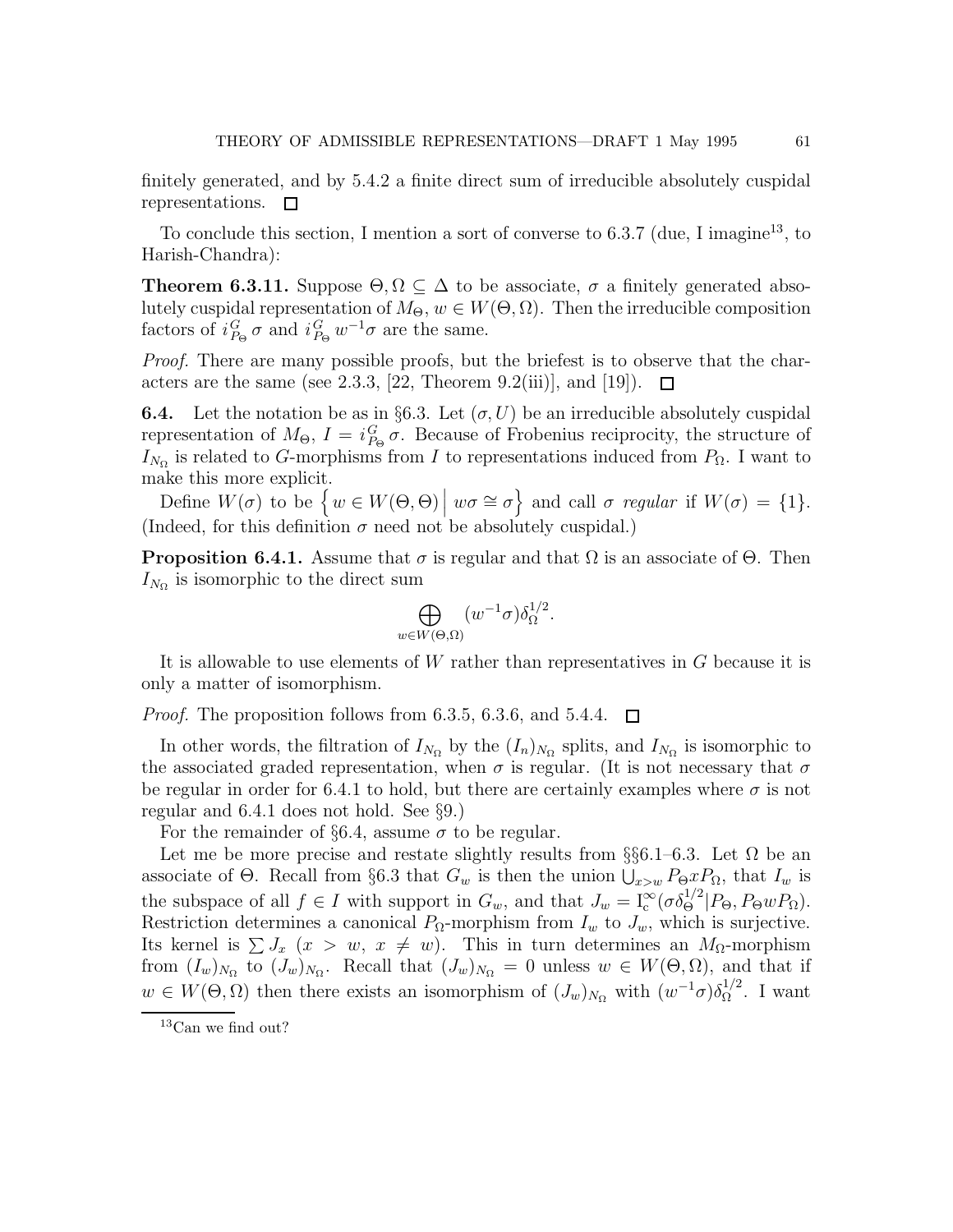to describe this isomorphism explicitly because there are two choices to be made in obtaining it which I want to keep track of.

The first choice is of an element  $x \in N(A_{\emptyset})$  representing w. This gives the isomorphism of  $J_w$  with  $J_x$  given by  $f \mapsto \phi_f$ . The second choice is of a measure dn on  $(x^{-1}N_{\Theta}x \cap N_{\Omega})\setminus N_{\Omega}$ , which is isomorphic to the group  $N_{w^{-1}}$  (see §1.3). This determines an isomorphism of  $(J_x)_{N_\Omega}$  with  $(x^{-1}\sigma)\delta_{\Omega}^{1/2}$ : it takes  $\phi \in J_x$  to

$$
\int_{(x^{-1}N_{\Theta}x\cap N_{\Omega})\backslash N_{\Omega}} R_n \phi \, dn.
$$

Let  $\Lambda_{x^{-1},dn}$ :  $(I_w)_{N_\Omega} \longrightarrow (J_x)_{N_\Omega} \longrightarrow (x^{-1}\sigma)\delta_{\Omega}^{1/2}$  be the composition of the various maps. Proposition 6.4.1 then says two things:

- (1) the morphism  $\Lambda_{x^{-1},dn}$  splits uniquely, so that  $(x^{-1}\sigma)\delta_{\Omega}^{1/2}$  occurs as a subrepresentation of  $(I_w)_{N_\Omega}$ ;
- (2) the inclusion of  $(x^{-1}\sigma)\delta_{\Omega}^{1/2} \subseteq (I_w)_{N_{\Omega}}$  into  $I_{N_{\Omega}}$  also splits, so that there exists a unique extension of  $\Lambda_{x^{-1},dn}$  to all of  $(I)_{N_{\Omega}}$ . This, and the corresponding map from I to  $(x^{-1}\sigma)\delta_{\Omega}^{1/2}$ , I shall also call  $\Lambda_{x^{-1},dn}$ .

There is a relationship with results of Bruhat in [11]. Let  $C_c^{\infty}(G, U)$  be the space of all locally constant functions from  $G$  to  $U$  of compact support. There is an almost canonical G-surjection from  $C_c^{\infty}(G, U)$  to  $i_{P_{\Theta}}^G \sigma$ 

$$
\mathcal{P}_{\sigma}f(g) = \int_{P_{\Theta}} \sigma^{-1} \delta^{1/2}(p) f(pg) dp.
$$

The composition

$$
C_c^{\infty}(G, U) \longrightarrow I \longrightarrow I_{N_{\Omega}} \longrightarrow (x^{-1}\sigma)\delta_{\Omega}^{1/2}
$$

corresponds to a distribution on G with values in  $\text{Hom}_{\mathbf{C}}(U, U)$  satisfying certain equations concerning left and right multiplication by elements of  $P_{\Theta}$  and  $P_{\Omega}$ . Viewed in these terms, the content of 6.4.1 is that a certain distribution defined initially only on  $G_w$  actually extends covariantly to all of  $G$ .

Fix now measures on each  $N_{\alpha}$  ( $\alpha \in \Sigma$ ) and hence on each product  $\prod N_{\alpha}$ . I will drop the subscripts referring to measure from now on.

For any  $x \in N(A_{\emptyset})$  with image  $w \in W(\Theta, \Omega)$  define  $T_{x^{-1}}(\sigma)$  (often just  $T_{x^{-1}}$ ) to be the G-morphism from  $i_{P_{\Theta}}^G \sigma = I(\sigma)$  to  $i_{P_{\Omega}}^G x^{-1} \sigma$  corresponding to the  $M_{\Omega}$ morphism  $\Lambda_{x^{-1}}: I(\sigma)_{N_{\Omega}} \longrightarrow (x^{-1}\sigma)\delta_{\Omega}^{1/2}$  (recall that  $\sigma$  is assumed regular). On  $I_w$ ,  $\Lambda_{x^{-1}}$  is defined by the formula

$$
\Lambda_{x^{-1}}(f) = \int_{N_{w^{-1}}} f(xn) \, dn,
$$

and in fact it may be defined by this formula on a somwhat larger space. For each  $w \in [W_\Theta \backslash W/W_\Omega]$  let  $G_w^{**}$  be the complement in G of the closure of  $P_\Theta w P_\Omega$  and let  $G_w^*$  be the union of this with  $P_{\Theta}wP_{\Omega}$  itself. Define  $I_w^{**}$  and  $I_w^*$  to be the subspaces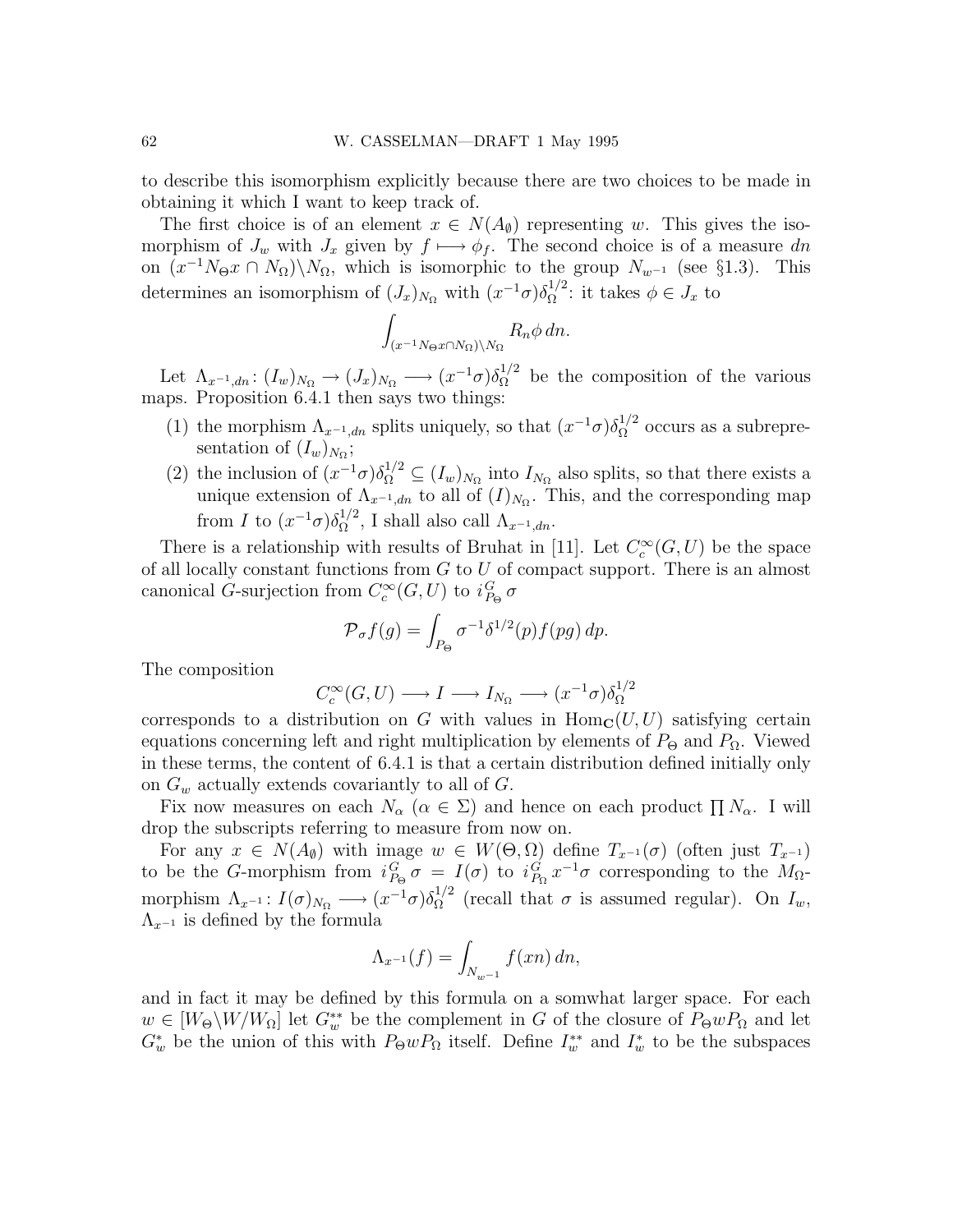of  $I(\sigma)$  consisting of functions with support on  $G_w^{**}$  and  $G_w^*$ , respectively. Because  $P_{\Theta}wP_{\Omega}$  is closed in  $G_w^*$ , the restriction of any  $f \in I_w^*$  to  $P_{\Theta}wP_{\Omega}$  has compact support modulo  $P_{\Theta}$ . This remark together with 6.3.1 implies:

**Lemma 6.4.2.** For any  $f \in I_w^*$ ,

$$
\Lambda_{x^{-1}}(f) = \int_{N_{w^{-1}}} f(xn) \, dn.
$$

The map  $\Lambda_{x^{-1}}$  induces an isomorphism of  $I_w^*/I_w^{**}$  with  $J_x$ .

For the next results, recall first of all from 1.3.2 that if  $u$  and  $v$  are elements of  $W$ with  $\ell(uv) = \ell(u) + \ell(v)$  and  $x \in N(A_{\emptyset})$  represents u, then the map

$$
(N_u, N_v) \longrightarrow xN_v x^{-1} N_u
$$

is a bijection of  $N_u \times N_v$  with  $N_{uv}$ . Recall, second, from §1.2 the notion of *height* and its connection with length in W. For any  $x \in N(A_{\emptyset})$  representing  $w \in W$ , let  $\delta_{\alpha}(x)$  be the Radon derivative or modulus factor of the transformation  $\text{Ad}(x) : N_\alpha \longrightarrow N_{w\alpha}$ , so that  $d(xnx^{-1}) = \delta_{\alpha}(x) dn$ .

**Lemma 6.4.3.** Assume that  $\Theta$ ,  $\Omega$ , and  $\Xi$  are associates in  $\Delta$ ,  $u \in W(\Theta, \Omega)$ ,  $v \in$  $W(\Omega, \Xi)$  with  $ht(uv) = ht(u) + ht(v)$ , and  $x \in N(A_{\emptyset})$  representing u. Then  $T_{x^{-1}}$ takes  $I_{uv}^*$  and  $I_{uv}^{**}$  to  $I_v^*$  and  $I_v^{**}$ , respectively.

*Proof.* By 1.3.5,  $P_{\Theta}uvP_{\Xi} = P_{\Theta}uP_{\Omega} \cdot P_{\Omega}vP_{\Xi}$ , and similarly for their closures. For f to be in  $I_{uv}^{**}$  means that  $f = 0$  on  $\overline{P_{\Theta}uvP_{\Xi}}$ . Hence for any  $g \in \overline{P_{\Omega}vP_{\Xi}}$ ,  $R_gf = 0$  on  $\overline{P_{\Theta}uP_{\Omega}}$ , so that  $R_gf$  lies in  $I_u^{**}$  and

$$
T_{x^{-1}}f(g) = \Lambda_{x^{-1}}(R_g f) = \int_{N_{u^{-1}}} f(xng) \, dn.
$$

However, the restriction of  $R_q f$  to  $N_{u^{-1}} \cap P_{\Theta} u P_{\Omega}$  is zero and so is this integral, so that  $T_{x^{-1}}f \in I_v^{**}$ . Something similar works for  $I^*$ .

**Theorem 6.4.4.** Assume that  $\Theta$ ,  $\Omega$ , and  $\Xi$  are associates in  $\Delta$ , let  $u \in W(\Theta, \Omega)$  and  $v \in W(\Omega, \Xi)$  be such that  $h(uv) = ht(u) + ht(v)$ , and let  $x, y \in N(A_0)$  represent u and v. Then

$$
T_{y^{-1}}T_{x^{-1}} = \prod_{\substack{\alpha > 0 \\ u\alpha < 0}} \delta_{\alpha}(y^{-1})^{-1}T_{y^{-1}x^{-1}}.
$$

*Proof.* Since all G-morphisms from  $i_P^G \sigma$  to  $i_P^G (y^{-1}x^{-1}\sigma)$  are scalar multiples of  $T_{y^{-1}x^{-1}}$ , it suffices to prove that for all  $f \in i_P^G \sigma$ 

$$
T_{y^{-1}}T_{x^{-1}}f(1) = \prod_{\substack{\alpha > 0 \\ u\alpha < 0}} \delta_{\alpha}(y^{-1})^{-1}T_{y^{-1}x^{-1}}f(1),
$$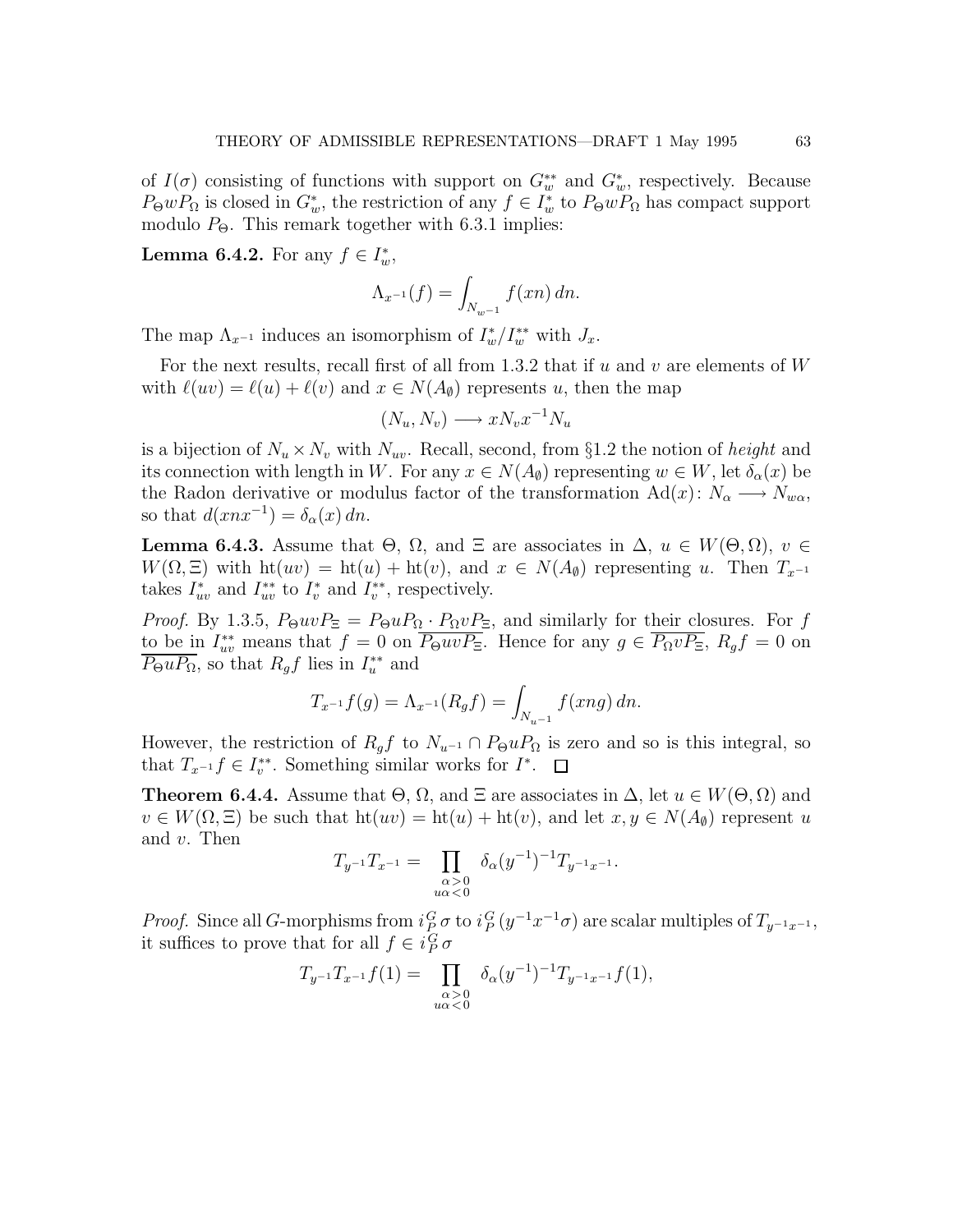or that

$$
\Lambda_{y^{-1}}(T_{x^{-1}}f) = \prod_{\substack{\alpha > 0 \\ u\alpha < 0}} \delta_{\alpha}(y^{-1})^{-1} \Lambda_{y^{-1}x^{-1}}(f).
$$

Furthermore, it suffices to prove this only for  $f \in I^*_{uv}$ . But for these (applying 6.4.3):

$$
\Lambda_{y^{-1}}(T_{x^{-1}}f) = \int_{N_{v^{-1}}} (T_{x^{-1}}f)(yn_1) dn_1
$$
  
= 
$$
\int_{N_{v^{-1}}} \Lambda_{x^{-1}}(R_{yn_1}f) dn_1
$$
  
= 
$$
\int_{N_{v^{-1}}} dn_1 \int_{N_{u^{-1}}} f(xn_2yn_1) dn_2
$$

which by 1.3.2 and the definition of the  $\delta_{\alpha}$  is

$$
\prod_{\substack{\alpha>0\\u\alpha<0}} \delta_{\alpha}(y^{-1})^{-1} \int_{N_{v^{-1}u^{-1}}} f(xyn) \, dn
$$
\n
$$
= \prod_{\substack{\alpha>0\\u\alpha<0}} \delta_{\alpha}(y^{-1})^{-1} \Lambda_{y^{-1}x^{-1}}(f). \quad \Box
$$

Remark 6.4.5. The operators  $T_{x^{-1}}(\sigma)$  depend analytically on  $\sigma$ . Recall first of all that the set of unramified characters  $X_{nr}(M)$  has a complex analytic structure (§1.6) and hence so does the set  $X_{\sigma}$  of representations of M of the form  $\sigma \chi, \chi \in X_{\text{nr}}(M)$ . The group  $W(\Theta, \Theta)$  acts analytically on this, and the set of regular representations  $X_{\sigma}^{\text{reg}}$  in this family is the complement of an analytic subset. The family  $i_{P_{\Theta}}^{G}(\sigma \chi)$  is an analytic family over  $X_{\sigma}$  (§3.4) and so is the restriction to  $X_{\sigma}^{\text{reg}}$ . Furthermore, for  $\Omega \subseteq \Delta$ , the family  $i(\sigma \chi)_{N_{\Omega}}$  is an analytic family of admissible representations of  $M_{\Omega}$ over  $X_{\sigma}$ , and all the filtrations of  $I_w(\sigma \chi)$  are also analytic. Over  $X_{\sigma}^{\text{reg}}$  one has an analytic splitting of  $I(\sigma\chi)_{N_\Omega}$  as a direct sum of families isomorphic to  $w^{-1}(\sigma\chi)\delta_\Omega^{1/2}$ Ω  $(w \in W(\Theta, \Theta))$  and hence the projections  $\Lambda_{x^{-1}}$  are analytic as well. In more downto-earth terms: for a fixed  $f \in C_c^{\infty}(G, U)$  the image of f under the composition

$$
C_c^{\infty}(G, U) \xrightarrow{P_{\sigma_X}} I(\sigma_X) \longrightarrow I(\sigma_X)_{N_{\Omega}} \xrightarrow{\Lambda_{x-1}} U
$$

varies holomorphically with  $\chi$ .

6.5. One consequence of the results so far in §6 is a refinement of the earlier criterion for square-integrability. Continue the previous notation.

**Theorem 6.5.1.** Suppose that  $\pi$  is irreducible and embedded in  $i_{P_{\Theta}}^G \sigma$ , where  $\sigma$  is an absolutely cuspidal representation of  $M_{\Theta}$ . Then in order for  $\pi$  to be square-integrable  $\mod Z_G$  it is necessary and sufficient that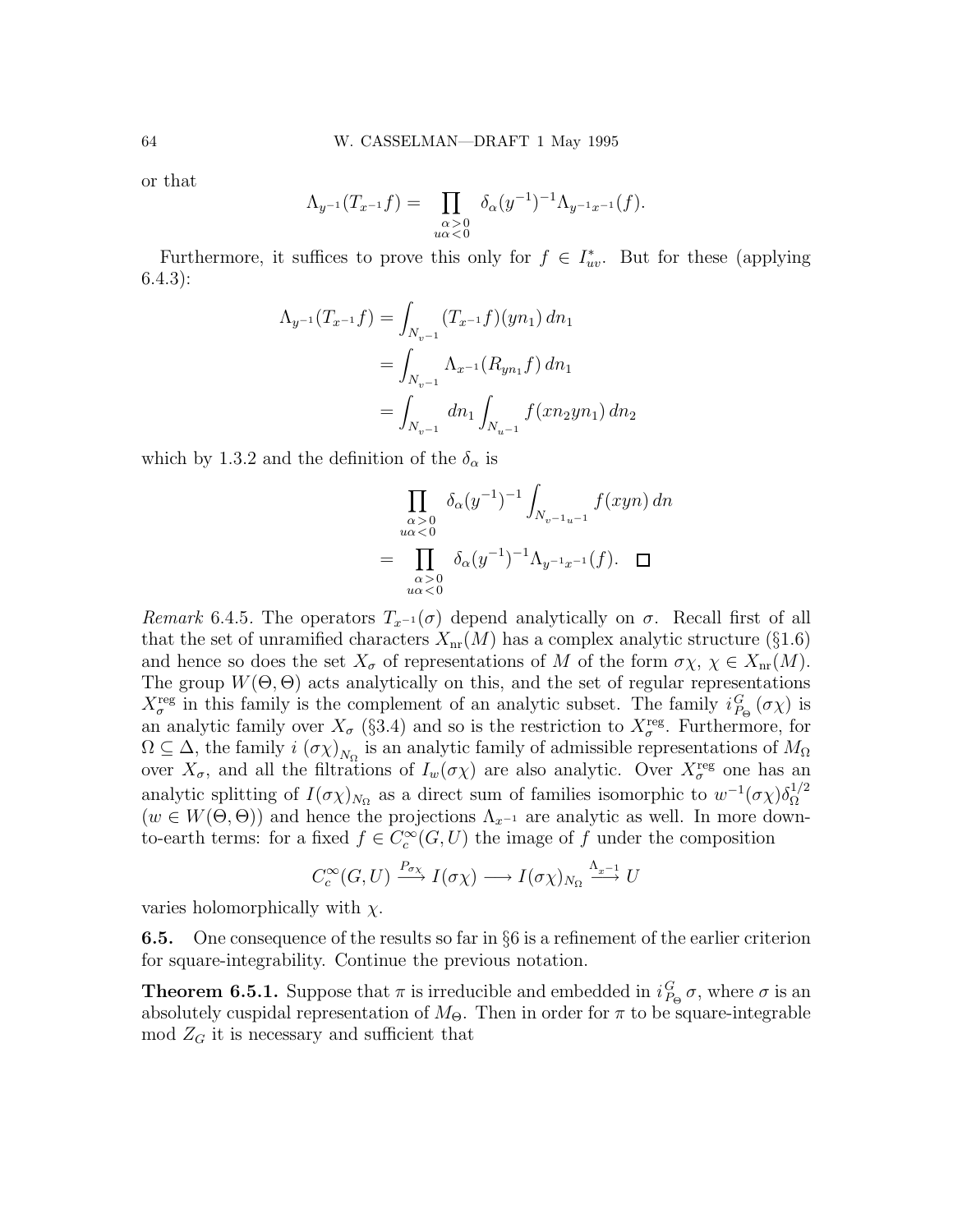- (a)  $\pi|_{A_{\Delta}}$  is unitary and
- (b) for every  $\Omega \subseteq \Delta$  associate to  $\Theta$  and every central character  $\chi$  of  $\pi$  with respect to  $P_{\Omega}$ ,  $|\chi \delta^{-1/2}(a)| < 1$  for all  $a \in A_{\Omega}^- \setminus A_{\emptyset}(\mathcal{O})A_{\Delta}$ .

*Proof.* According to 6.3.5, if  $\Omega \subseteq \Delta$  does not contain an associate of  $\Theta$  then  $\pi_{N_{\Omega}} = 0$ . If  $\Omega$  does contain an associate of  $\Theta$ , say  $\Xi$ , then 6.3.5 implies that any central character of  $\pi$  with respect to  $P_{\Omega}$  is also one for  $P_{\Xi}$ . Apply 4.4.6.  $\Box$ 

Note that the case  $\Theta = \emptyset$  is particularly simple.

6.6. I include here some relatively elementary consequences about irreducibility of representations induced from parabolic subgroups. We retain the earlier notation.

The first result is due to Bruhat [11].

**Theorem 6.6.1.** If  $\sigma$  is an irreducible, unitary, regular admissible representation of  $M_{\Theta}$  (not necessarily absolutely cuspidal) then  $i_{P_{\Theta}}^G \sigma$  is irreducible.

*Proof.* Because  $\sigma$  is unitary, so is  $I = i(\sigma)$ . Any G-subspace is therefore a summand, and it has only to be shown that  $\text{End}_G(I) \cong \mathbb{C}$ , or, by Frobenius reciprocity, that  $I_{N_{\Theta}}$  contains  $\sigma \delta_{\Theta}^{1/2}$  exactly once in its composition series. Now Proposition 6.3.3 gives a composition series for  $I_{N_{\Theta}}$  whose factors are indexed by  $[W_{\Theta}\backslash W/W_{\Omega}]$  but are not necessarily irreducible: to  $w \in [W_{\Theta} \backslash W / W_{\Omega}]$ , one associates the factor

$$
(J_w)_{N_{\Theta}} \cong \operatorname{Ind}_{w^{-1}P_{\Theta}w \cap M_{\Theta}}^{M_{\Theta}} (w^{-1} \sigma_{M_{\Theta} \cap wN_{\Theta}w^{-1}}) \delta^{1/2}
$$

where  $\delta$  is the modulus of the rational character  $\gamma$  of  $w^{-1}M_{\Theta}w \cap M_{\Theta}$  which restricts to

$$
\prod_{\substack{\alpha \in \Sigma^{+} \setminus \Sigma_{\Theta}^{+} \\ w\alpha \in \Sigma^{-} \setminus \Sigma_{\Theta}^{-}}} \alpha^{m(\alpha)} \prod_{\substack{\alpha \notin \Sigma^{+} \setminus \Sigma_{\Theta}^{+} \\ w\alpha \in \Sigma^{-} \setminus \Sigma_{\Theta}^{-}}} \alpha^{-m(\alpha)}
$$

on  $A_{\emptyset}$ .

If  $\sigma \delta_{\Theta}^{1/2}$  is to occur as a composition factor, then since  $\sigma|_{A_{\Theta}}$  is unitary, this rational character must be  $\gamma_{\Theta}$  itself. Therefore:

$$
\prod_{\alpha \in \Sigma^{+} \smallsetminus \Sigma_{\Theta}^{+}} \alpha^{m(\alpha)} = \prod_{\substack{\alpha \in \Sigma^{+} \smallsetminus \Sigma_{\Theta}^{+} \\ w\alpha \in \Sigma^{-} \smallsetminus \Sigma_{\Theta}^{-}}} \alpha^{m(\alpha)} \prod_{\substack{\alpha \notin \Sigma^{-} \smallsetminus \Sigma_{\Theta}^{-} \\ w\alpha \in \Sigma^{+} \smallsetminus \Sigma_{\Theta}^{+}}} \alpha^{m(\alpha)}
$$
\n
$$
= \prod_{\substack{\alpha \in \Sigma^{+} \smallsetminus \Sigma_{\Theta}^{+} \\ w\alpha \in \Sigma^{-} \smallsetminus \Sigma_{\Theta}^{-}}} \alpha^{m(\alpha)} \prod_{\substack{\alpha \in \Sigma^{+} \smallsetminus \Sigma_{\Theta}^{+} \\ w\alpha \in \Sigma^{+} \smallsetminus \Sigma_{\Theta}^{+}}} \alpha^{m(\alpha)} \prod_{\substack{\alpha \in \Sigma_{\Theta} \\ w\alpha \in \Sigma^{+} \smallsetminus \Sigma_{\Theta}^{+}}} \alpha^{m(\alpha)}
$$

or

$$
\prod_{\substack{\alpha \in \Sigma^+ \\ w\alpha \in \Sigma_{\Theta}}} \alpha^{m(\alpha)} = \prod_{\substack{\alpha \in \Sigma_{\Theta} \\ w\alpha \in \Sigma^+ \smallsetminus \Sigma_{\Theta}^+}} \alpha^{m(\alpha)}.
$$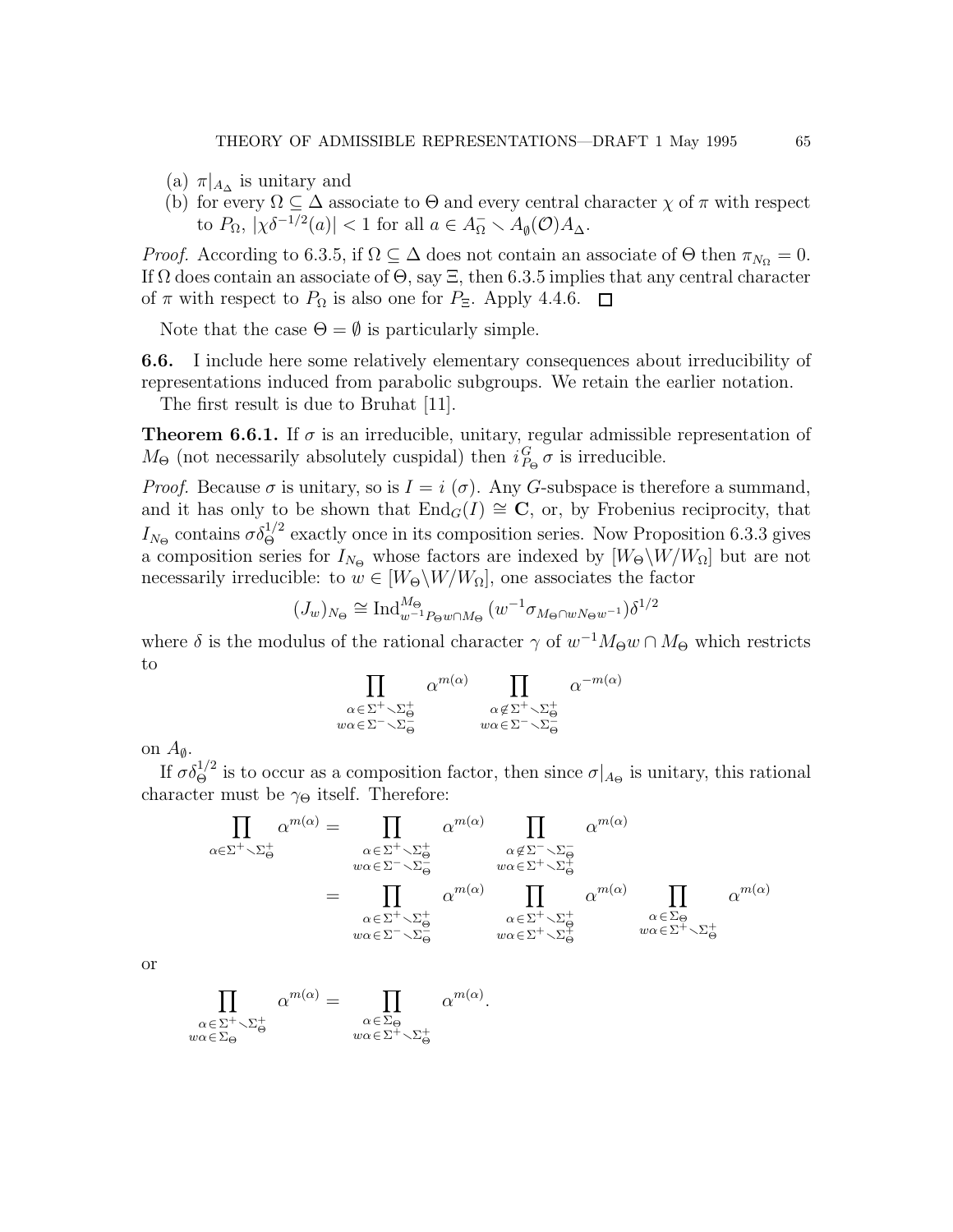But since roots in  $\Sigma_{\Theta}$  are trivial on  $A_{\Theta}$ , the right-hand side is also. The left-hand side must therefore be trivial, which happens if and only if the set  $\left\{ \alpha \in \Sigma^+ \setminus \Sigma^+_{\Theta} \right\}$  $\big| w\alpha \in \Sigma_{\Theta}\big\}$ is empty. Thus  $w^{-1}\Sigma_{\Theta} \subseteq \Sigma_{\Theta}$ , and since  $w^{-1}\Theta > 0$ ,  $w^{-1}\Theta = \Theta$ .

The assumption of regularity now implies that  $w = 1$ , and this concludes the proof.  $\square$ 

Assume now that  $\sigma$  is an irreducible, absolutely cuspidal, regular admissible representation of  $M_{\Theta}$  (not necessarily unitary). If  $w = w_{\ell}w_{\ell,\Theta}$ , then  $w\Theta = \Theta$ , the conjugate of  $\Theta$  in  $\Delta$ ; if  $x \in N(A_{\emptyset})$  represents w, then  $T_{x^{-1}}(x\sigma)T_x(\sigma)$  is a G-morphism from  $i(\sigma)$  to itself, hence a scalar multiple, say  $\gamma(\sigma)$ , of the identity.

**Theorem 6.6.2.** The representation  $i(\sigma)$  is irreducible if and only if  $\gamma(\sigma) \neq 0$ .

*Proof.* Note that no  $T_x$  is trivial, since it is constructed by Frobenius reciprocity from a non-trivial  $M_{\Theta}$ -morphism.

If  $\gamma(\sigma) = 0$ , then  $T_x(\sigma)$  cannot be an isomorphism, since otherwise  $T_{x^{-1}}(x\sigma)$  would be trivial. Therefore either the kernel of  $T_x(\sigma)$  is a non-trivial subspace of  $i(\sigma)$ , in which case of course  $i(\sigma)$  is reducible, or its image is a non-trivial subspace of  $i(\sigma)$ , in which case the latter is reducible. We then apply 6.3.11 to see that  $i(\sigma)$  is also reducible.

If  $i(\sigma)$  is reducible, then it has a non-trivial irreducible quotient, say  $\pi$ , which by 6.3.7 may be embedded in some  $i \ (y^{-1} \sigma)$ , where  $y \in N(A_{\emptyset})$  represents an element u of some  $W(\Theta, \Omega)$  for some  $\Omega \subset \Delta$ . The *G*-morphism

$$
i(\sigma) \colon \pi \longrightarrow i(y^{-1}\sigma)
$$

must be a scalar multiple of  $T_{y^{-1}}$ , and is neither trivial nor an isomorphism. Now according to 1.2.9,  $\text{ht}(w) = \text{ht}(wu) + \text{ht}(u^{-1})$ , so that by 6.4.4,  $T_x$  and  $T_{xy}T_{y^{-1}}$  agree up to a nonzero scalar. Therefore  $T_x$  is likewise neither trivial nor an isomorphism. But then  $T_{x^{-1}}(x\sigma)T_x(\sigma)$  cannot be an isomorphism, so  $\gamma(\sigma)=0$ .  $\Box$ 

Note that by 6.4.5 the condition  $\gamma(\sigma) = 0$  is analytic. Furthermore, since by 6.6.1  $\gamma(\sigma) \neq 0$  for unitary  $\sigma$  and since there will exist  $\chi \in X_{\text{nr}}(M_{\Theta})$  such that  $\sigma \chi$  is unitary, the representations  $i(\sigma)$  are generically irreducible.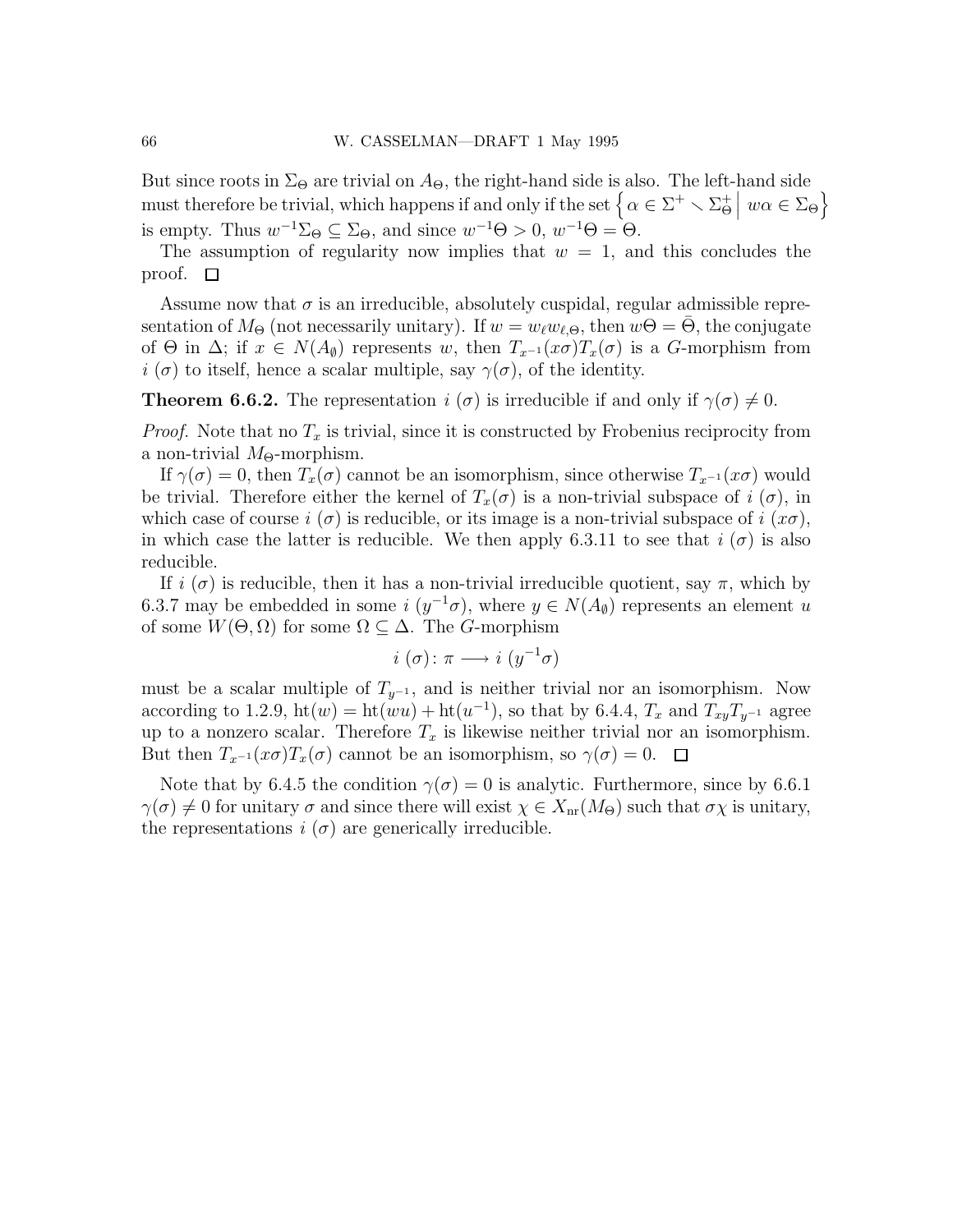### 7. Composition series and intertwining operators II

In this section I give refinements of the main theorems of §6. Fix a minimal parabolic  $P_{\emptyset}$ .

The results of §§7.1–7.2 are entirely due to Harish-Chandra (correspondence, 1972).

7.1. Let P be a maximal proper parabolic, say corresponding to  $\Theta = \Delta \setminus {\{\alpha\}}$ . Let  $\bar{P}$  be the unique standard parabolic conjugate to  $P^-$ , the opposite of P. It will correspond to the subset  $\bar{\Theta} = -w_{\ell} \Theta$ , where  $w_{\ell}$  is the longest element in W. If  $w_{\ell,\Theta}$  is the longest element in  $W_{\Theta}$ , then this subset is also  $w_{\ell}w_{\ell,\Theta}\Theta$ . The element  $w = (w_\ell w_{\ell,\Theta})^{-1}$  lies in  $W(\Theta,\bar{\Theta})$ . There are two cases which must be considered: either  $P = \overline{P}$ , in which case P is said to be self-dual, or  $P \neq \overline{P}$ . In either case,  $\overline{P}$ is associate to P by w, and  $\overline{P}$  is the only associate of P by 1.2.3. In the first case,  $W(\Theta, \Theta) = \{1, w\}$  while in the second  $W(\Theta, \overline{\Theta}) = \{w\}.$ 

The split torus  $A/A_{\Delta}$  is one-dimensional.

Let  $\sigma$  be an irreducible absolutely cuspidal representation of M. The restriction of  $\sigma$  to A will be a scalar character. Let  $I = i_P^G \sigma$ .

**Lemma 7.1.1.** (a) If  $P = \overline{P}$ , then  $I_N$  fits into an exact sequence

$$
0 \longrightarrow (w^{-1}\sigma)\delta_P^{1/2} \longrightarrow I_N \longrightarrow \sigma \delta_P^{1/2} \longrightarrow 0;
$$

(b) If  $P \neq \overline{P}$ , then  $I_N \cong \sigma \delta_P^{1/2}$  and  $I_{\overline{N}} \cong (w^{-1}\sigma) \delta_{\overline{P}}^{1/2}$ . *Proof.* This follows from 6.3.5.  $\Box$ 

**Corollary 7.1.2.** The length of  $I$  is at most 2.

*Proof.* Suppose one has a composition series  $0 \subsetneq I_1 \subsetneq I_2 \subsetneq I_3 = I$ . According to 6.3.7 and 1.2.3, if U is  $I_1$ ,  $I_2/I_1$ , or  $I_3/I_2$ , then by 3.2.4 either  $U_N$  or  $U_N$  is nonzero. This is a contradiction, by 7.1.1 and 3.2.3.  $\Box$ 

**Proposition 7.1.3.** Suppose that  $\sigma|_A$  is unitary and that  $|\sigma(a)| < 1$  for  $a \in A^ A_{\emptyset}(\mathcal{O})A_{\Delta}$ . Then any proper subrepresentation  $\pi \subseteq I$  is square-integrable mod  $Z_G$ .

*Proof.* First suppose  $P = \overline{P}$ . Since the quotient  $I/\pi$  must have  $(I/\pi)_N \neq 0$  by 6.3.7 and 1.2.3, and there exists a non-trivial map from  $\pi_N$  to  $\sigma \delta_P^{1/2}$  by Frobenius reciprocity, one has  $\pi_N = \sigma \delta_P^{1/2}$  by 7.1.1(a). The condition of 6.5.1 is thus satisfied.

Suppose  $P \neq \overline{P}$ . Here, similar reasoning shows that  $\pi_N \cong \sigma \delta_P^{1/2}$  and  $\pi_{\overline{N}} = 0$ , so once again the condition of 6.5.1 holds.  $\Box$ 

**Theorem 7.1.4.** Suppose  $P \neq \overline{P}$ . Then *I* is irreducible.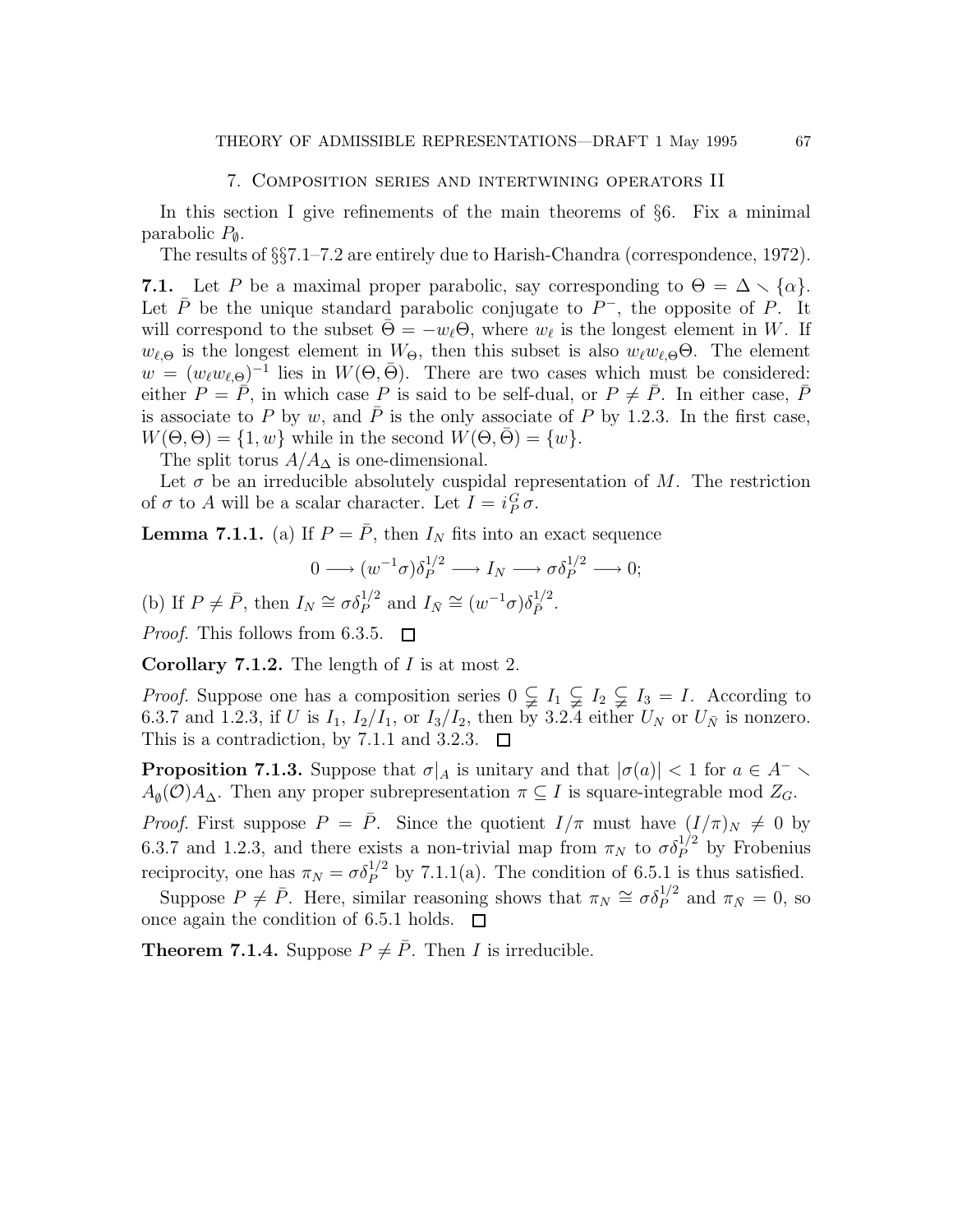*Proof.* According to 5.2.5, one may as well assume that  $I|_{A_{\Delta}}$ , hence  $\sigma|_{A_{\Delta}}$ , is unitary. Since I is irreducible if and only if I is, one may also assume that  $|\sigma(a)| < 1$  for  $a \in A^- \setminus A_{\emptyset}(\mathcal{O})A_{\Delta}$ . Then by 7.1.3 and its proof, if  $\pi$  is an irreducible subspace of I, one has  $\pi_N \neq 0$  and  $\pi_{\bar{N}} = 0$ , and  $\pi$  is square-integrable, hence unitary. Thus π is isomorphic to the conjugate of  $\tilde{\pi}$ . By 4.2.5, however,  $\tilde{\pi}_{N-}$  is isomorphic to the contragredient of  $\pi_N$ , hence is nonzero. But since  $N^-$  is conjugate to N, this implies that  $\tilde{\pi}_{\bar{N}} \neq 0$ , hence the conjugate of  $\tilde{\pi}_{\bar{N}}$  is nonzero, and finally  $\pi_{\bar{N}} \neq 0$ , a contradiction.  $\Box$ 

**Corollary 7.1.5.** If  $P = \overline{P}$ , then one has  $i_P^G \sigma \cong i_P^G w^{-1} \sigma$  for all irreducible absolutely cuspidal  $\sigma$ .

*Proof.* Since  $I_{\bar{N}} \cong (w^{-1}\sigma)\delta_{\bar{P}}^{1/2}$ , there exists a non-trivial G-morphism from  $i(\sigma)$  to  $i (w^{-1}\sigma)$ . By 7.1.4, it has no kernel and is surjective.

**7.2.** Suppose  $P_{\Theta}$  to be an arbitrary standard parabolic, corresponding to  $\Theta \subseteq \Delta$ , and  $(\sigma, U)$  an irreducible absolutely cuspidal representation of  $M_{\Theta}$ .

**Theorem 7.2.1.** For  $\Omega$  associate to  $\Theta$  and w a primitive element of  $W(\Theta, \Omega)$ , one has  $i_{P_{\Theta}}^G \sigma \cong i_{P_{\Omega}}^G w^{-1} \sigma$ .

*Proof.* Applying 1.2.6, we can use 7.1.5.  $\Box$ 

**Corollary 7.2.2.** If  $\pi$  is an irreducible composition factor of  $i_{P_{\Theta}}^G \sigma$ , then there exists  $w \in W(\Theta, \Theta)$  such that  $\pi$  may be embedded into  $i_{P_{\Theta}}^G w^{-1} \sigma$ .

*Proof.* According to 6.3.7, there exist  $P_{\Omega}$  and  $w \in W(\Theta, \Omega)$  such that  $\pi$  may be embedding to  $i_{P_{\Omega}}^G w^{-1} \sigma$ . Apply 7.2.1.

This is a refinement of 6.3.7. The promised refinement of 6.3.8 is:

**Corollary 7.2.3.** The length of  $i_{P_{\Theta}}^G \sigma$  is at most the order of  $W(\Theta, \Theta)$ .

**Theorem 7.2.4.** Let  $K_0 = N_0^- M_0 N_0$  be an Iwahori factorization with respect to  $P_{\Theta}$ of a compact open subgroup of G, and assume that  $U^{M_0} \neq 0$ . If V is any composition factor of  $i_{P_{\Theta}}^G \sigma$ , then  $V^{K_0} \neq 0$ .

*Proof.* This follows from 3.3.6 and 7.2.2.  $\Box$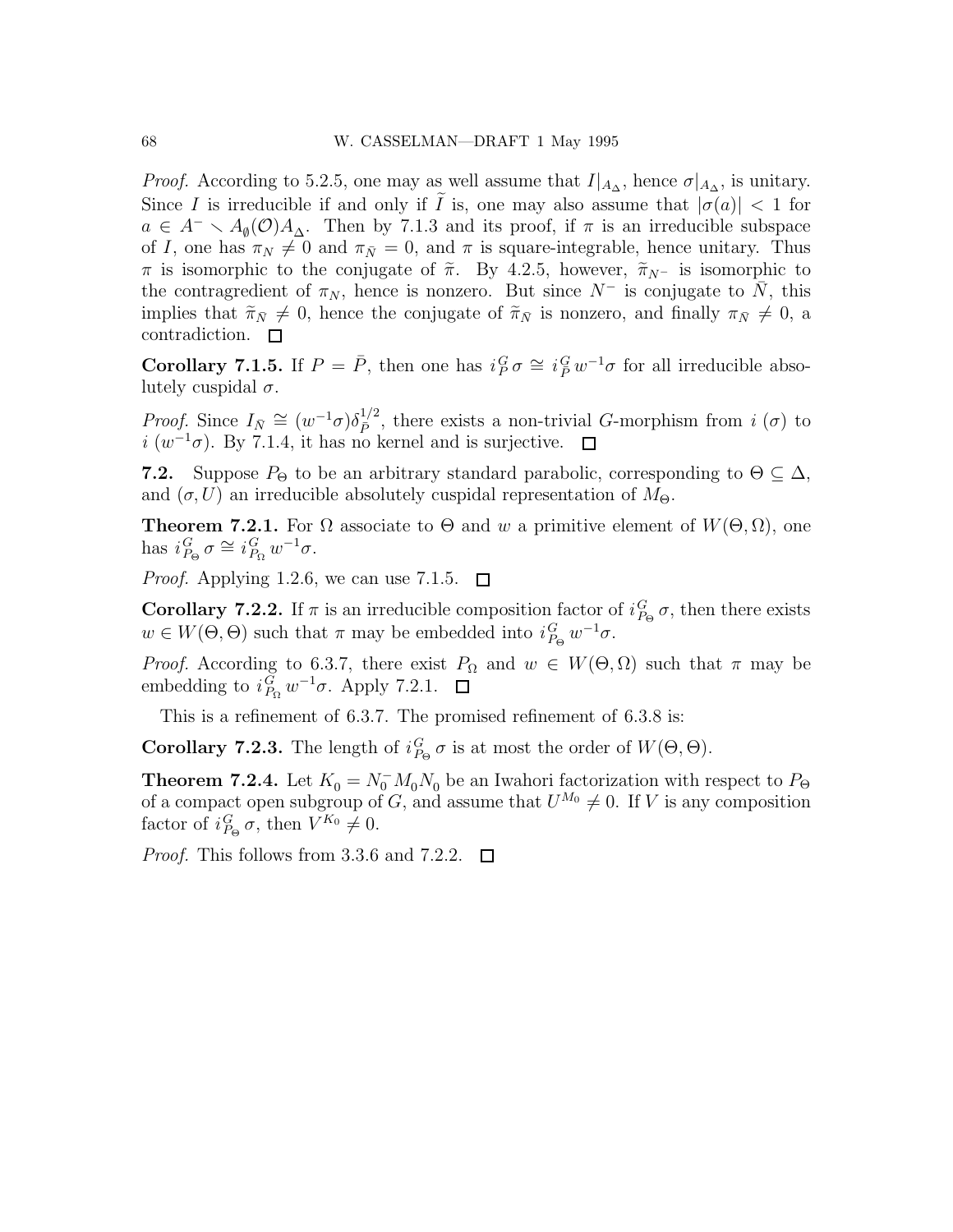**7.3.** For each  $\Theta \subseteq \Delta$ , let  $\{\Theta\}$  be the equivalence class of subsets associate to  $\Theta$ .

If  $\pi$  is an irreducible admissible representation, it is said to be of type  $\{\Theta\}$  if there exists  $\Omega \in \{\Theta\}$  and an irreducible absolutely cuspidal representation  $\sigma$  of  $M_{\Omega}$  such that  $\pi$  has an embedding into  $i_{P_{\Omega}}^G \sigma$ . According to 7.2.1, this holds for all  $\Omega \in \{\Theta\}$ if it holds for one. According to 6.3.6, the type of  $\pi$  is uniquely determined.

An arbitrary admissible representation of finite length is said to be of type  $\{\Theta\}$  if every irreducible composition factor is.

**Theorem 7.3.1.** If  $\pi$  is a finitely generated admissible representation, then there exists a unique set of representations  $\{\pi_{\{\Theta\}}\}_{\Theta \subseteq \Delta}$  such that

(a) 
$$
\pi \cong \bigoplus \pi_{\{\Theta\}}
$$
 and

(b) each  $\pi_{\{\Theta\}}$  is of type  $\{\Theta\}.$ 

*Proof.* The argument is the same as that of Theorem 6.3.10; apply the above remarks as well.  $\square$ 

If P is the parabolic corresponding to  $\Theta$  and  $\sigma$  is an irreducible representation of M, let  $\{\sigma\}$  be the equivalence class of representations  $\{w\sigma\}_{w\in W(\Theta,\Theta)}$ . If  $\pi$  is an irreducible admissible representation, I say that  $\pi$  is of type  $\{\sigma\}$  if  $\pi_N$  has  $\rho \delta_P^{1/2}$  as a composition factor for some  $\rho \in \{\sigma\}$ . According to 6.3.6, then, all irreducible composition factors of  $\pi_N$  are of this form.

If  $\pi$  is an arbitrary admissible representation of finite length, it is said to be of type  $\{\sigma\}$  if each irreducible composition factor is.

**Theorem 7.3.2.** If  $\pi$  is a finitely generated admissible representation of type  $\{\Theta\}$ , then there exists a unique finite set of types  $\{\sigma\}$  and a unique set of representations  $\{\pi_{\{\sigma\}}\}$  such that

(a) 
$$
\pi \cong \bigoplus \pi_{\{\sigma\}}
$$
 and

(b) each  $\pi_{\{\sigma\}}$  is of type  $\{\sigma\}.$ 

*Proof.* Apply the following result.  $\Box$ 

**Lemma 7.3.3.** Suppose  $\pi_1$ ,  $\pi_2$ , and  $\pi_3$  are all finitely generated admissible representations of type  $\{\Theta\}$  fitting into an exact sequence

$$
0 \longrightarrow \pi_1 \longrightarrow \pi_2 \longrightarrow \pi_3 \longrightarrow 0.
$$

Suppose that  $\pi_1$  is of type  $\{\sigma\}$  but that no factor of  $\pi_3$  is. Then the sequence splits. Proof. Arguing as in 5.4.4, we conclude that the sequence

$$
0 \longrightarrow (\pi_1)_N \longrightarrow (\pi_2)_N \longrightarrow (\pi_3)_N \longrightarrow 0
$$

splits, and in particular there exists a projection from  $(\pi_2)_N$  to  $(\pi_1)_N$ . Corresponding to this is a morphism from  $\pi_2$  to  $i_P^G(\pi_1)_N \delta_P^{1/2}$  $P^{\frac{1}{2}}$ . One can check that the image is isomorphic to  $\pi_1$  and the kernel to  $\pi_3$ .  $\Box$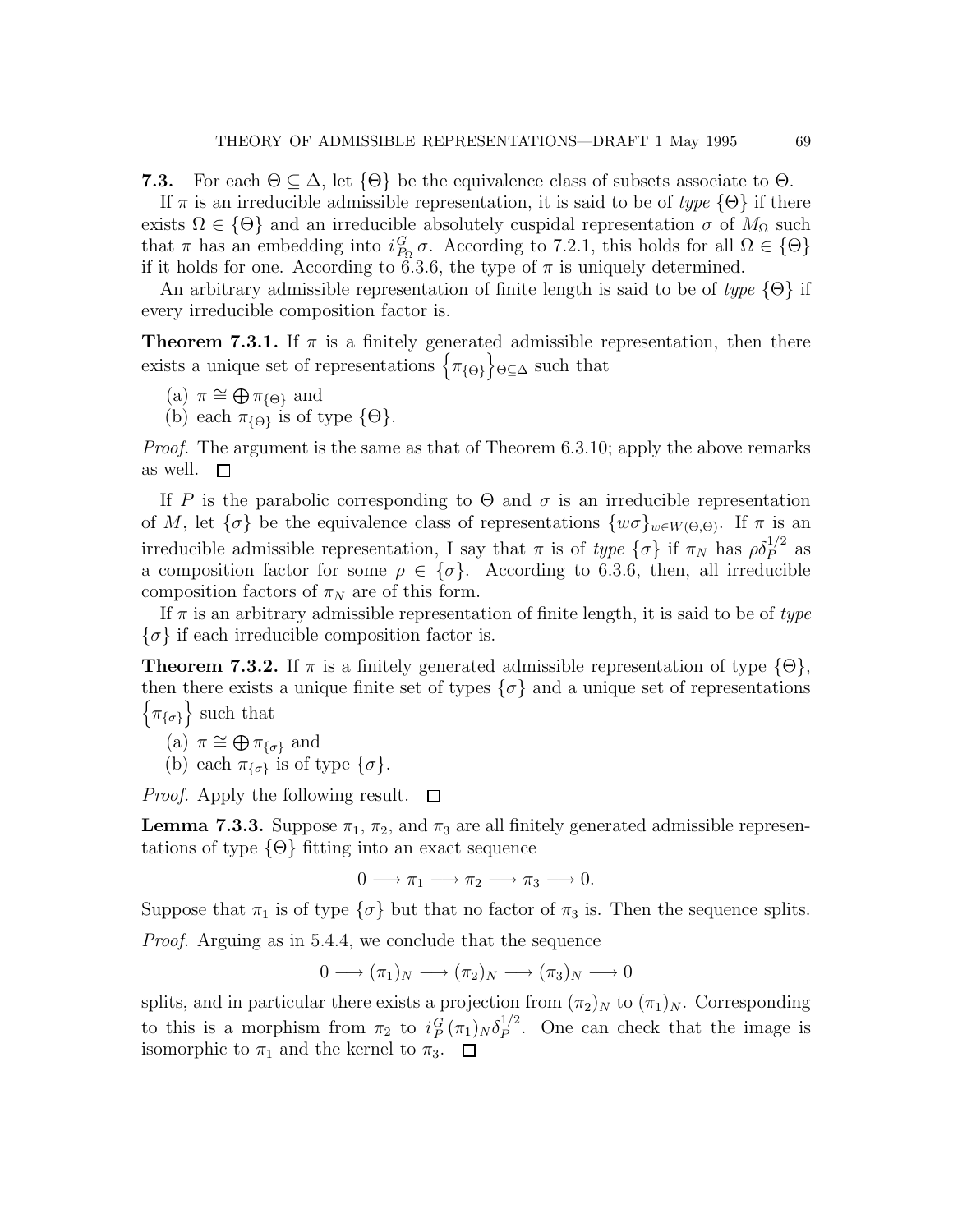## 8. An example: the Steinberg representation

Here I will justify the announcements in [14].

**8.1.** Fix a minimal parabolic  $P_{\emptyset}$ . For each  $\Theta \subseteq \Delta$ , define the G-representation  $\pi_{\Theta}$ to be

$$
C_c^{\infty}(P_{\Theta}, G) \cong i_{P_{\Theta}}^G \delta_{\Theta}^{-1/2}.
$$

For  $\Theta \subseteq \Omega$  one has a canonical inclusion  $\pi_{\Omega} \subseteq \pi_{\Theta}$ . In particular,  $\pi_{\Delta}$  is the trivial representation of G, contained in all other  $\pi_{\Theta}$ .

Lemma 8.1.1. One has

$$
(\pi_{\Theta})_{N_{\emptyset}} \cong \bigoplus_{w \in [W/W_{\Theta}]} (w^{-1} \delta_{\emptyset}^{-1/2}) \delta_{\emptyset}^{1/2}.
$$

*Proof.* From 6.3.5, one obtains a filtration of  $(\pi_{\Theta})_{N_{\emptyset}}$  indexed by  $[W/W_{\Theta}]$ , with the factor associated to w isomorphic to  $(w^{-1}\delta_{\emptyset}^{-1/2})$  $\binom{1/2}{\emptyset} \delta_{\emptyset}^{1/2}$  $\int_{\phi}^{1/2}$ . This filtration splits since all these characters of  $M_{\emptyset}$  are distinct.  $\square$ 

Note that this result is stated incorrectly in [14] (Proposition 2). Define the *Steinberg representation* to be  $\sigma = \pi_{\emptyset} / \sum_{\Theta \neq \emptyset} \pi_{\Theta}$ .

**Lemma 8.1.2.** The Jacquet module  $\sigma_{N_{\phi}}$  is isomorphic to  $\delta_{\theta}$ .

*Proof.* From the injections of each  $\pi_{\Theta}$  into  $\pi_{\emptyset}$ , one has corresponding injections of each  $(\pi_{\Theta})_{N_{\emptyset}}$  into  $(\pi_{\emptyset})_{N_{\emptyset}}$ , and  $\sigma_{N_{\emptyset}}$  is the quotient of  $(\pi_{\emptyset})_{N_{\emptyset}}$  by the sum of the images for  $\Theta \neq \emptyset$ . Since the only  $w \in W$  such that  $w\alpha < 0$  for all  $\alpha \in \Delta$  is  $w_{\ell}$ , 8.1.1 implies the lemma.  $\square$ 

**Theorem 8.1.3.** The representation  $\sigma$  is irreducible and square-integrable mod  $Z_G$ .

*Proof.* It has no proper quotient by 6.3.7 and 8.1.2. It is square-integrable mod  $Z_G$ by 6.5.1.  $\Box$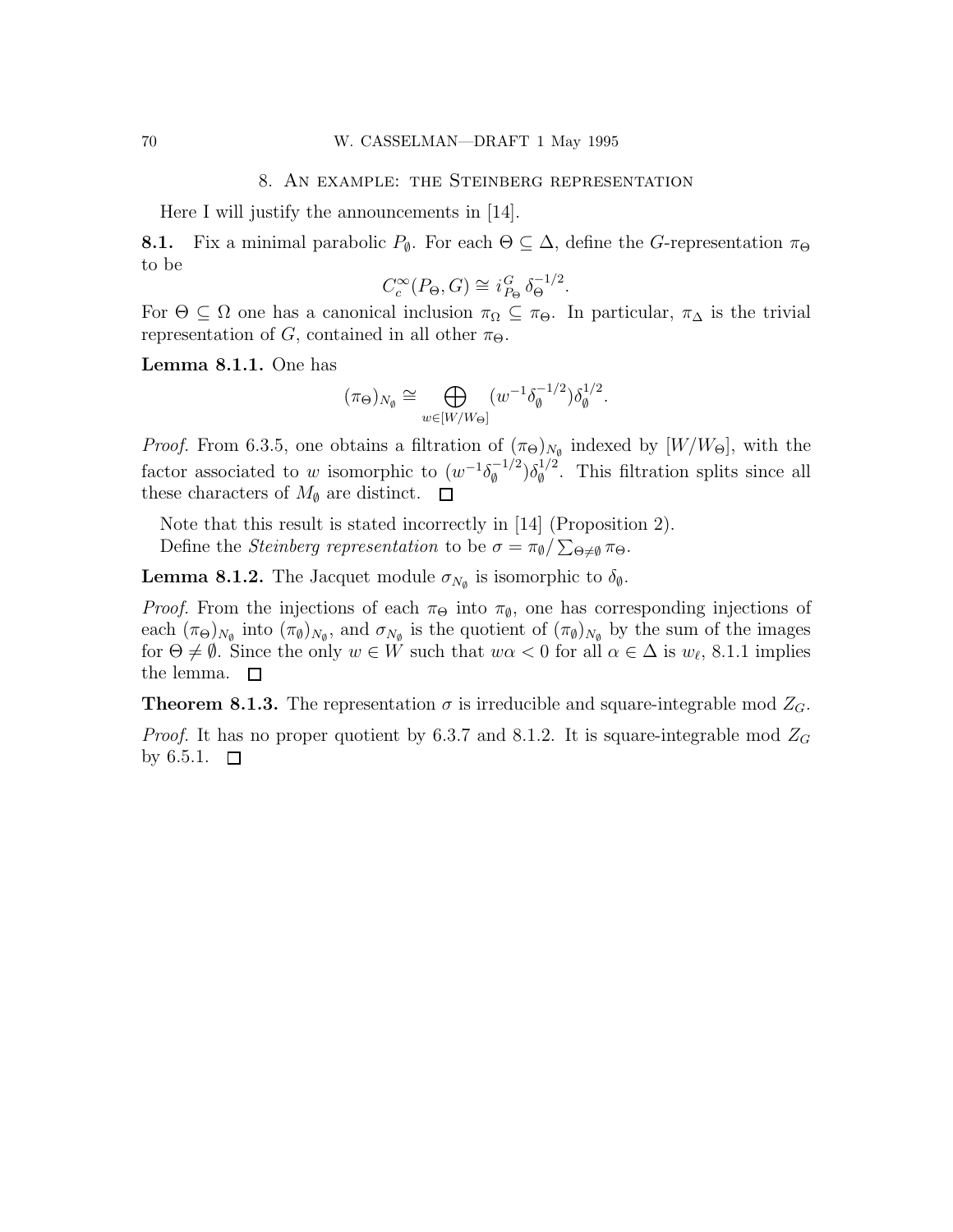### 9. ANOTHER EXAMPLE: THE UNRAMIFIED PRINCIPAL SERIES OF  $SL_2$

**9.1.** Let  $\eta$  be a generator of the prime ideal of  $\mathcal{O}$ , and let  $q$  be the order of the residue field. Let

$$
G = SL_2(k);
$$
  
\n
$$
A = \left\{ \begin{pmatrix} a & 0 \\ 0 & a^{-1} \end{pmatrix} \middle| a \in k^{\times} \right\};
$$
  
\n
$$
A^{-} = \left\{ \begin{pmatrix} a & 0 \\ 0 & a^{-1} \end{pmatrix} \middle| 0 < |a| \le 1 \right\};
$$
  
\n
$$
N = \left\{ \begin{pmatrix} 1 & x \\ 0 & 1 \end{pmatrix} \middle| x \in k \right\};
$$
  
\n
$$
P = AN;
$$
  
\n
$$
W = N(A)/A = \{w, 1\} \text{ where } w = \begin{pmatrix} 0 & 1 \\ -1 & 0 \end{pmatrix};
$$
  
\n
$$
K = G(O) = \left\{ \begin{pmatrix} a & b \\ c & d \end{pmatrix} \in G \middle| a, b, c, d \in O \right\};
$$
  
\n
$$
B = \left\{ \begin{pmatrix} a & b \\ c & d \end{pmatrix} \in K \middle| c \in \wp \right\};
$$
  
\n
$$
P(O) \text{ etc.} = P \cap G(O) \text{ etc.}
$$

The effect of w on A is to take  $\begin{pmatrix} a & 0 \\ 0 & a \end{pmatrix}$ 0  $a^{-1}$  $\int$  to  $\begin{pmatrix} a^{-1} & 0 \\ 0 & a \end{pmatrix}$  $0 \quad a$  $\setminus$ . One also has various decompositions:

$$
G = NAK
$$
 (Iwasawa)  
\n
$$
G = K A^{-} K
$$
 (Cartan)  
\n
$$
G = P w P \cup P
$$
 (Bruhat)  
\n
$$
K = B w B \cup B.
$$

The subgroup  $B$  is called the *Iwahori subgroup* of  $G$ , and has an Iwahori factorization with respect to  $P$ .

I shall actually need an explicit form of the Bruhat decomposition:

**Lemma 9.1.1.** If  $c \neq 0$ , then (with  $ad - bc = 1$ ):

$$
\begin{pmatrix} a & b \ c & d \end{pmatrix} = \begin{pmatrix} 1 & ac^{-1} \ 0 & 1 \end{pmatrix} \begin{pmatrix} -c^{-1} & 0 \ 0 & -c \end{pmatrix} \begin{pmatrix} 0 & 1 \ -1 & 0 \end{pmatrix} \begin{pmatrix} 1 & dc^{-1} \ 0 & 1 \end{pmatrix}.
$$

This gives not only the Bruhat decomposition for G, but also the decomposition  $K = BwB \cup B$  as well, and one step further: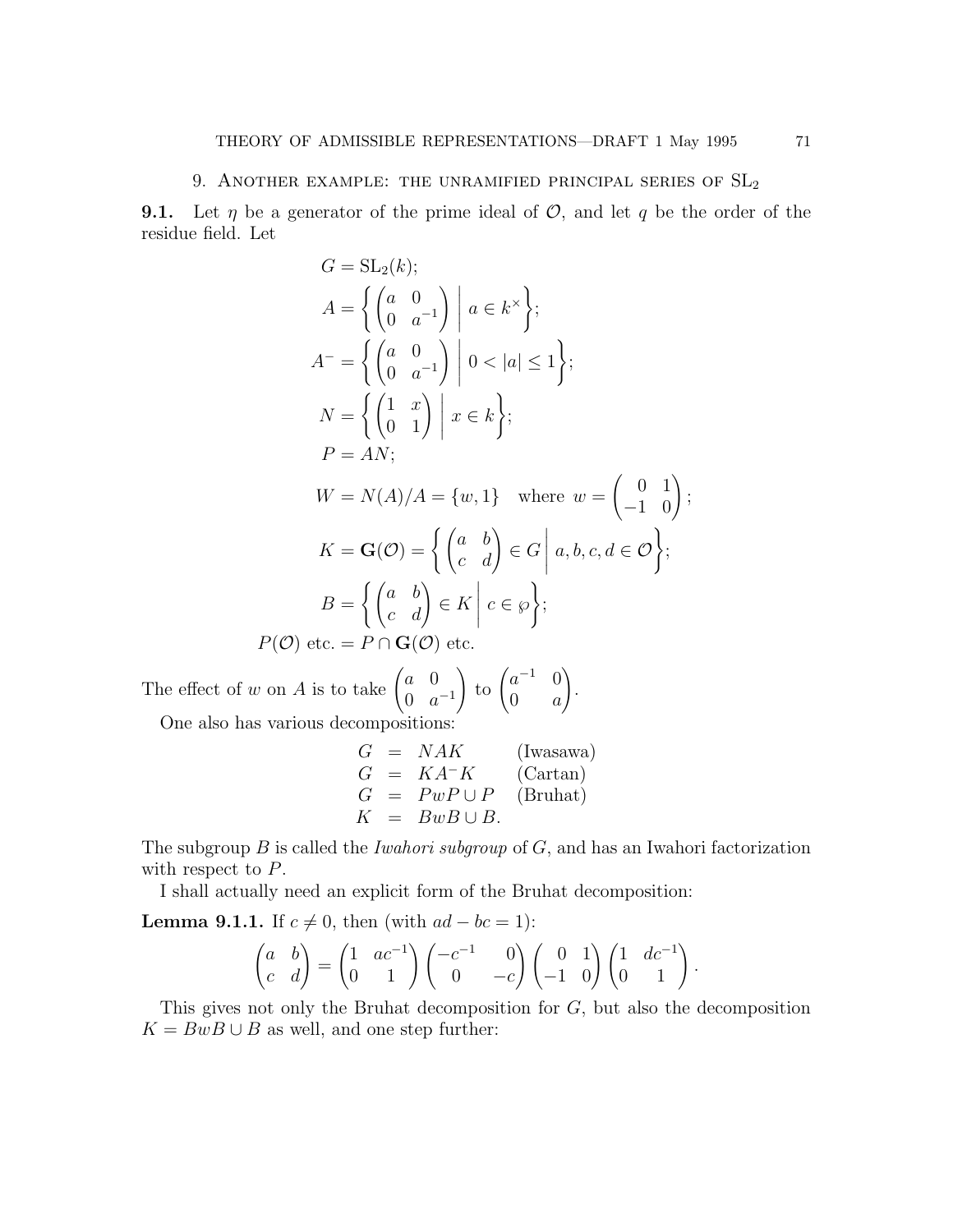Corollary 9.1.2. One has  $K = P(\mathcal{O})wN(\mathcal{O}) \cup B$ .

Since  $A \cong k^{\times}$ , the characters of A may (and will) be identified with the characters of  $k^{\times}$ . In particular one has the modulus  $\nu: x \mapsto |x|$ , which turns out to be the modulus  $\delta_P^{1/2}$  as well, and its complex powers  $\nu^s: x \longmapsto |x|^s$ . These complex powers are precisely the unramified characters  $X_{nr}(A)$ . Since  $|x| = q^{-n}$  if  $x = \eta^n$ , the true parameter space of  $X_{\text{nr}}(A)$  is  $\mathbb{C}/(2\pi i/\log q)\mathbb{Z}$ . The unitary characters correspond to purely imaginary s. The element  $w \in W$  acts on  $X_{nr}(A)$  by taking s to  $-s$ , and has as fixed points  $s = 0$  and  $s = \pi i / \log q$ . Corresponding to  $s = 0$  is the trivial character of A, and to  $s = \pi i / \log q$  the quadratic character  $sgn_{nr} : \eta^n \longmapsto (-1)^n$  (which by class field theory corresponds to the unramified quadratic extension of  $k$ ).

**9.2.** I want to discuss in §9 the representations  $I_s = i_P^G \nu^s$ . The first remark is that they all have isomorphic restrictions to  $K$ :

**Proposition 9.2.1.** The restriction of  $I<sub>s</sub>$  to K is isomorphic to the space of all locally constant functions  $f: K \longrightarrow \mathbf{C}$  such that  $f(pk) = f(k)$  for all  $p \in P(\mathcal{O}), k \in K$ .

The K-morphism from one to the other is simply the restriction of functions in  $I_s$ to K, which is an isomorphism because of the Iwasawa decomposition. (This result is a special case of 3.1.1.)

**Corollary 9.2.2.** For any  $s, I_s^K \cong \mathbf{C}$  and  $I_s^B \cong \mathbf{C}^2$ .

The second isomorphism follows from the fact that  $K = P(\mathcal{O})\omega N(\mathcal{O}) \cup B =$  $P(\mathcal{O})wB \cup B$ . Explicitly, one has the function  $\phi_K = \phi_{K,s}$ :

$$
\phi_K(nak) = \nu^{s+1}(a) \quad \text{for } n \in N, \ a \in A \,, k \in K
$$

as a basis for  $I_s^K$ , and the functions  $\phi_1$ ,  $\phi_w$ :

$$
\phi_1(nak) = \begin{cases} \nu^{s+1}(a) & k \in B \\ 0 & k \notin B \end{cases}
$$

$$
\phi_w(nak) = \begin{cases} 0 & k \notin BwB \\ \nu^{s+1}(a) & k \in BwB, \end{cases}
$$

as a basis for  $I_s^B$ . Another way to describe these elements is as follows: one has a projection  $\mathcal{P}_s$  from  $C_c^{\infty}(G)$  to  $I_s$ :

$$
\mathcal{P}_s f(x) = \int_P \nu^{-s+1}(a) f(px) \, dp
$$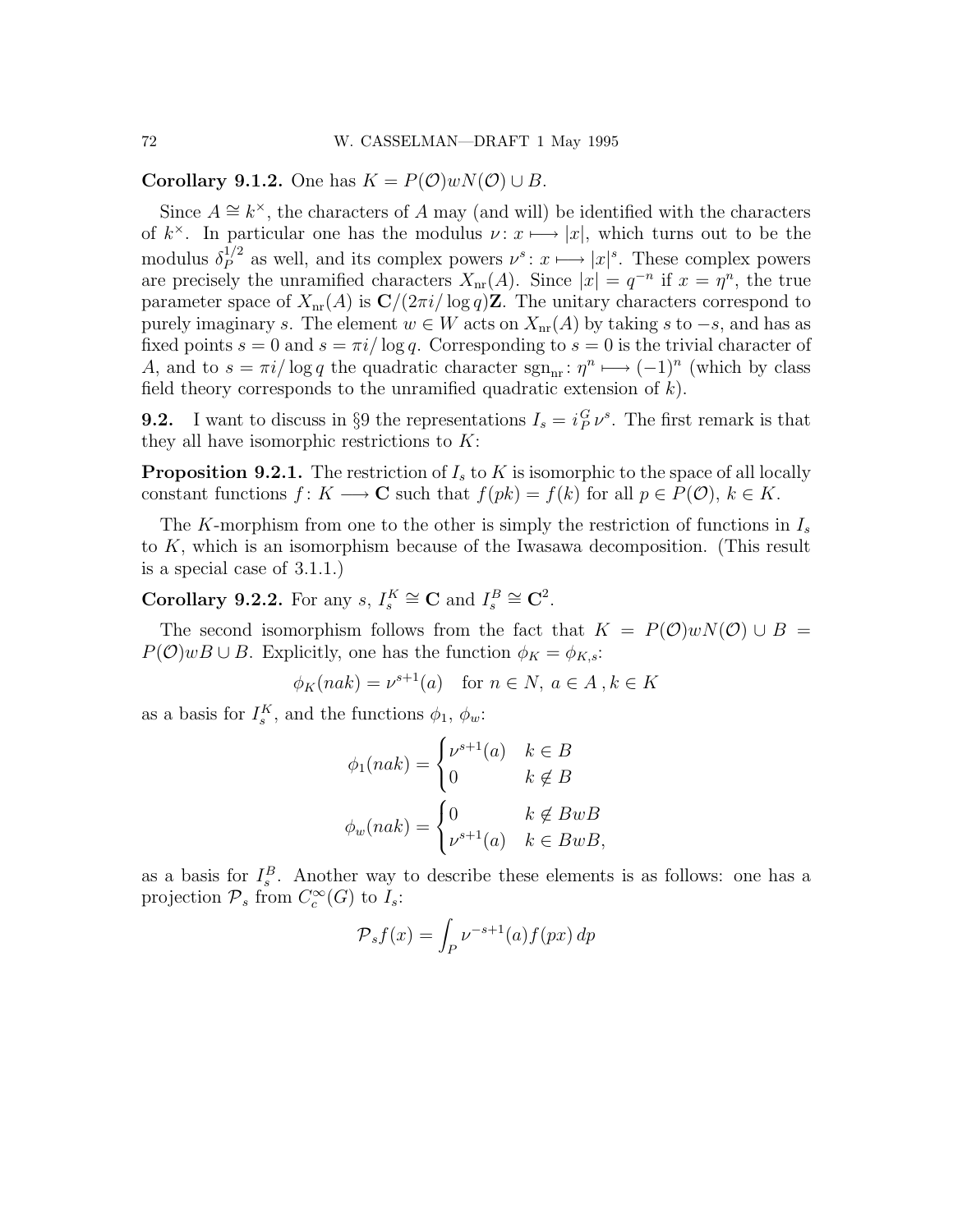and

$$
\phi_K = \mathcal{P}_s(\text{ch}_K)
$$
  
\n
$$
\phi_1 = \mathcal{P}_s(\text{ch}_B)
$$
  
\n
$$
\phi_w = \mathcal{P}_s(\text{ch}_{BwB}).
$$

**Proposition 9.2.3.** If  $(\pi, V)$  is any admissible representation of G, then the canonical projection is an isomorphism of  $V^B$  with  $V_N^{A(O)}$ .

Proof. Surjectivity follows from 3.3.3. For injectivity, it suffices to prove that, in the terminology of §4.1,  $V^B = V_{A^-}^B$ , or that for any  $a \in A^-$  the operator  $\pi(BaB)$  is invertible. However, as one can easily check, in the Hecke algebra  $\mathcal{H}(G, B)$  one has the identity

$$
\mathrm{ch}_{BaB}^2 - (q-1)\,\mathrm{ch}_{BaB} - q\,\mathrm{ch}_B = 0
$$

(assuming meas( $B$ ) = 1 for the moment), and this does it, since  $ch_B$  is the identity element of the Hecke algebra.  $\square$ 

Corollary 9.2.4. If  $(\pi, V)$  is an irreducible admissible representation of G, then  $V^B \neq 0$  if and only if  $\pi$  embeds into some  $I_s$ .

*Proof.* This follows from 9.2.3 and Frobenius reciprocity.  $\Box$ 

Incidentally, the proof of injectivity in 9.2.3 (which works for more general groups) is due to Borel.

**9.3.** A first result on the structure of  $(I_s)_N$  is an immediate corollary of the results of §6.3:

Proposition 9.3.1. There is an exact sequence:

$$
0 \longrightarrow \nu^{-s+1} \longrightarrow (I_s)_N \longrightarrow \nu^{s+1} \longrightarrow 0.
$$

As an exercise, one might try to prove this directly. I should mention that the map from  $(I_s)_N$  to  $\nu^{s+1}$  is induced by  $f \mapsto f(1)$  and is therefore canonical, but that the injection of  $\nu^{-s+1}$  into  $(I_s)_N$  depends on several choices I have made. To be precise, let  $I_{w,s}$  be the subspace of  $I_s$  of functions with support on  $PwP$ ; the map

$$
\Lambda_{w,s}(f) = \int_N f(wn) \, dn
$$

then induces the isomorphism of  $(I_{w,s})_N$  with the A-representation  $\nu^{-s+1}$ . I will need later the observation that if  $D_{w,s}$  is the composition

$$
C_c^{\infty}(PwP) \xrightarrow{\mathcal{P}_s} I_{w,s} \longrightarrow \nu^{-s+1}
$$

then

$$
D_{w,s}(f) = \int_{PwP} \Phi(x) f(x) \, dx,
$$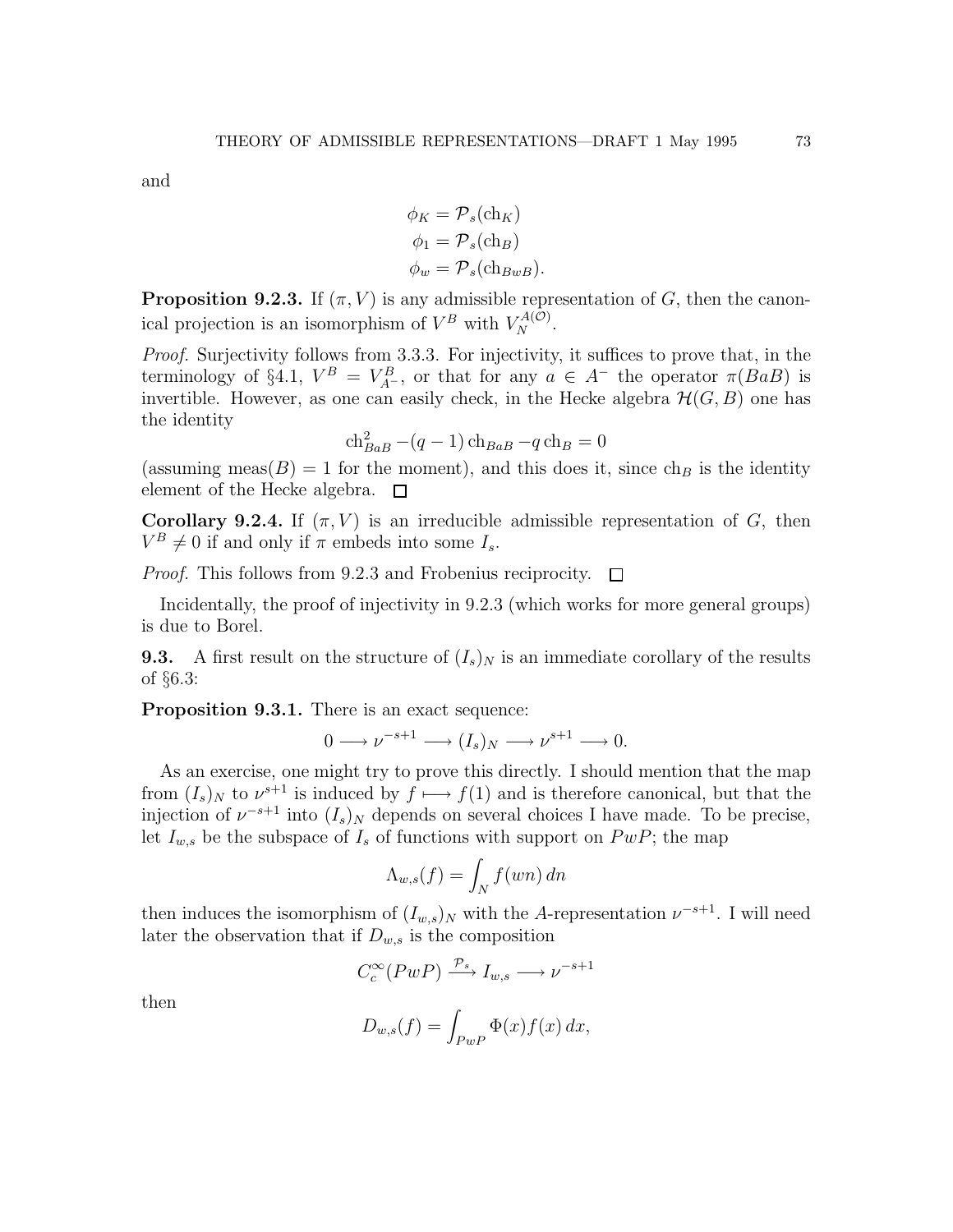where  $\Phi$  is the function on  $PwP = PwN$  defined by

$$
\Phi(nawn_1) = \nu^{-s+1}(a)
$$

and the measure on  $PwP$  is the unique multiple of the measure induced by the Haar measure on G (PwP is open in G) such that  $meas(P(\mathcal{O})wN(\mathcal{O})) = 1$ . The multiple is therefore  $(q + 1)/q$ . In particular, the measure of B is now taken to be  $1/q$ .

If  $\nu^s$  is regular, the exact sequence in 9.3.1 splits, and one has therefore

- (1) an extension of  $\Lambda_{w,s}$  to all of  $I_s$ ;
- (2) an extension of  $D_{w,s}$  to all of  $C_c^{\infty}(G)$ ;
- (3) a G-morphism  $T_{w,s}$  from  $I_s$  to  $I_{-s}$  such that

$$
T_{w,s}f(1) = \Lambda_{w,s}(f) \qquad (f \in I_s)
$$

or

$$
T_{w,s}(\mathcal{P}_s f)(1) = D_{w,s}(f) \qquad (f \in C_c^{\infty}(G)).
$$

The operator  $T_{w,s}$  is a G-morphism, in particular a K-morphism, so it takes  $\phi_{K,s}$ to a scalar multiple of  $\phi_{K,-s}$ .

Proposition 9.3.2. For s regular, one has

$$
T_{w,s}(\phi_K) = c(s)\phi_K
$$

with

$$
c(s) = \frac{1 - q^{-1-s}}{1 - q^{-s}}.
$$

*Proof.* Since  $T_w$  takes  $\phi_K$  to a multiple of  $\phi_K$ , and  $\phi_K(1) = 1$ , one only has to evaluate

$$
\Lambda_{w,s}(\phi_K) = D_{w,s}(\ch_K).
$$

Furthermore, since  $\Lambda_{w,s}$  depends holomorphically on s, one only has to evaluate this for an open subset of complex s.

Now what happens is that the integral above defining  $D_{w,s}$  on  $C_c^{\infty}(PwP)$  actually converges for all  $f \in C_c^{\infty}(G)$  as long as  $\text{Re}(s) > 1$ , and that this integral defines the extension to all of  $C_c^{\infty}(G)$  giving rise to  $T_{w,s}$ . I shall not prove this explicitly, because it will actually fall out of the calculation below:

$$
D_{w,s}(\mathrm{ch}_K) = \int_{BwB \cap PwP} \Phi(x) \, dx + \int_{B \cap PwP} \Phi(x) \, dx.
$$

Because (9.1.1)  $BwB = P(\mathcal{O})wN(\mathcal{O}) \subseteq PwP$  and  $\Phi \equiv 1$  on  $P(\mathcal{O})wN(\mathcal{O})$  (9.1.1) again), the first integral is just meas( $BwB$ ) = 1. For the second, express B as the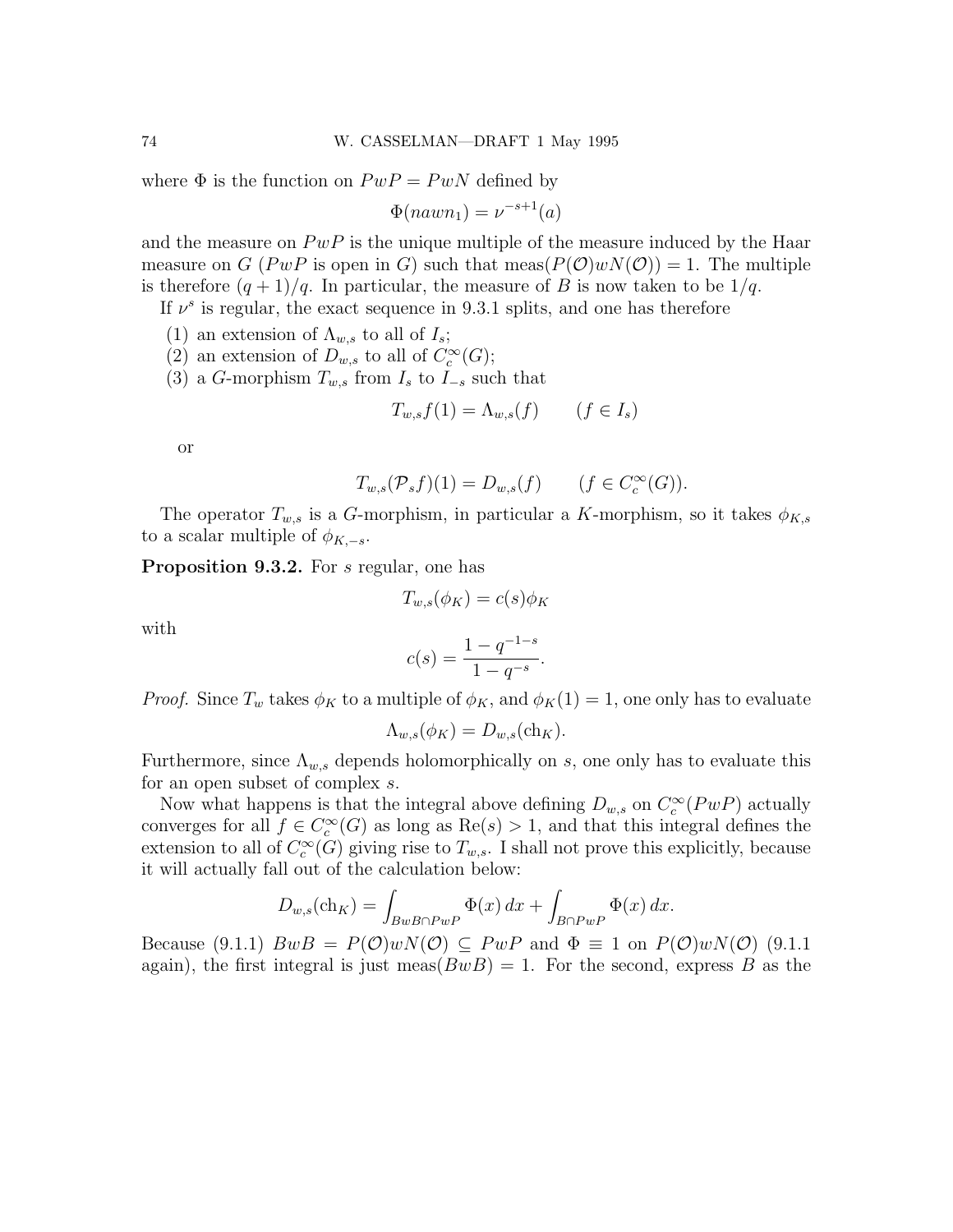disjoint union of the sets  $B_n =$  $\left\{ \begin{pmatrix} a & b \\ c & d \end{pmatrix} \in B \right.$  $\begin{array}{c} \begin{array}{c} \begin{array}{c} \end{array} \\ \begin{array}{c} \end{array} \end{array} \end{array}$  $c \in \wp^n \setminus \wp^{n+1}\Big\}_{n\geq 1}$  and  $P(\mathcal{O})$ . Then  $B \cap P\omega P$  is exactly the union of the  $B_n$ , so one must evaluate

$$
\sum_{n=1}^{\infty} \int_{B_n} \Phi(x) \, dx.
$$

Step (1): According to 9.1.1 once more,  $\Phi = |\eta^{-n}|^{-s+1} = q^{n(-s+1)}$  on  $B_n$ . Step (2): The set  $\bigcup_{n\geq m} B_n$  is a subgroup of B of index  $q^{m-1}$ , so that

meas 
$$
B_n = (q^{-(n-1)} - q^{-n})
$$
meas  $B$   
=  $(q^{-(n-1)} - q^{-n})(1/q)$   
=  $(q - 1)/q^{n+1}$ .

Therefore, the above sum is

$$
\sum_{n=1}^{\infty} ((q-1)/q^{n+1})(q^n)^{-s+1} = \frac{q-1}{q} \cdot q^{-s} \sum_{n=0}^{\infty} q^{-ns}
$$

$$
= \frac{(1-q^{-1})q^{-s}}{1-q^{-s}}
$$

and

$$
c(s) = 1 + \frac{(1 - q^{-1})q^{-s}}{1 - q^{-s}} = \frac{1 - q^{-1-s}}{1 - q^{-s}}.\quad \Box
$$

**Corollary 9.3.3.** If s is regular, then  $I_s$  is reducible only when  $s = \pm 1$ .

This follows from 6.6.2, because  $\gamma(s) = c(s)c(-s)$  is 0 only when  $s = \pm 1$ .

What happens at  $s = -1$  has been discussed in §8. The representation  $I_{-1}$  contains the trivial representation and the quotient is the Steinberg representation. Since  $I_1$  is the contragredient of  $I_{-1}$ , it contains the Steinberg representation and has the trivial representation as quotient. Incidentally, the sequence

 $0 \longrightarrow \mathbf{C} \longrightarrow I_{-1} \longrightarrow \mathrm{St} \longrightarrow 0$ 

does not split, as one can prove easily.

**9.4.** The case of s irregular is more delicate.

Let me continue to assume that s is regular at first. Since  $I_s^B \cong (I_s)_N \cong \nu^{-s+1} \oplus$  $\nu^{s+1}$ , there exist two elements  $f_{1,s}$  and  $f_{w,s}$  in  $I_s^B$  dual to the  $\Lambda_{x,s}$ —i.e., such that  $\Lambda_x(f_y) = \delta_{xy}$ . The element  $f_{1,s}$  will depend on s, but it turns out that  $f_{w,s}$  is in some sense independent of s.

**Lemma 9.4.1.** For any regular s,  $f_{w,s} = \phi_{w,s}$ .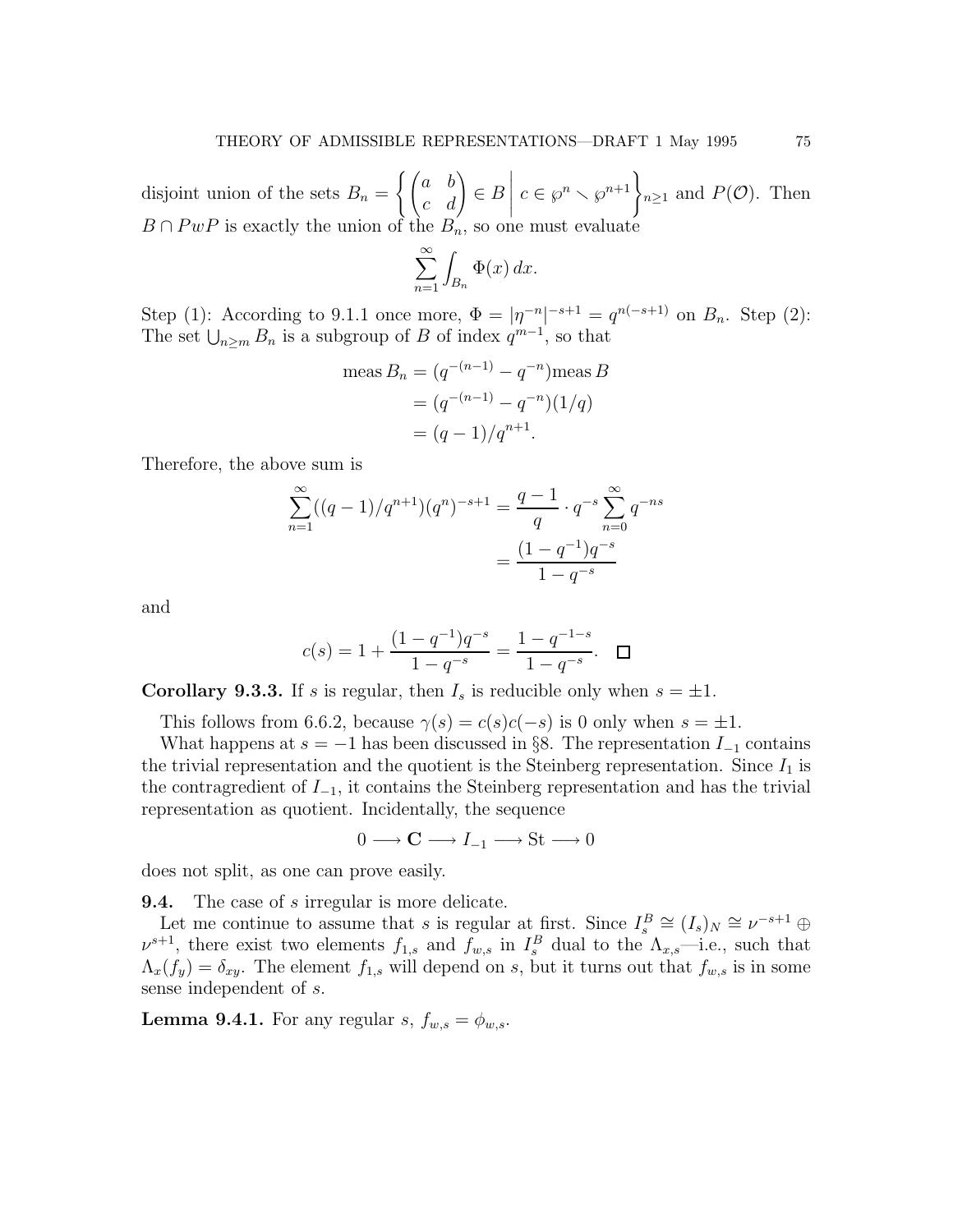Proof. One has

$$
\Lambda_1(\phi_w) = \phi_w(1) = 0
$$
  

$$
\Lambda_w(\phi_w) = \int_N \phi_w(wn) \, dn = \int_{N(\mathcal{O})} dn = 1. \quad \Box
$$

Lemma 9.4.2. For any regular s, one has

$$
\phi_1 = f_1 + (c(s) - 1)f_w
$$
  

$$
\phi_w = f_w.
$$

*Proof.* The second equation is in 9.4.1. For the first, clearly  $\Lambda_1(\phi_1) = 1$ , while to find  $\Lambda_w(\phi_1)$  one merely notices that  $\phi_1 = \phi_K - \phi_w$  and applies 9.3.2.  $\Box$ 

**Lemma 9.4.3.** For any regular s and any  $a \in A^-$ , one has

$$
\pi_s(BaB)f_1 = \nu^{s+1}(a)f_1
$$
  

$$
\pi_s(BaB)f_w = \nu^{-s+1}(a)f_w
$$

*Proof.* This follows from 4.1.1.  $\Box$ 

**Proposition 9.4.4.** For any s at all and  $a \in A^-$ , one has

$$
\pi_s(BaB)\phi_1 = \nu^{s+1}(a)\phi_1 + (c(s)-1)(\nu^{-s+1}(a) - \nu^{s+1}(a))\phi_w
$$
  

$$
\pi_s(BaB)\phi_w = \nu^{-s+1}(a)\phi_w.
$$

*Proof.* Because the action of  $\mathcal{H}(G, B)$  on  $I_s^B$  varies holomorphically with s, it suffices to prove this for regular s. But for regular s, one has

$$
\phi_1 = f_1 + (c(s) - 1)f_w
$$
  

$$
\phi_1 = f_w \quad (9.4.2)
$$
  

$$
\pi_s(BaB)\phi_1 = \nu^{s+1}(a)f_1 + (c(s) - 1)\nu^{-s+1}(a)f_w
$$
  

$$
\pi_s(BaB)\phi_w = \nu^{-s+1}(a)f_w
$$

and then uses 9.4.2 to express the  $f_x$  in terms of the  $\phi_x$  again.  $\Box$ 

Let  $\psi_1$ ,  $\psi_w$  be the images in  $(I_s)_N$  of  $\phi_1$ ,  $\phi_w$ . Because of 4.1.1, Proposition 9.4.4 tells what  $a \in A^-$  does to  $\phi_1$ ,  $\phi_w$ . If one then specializes to the irregular s, one gets:

**Proposition 9.4.5.** With respect to the basis  $\psi_1$ ,  $\psi_w$  of  $(I_s)_N$  one has:

(a) When  $s = 0$ ,

$$
\pi_N(a) = \begin{pmatrix} |a| & 0 \\ 2(1 - q^{-1})|a| \log_q |a| & |a| \end{pmatrix};
$$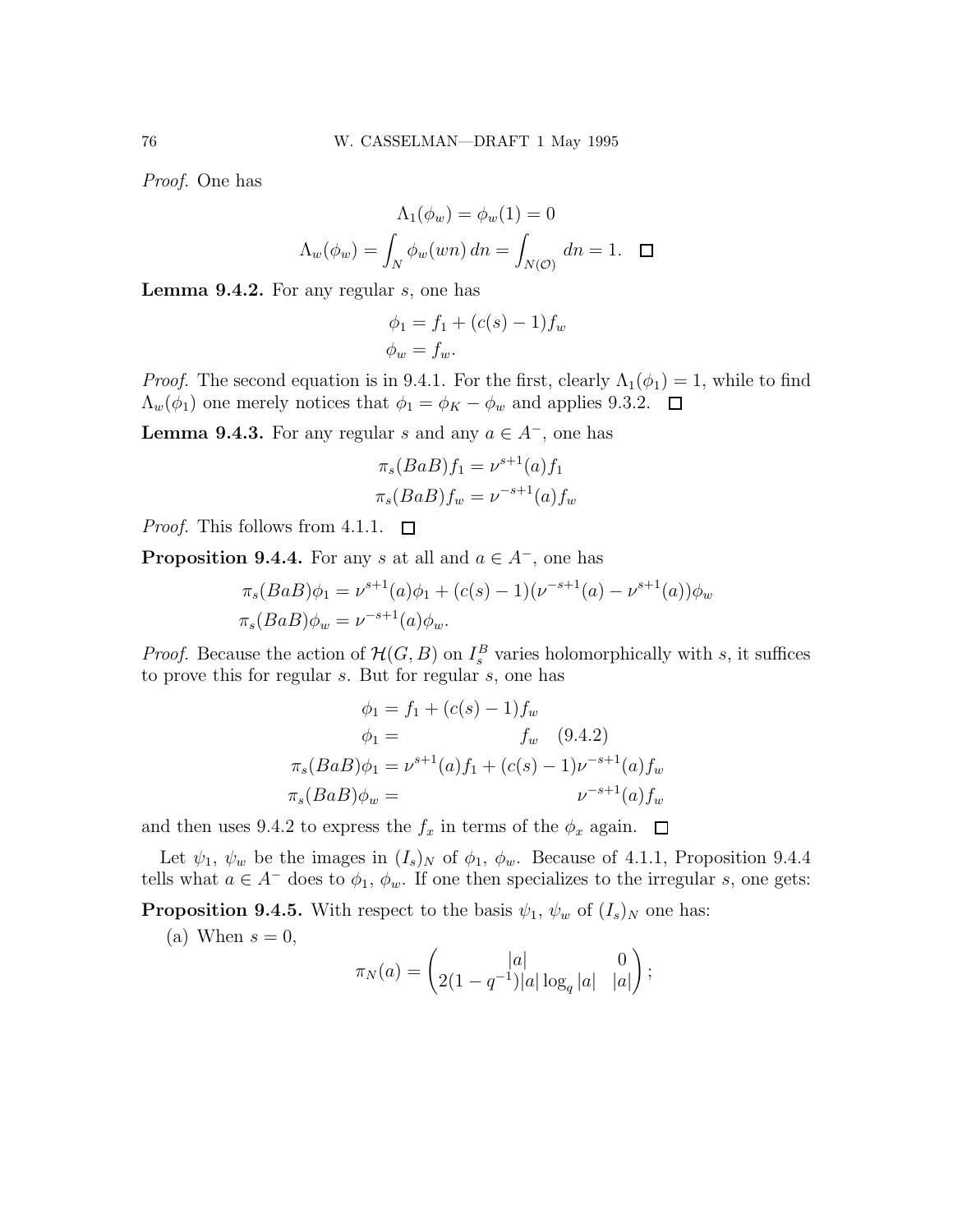(b) When  $s = (\pi i / \log q)$ ,

$$
\pi_N(a) = \begin{pmatrix} |a| \operatorname{sgn}_{\rm nr}(a) & 0 \\ 0 & |a| \operatorname{sgn}_{\rm nr}(a) \end{pmatrix}.
$$

Here sgn<sub>nr</sub> is the character corresponding to  $(\pi i / \log q)$ .

**Corollary 9.4.6.** The representation  $I_s$  is

(a) irreducible when  $s = 0$ ;

(b) reducible, and in fact a direct sum of two irreducibles, when  $s = \frac{\pi i}{\log q}$ .

*Proof.* Since  $I_s$  is unitary in each case, it suffices to see whether or not  $\text{Hom}_G(I_s, I_s)$  = C in each case. By Frobenius reciprocity, one only has to decide whether or not  $(I_s)_N$ is a semi-simple representation of A, and 9.4.5 answers this.  $\Box$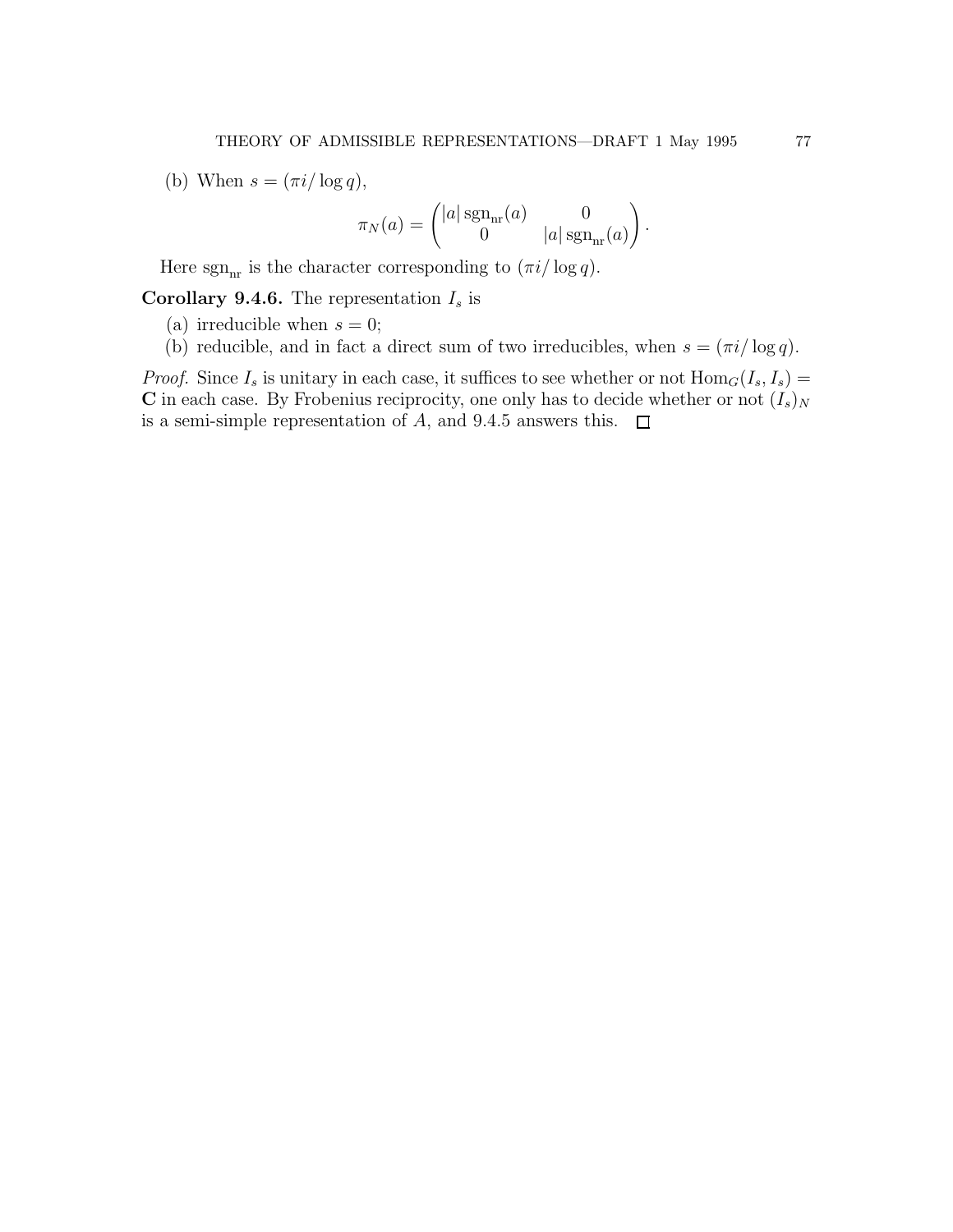## LIST OF SYMBOLS

| $a, a^*$                                                    | 6              | $\Lambda$ , $\Lambda_c$                | 26     |
|-------------------------------------------------------------|----------------|----------------------------------------|--------|
| $\Sigma$ , $\Sigma^{+}$ , $\Sigma^{-}$                      | $\,6$          | ${\cal P}_\delta$                      | 27     |
| $\Delta$                                                    | 6              | $I_{\delta}$ (functional)              | 27     |
| $\ensuremath{W}$                                            | 6              | $\langle v,\tilde{v}\rangle$           | $28\,$ |
| ${\cal S}$                                                  | $\,6$          | $c_{v,\widetilde{v}}$                  | $28\,$ |
| $\mathfrak{a}_{\Theta}$ , $\mathfrak{a}_{\alpha}$           | 6              | $i_P^G \sigma$                         | $32\,$ |
| $\Sigma_{\Theta}, \Sigma_{\Theta}^{+}, \Sigma_{\Theta}^{-}$ | 6              | $V(N_0), V(N)$                         | $33\,$ |
| $W_{\Theta}$                                                | $\,6$          | $V_N$                                  | $34\,$ |
| $\Sigma_w$                                                  | $\,6$          | $I_{\sigma}$ (sheaf)                   | $36\,$ |
| $\ell(w)$                                                   | $\,6$          |                                        | $38\,$ |
| $\mathfrak{a}^{\text{reg}}$                                 | $\overline{7}$ | $V_{a_{K_0}}^{K_0}$<br>$V_{A^-}^{K_0}$ | $39\,$ |
| $[W_{\Theta}\backslash W/W_{\Omega}]$                       | $\overline{7}$ | $\ddot{A^+}$                           | $40\,$ |
| $\frac{w_{\ell},\ w_{\ell,\Theta}}{\Theta}$                 | $\overline{7}$ | $\Theta A_{\emptyset}^{-}(\epsilon)$   | 43     |
|                                                             | $8\,$          | $V_J$                                  | 43     |
| $W(\Theta,\Omega)$                                          | $8\,$          | $L_J$                                  | 43     |
| $\mathfrak{a}_\Theta^{\mathrm{reg}}$                        | $8\,$          | $V^+$                                  | 43     |
| $\mathrm{ht}(w)$                                            | 10             | $V_J^+$                                | 43     |
| $A_{\Theta}$ , $M_{\Theta}$ , $P_{\Theta}$ , $N_{\Theta}$   | 11             | $M_J$                                  | 43     |
| $A_{\Theta}^{-}(\epsilon), A_{\Theta}^{-}$                  | 13             | $_{J}V(c)$                             | 43     |
| $\delta_P, \, \delta_\Theta$                                | 16             | $JV^+(c)$                              | $43\,$ |
| $\gamma_\Theta$                                             | 17             | $J^+(c)$                               | 44     |
| $m(\alpha)$                                                 | 17             | $d_{\pi}$                              | 47     |
| $X_{\text{nr}}(G)$                                          | 17             | $I_c^{\infty}(\sigma H,X)$             | $52\,$ |
| $V^{\overrightarrow{K}}$                                    | 18             | $G_w, G_R$                             | $55\,$ |
| $C^{\infty}(G, F), C^{\infty}_u, C^{\infty}_c$              | 18             | d(w)                                   | $55\,$ |
| $R_g, L_g$                                                  | 18             | $\mathcal{G}_n$                        | $55\,$ |
| ${\cal P}_K$                                                | 20             | $I(\sigma)$                            | $55\,$ |
| $U^{\perp}$ (unitary case)                                  | 20             | $I_w, I_R$                             | $55\,$ |
| $V_{\omega,n}, V_{\omega,\infty}, V_{\omega}$               | 21             | $J_w$                                  | $56\,$ |
| $(\widetilde{\pi},\widetilde{V})$                           | 21             | $I_n$ $(n \in \mathbf{N})$             | $56\,$ |
| $U^{\perp}$ (nonunitary case)                               | 22             | $J_x$                                  | $56\,$ |
| $\mathcal{H}_F(G,K)$                                        | 23             | $W(\sigma)$                            | $61\,$ |
| $\operatorname{ch}_K$                                       | 23             | $\Lambda_{x^{-1},dn}$                  | 62     |
| $\mathcal{H}_F(G)$                                          | 23             | $T_{x^{-1}}(\sigma)$                   | 62     |
| $\mathcal{H}_{F,\omega}(G,K),\,\mathcal{H}_{F,\omega}(G)$   | 23             | $G_w^*, G_w^{**}$                      | $62\,$ |
| $\text{Hom}_G(A, B)$                                        | 23             | $I^*_w, I^{**}_w$                      | 62     |
| $ch_{\pi}$                                                  | 25             | $\frac{\gamma(\sigma)}{\bar{P}}$       | 66     |
| $\operatorname{Ind}_H^G \sigma$                             | 26             |                                        | 67     |
| c-Ind $_G^G \sigma$                                         | 26             |                                        |        |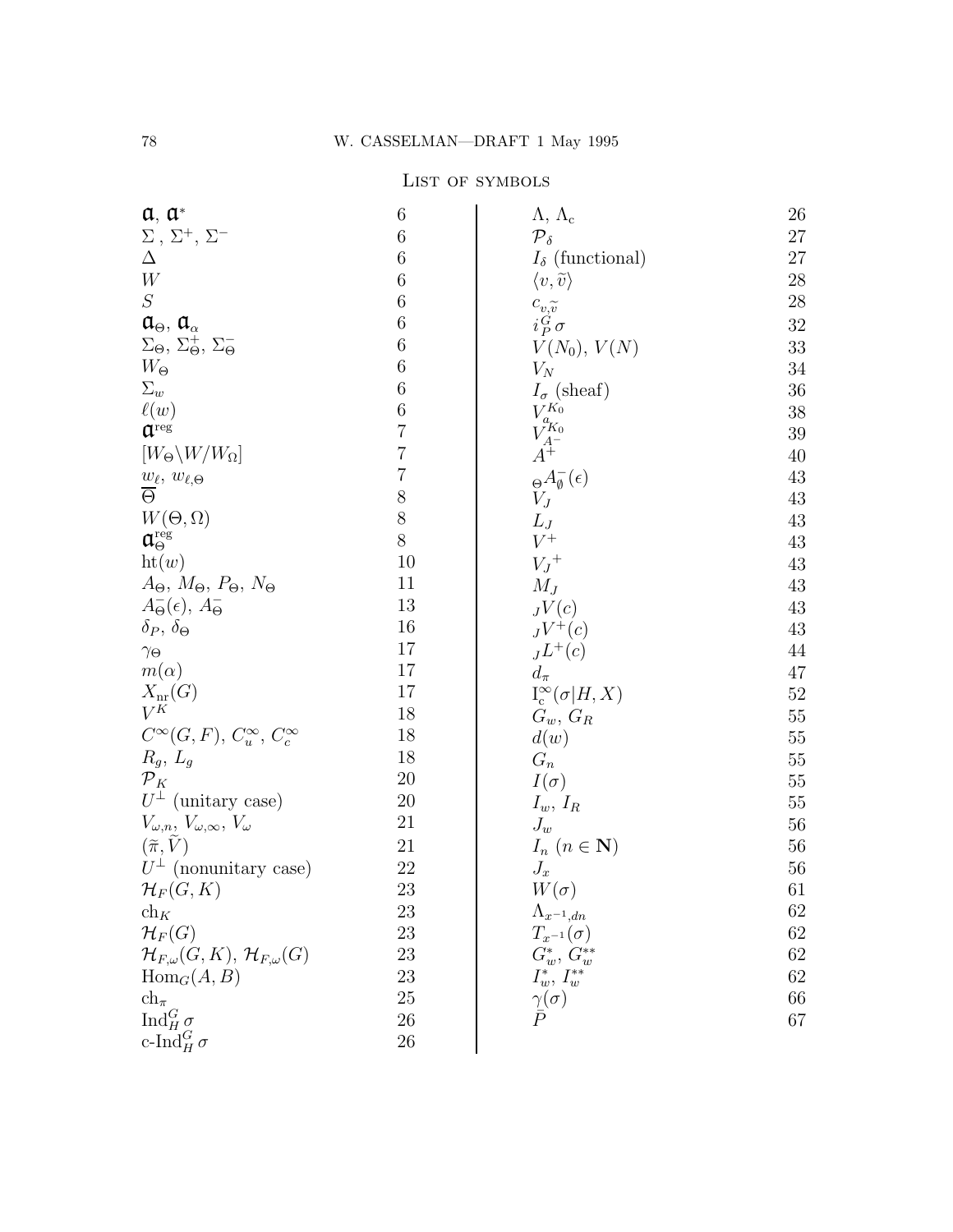## **REFERENCES**

- 1. I. Bernstein and A. Zelevinsky, Representations of the groups  $GL_n(F)$  where F is a nonarchimedean local field, Russian Math. Surveys 31 (1976), 1–68.
- 2.  $\ldots$ , Induced representations of the group  $GL(n)$  over a p-adic field, Functional analysis and its applications 10 (1976), no. 3, 74–75.
- 3. A. Borel, Linear algebraic groups, Benjamin, 1969.
- 4. A. Borel and J. Tits, *Groupes réductifs*, Publ. Math. I. H. E. S.  $27$  (1965), 55–150.
- 5. Complements à l'article: "Groupes réductifs", Publ. Math. I. H. E. S. 41 (1972), 253– 276.
- 6. , Homomorphismes "abstraits" de groupes algébriques simples, Ann. Math. 97 (1973), 499–571.
- 7. N. Bourbaki, Algèbre, Hermann, 1958.
- 8. \_\_\_\_\_\_, *Mèsures de Haar*, Hermann, 1963.
- 9. Variétés differentielles et analytiques, Hermann, 1967.
- 10. Groupes et algèbres de Lie, Hermann, 1968.
- 11. F. Bruhat, Distributions sur un groupe localement compact et applications à l'étude des représentations des groupes p-adiques, Bull. Soc. Math. France 89 (1961), 43–75.
- 12. F. Bruhat and J. Tits, *Groupes algébriques simples sur un corps local*, Proceedings of a Conference on Local Fields (Driebergen, 1966), Springer, 1967, pp. 23–36.
- 13. , Groupes réductifs sur un corps local I: Données radicielles valuées, Publ. Math. I. H. E. S. 41 (1972), 5–251.
- 14. W. Casselman, The Steinberg character as a true character, Harmonic analysis on homogeneous spaces (Calvin C. Moore, ed.), Proceedings of Symposia in Pure Mathematics, vol. 26, American Mathematical Society, 1973, pp. 413–417.
- 15.  $\_\_\_\_\_\$  An assortment of results on representations of  $GL_2(k)$ , Modular functions of one variable II (P. Deligne and W. Kuijk, eds.), Lecture Notes in Mathematics, vol. 349, Springer, 1973, pp. 1–54.
- 16. P. Deligne, Formes modulaires et représentations de  $GL(2)$ , Modular functions of one variable II, Lecture Notes in Mathematics, vol. 349, Springer, 1973.
- 17. Support du caractère d'une représentation supercuspidale, C. R. Acad. Sci. Paris 283 (1976), A155–A157.
- 18. M. Demazure and A. Grothendieck, Schémas en groupes, Lecture Notes in Mathematics, vol. 151-153, Springer, 1970.
- 19. G. van Dijk, Computation of certain induced characters of p-adic groups, Math. Am. 199 (1972), 229–240.
- 20. Harish-Chandra, Harmonic analysis on reductive p-adic groups, Harmonic analysis on homogeneous spaces (Calvin C. Moore, ed.), Proceedings of Symposia in Pure Mathematics, vol. 26, American Mathematical Society, 1973, pp. 167–192.
- 21. N. Iwahori and H. Matsumoto, On some Bruhat decomposition and the structure of the Hecke rings of p-adic Chevalley groups, Publ. Math. I. H. E. S.  $25$  (1965), 5-48.
- 22. H. Jacquet, Représentations des groupes linéaires p-adiques, Theory of Group Representations and Fourier Analysis (Proceedings of a conference at Montecatini, 1970), Edizioni Cremonese, 1971.
- 23. H. Jacquet and R. P. Langlands, Automorphic forms on  $GL(2)$ , Lecture Notes in Mathematics, vol. 114, Springer, 1970.
- 24. B. Kendirli, On representations of  $SL(2, F)$ ,  $GL(2, F)$ ,  $PGL(2, F)$ , Ph.D. thesis, Yale University, 1976.